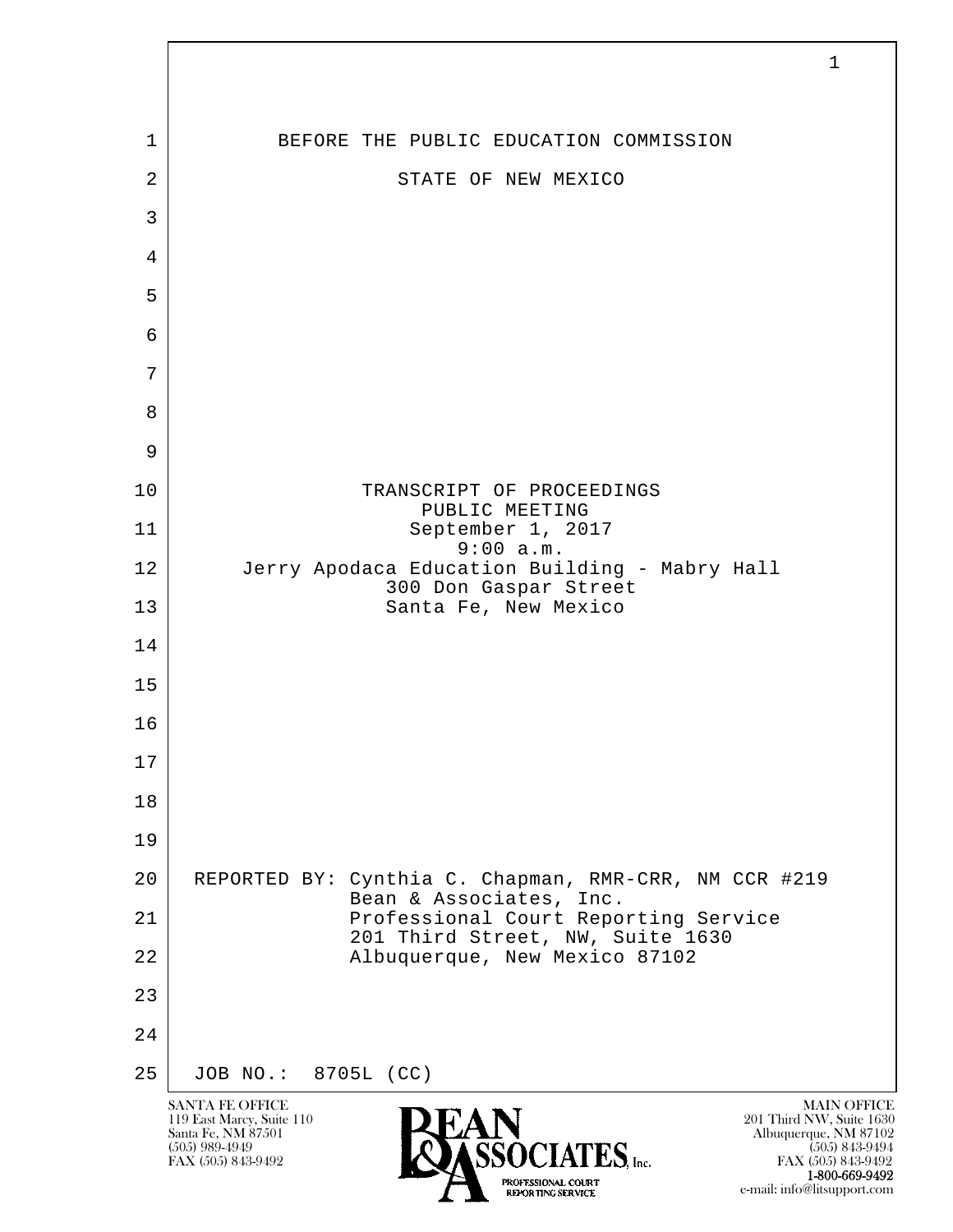| $\mathbf 1$    | A P P E A R A N C E S                                                                                                                                                                                                       |
|----------------|-----------------------------------------------------------------------------------------------------------------------------------------------------------------------------------------------------------------------------|
| $\overline{2}$ | COMMISSIONERS:                                                                                                                                                                                                              |
| $\mathbf{3}$   | MS. PATRICIA GIPSON, Chair<br>MR. GILBERT PERALTA, Vice Chair                                                                                                                                                               |
| 4              | MS. KARYL ANN ARMBRUSTER, Secretary<br>MR. JAMES CONYERS, Member                                                                                                                                                            |
| 5              | MR. TIM CRONE, Member<br>MS. DANIELLE JOHNSTON, Member                                                                                                                                                                      |
| 6              | MR. DAVID ROBBINS, Member<br>MS. TRISH RUIZ, Member                                                                                                                                                                         |
| 7              | MS. CARMIE TOULOUSE, Member                                                                                                                                                                                                 |
| 8              | STAFF:                                                                                                                                                                                                                      |
| 9              | MS. KATIE POULOS, Director, Charter School Division                                                                                                                                                                         |
| 10             | DR. ICELA PELAYO, Director, Bilingual Multicultural<br>Education Bureau                                                                                                                                                     |
| 11             | MR. DAVID STEVENS, Assistant Attorney General                                                                                                                                                                               |
| 12             | Counsel to the PEC                                                                                                                                                                                                          |
| 13             | MS. BEVERLY FRIEDMAN, PED Custodian of Record<br>and Liaison to the PEC                                                                                                                                                     |
| 14             |                                                                                                                                                                                                                             |
| 15             |                                                                                                                                                                                                                             |
| 16             |                                                                                                                                                                                                                             |
| 17             |                                                                                                                                                                                                                             |
| 18             |                                                                                                                                                                                                                             |
| 19             |                                                                                                                                                                                                                             |
| 20             |                                                                                                                                                                                                                             |
| 21             |                                                                                                                                                                                                                             |
| 22             |                                                                                                                                                                                                                             |
| 23             |                                                                                                                                                                                                                             |
| 24             |                                                                                                                                                                                                                             |
| 25             |                                                                                                                                                                                                                             |
|                | <b>SANTA FE OFFICE</b><br><b>MAIN OFFICE</b>                                                                                                                                                                                |
|                | 119 East Marcy, Suite 110<br>201 Third NW, Suite 1630<br><b>LAIN</b><br>ASSOCIATES, Inc.<br>Santa Fe, NM 87501<br>Albuquerque, NM 87102<br>$(505)$ 989-4949<br>$(505)$ 843-9494<br>FAX (505) 843-9492<br>FAX (505) 843-9492 |

**1-800-669-9492**<br> **EXALTERIONAL CN BT** e-mail: info@litsupport.com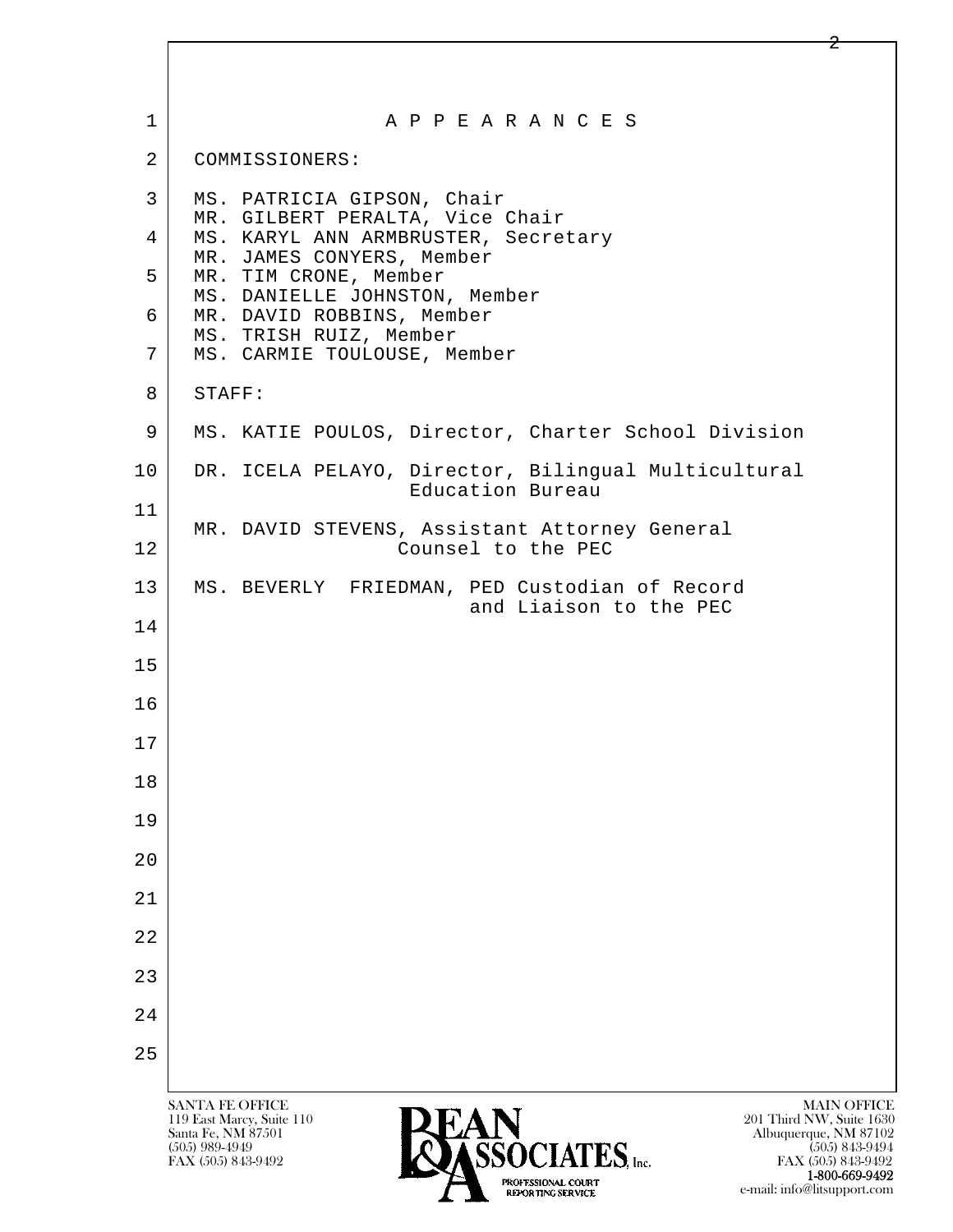| $\mathbf 1$         |                 | INDEX TO PROCEEDINGS                                                                                    | PAGE     |
|---------------------|-----------------|---------------------------------------------------------------------------------------------------------|----------|
| $\overline{2}$<br>3 | $\mathbf 1$     | Call to Order, Roll Call, Pledge<br>of Allegiance and Salute to the<br>New Mexico Flag                  | 4        |
| 4                   | 2               | Approval of Agenda                                                                                      | 6        |
| 5                   | 3               | Public Comment                                                                                          | 7        |
| 6<br>7              | 4               | Approval of Minutes and Transcripts                                                                     | 12       |
| 8                   | 5               | Update on Carl D. Perkins Program                                                                       | 16       |
| 9                   | 6               | Report from New Mexico School Boards<br>Association                                                     | 47       |
| 10                  | 7               | Approval/Denial of New Charter School<br>Applications                                                   | 67       |
| 11<br>12            |                 | Albuquerque Collegiate Charter School<br>A<br>Altura Preparatory School<br>B                            | 68<br>83 |
| 13                  | 8               | Discussion and Possible Action on<br>Charter School Amendments                                          | 93       |
| 14<br>15            | 9               | Report from Options for Parents and<br>the Charter School Division - Discussion<br>and Possible Actions | 110      |
| 16<br>17            | 10 <sub>o</sub> | Discussion and Possible Action on the PEC<br>Planning Year Checklist                                    | 115      |
| 18                  | 11              | Discussion and Possible Action on RFP and<br>Submitted Proposals for a PEC Attorney                     | 120      |
| 19                  | 12              | Report From The Chair                                                                                   | 123      |
| 20                  | 13              | PEC Comments                                                                                            | 139      |
| 21<br>22            | 14              | Executive Session - Discussion of Pending<br>Litigation in which PEC is a Participant,                  | 138      |
| 23                  |                 | Pursuant to NMSA 1978, Section 10-15-(H)(7)<br>REPORTER'S CERTIFICATE                                   | 144      |
| 24<br>25            | $1$ .<br>$2$ .  | ATTACHMENTS:<br>Public Comment Sign-In Sheet<br>Meeting Attendees Sign-In Sheet                         |          |
|                     |                 |                                                                                                         |          |

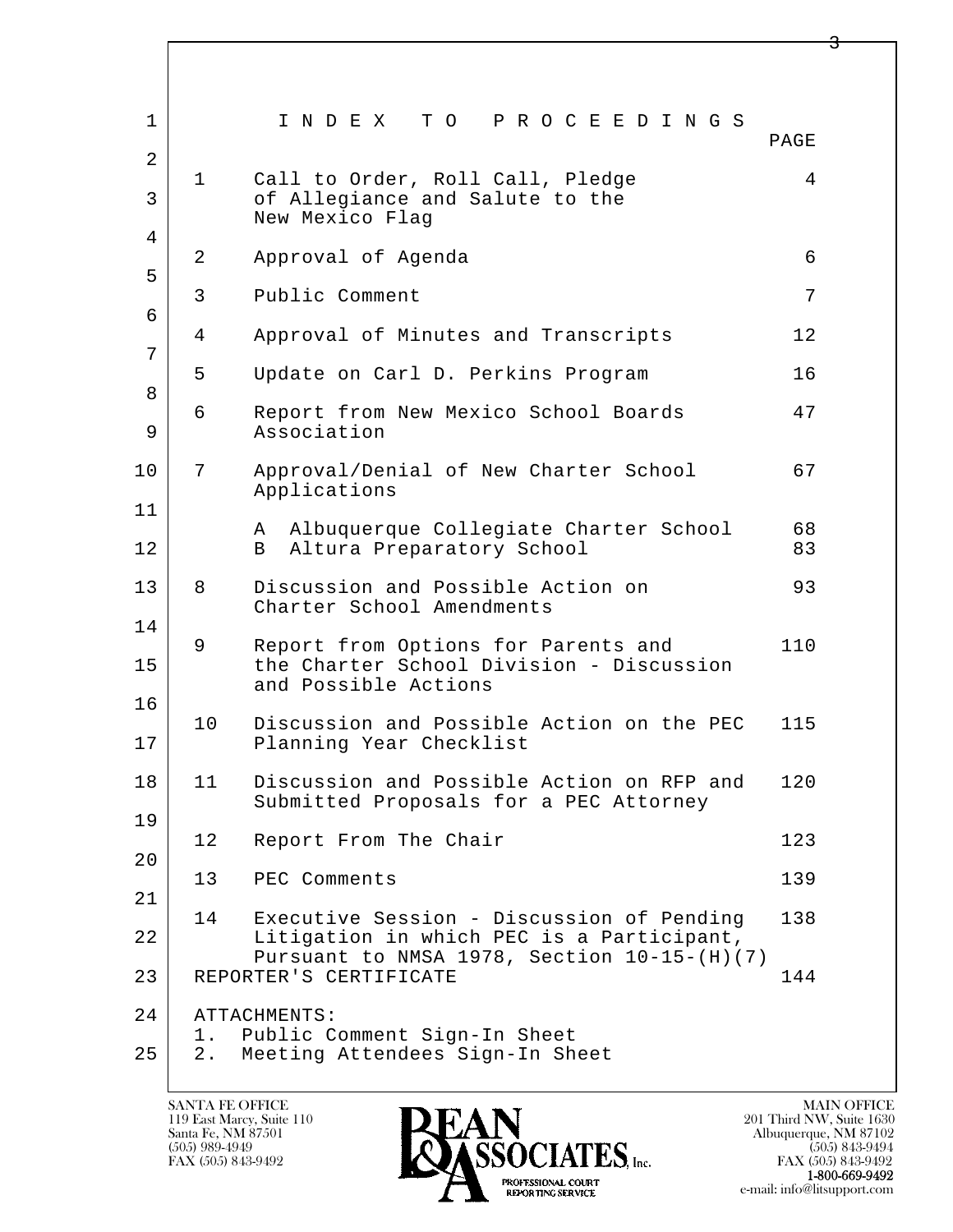l  $\overline{\phantom{a}}$ 1 THE CHAIR: I'm calling this meeting of 2 the Public Education Commission to order. This is 3 Friday, September 1st, 2017, and it is approximately 4 9:04. That clock is incorrect. 5 So I will ask Commissioner Armbruster to 6 do a roll-call vote, please. 7 COMMISSIONER ARMBRUSTER: Okay. What's 8 your last name? 9 COMMISSIONER ROBBINS: David Robbins. 10 COMMISSIONER ARMBRUSTER: Okay. Sorry. 11 THE CHAIR: I know. We have a new member;  $12$  so  $-$  13 COMMISSIONER ARMBRUSTER: Whom I met about 14 four minutes ago. 15 So David Robbins. 16 COMMISSIONER ROBBINS: Here. 17 COMMISSIONER ARMBRUSTER: Carmie Toulouse. 18 | COMMISSIONER TOULOUSE: Present. 19 COMMISSIONER ARMBRUSTER: Armbruster is 20 here. Conyers? 21 COMMISSIONER CONYERS: Present. 22 COMMISSIONER ARMBRUSTER: Commissioner 23 Peralta. 24 COMMISSIONER PERALTA: Here. 25 COMMISSIONER ARMBRUSTER: Commissioner

119 East Marcy, Suite 110<br>Santa Fe, NM 87501

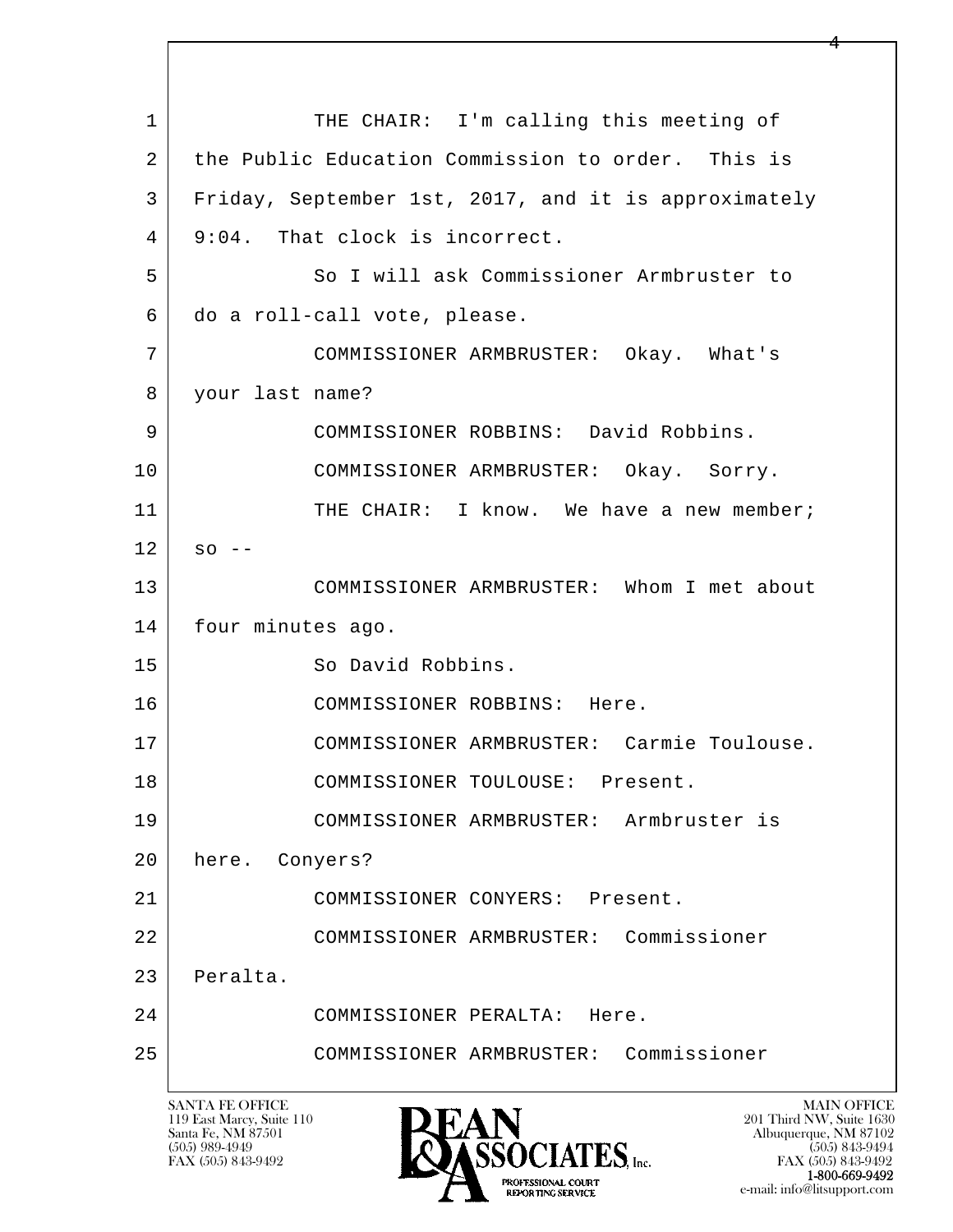l  $\overline{\phantom{a}}$ 1 Gipson. 2 THE CHAIR: Here. 3 COMMISSIONER ARMBRUSTER: Commissioner 4 Johnston. 5 COMMISSIONER JOHNSTON: Present. 6 COMMISSIONER ARMBRUSTER: Commissioner 7 Crone. 8 | COMMISSIONER CRONE: Here. 9 COMMISSIONER ARMBRUSTER: Commissioner 10 | Ruiz. 11 COMMISSIONER RUIZ: Present. 12 COMMISSIONER ARMBRUSTER: Commissioner 13 Caballero? Not -- we have nine here. We have a 14 quorum of six. 15 THE CHAIR: Thank you. And just as a 16 point of -- you will note that we have new 17 microphones, for those of you that haven't been here 18 the last couple of days; so that you need to just 19 simply press the button and a little green light 20 will go on, and then it stays on. You do not have 21 to hold the button down any longer. 22 And they work marvelously. And then you 23 can mute yourself, which would probably be most 24 appropriate when you're not speaking. 25 So I will ask Commissioner Johnston to

119 East Marcy, Suite 110<br>Santa Fe, NM 87501

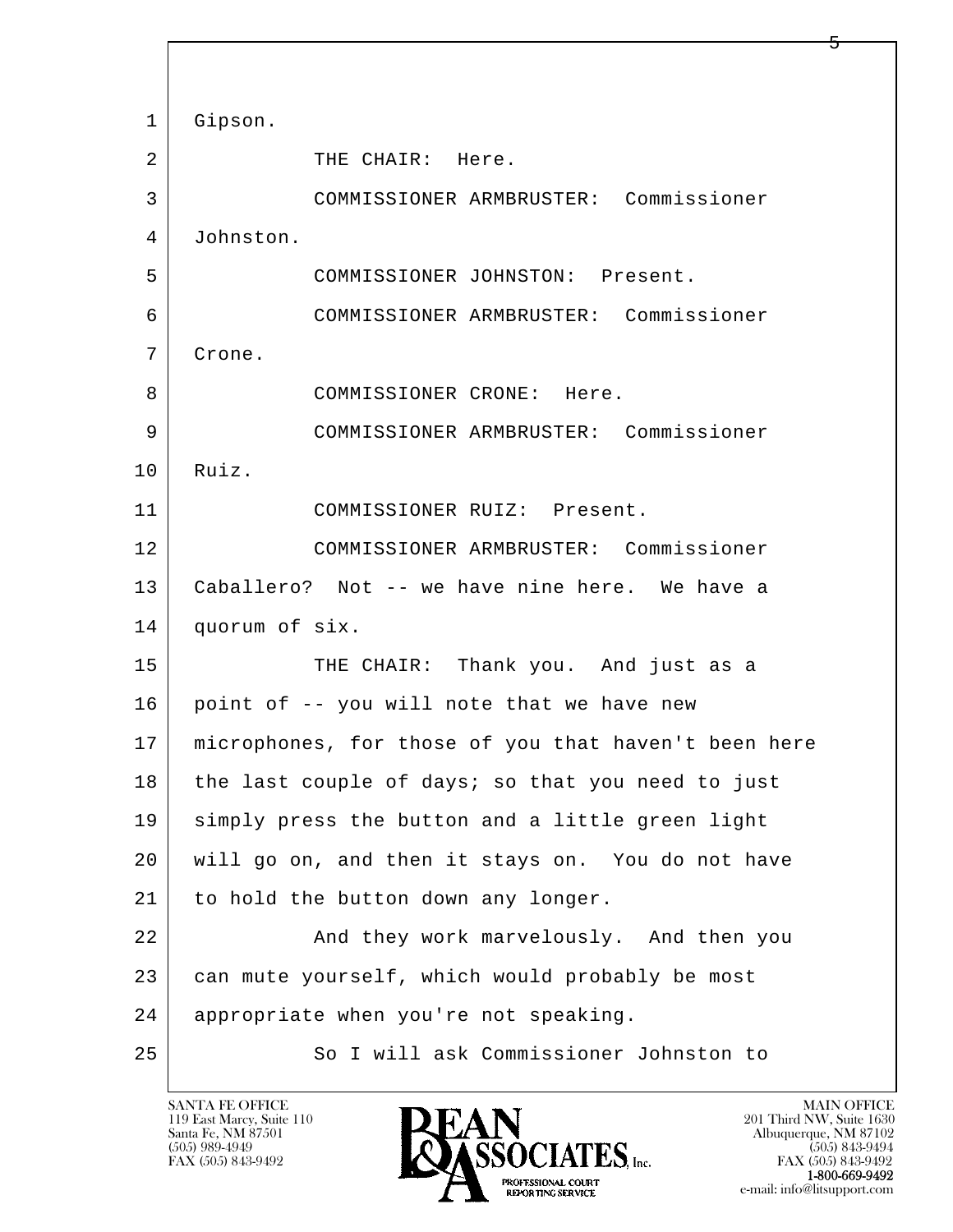l  $\overline{\phantom{a}}$  1 lead us in the Pledge of Allegiance and Commissioner 2 Crone in the New Mexico Salute. 3 (Pledge of Allegiance and Salute to the 4 New Mexico Flag conducted.) 5 THE CHAIR: Next item on the agenda is the 6 approval of the agenda. And I will only add that 7 there's a possibility of -- oh -- and Mr. Stevens is 8 not here yet -- we have an Executive Session set for 9 | the end of the meeting. The Attorney General's 10 Office wanted to speak to us on a case, and the 11 lawyer for the Estancia Valley appeal wanted to 12 speak with us. 13 Mr. Stevens is not here yet; so I don't 14 know if that's going to happen. And Ms. Valverde 15 | has indicated to me that she has a noontime meeting, 16 so she may not be here. So it's potential that that 17 Executive Session will not happen, because the 18 lawyers will not be here. 19 So that's the only -- just to give you a 20 little bit of an update. 21 Otherwise, are there any changes to the 22 agenda? 23 If not, I'll entertain a motion. 24 COMMISSIONER RUIZ: (Indicates.) 25 THE CHAIR: And motion by Commissioner

119 East Marcy, Suite 110<br>Santa Fe, NM 87501

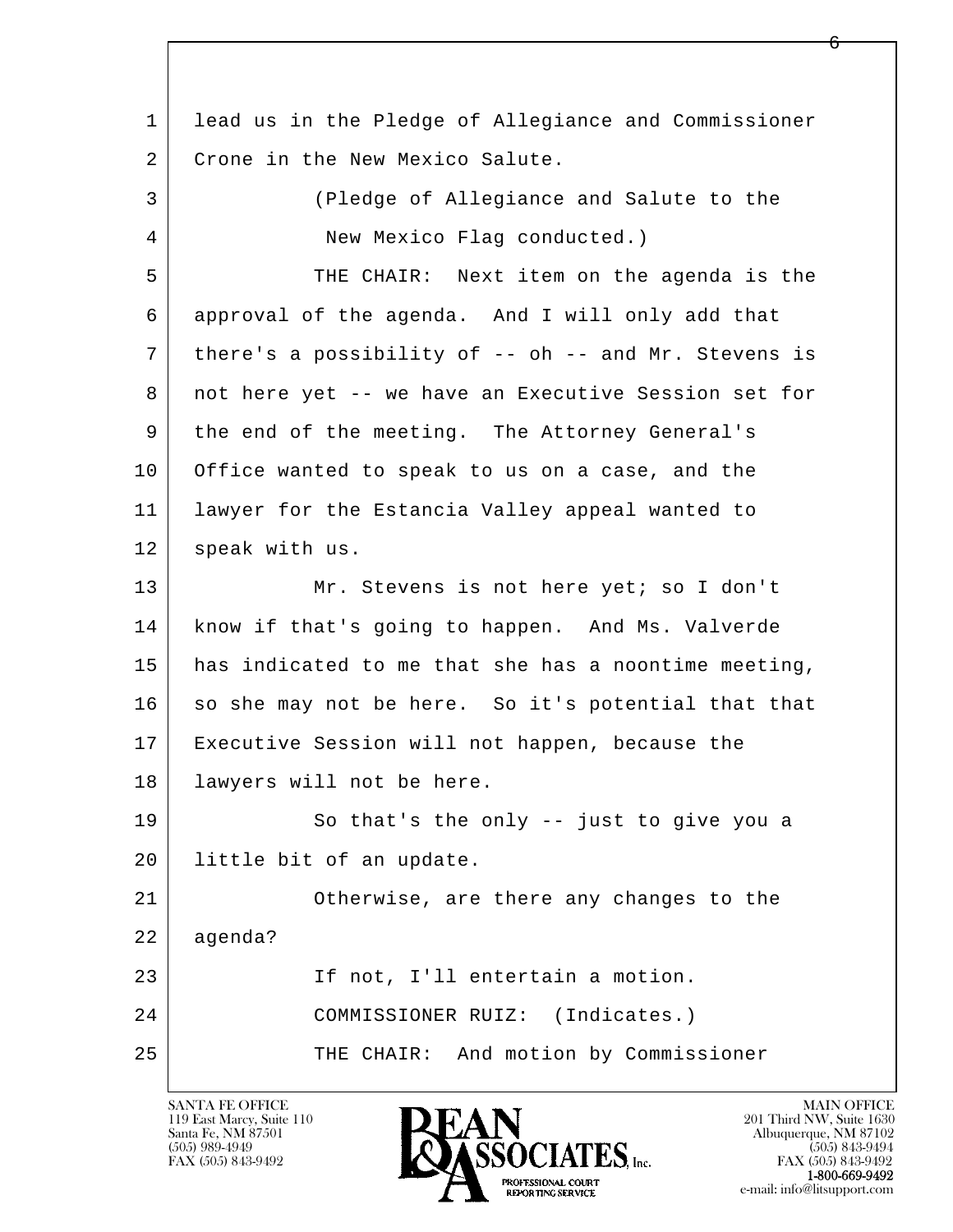l  $\overline{\phantom{a}}$  1 Ruiz. 2 COMMISSIONER TOULOUSE: (Indicates.) 3 THE CHAIR: Second by Commissioner 4 | Toulouse. 5 All in favor? 6 (Commissioners so indicate.) 7 THE CHAIR: Opposed? 8 (No response.) 9 THE CHAIR: Hearing no opposition, the 10 | motion passes. 11 Next item on the agenda, Public Comment. 12 And there is one person who has signed up for public 13 comment, and that is Marjorie Gillespie. 14 So please come forward and identify 15 yourself, please, for the -- for the court reporter 16 and for our record. And please, all you need to do 17 is push that button down, and you don't need to hold 18 it. Is the green light on? 19 | I'm sorry. I just want to remind you that 20 this is limited to -- no one else has applied for 21 Public Comment, so the total minutes is ten. 22 | MS. MARJORIE GILLESPIE: Yes, ma'am. 23 Thank you. 24 Madam Chair, PEC, good morning. My name 25 is Marjorie Gillespie. I am the chairperson for the

119 East Marcy, Suite 110<br>Santa Fe, NM 87501

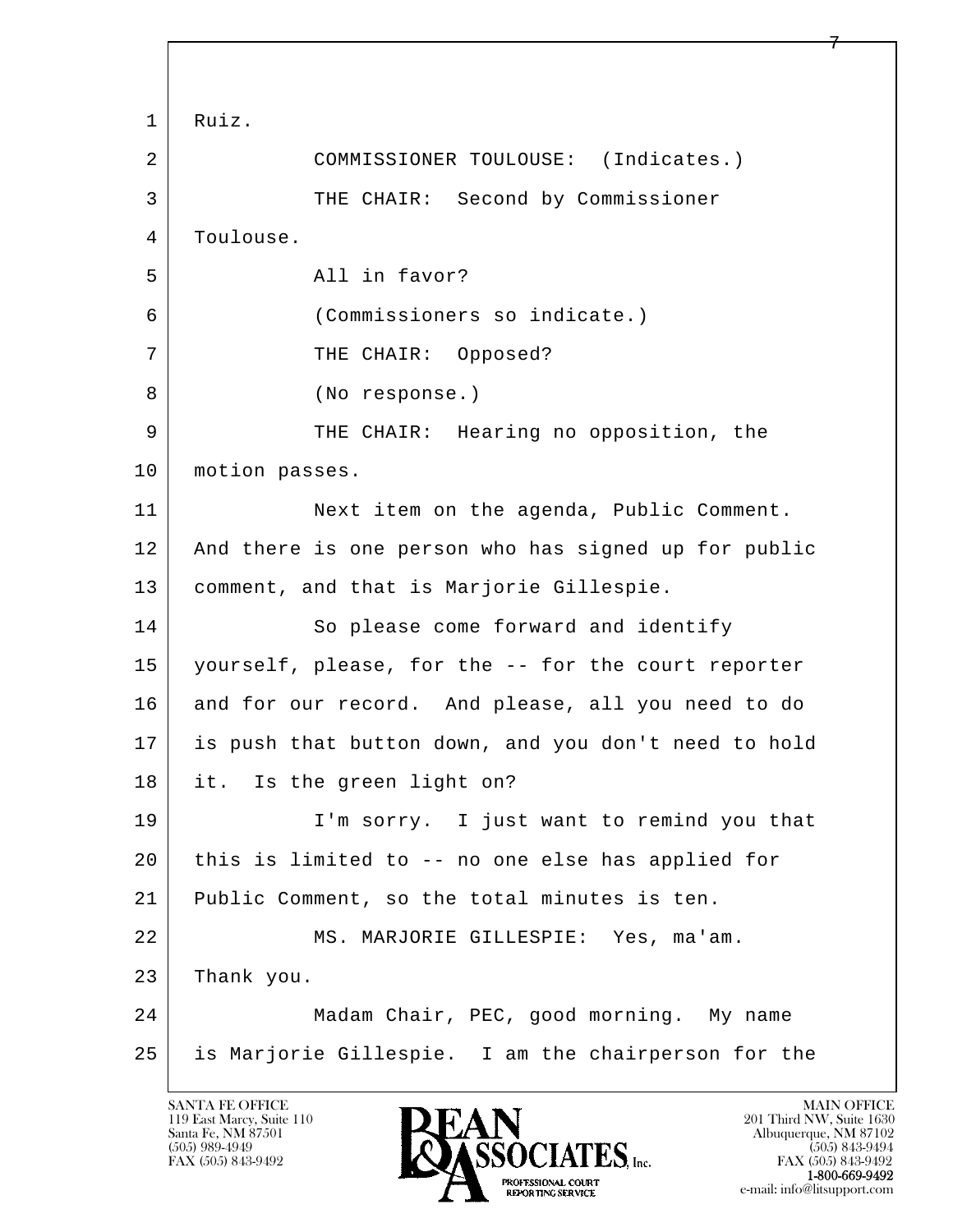| $\mathbf{1}$ | ENMU Career and Technical Leadership Project,        |
|--------------|------------------------------------------------------|
| 2            | Statewide Advisory Board. I presented here on        |
| 3            | May 12th on behalf of the Board for the ENMU CTLP    |
| 4            | and the six CTSOs that that project does manage.     |
| 5            | This is a Perkins-funded project through             |
| 6            | the College and Career Readiness Bureau. And at      |
| 7            | that point, we were just beginning discussions about |
| 8            | developing and funding the CTLP for this new school  |
| 9            | year.                                                |
| 10           | My purpose for being here today is to                |
| 11           | first, publicly thank Public Education staff for     |
| 12           | their assistance in collaborating, negotiating, and  |
| 13           | completing the 2017-'18 inter-governmental           |
| 14           | agreement, or IGA, the agreement between PED and     |
| 15           | Eastern to establish -- or I should say -- continue  |
| 16           | this Perkins funding and State funding for the       |
| 17           | project, and personal thanks -- special thanks to    |
| 18           | Acting Secretary Ruszkowski, Ashley Eden, and        |
| 19           | Dr. Elaine Perea.                                    |
| 20           | I also want to share follow-up information           |
| 21           | and challenges, comments pertinent to the new IGA to |
| 22           | share CTSO information and handouts. And I did put   |
| 23           | a packet at each of your places.                     |
| 24           | The front document with the highlight is             |
| 25           | actually the comments I'm working from right now to  |

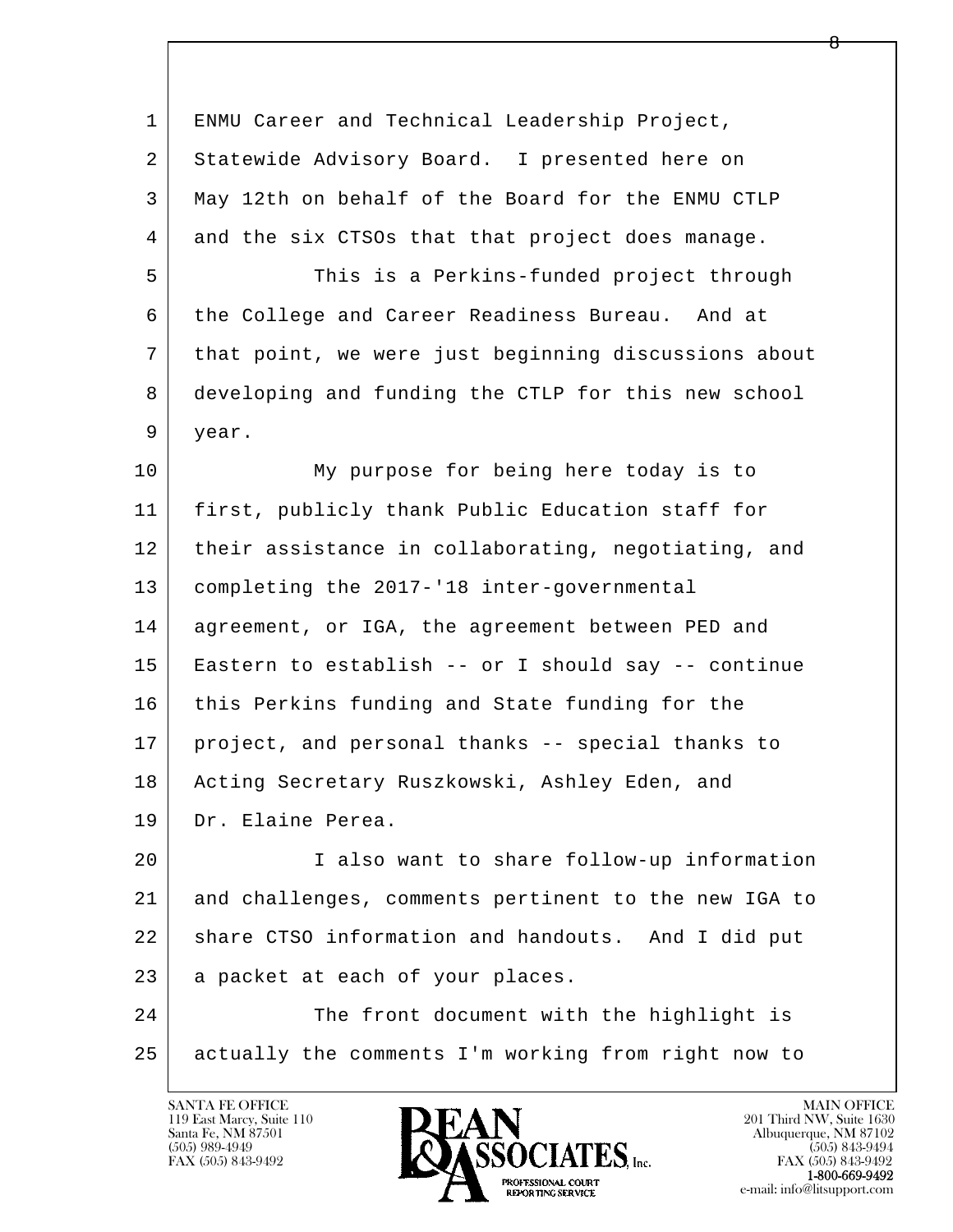l  $\overline{\phantom{a}}$  1 make this a little easier. I wasn't sure about 2 time. And also some additional handouts to answer 3 any questions, find answers about the CTLP and CTSOs 4 that you may have, and also to hear the Perkins 5 update. 6 I know it can be difficult to understand 7 the impact of Career and Technical Student 8 Organizations, or CTSOs. And, again, the six CTSOs 9 that this project manages are Business Professionals 10 of America, DECA, FCCLA, HOSA, the Health Group 11 SkillsUSA, and TSA, which is Technology Students 12 Association. 13 I know it can be difficult to understand 14 the impact of CTSOs. We're like Disney or Google or 15 riding in a hot air balloon. We're selling an 16 experience, a life-changing experience. You have to 17 see it, hear it, live through it to know the 18 profound effect. And, remember, the CTLP has only a 19 fraction of the staff and budget that these other 20 folks have to provide that experience, and they 21 really do a quality job of that. 22 Some IGA follow-up challenges since the 23 agreement was completed: 24 | First and foremost, I want to let you know 25 that Mrs. Christine Phipps, who is the director of

119 East Marcy, Suite 110<br>Santa Fe, NM 87501

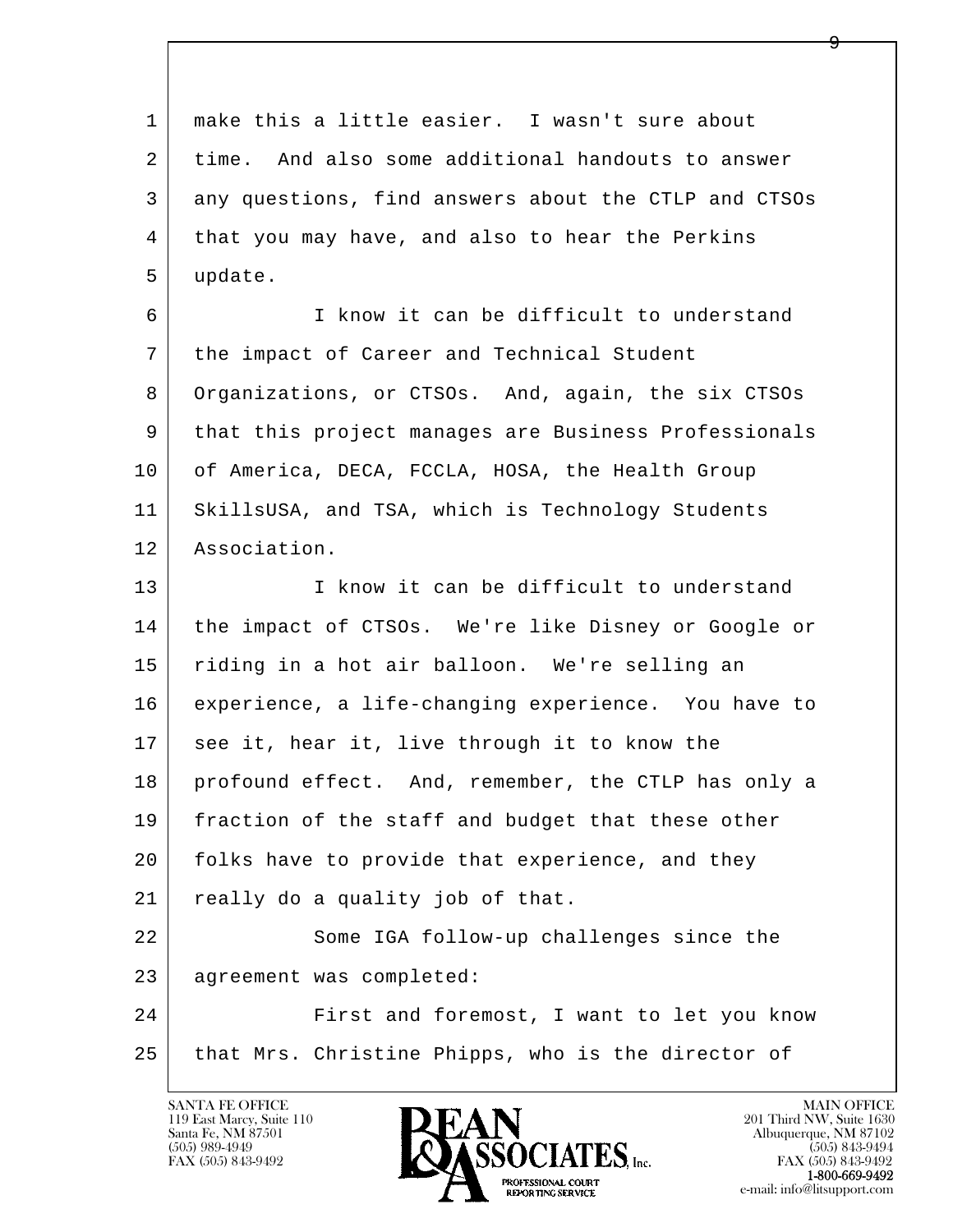l  $\overline{\phantom{a}}$  1 the ENMU Technical Career Leadership Project, 2 planned to be here today, and she had an emergency 3 so was unable to attend. But she's going to get to 4 one of these meetings very soon. 5 The CTLP suffered significant funding 6 decreases. We lost 45 percent of the State 7 Legislative funding that we worked very hard to get 8 for many years. We've been getting that for three 9 years. And we also lost 3 percent of our federal 10 Perkins funding. And as a result -- and after 11 working with PED, we did restructure the 12 | organization. We lost one full-time position; so 13 | the staffing will be the director, a business 14 manager, and an event and public relations 15 coordinator. And they'll continue to carry out the 16 | work. We're up for the challenge. 17 | And even though staffing has been 18 decreased, we'll use more contracting to take care 19 of providing services, the conferences, leadership 20 | training, board support, and professional 21 development. 22 And lastly, some key highlights from the 23 scope of work that the project is responsible for 24 doing during this school year: 25 First and foremost, the membership goal



 $10 \,$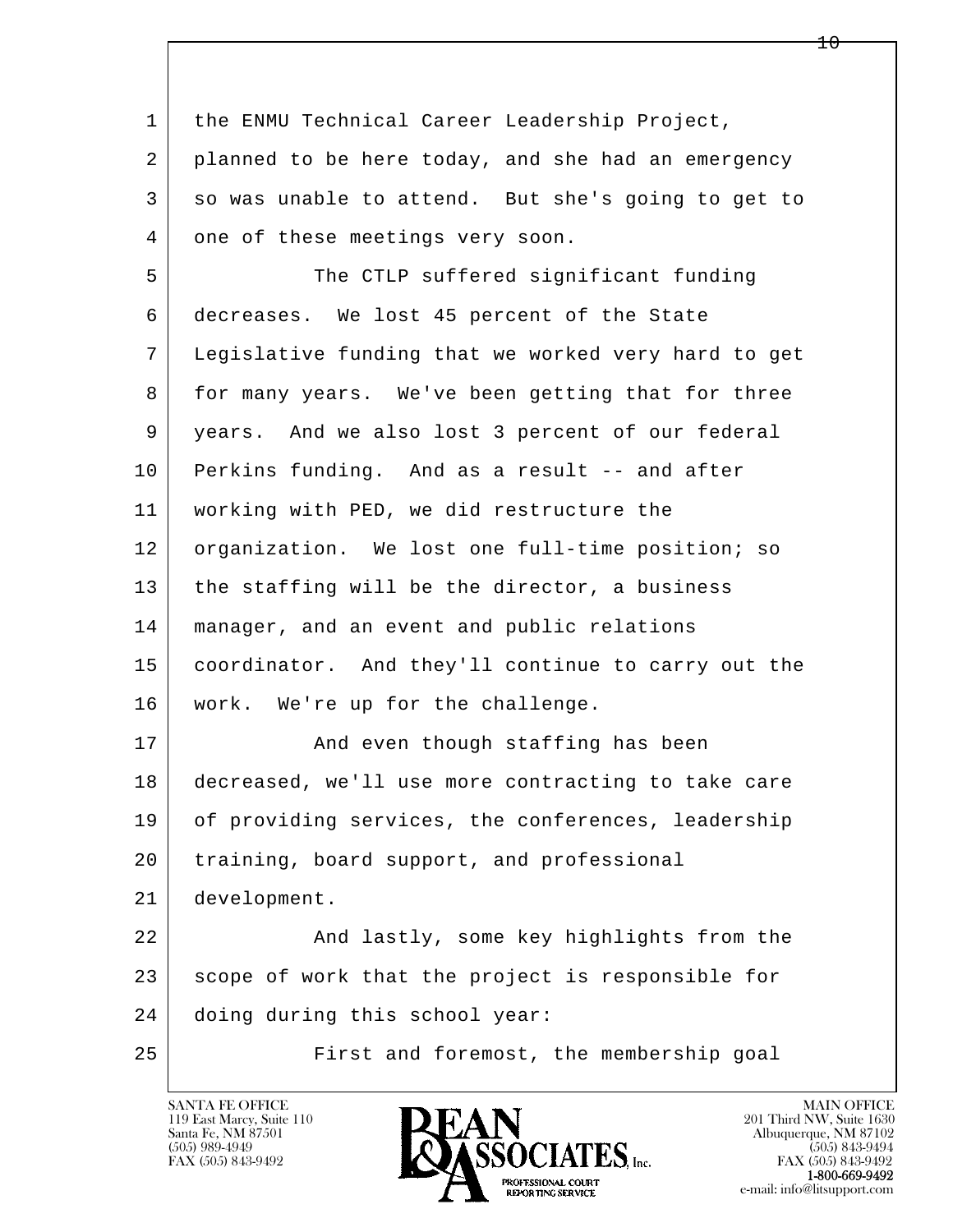| $\mathbf 1$ | for this school year for the six CTSOs is no less    |
|-------------|------------------------------------------------------|
| 2           | than 7,800 student members. This is going to         |
| 3           | require growth of at least 1,800 total members, or   |
| 4           | about a 27 percent increase in membership.           |
| 5           | Again, we're excited and up for the                  |
| 6           | challenge, and they're already working on it out in  |
| 7           | the field.                                           |
| 8           | You'll see an increased focus on business            |
| 9           | and industrial relationships to foster stronger      |
| 10          | partnerships with the CTSOs. The project will        |
| 11          | continue to manage the six CTSO fiduciary accounts,  |
| 12          | coordinate, facilitate their regional and state      |
| 13          | conferences, and fulfill national CTSO requirements  |
| 14          | and communications with them; because the national   |
| 15          | organizations, of course, hand down new events,      |
| 16          | things that need to be done, et cetera.              |
| 17          | And this is all, again, for six different            |
| 18          | CTSOs. And they will continue to coordinate and      |
| 19          | provide support for the six CTSO boards. These six   |
| 20          | boards are ultimately responsible for policy and     |
| 21          | fiscal management of these CTSOs; so it's like the   |
| 22          | project works with six different little businesses,  |
| 23          | and each of them have their own unique requirements; |
| 24          | but, again, they do a quality job.                   |
| 25          | And just as sort of a point of reference,            |

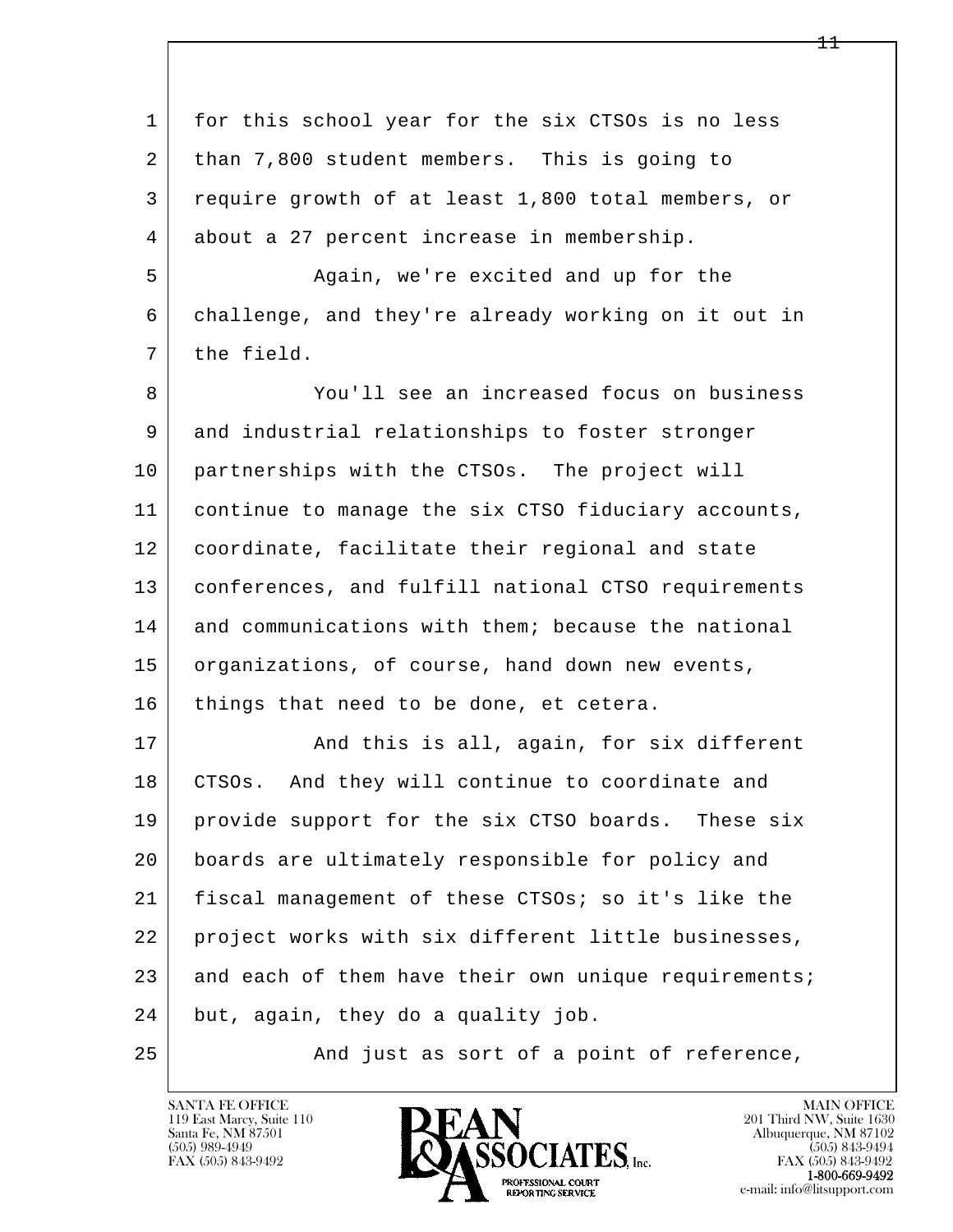1 the last handout in the packet that I gave you gives 2 you the competitive events for each of the six 3 different student organizations. So it gives you a 4 pretty good look at the variety and the breadth of 5 technical training and career preparation that our 6 CTSO members achieve. 7 We look forward to CTSOs and CTE being a 8 priority here at PED, and, hopefully, more reports 9 at the PEC meetings. And we also look forward to 10 the opportunity to bring some of our student

 11 members, so they can share what goes on in the 12 organizations and how well they're doing.

13 | Thank you for your time. If you 14 have any questions, I'd be happy to answer them.

15 | THE CHAIR: We don't do questions during 16 Public Comment.

17 | MS. MARJORIE GILLESPIE: Oh, right. Okay. 18 | THE CHAIR: So thank you very much.

 19 MS. MARJORIE GILLESPIE: Do you want me to 20 turn this off?

l  $\overline{\phantom{a}}$ 21 | THE REPORTER: No. 22 THE CHAIR: No, you can leave that on. 23 MS. MARJORIE GILLESPIE: Okay. Thank you. 24 THE CHAIR: Next on the agenda is Item 25 No. 4, Approval of Minutes and Transcripts.

119 East Marcy, Suite 110<br>Santa Fe, NM 87501

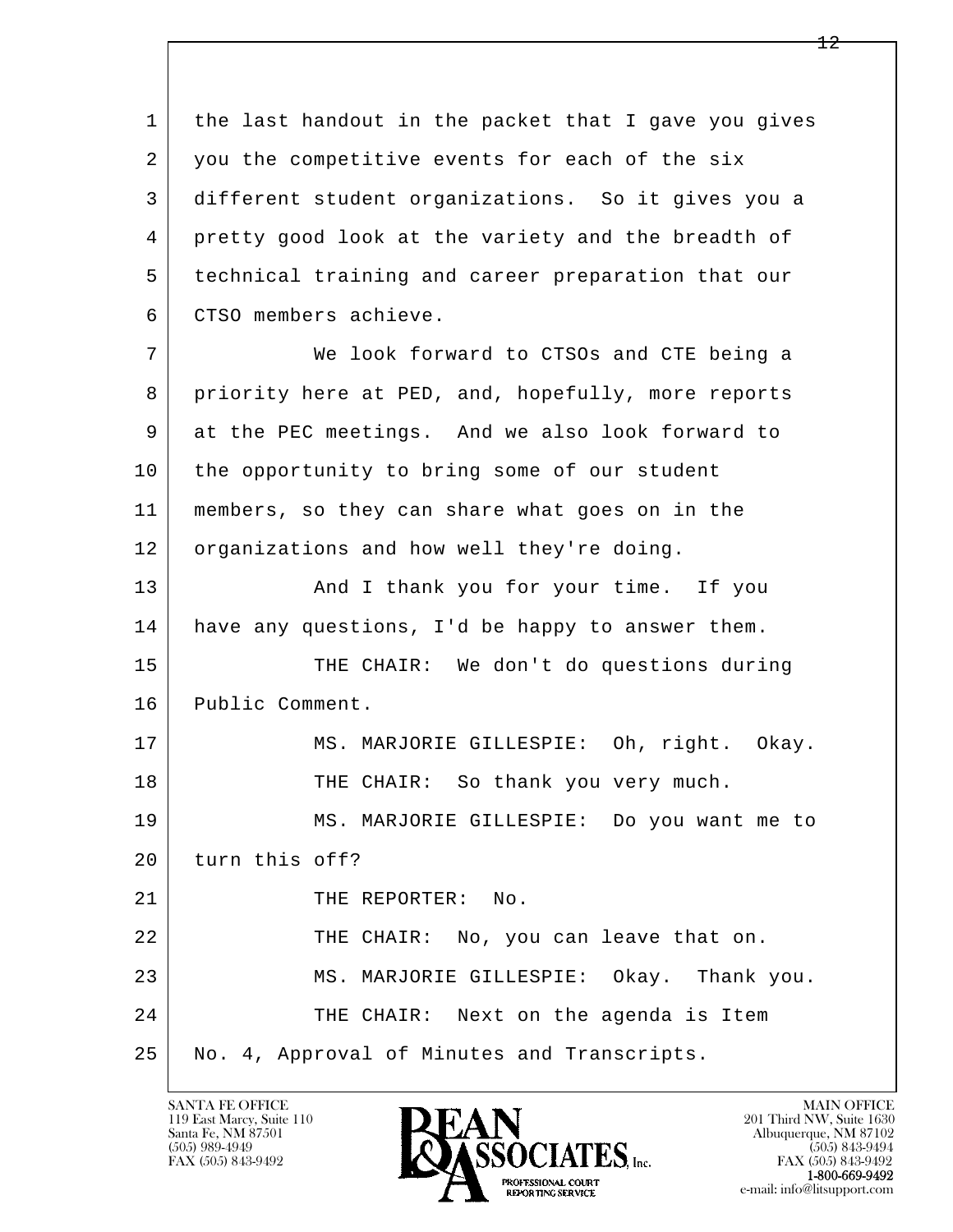l  $\overline{\phantom{a}}$ 1 and the first is 4A, the approval of the 2 July 19th, 2017, PEC Work Session minutes. 3 Do we have any corrections to that? 4 If not, I'll entertain a motion. A 5 motion -- 6 COMMISSIONER CRONE: (Indicates.) 7 | THE CHAIR: -- by Commissioner Crone. 8 COMMISSIONER RUIZ: (Indicates.) 9 THE CHAIR: A second by Commissioner Ruiz. 10 All in favor? 11 (Commissioners so indicate.) 12 THE CHAIR: Opposed? 13 (No response.) 14 THE CHAIR: Hearing no opposition, the 15 | motion carries. 16 4B, Approval of PEC Meeting Transcript 17 Minutes for July 19, 2017. 18 Do we have any modifications to that? 19 | If not, I'll entertain a motion. 20 COMMISSIONER CONYERS: (Indicates.) 21 | THE CHAIR: A motion by Commissioner 22 Conyers. 23 COMMISSIONER TOULOUSE: (Indicates.) 24 THE CHAIR: A second by Commissioner 25 Toulouse.

119 East Marcy, Suite 110<br>Santa Fe, NM 87501



FAX (505) 843-9492 FAX (505) 843-9492 e-mail: info@litsupport.com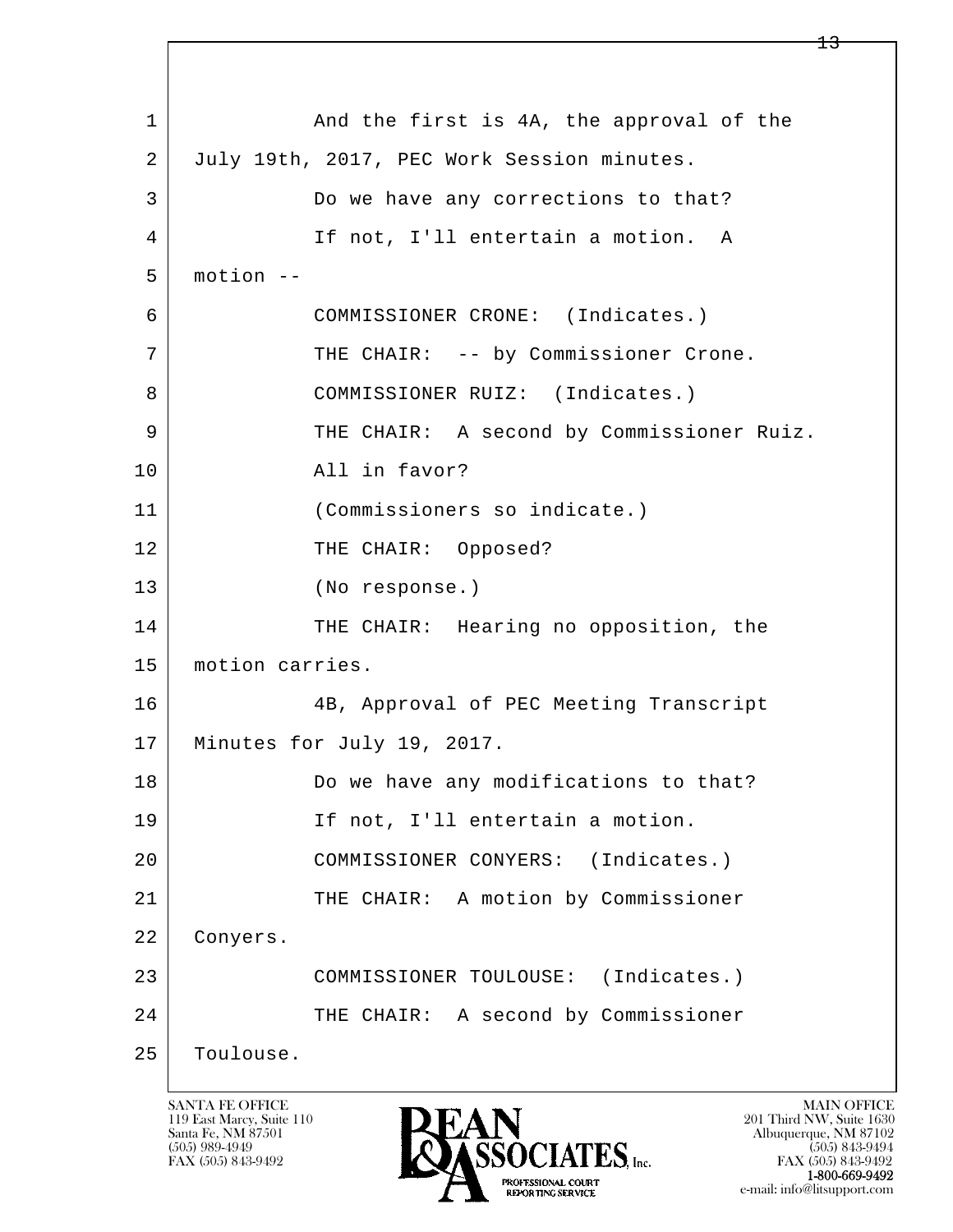l  $\overline{\phantom{a}}$ 1 all in favor? 2 | (Commissioners so indicate.) 3 THE CHAIR: Opposed? 4 (No response.) 5 THE CHAIR: Hearing no opposition, the 6 motion carries. 7 4C, Approval of the Summary Minutes for 8 the July 19th PEC meeting. 9 Do we have any modifications to that? If 10 | not, I'll entertain a motion. 11 COMMISSIONER RUIZ: (Indicates.) 12 THE CHAIR: A motion by Commissioner Ruiz. 13 COMMISSIONER ARMBRUSTER: (Indicates.) 14 THE CHAIR: A second by Commissioner 15 | Armbruster. 16 All in favor? 17 (Commissioners so indicate.) 18 | THE CHAIR: Opposed? 19 (No response.) 20 THE CHAIR: Hearing no opposition, the 21 motion carries. 22 4D, Approval of Transcript Minutes for the 23 PEC Public Input Hearing for Albuquerque Collegiate 24 Charter School, July 20, 2017. 25 | Rice there any modifications?

119 East Marcy, Suite 110<br>Santa Fe, NM 87501

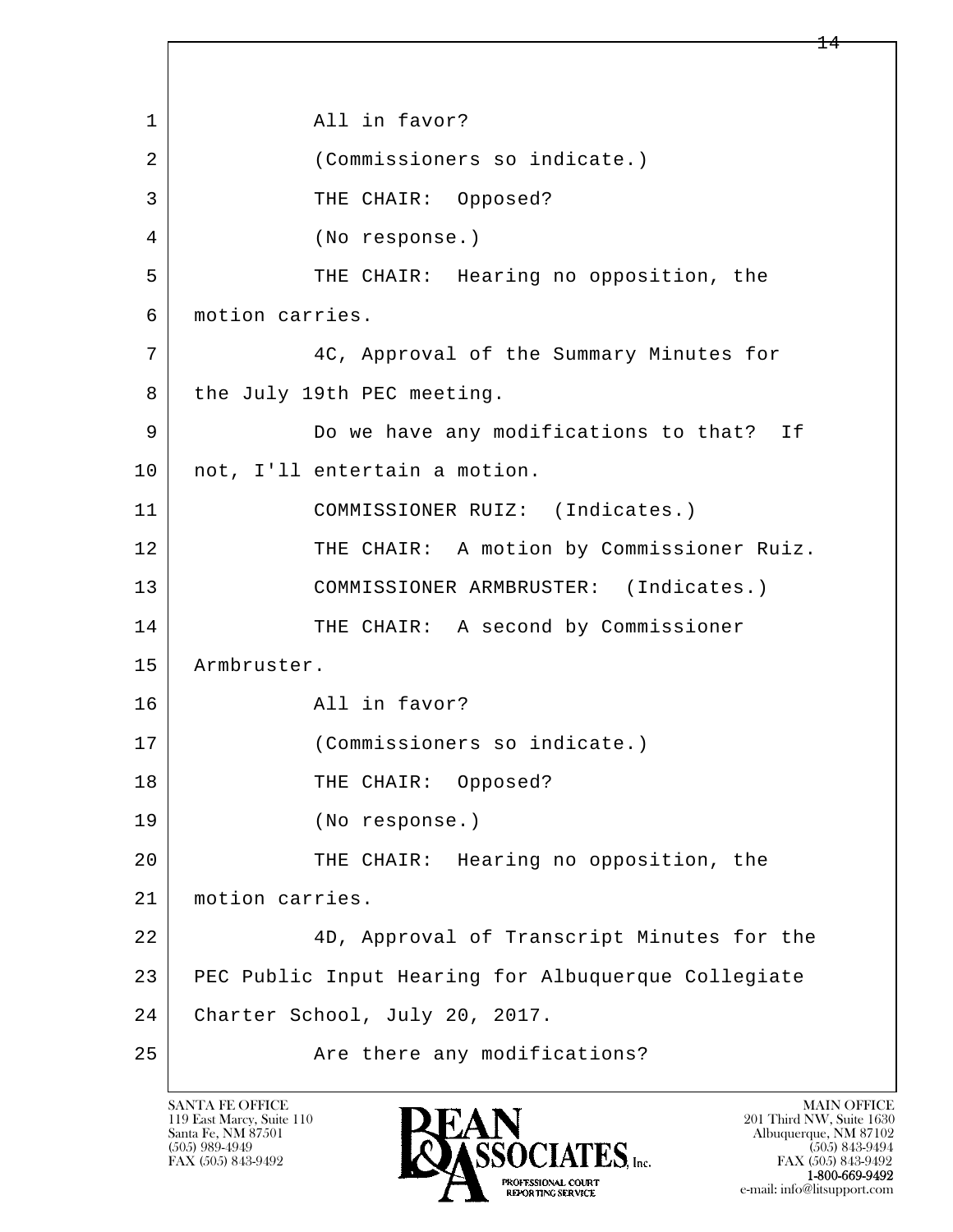l  $\overline{\phantom{a}}$ 1 If not, I'll entertain a motion. 2 COMMISSIONER JOHNSTON: (Indicates.) 3 THE CHAIR: A motion by Commissioner 4 Johnston. 5 COMMISSIONER RUIZ: (Indicates.) 6 THE CHAIR: Second by Commissioner Ruiz. 7 | The Contract All in favor? 8 (Commissioners so indicate.) 9 | THE CHAIR: Opposed? 10 (No response.) 11 THE CHAIR: Hearing no opposition, the 12 motion carries. 13 And finally, 4E, Approval of the 14 Transcript Minutes for the PEC Public Input Hearing 15 | for Altura Preparatory School, July 20th, 2017. 16 | Motion -- no modifications? 17 COMMISSIONER TOULOUSE: I move approval. 18 | THE CHAIR: Motion by Commissioner 19 Toulouse. 20 COMMISSIONER ARMBRUSTER: (Indicates.) 21 THE CHAIR: Second by Commissioner 22 Armbruster. 23 All in favor? 24 (Commissioners so indicate.) 25 THE CHAIR: Opposed?

119 East Marcy, Suite 110<br>Santa Fe, NM 87501



FAX (505) 843-9492 FAX (505) 843-9492 e-mail: info@litsupport.com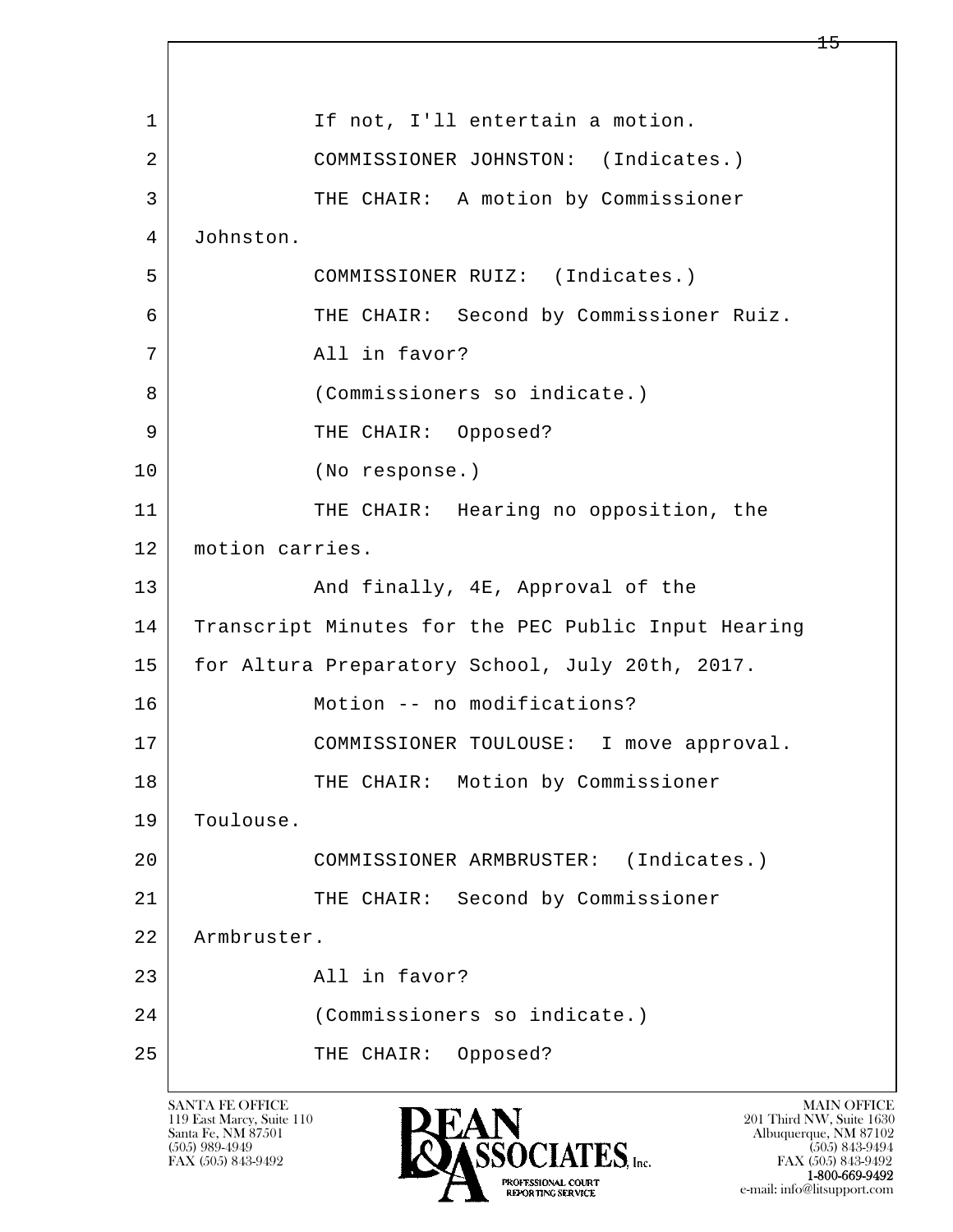l  $\overline{\phantom{a}}$  1 (No response.) 2 THE CHAIR: The motion carries -- hearing 3 | no opposition, the motion carries. 4 We are now to Item No. 5, which is the 5 Update on the Carl D. Perkins Program. And we have 6 Dr. Elaine Perea here today. 7 Good morning, and welcome once again. 8 DR. ELAINE PEREA: Good morning. Thank 9 you. I appreciate your time. I don't know the last 10 time I've seen a Commission get so much done in two 11 minutes. Very impressive. 12 I would like to call your attention to a 13 handout that should be in your packet. It starts 14 with circles on it. I don't know exactly where it 15 is; but maybe you can find that. 16 THE CHAIR: Ours are not as pretty; but we 17 have it. 18 DR. ELAINE PEREA: You didn't get the 19 colored version? I'm sorry. 20 | THE CHAIR: Budget cuts, you know. 21 DR. ELAINE PEREA: I want to start by 22 thanking Marjorie Gillespie for her very concise 23 presentation of the CTLPs and the role of student 24 organizations within the technical education program 25 in New Mexico.

119 East Marcy, Suite 110<br>Santa Fe, NM 87501

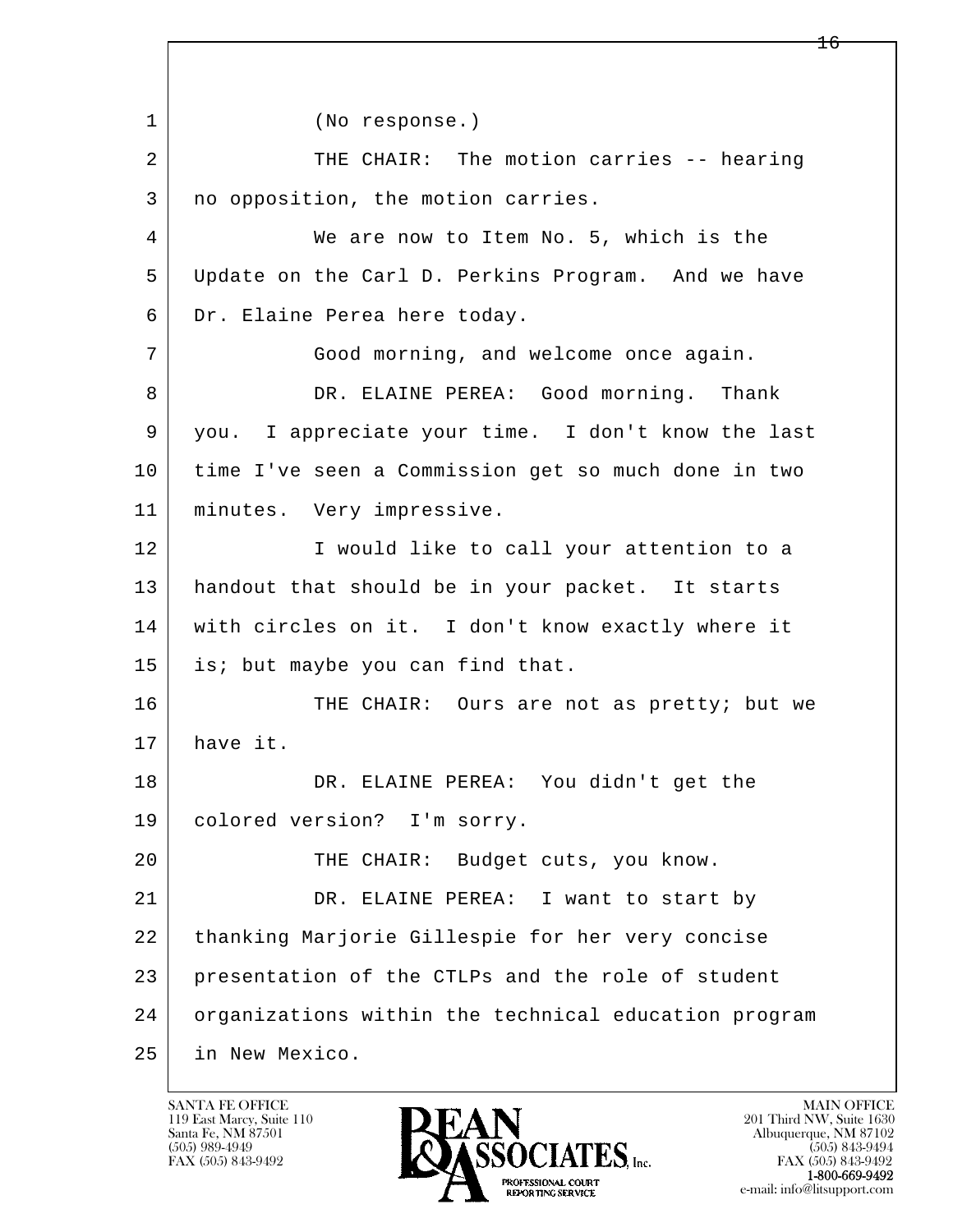l  $\overline{\phantom{a}}$  1 What I was asked to present on was the 2 larger -- the CTLPs fit within the larger category 3 of Career Technical Education that is funded by Carl 4 Perkins and the Carl Perkins Act. So what I've 5 presented to you here is hopefully a balance between 6 the 30,000-foot view and the very in-the-weeds view 7 | that I spend most of my days in. 8 So in the first section, I wanted to lay 9 out to you the -- the -- the obligations that the 10 Act requires for how we carve up the money that we  $11$  get. 12 The Act is very specific in the ways that 13 the money is allocated. And most of that money 14 flows through directly to schools; so the -- the 15 very large part of the pie is directly allocated to 16 schools. 17 | Cf all the money that comes in, 85 percent 18 of it has to flow through directly to sub-grantees. 19 Of that 85 percent, we split it 50/50 between 20 secondaries and post-secondaries. We're the only 21 part of the PED that interfaces with the 22 post-secondary community; so my -- my staff spend 23 time on community college campuses, and they work 24 very closely with the secondary and the 25 post-secondary to make sure their programs are

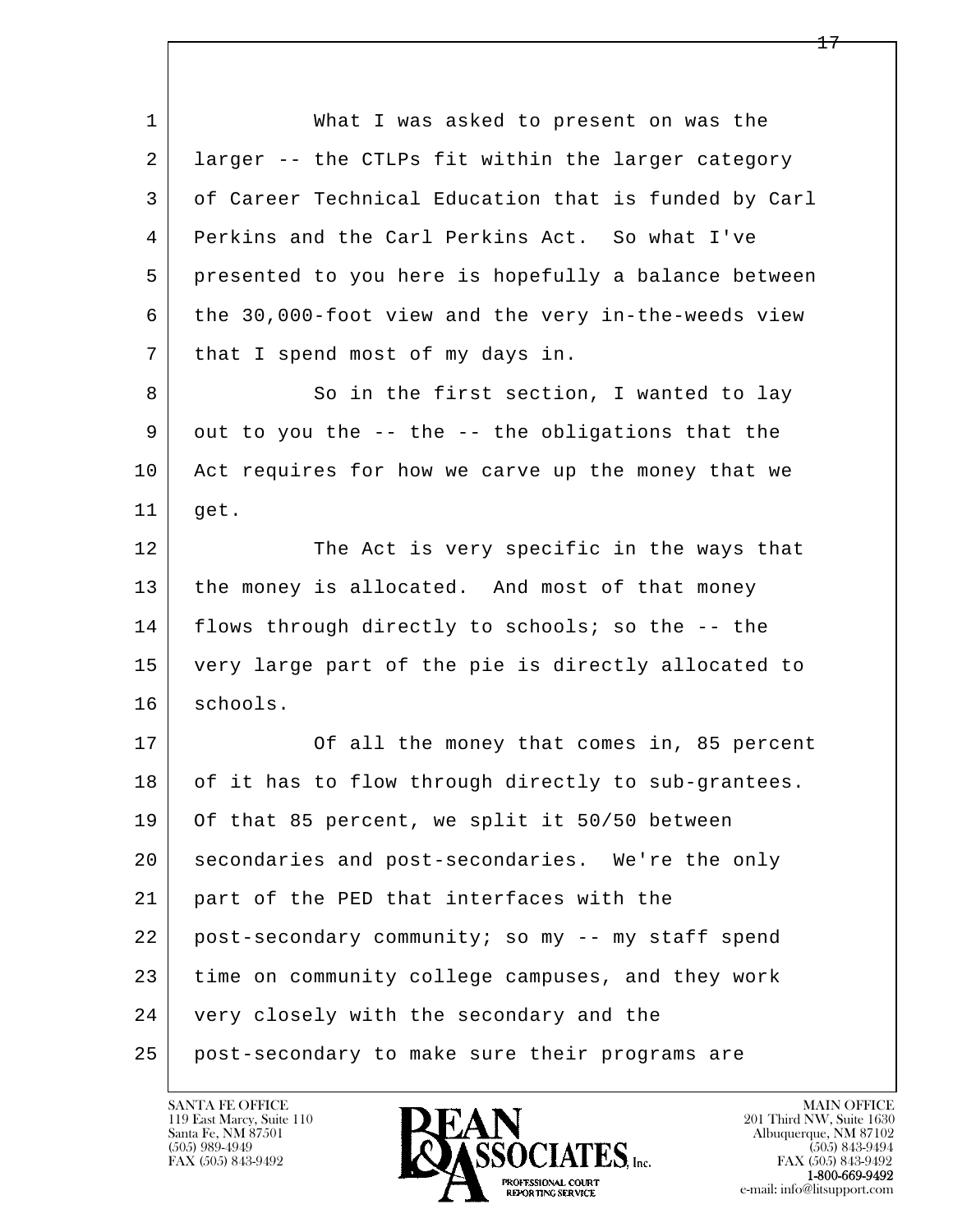1 aligned and that students can take courses in high 2 school that prepare them well for the courses that 3 they take in the community college. So we really 4 work hard to -- to preserve and inform that sort of 5 alignment. And that's one of the main tasks of the 6 money.

7 | So of the 15 percent that's left, 8 5 percent of that is set aside for administration. 9 And so that goes to the general PED administration: 10 lights, buildings, you know, somebody coming in here 11 and setting up microphones, all of that kind of 12 thing. The -- the federal grant allows us to take a 13 little bitty sliver to help with the overall 14 administration of the grant.

l  $\overline{\phantom{a}}$ 15 | The Rand then 10 percent is set aside for 16 leadership. And leadership funds are intended to do 17 exactly that, to pave the way for the State to see 18 best practices and to understand how the Carl 19 Perkins and career technical education can expand 20 student opportunities to life -- life-changing 21 experiences like the student organizations provide 22 in the state leadership competitions, and also to -- 23 to make sure that the money that -- the Perkins 24 | funds are being used for, in particular, what we 25 call "family-supporting careers."



FAX (505) 843-9492<br>1-800-669-9492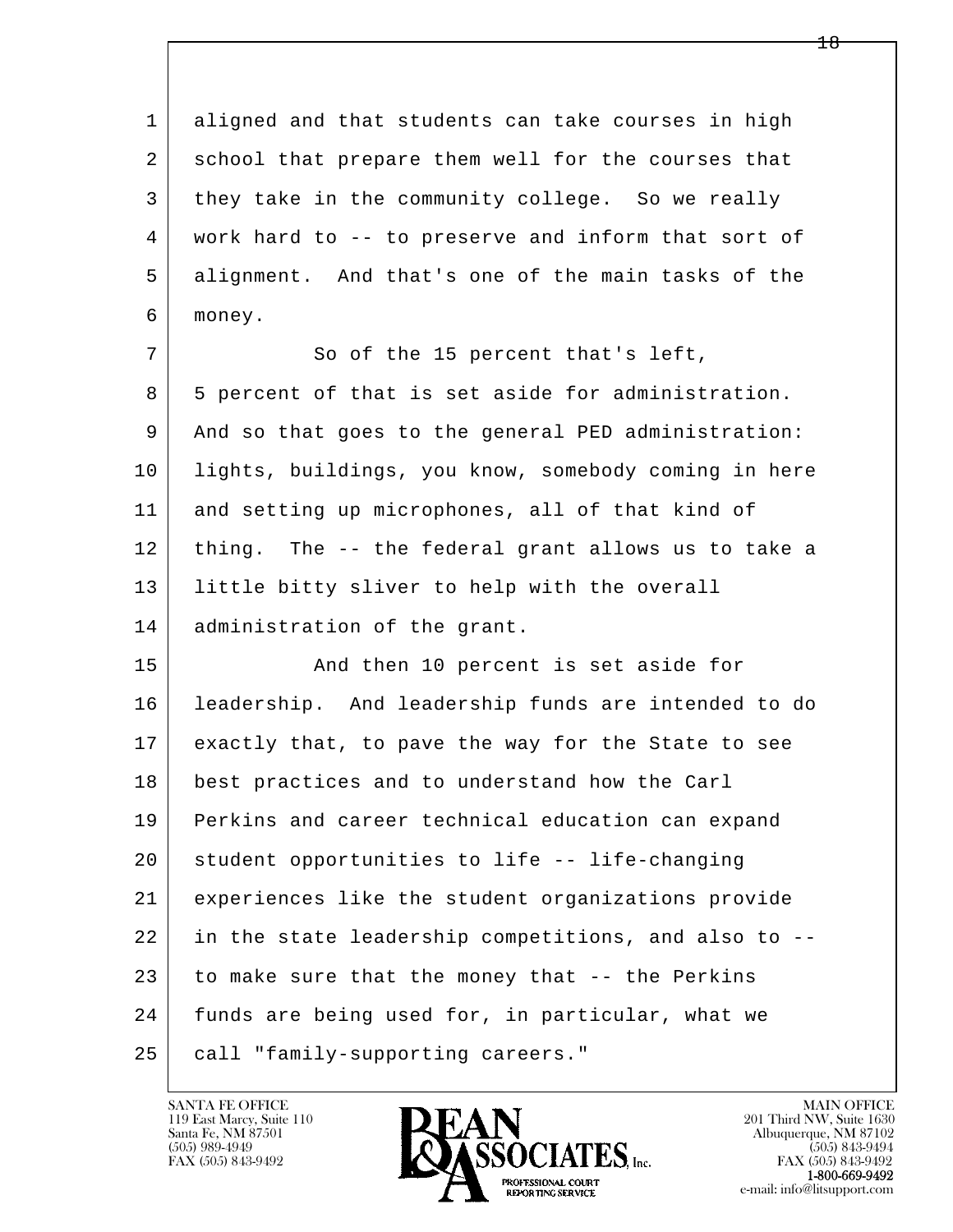l  $\overline{\phantom{a}}$ 1 So these are high-wage, high-demand 2 careers, with "high-wage" defined as a wage that's 3 substantial enough to support a family here in 4 New Mexico. 5 | So we spend a lot of effort, interfacing 6 with the Department of Labor, Department of 7 Workforce Solutions, to make sure that my staff 8 knows what those jobs are and that we are funding 9 appropriately so that students are pursuing careers 10 that will give them the life that they hope for. 11 The -- the State plan -- so I'm at the 12 bottom of the funding roles. The State plan was 13 developed in 2006; so it's pretty old. And it has 14 not been up -- well, there have been minor changes 15 since then; but there has not been a major revision 16 of that State plan in 11 years. 17 The State plan was supposed to be a 18 | six-year plan. It has been continuously re- -- 19 reauthorized on continuing federal -- the feds have 20 continued to -- to just do one-year rollouts of 21 the -- of the Perkins Act. The Act has not changed 22 since 2006. 23 The -- the elections that are in the 2006 24 plan were made with extensive input from the 25 community at that time. There was statewide input

119 East Marcy, Suite 110<br>Santa Fe, NM 87501



FAX (505) 843-9492<br>1-800-669-9492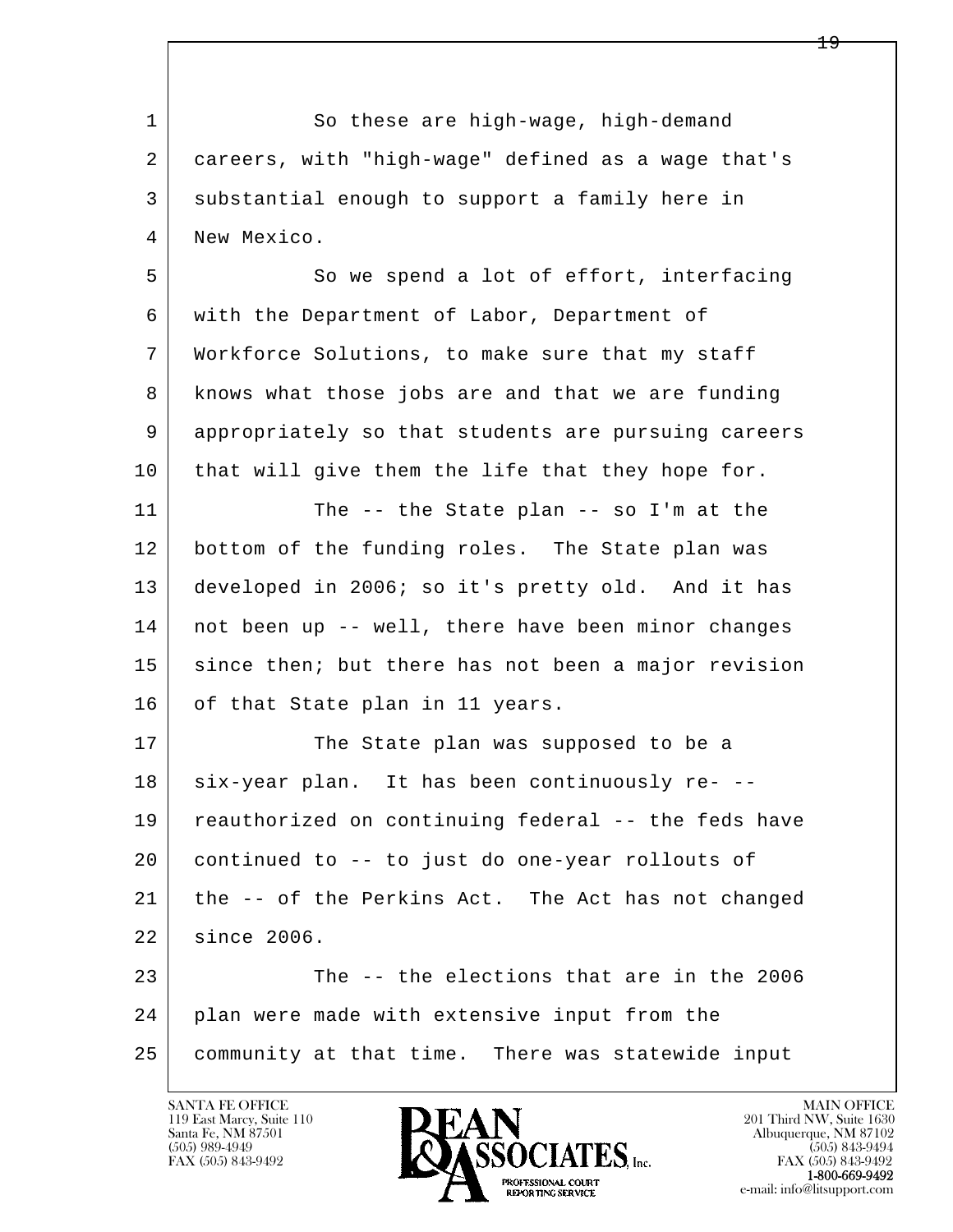| sessions. Many -- many community organizations       |
|------------------------------------------------------|
| were -- were involved in -- in making the choices    |
| for what went into that plan.                        |
| The 50 percent to the secondary and                  |
| post-secondary was elected in that State plan, and   |
| we have not amended that since that time. It also    |
| set aside 10 percent for, as it's called,            |
| "reserves." That's something that the Perkins Act    |
| allows. 10 percent of the 85 percent is set aside    |
| for special projects that have -- have potential     |
| to -- to really develop into best practices.         |
| And in those reserve funds, High Schools             |
| that Work, Jobs for America's Graduates, and -- and  |
| the Project Lead the Way organizations' programs     |
| were specifically mentioned in the State plan as     |
| being things that can be funded by reserves.         |
| And I just want to point out that the                |
| State plan does not specify what percentage would go |
| to those programs or even that those programs would, |
| by necessity, persist. It just uses those as         |
| examples. But they are named examples of what could  |
| be used in reserves.                                 |
| And then the last thing that's in the                |
| State plan is that 1 percent of the leadership funds |
| will go to support State institutions. And so we --  |
|                                                      |

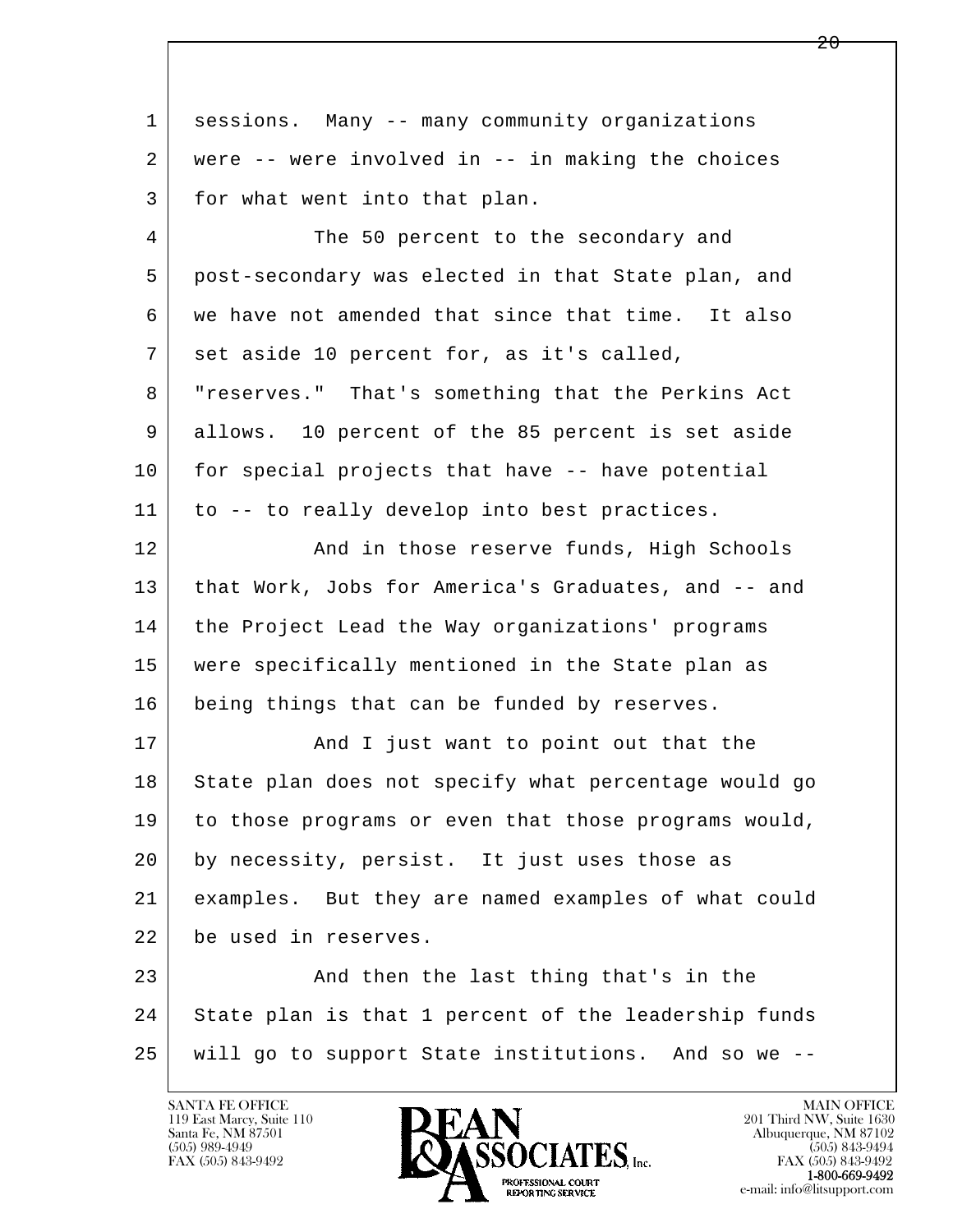l  $\overline{\phantom{a}}$  1 we do that every year. We -- we give -- it's not a 2 lot of money; it's about \$10,000. The past few 3 years, it's gone to School for the Deaf. And for 4 '17-'18, it's going to go to the New Mexico 5 Corrections for a program where they are going to be 6 teaching women to do coding. So incarcerated women 7 will be getting a certificate in coding. And that's 8 what they're going to use their Perkins funds for. 9 The -- the State plan also defines rural 10 LEAs, because there is a special carve-out in the 11 Perkins Act for supporting rural LEAs. And so those 12 are defined with districts less than 600 total 13 students. 14 And so one of the things that in my review 15 of the State plan -- because I will be frank; I had 16 | not read every single word of it very carefully 17 until I prepped for this. And I found something 18 that was very interesting; and that was that rural 19 LEAs can petition for funding if they don't meet the 20 floor level. 21 and what I mean by that is that the 22 federal act says that a school -- a secondary school 23 must get \$15,000 in order to get anything. And I 24 | think we've talked about that before in this -- in 25 this committee.

119 East Marcy, Suite 110<br>Santa Fe, NM 87501



FAX (505) 843-9492<br>**1-800-669-9492**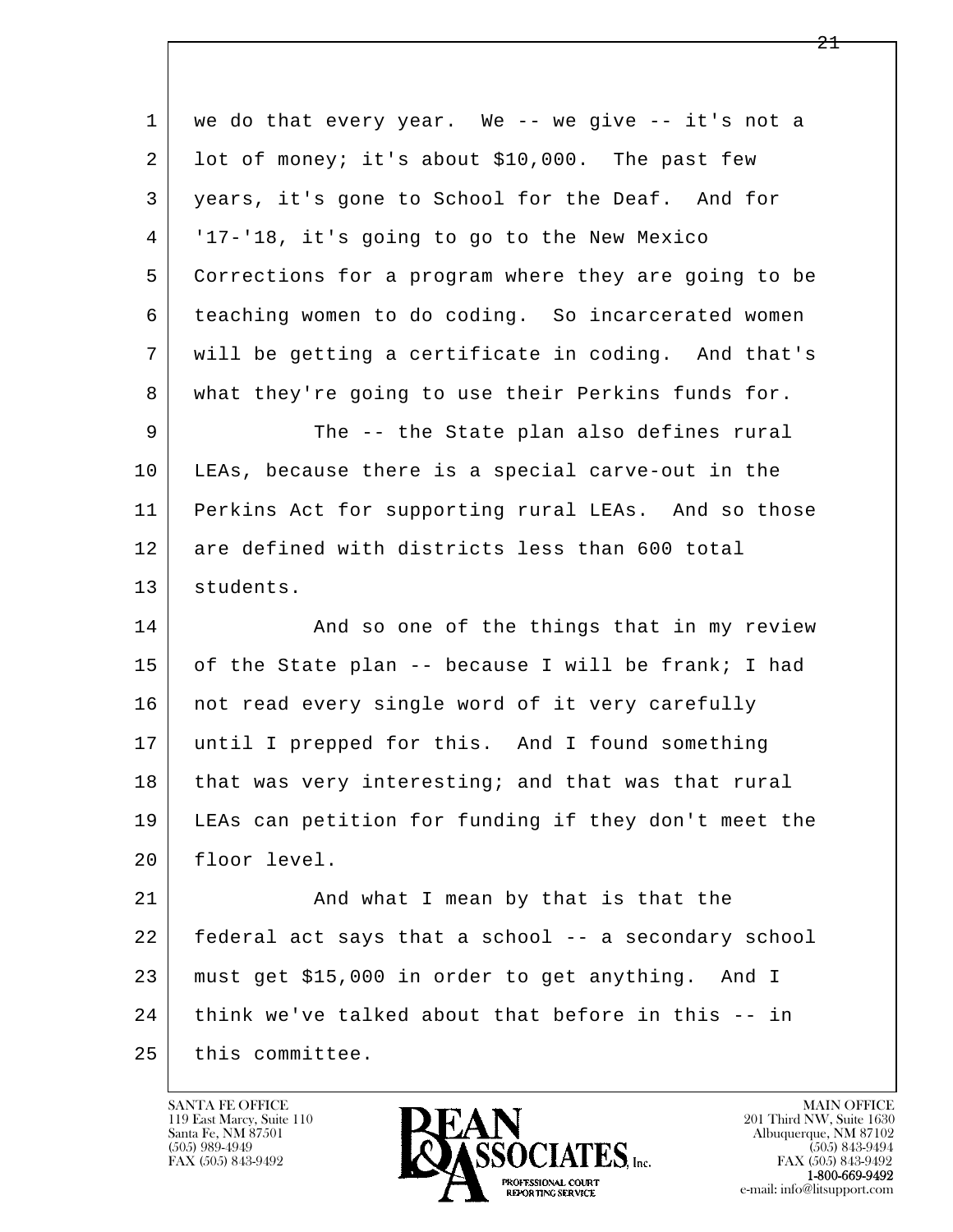l  $\overline{\phantom{a}}$ 1 When I read really in the weeds, I found 2 | out that there is a way that those small schools can 3 petition to have that -- to have that floor removed. 4 So one of the things that has come of me preparing 5 for this meeting is that I will be, this coming 6 year, reaching out to small rural schools that are 7 interested in technical education and talking to 8 them about how they might petition to get funding if 9 they are not eligible because of the \$15,000 floor. 10 We may be able to work around that so that they can 11 get something. I was pretty excited about that. 12 The next section I wanted to lay out for 13 you, the -- what's happened since the time of that 14 | State plan. And so the -- the grant year 2008 was 15 the first year of the -- of funding that would have 16 been impacted after the State plan was passed. And 17 in that year, the basic grant was 8.9. The grant 18 for '17-'18 is just over \$8 million. So we have had  $19$  a \$900,000 cut in the  $-$  in the period of time since 20 the -- since the existing State plan went into 21 effect. 22 The State plan -- as I mentioned, it is 23 very specific in how different pieces are funded. 24 So I won't go through all of these lines; but I 25 wanted to just -- just point out to you the very

119 East Marcy, Suite 110<br>Santa Fe, NM 87501



FAX (505) 843-9492<br>1-800-669-9492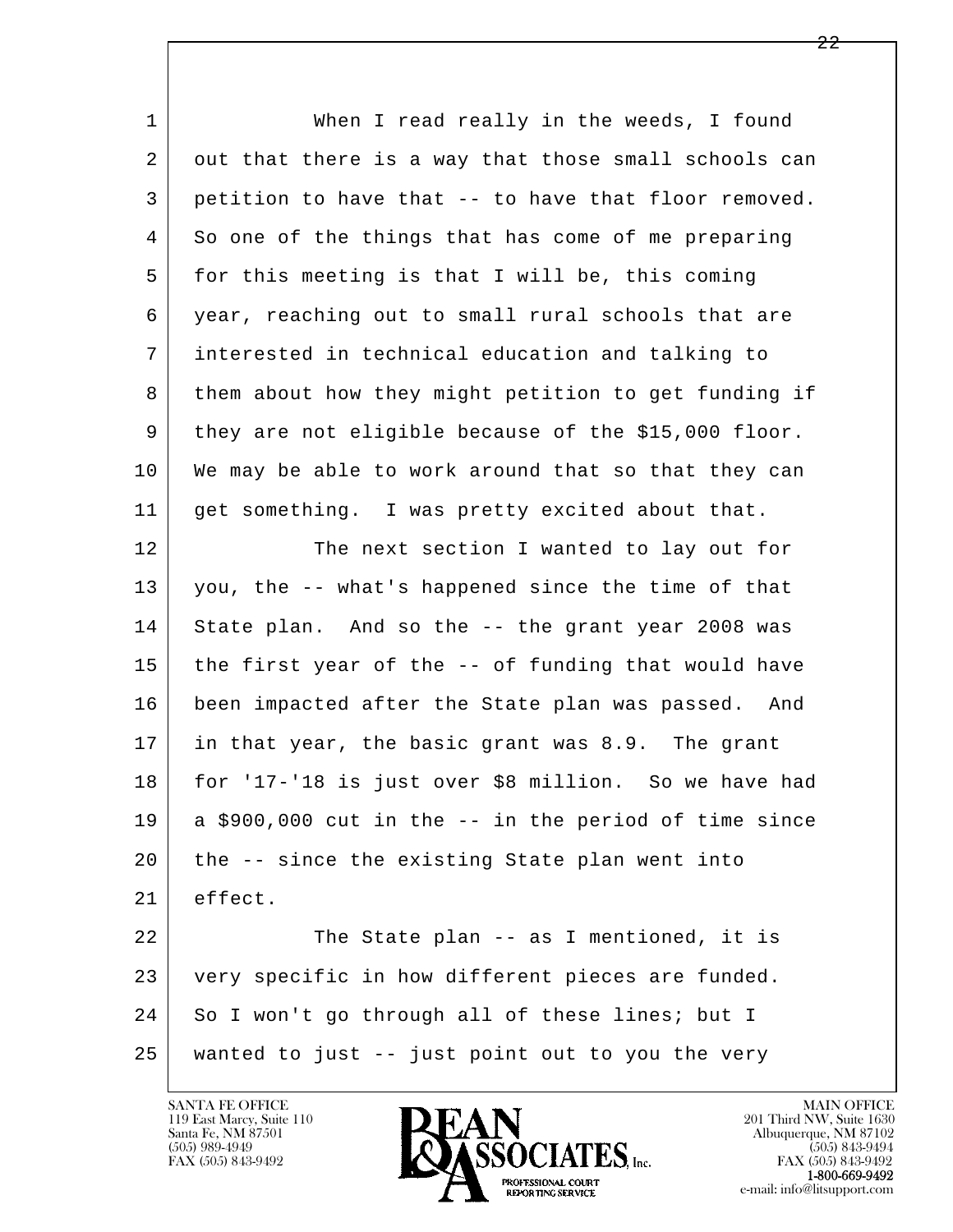l  $\overline{\phantom{a}}$  1 bottom line, "PED Leadership and Administration, 2 Available Funds." 3 We've gone from 1.28 to 1.13. So that's 4 the funds that are available for us to do all of our 5 leadership activities, which includes the student 6 organizations, includes my staff, includes all of 7 our fiduciary obligations to administer and monitor 8 the funds that do flow through to the sub-grantees. 9 So we are all operating on a much tighter budget in 10 times where expenses have, of course, not gone down. 11 So, in terms of accountability, the -- the 12 Perkins Act, the federal law, has eight secondary 13 measures and six post-secondary measures and 14 requires an annual report explaining how the 15 expenditures support moving those performance 16 metrics. 17 Those of you who have been on the 18 | Commission for some time know this part of the 19 procedure. I come in the winter, usually in 20 November or December. I spell out to you the -- all 21 of these outcome measures, where we are, where we've 22 been, what we've done to help move those indicators, 23 and propose to you what we expect to tell the 24 federal government in terms of what we have done  $25$  to  $-$  to improve performance.

119 East Marcy, Suite 110<br>Santa Fe, NM 87501

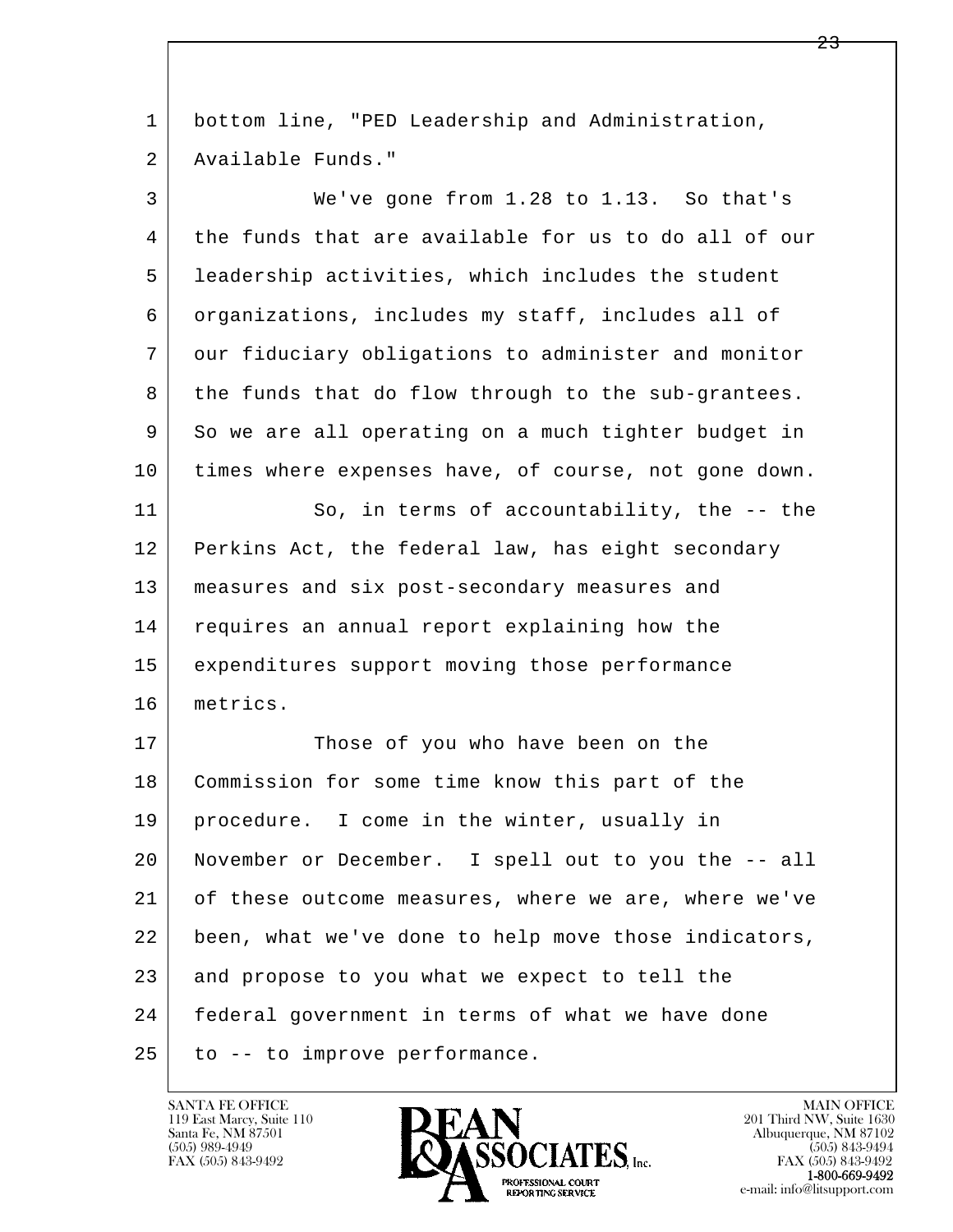l  $\overline{\phantom{a}}$ 1 This is the key part of our relationship 2 with the federal government. They give us money; 3 they expect us to do certain things. There are 4 objective measures that they hold us accountable 5 for. 6 And so each year, we have to show 7 graduation rates. We have to show the number of 8 students who have gone on to college, the number of 9 college students who have got jobs. These are the 10 | outcomes that the government is expecting for this 11 money. 12 Moving on to Page 3, another part of my 13 world is an act that we don't talk a lot about in 14 PED. But it's very much a part of the college and 15 career readiness. And that is the Workforce 16 Investment Act, now known as the Workforce 17 Innovation Opportunity Act. It was WIA, and it was 18 | changed to WIOA. 19 WIOA now requires -- so WIA had -- had 20 legislative requirements that various agencies work 21 together; but it had no teeth. And WIOA, the feds 22 got smart, and they realized that if people didn't 23 put teeth into a law, that people were going to 24 ignore it. 25 And so at WIA, the relationship between

119 East Marcy, Suite 110<br>Santa Fe, NM 87501

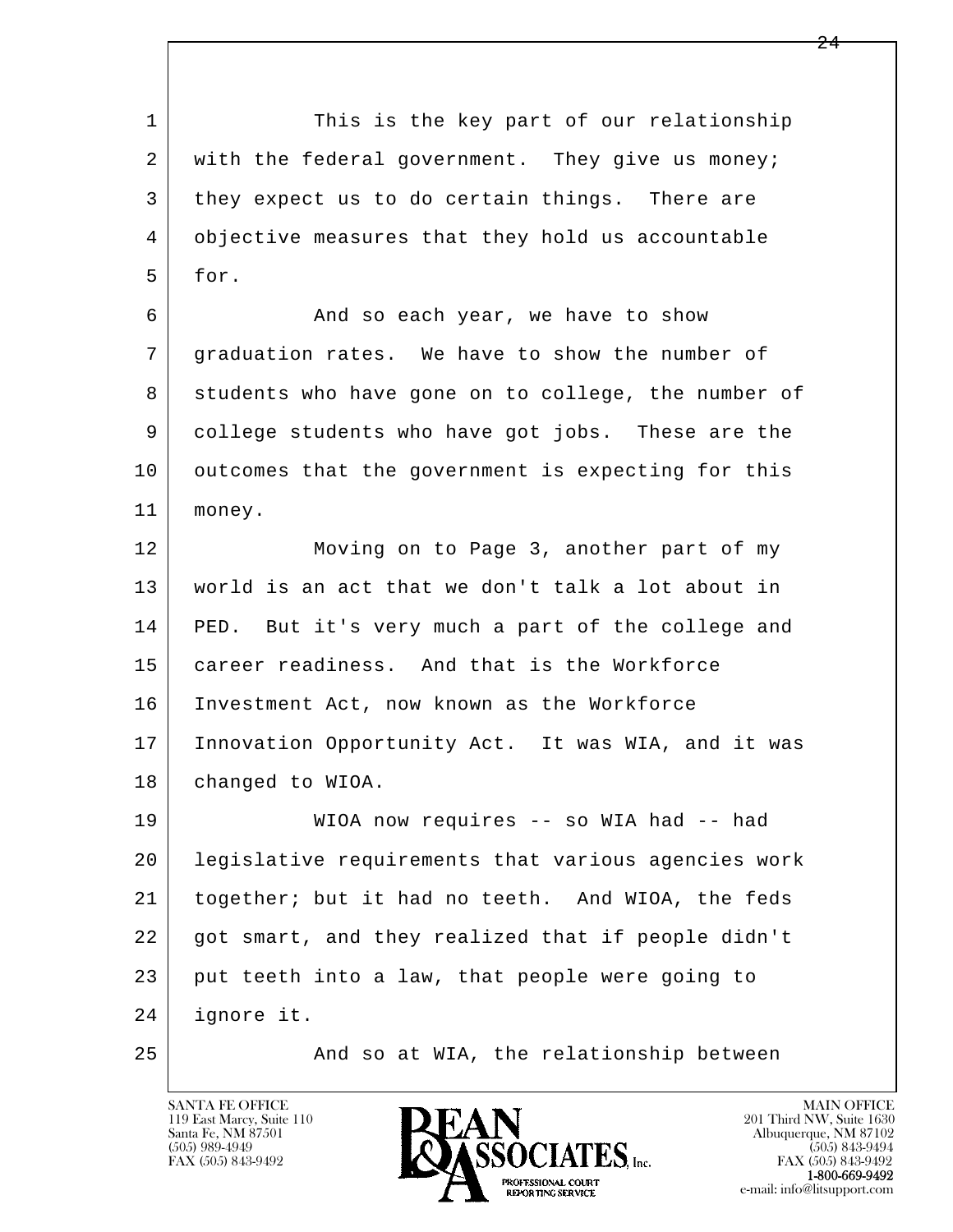l  $\overline{\phantom{a}}$  1 secondary, post-secondary, and Department of Labor 2 | was spelled out. But as I said, there was no teeth; 3 there was no financial element to it. 4 So when they rewrote this into WIOA, they 5 made a -- they did some -- some legal obligations on 6 both sides that put burdens on me and put burdens on 7 Department of Workforce Solutions to work together. 8 And both federal acts are at risk if the two 9 agencies don't work hand-in-hand. 10 | The Rand so specifically what that looks like 11 is that the post-secondary sub-grantees of Perkins 12 are obligated to support the Department of Workforce 13 Solutions one-stop shops. Those are what we 14 sometimes refer to as the unemployment office. It's 15 much broader than the unemployment office. But this 16 is the -- the -- the local office for employment 17 | services. And their job is to interface between 18 people who want work and employers and help 19 employers find staff. And their interface with 20 education is to make sure that the educators are 21 | teaching what the employers want. 22 So what WIOA has done, it is has made 23 financial ties that are very difficult to break. 24 The one-stop shop has to receive money 25 | from Perkins grantees, sub-grantees. But Perkins

119 East Marcy, Suite 110<br>Santa Fe, NM 87501

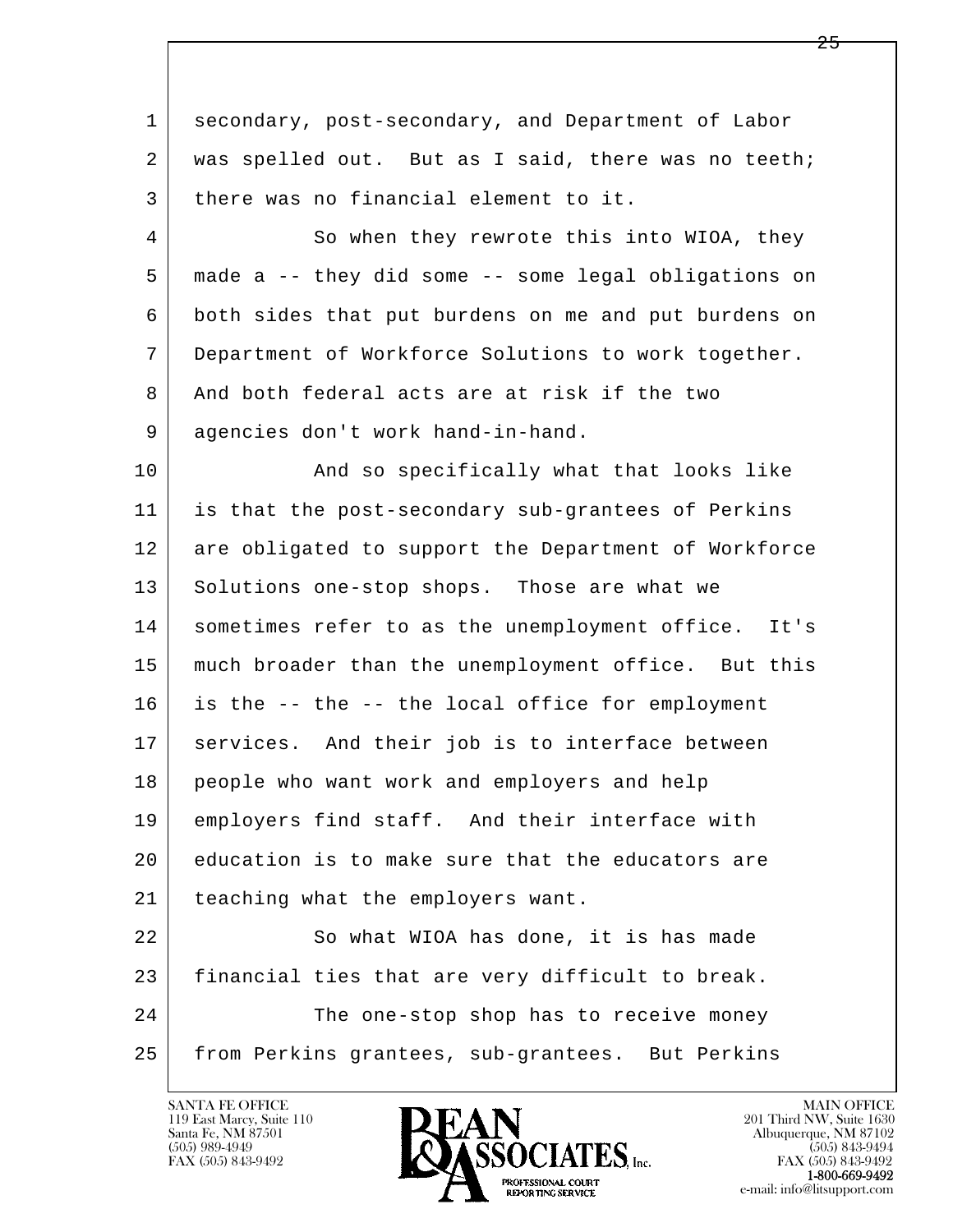l  $\overline{\phantom{a}}$  1 sub-grantees cannot give money if they don't get 2 benefit. So by -- by these two separate laws, it 3 has forced a relationship that was sometimes 4 strained; because -- I'll just use the Albuquerque 5 example, because it's the biggest. They get the 6 most money from us. There's the most employers. 7 The one-stop shop must show the Department 8 of Labor, the federal Department of Labor, that they 9 are getting funds from CNM. CNM must show me that 10 they're not spending money without getting benefit. 11 Therefore, CNM and the one-stop shop have to figure 12 out how to make benefit and money go together. 13 And so my staff has been working very 14 | closely with the Department of Workforce Solutions 15 to facilitate these relationships to make sure that 16 our community colleges are getting a benefit and 17 that they can provide services in exchange to the 18 one-stop shop. 19 This is a win-win; but it has -- it has 20 that top-down feel that can sometimes make it 21 something that people strain against. 22 So that's kind of what's going on within 23 WIOA. 24 Section 3, I just kind of wanted to lay  $25$  out to you, so you could see the timelines. 1984;



FAX (505) 843-9492<br>**1-800-669-9492**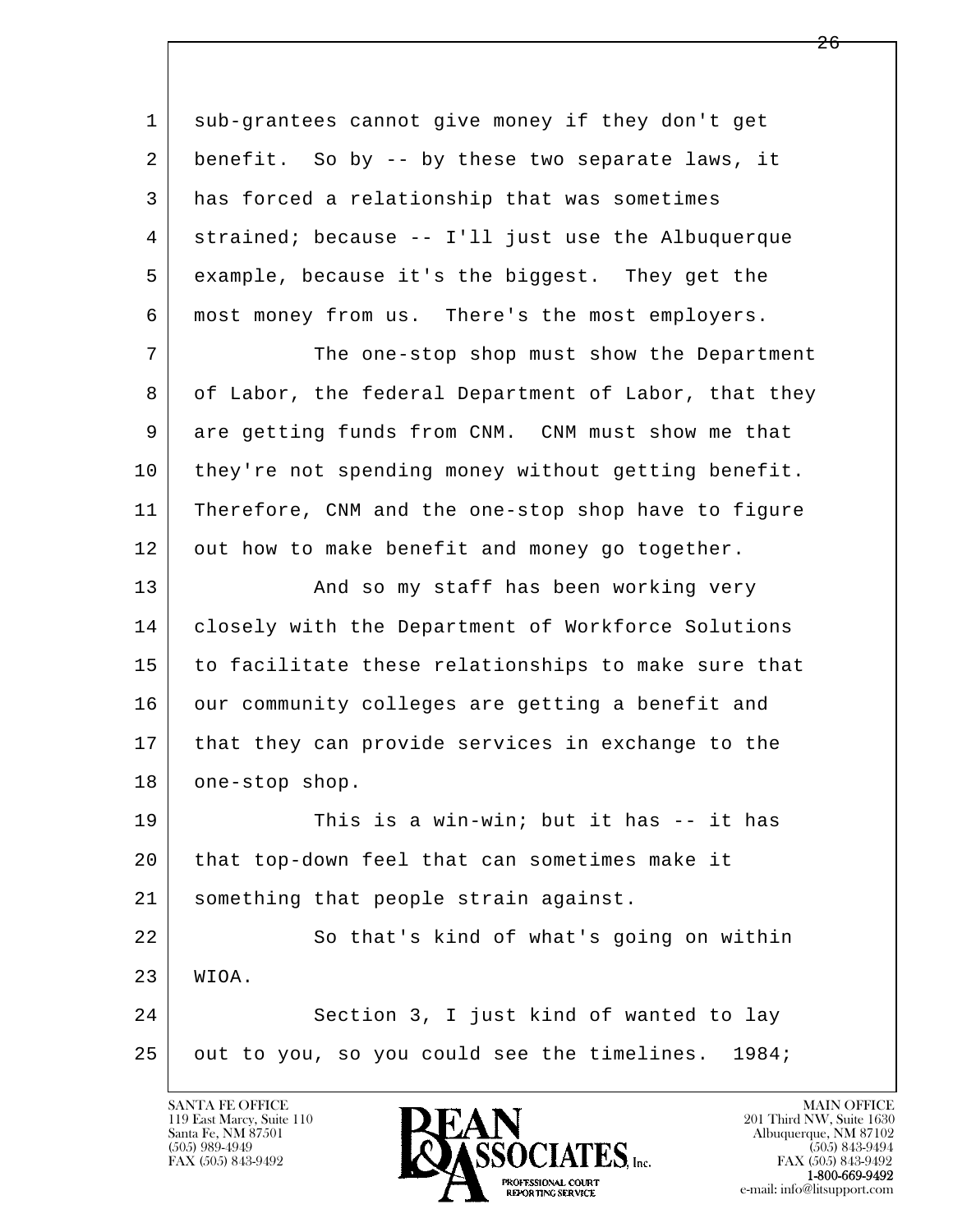l  $\overline{\phantom{a}}$  1 then we went to 1990. So they did a really nice 2 | six-year turnaround. 3 1990 to 1998, again, that was an 4 eight-year turnaround. 5 1998 to 2006, eight-year turnaround. 6 And now, from 2006, we have not seen a new  $7$  act. The  $-$  in  $-$  I think it's  $-$  yeah, on Page 5 8 is the status of reauthorization. I'll just kind of 9 skip to that very briefly. 10 The -- there was some initiative before 11 the Obama administration disbanded to try to get 12 Perkins reauthorized. It did get through the House 13 of Representatives and then stalled. And then we 14 had a new administration come in. It has gotten a 15 lot of lip service; but it's anybody's guess whether 16 it will actually get passed or not. 17 | Thave -- I have heard a lot of political 18 murmurings that the -- that the likelihood of it 19 passing at this stage, this year, is -- is fairly 20 low, 40 percent. I don't know. Maybe that's high. 21 | At any rate, I want to kind of move on a 22 little bit to the student organizations and the 23 funding there. 24 There -- there was, in prior -- in 25 Perkins 3, the administrative costs for student

119 East Marcy, Suite 110<br>Santa Fe, NM 87501



FAX (505) 843-9492<br>1-800-669-9492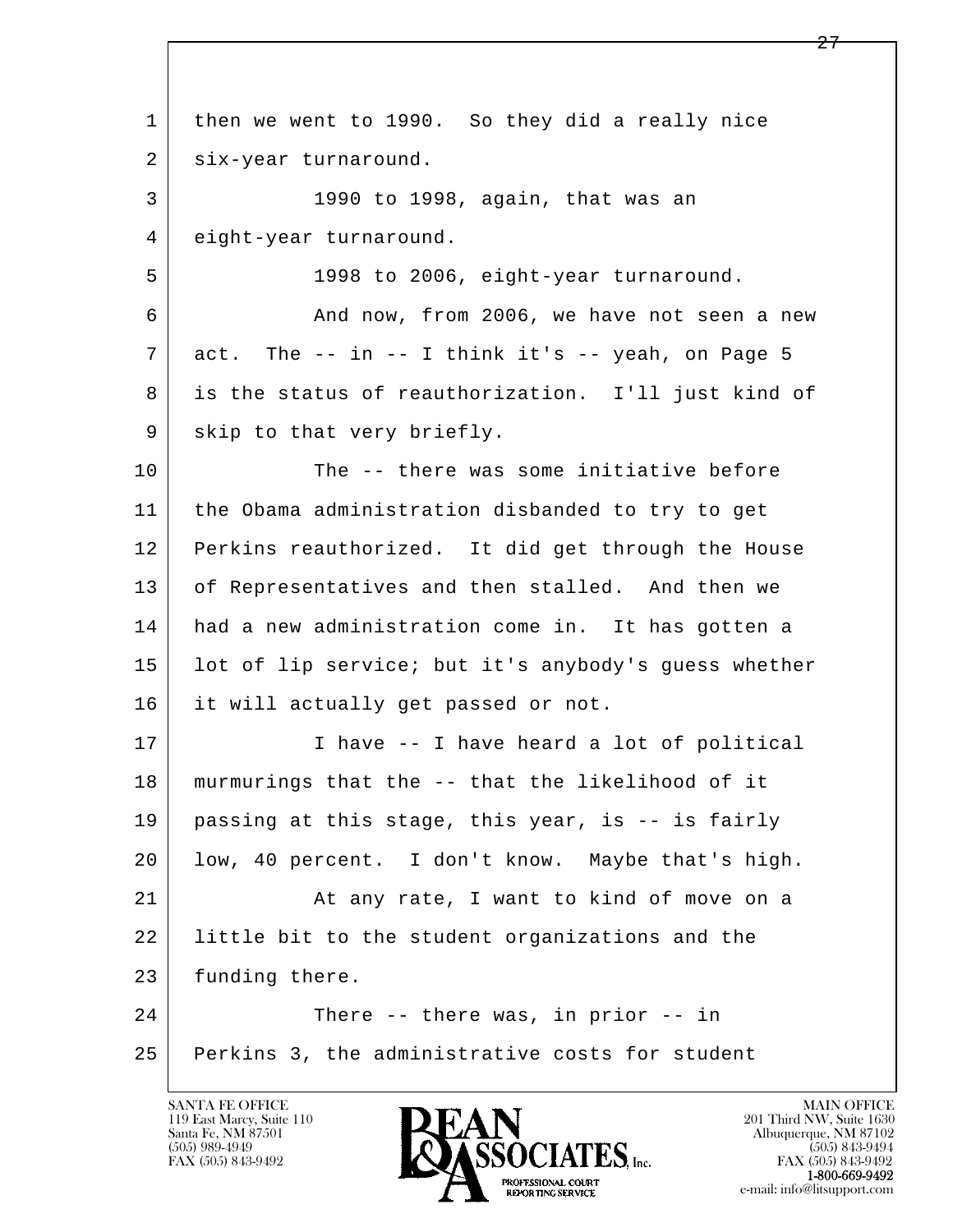l  $\overline{\phantom{a}}$ 1 | organizations were allowed to be directly 2 administered by the state organization, the state 3 SEAs. 4 In Perkins 4, the increased emphasis on 5 accountability moved student organizations out of 6 the realm of the daily work of the State Educational 7 Agency. And so both grantees -- that's me -- and 8 sub-grantees -- that's the districts and the 9 community colleges -- are required to meet nine 10 required uses of their funds before they can move on 11 to allowable uses. 12 And that -- that effectively minimized the 13 ability for both -- for both the SEA and the 14 sub-grantees to prioritize money to student 15 organizations; because the nine required uses are --16 are required before we can move into student 17 | organizations. 18 And so as a result, most SEAs took student 19 organizations and moved them into the leadership 20 component of the Act, because that was a way to 21 administer them; not really get around the nine 22 required uses, but because -- but allow them to kind 23 of set aside some funds and say, "This is a 24 leadership initiative, and, therefore, that -- we're 25 going to fund it out of that -- that 10 percent

119 East Marcy, Suite 110<br>Santa Fe, NM 87501



FAX (505) 843-9492<br>1-800-669-9492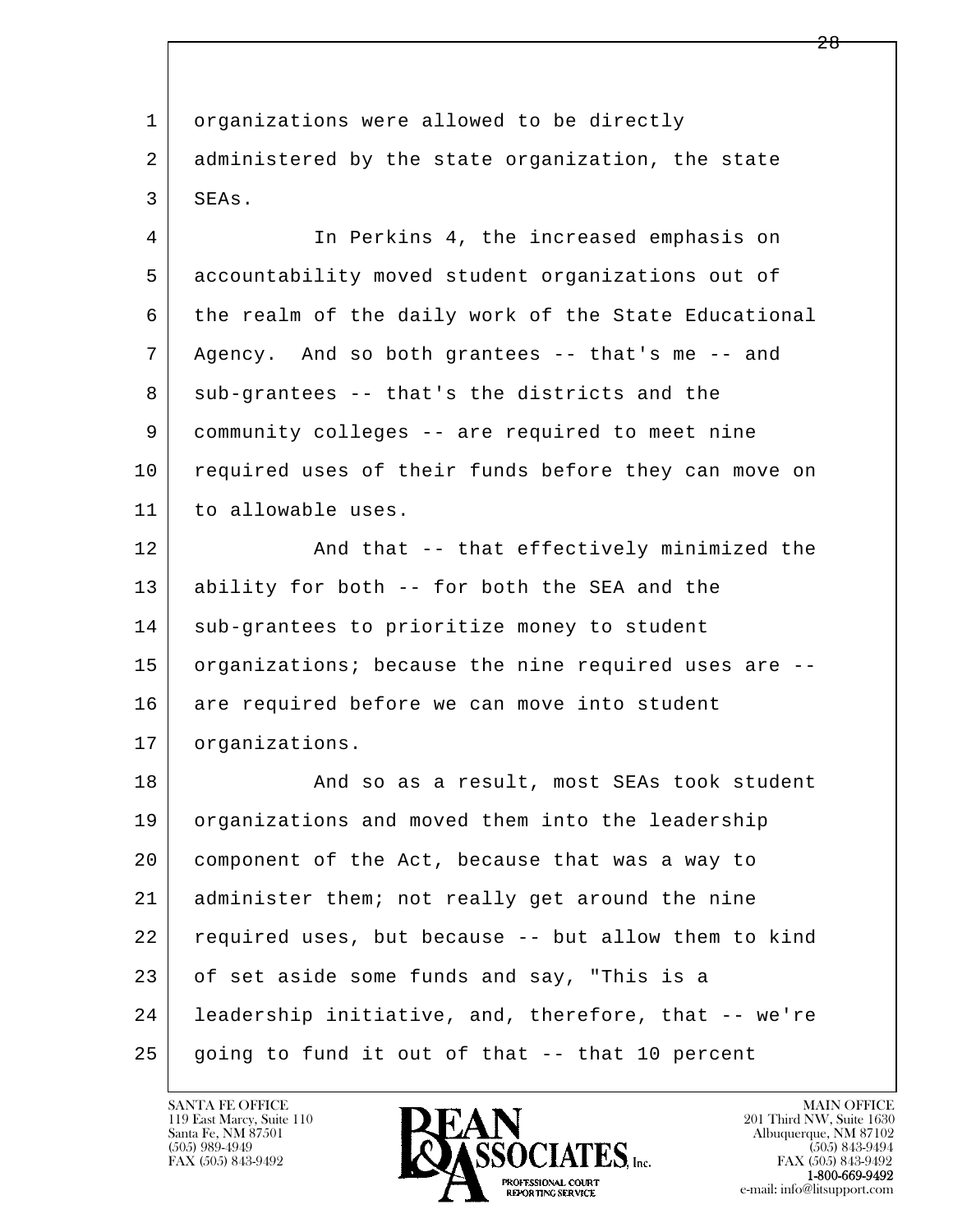| 1  | set-aside for leadership, rather than coming out of |
|----|-----------------------------------------------------|
| 2  | the 85 percent, the big pot, if you will."          |
| 3  | And so over the last eleven years, the              |
| 4  | student organizations have struggled to -- to fund  |
| 5  | themselves, or find funding within the budgets,     |
| 6  | primarily because of the nine required uses being a |
| 7  | kind of a -- a higher priority than the student     |
| 8  | organizations.                                      |
| 9  | On Page 4, I wanted to walk through some            |
| 10 | of the -- the fundings just in the last year.       |
| 11 | New Mexico has, for several years,                  |
| 12 | supported student organizations with State funding  |
| 13 | in addition to Perkins funding. As you saw in the   |
| 14 | earlier pages, Perkins funding has been cut         |
| 15 | significantly over the years; it has not gone up.   |
| 16 | The same thing has happened with State              |
| 17 | funds. They have gone down. And so what I've given  |
| 18 | you at the top of Page 4 is, just from last fiscal  |
| 19 | year to this fiscal year, saw a 25 percent cut in   |
| 20 | the New Mexico Graduates Now line item within the   |
| 21 | State budget.                                       |
| 22 | And we have had to make some really tough           |
| 23 | choices. One of the things that happened at the     |
| 24 | federal level is that they rearranged a variety of  |
| 25 | federal programs and cut them -- well, got rid of   |

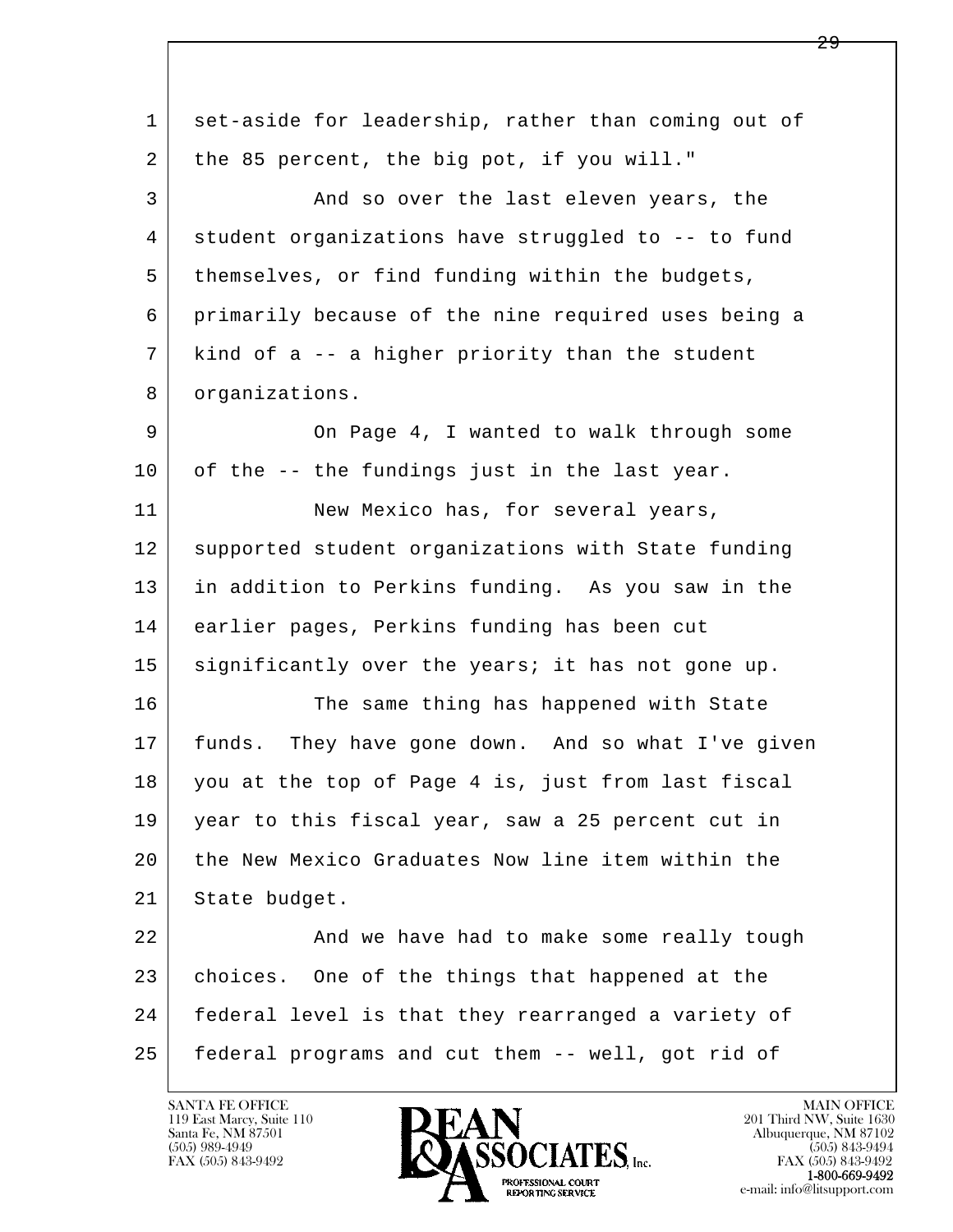| 1  | them all, and then took all of that money that was   |
|----|------------------------------------------------------|
| 2  | this big, made it this big and pushed it all into    |
| 3  | Title I.                                             |
| 4  | And what that effectively did is that a              |
| 5  | program that -- that College and Career Readiness    |
| 6  | administers that's very important, which is Advanced |
| 7  | Placement, lost its federal funding. The Advanced    |
| 8  | Placement program in New Mexico has had huge         |
| 9  | success, is very, very important for college         |
| 10 | readiness. And the federal funds that we used to     |
| 11 | have provided for every student in the state to take |
| 12 | Advanced Placement tests regardless of income.       |
| 13 | That was -- that federal money supported             |
| 14 | that. And those federal funds went away. So while    |
| 15 | my -- my budget -- my Graduates Now budget went from |
| 16 | 2.9 to 2.2. I simultaneously had to find money to    |
| 17 | continue supporting that program that the feds cut.  |
| 18 | And so we had to make some hard decisions.           |
| 19 | So what you see here are the -- are the              |
| 20 | things that are supported out of that Graduates Now  |
| 21 | The Summer Institute and the fee waivers,<br>budget: |
| 22 | you see went up substantially. And that's because    |
| 23 | of the direct loss of federal funding for those.     |
| 24 | We already were putting in some money to             |
| 25 | support those initiatives. And we have had to make   |
|    |                                                      |

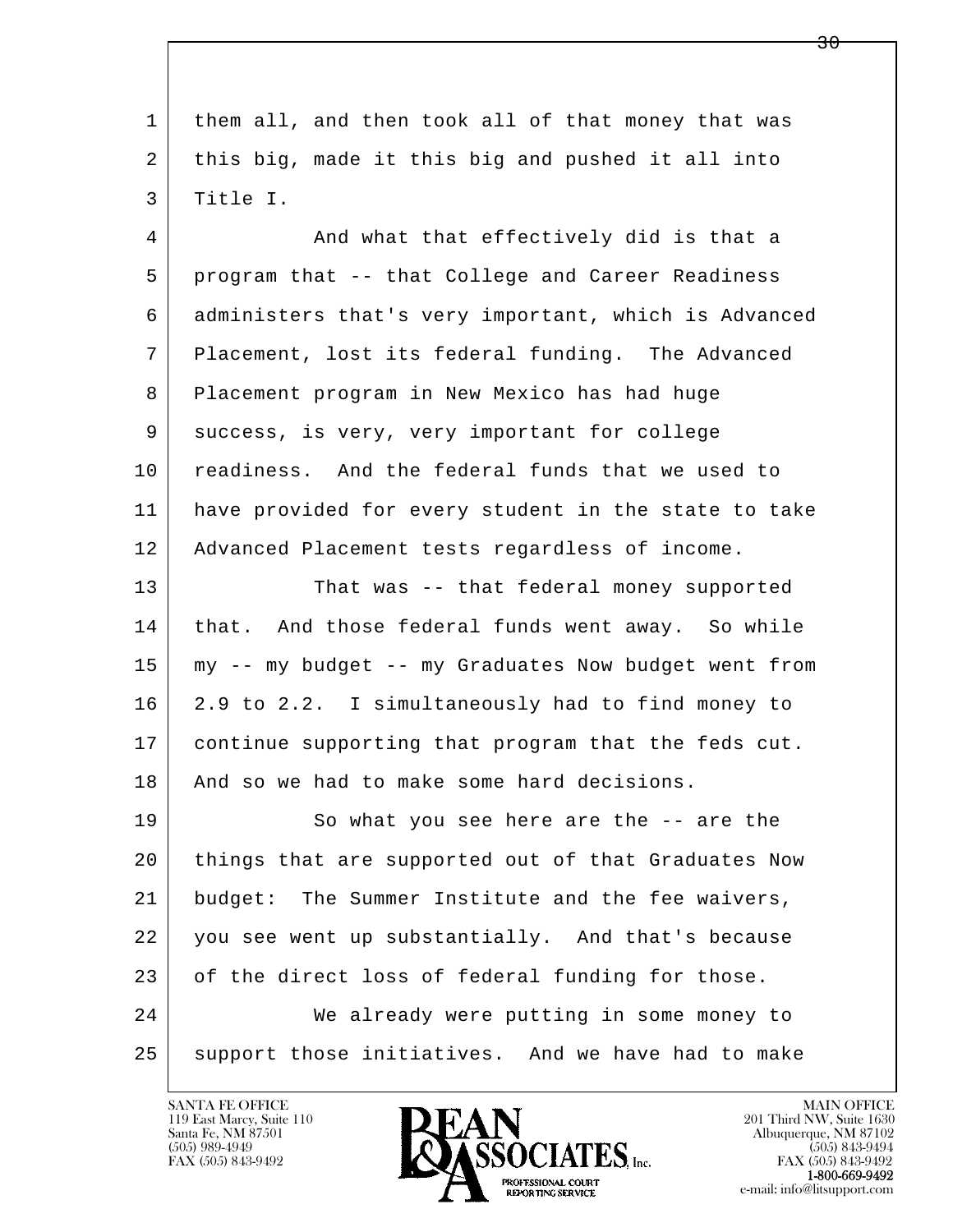1 | up the lost federal funds.

|   | We had several other initiatives that were         |
|---|----------------------------------------------------|
|   | managed out of that same pot of money. EWS is      |
| 4 | "Early Warning System." This is an initiative that |
| 5 | uses data to identify students at risk of dropping |
| 6 | out before it's obvious to teachers.               |

7 | Tt uses -- it's "early," meaning every 8 week to every two weeks, and it looks at -- it uses 9 trend analysis, so that you can see when students 10 first veer off, long before it's obvious to the 11 schools, the teachers, the administrators. It's 12 been very successful. And we had to cut that -- 13 | that program significantly in order to make our 14 budget work.

l  $\overline{\phantom{a}}$ 15 The next is Early College High School. 16 Early College High Schools are an initiative that's 17 been getting a lot of traction nationally. They use 18 mostly dual credit in partnership with their local 19 workforce, and their local community college 20 accelerate students so that by the time that that 21 student finishes high school, they also have an 22 Associate's degree, an industry recognized 23 credential, or are well on their way to a Bachelor's 24 degree.

25 The most successful example of that in our

119 East Marcy, Suite 110<br>Santa Fe, NM 87501

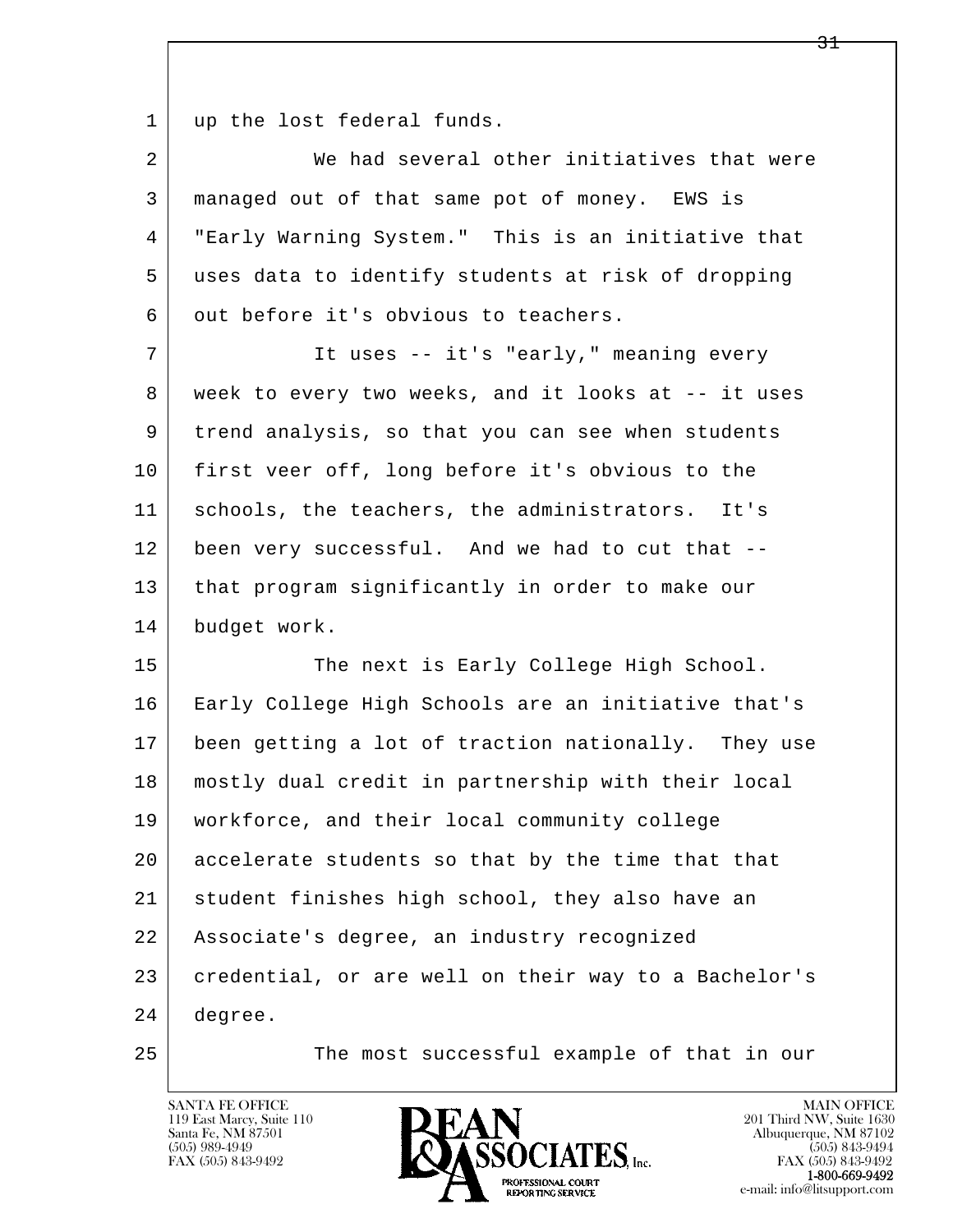| $\mathbf 1$ | state is Arrowhead Academy in Las Cruces. We have    |
|-------------|------------------------------------------------------|
| 2           | 23 Early College High Schools statewide. They are    |
| 3           | graduating at -- their combined graduation rate is   |
| 4           | 95 percent. This is a very successful model for      |
| 5           | students and families that want it. It is obviously  |
| 6           | not right for everyone; but it is something that the |
| 7           | State believes in, and that we want to continue to   |
| 8           | support. We did have to cut that budget, as well.    |
| 9           | As you can see, we did not cut it much. It's         |
| 10          | producing tremendous results.                        |
| 11          | The next budget is the Workforce Readiness           |
| 12          | Program. This is -- this is funds that have been     |
| 13          | used to strengthen relationships with workforce,     |
| 14          | statewide, helping high schools find and maintain    |
| 15          | their relationships with key employers. It -- for    |
| 16          | example, in prior years, that money funded a Peñasco |
| 17          | program, where students get their degree in fire     |
| 18          | science and go straight from high school into        |
| 19          | careers as forestry firefighters. That program took  |
| 20          | a really big hit, as you can see. 64 percent. So     |
| 21          | they lost two-thirds of their funding on that one.   |
| 22          | College Advisers, another program.<br>This           |
| 23          | one provided direct support to districts to hire     |
| 24          | counselors. Many schools are just not able to hire   |
| 25          | a full-time career adviser with their SEA -- SEG     |

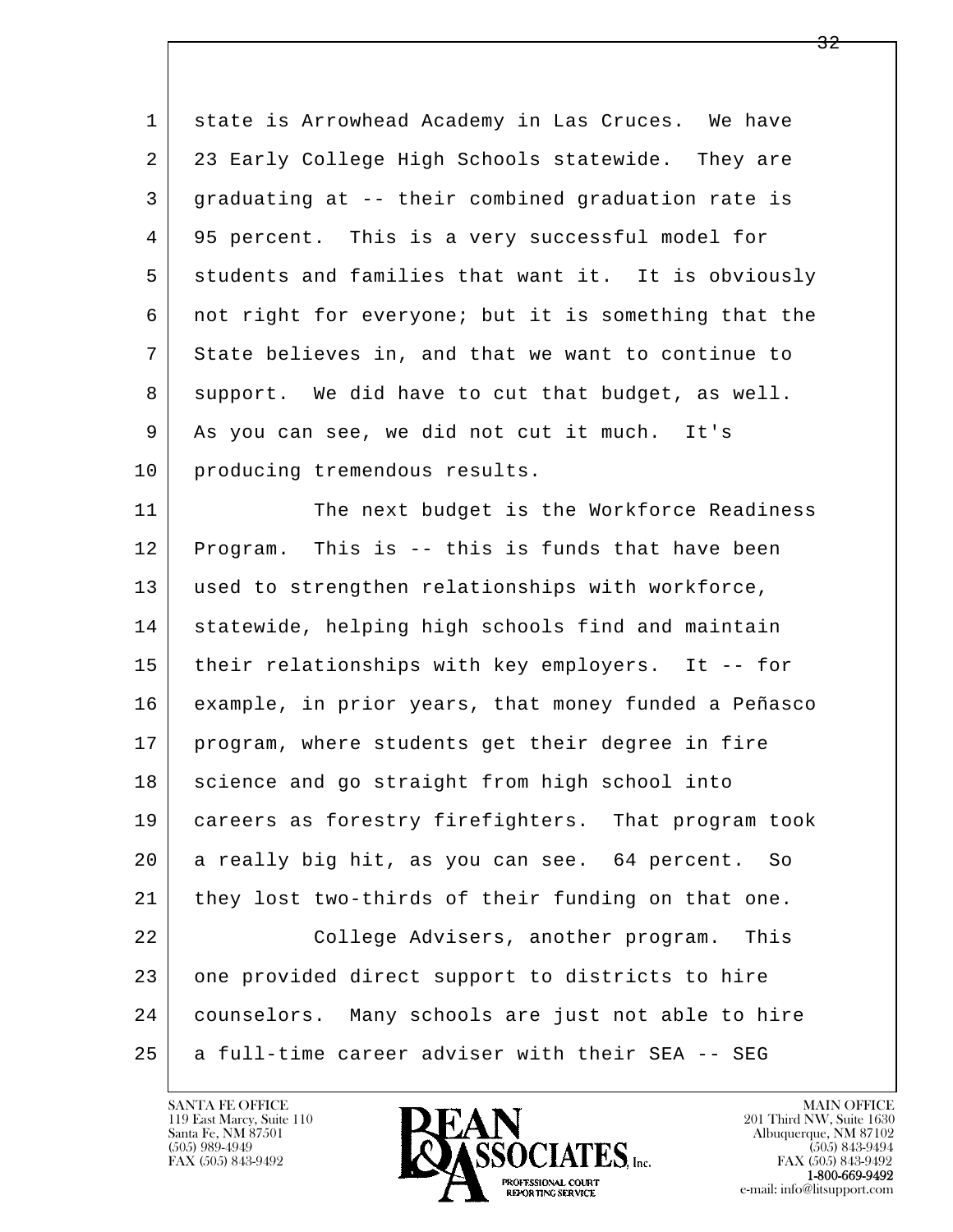| funds. And that was a program that was running at    |
|------------------------------------------------------|
| about a million dollars a year that provided three   |
| years of counselor to a district.                    |
| The -- the decision was made to sunset               |
| that; so 450 continues the funds for the schools     |
| that were receiving those funds, so that those       |
| counselors did not get laid off; but the -- but the  |
| program is being sunsetted. So we will not do that   |
| next year unless something major changes.            |
| And, finally, the CTSOs. And so you can              |
| see that the State allocation dropped from \$240,000 |
| to \$133,000, as Ms. Gillespie referenced. That was  |
| a 45 percent cut in State funds. However, they did   |
| not receive any cut in their Perkins funds. So,      |
| overall, it was about a 20 percent cut in their      |
| budget.                                              |
| The next box, real quickly, shows three              |
| years of -- of the number of students that are being |
| served by student organizations. And you can see     |
| that the -- there's been a decline in enrollment     |
| over the last three years; so, as Ms. Gillespie      |
| indicated, part of our negotiations were to -- to    |
| set higher targets for -- for enrollment.            |
| And finally, the last thing that I want to           |
| just show you -- I won't talk you through all of the |
|                                                      |

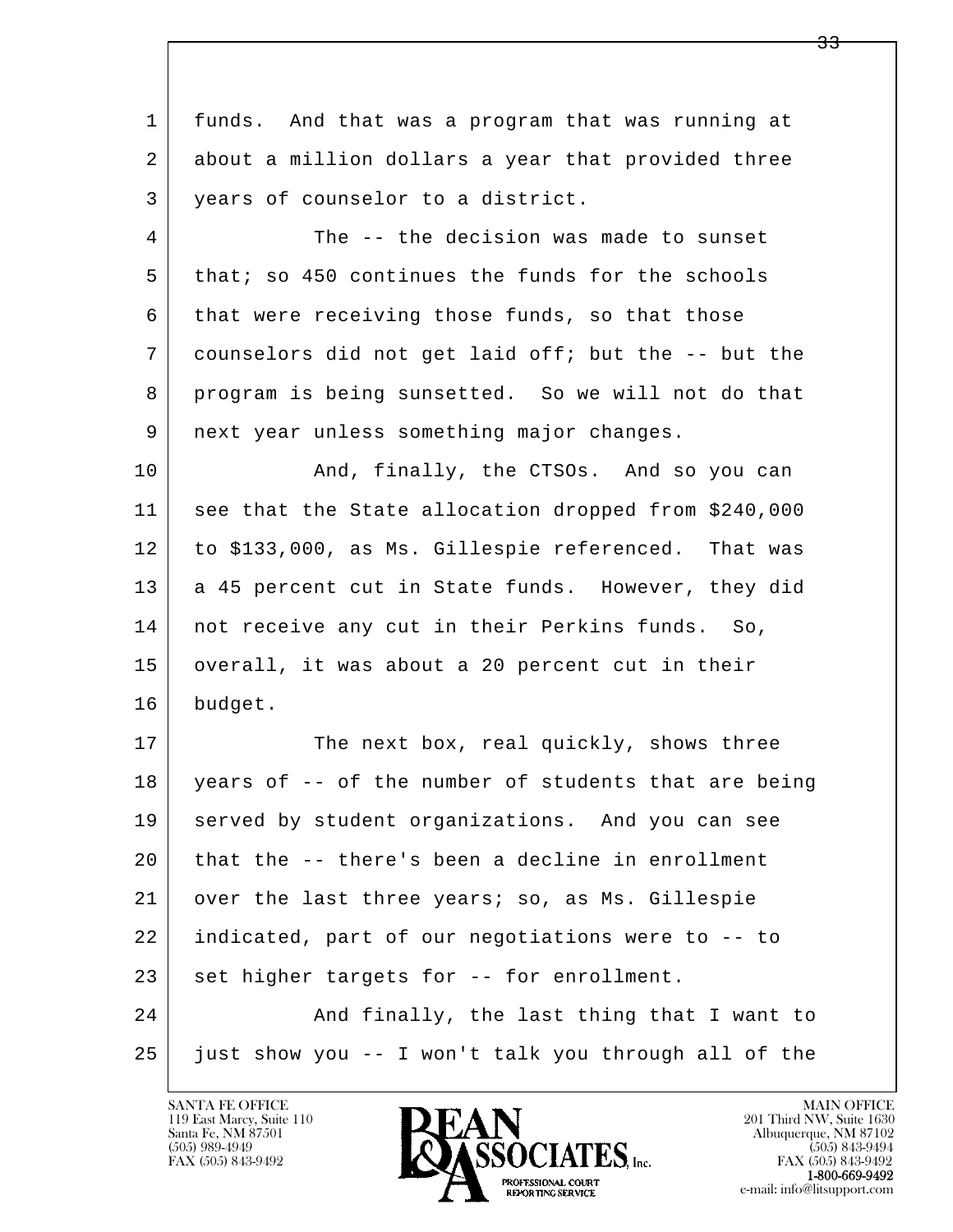1 details on it. But Page 6 and 7 are the specific 2 allocations for the different districts that are 3 involved in the Carl Perkins Act. If these 4 districts are in your representation area, you might 5 be interested to reach out to them, ask them what 6 they're doing in CTE, find out what the Perkins 7 funds are being used for.

8 They do a lot of really amazing things. 9 And the students are often very eager to talk about 10 what they're doing. CTE increases engagement. It 11 makes students feel like high school is relevant. 12 It has measurable impact on student lives. Most 13 | significantly, students who are involved in three 14 CTE classes during their time in high school 15 graduated about 88 percent. As you know, that is 16 significantly higher than our State average of 17 71 percent.

l  $\overline{\phantom{a}}$ 18 So it's my mission to make sure as many 19 students as possible have access and are encouraged 20 to engage in those courses and -- and finish high 21 school with a vision of what they can do with their 22 lives. 23 And I'm open for any questions that you 24 all have. I appreciate your time. 25 THE CHAIR: Thank you. I know we've

119 East Marcy, Suite 110<br>Santa Fe, NM 87501

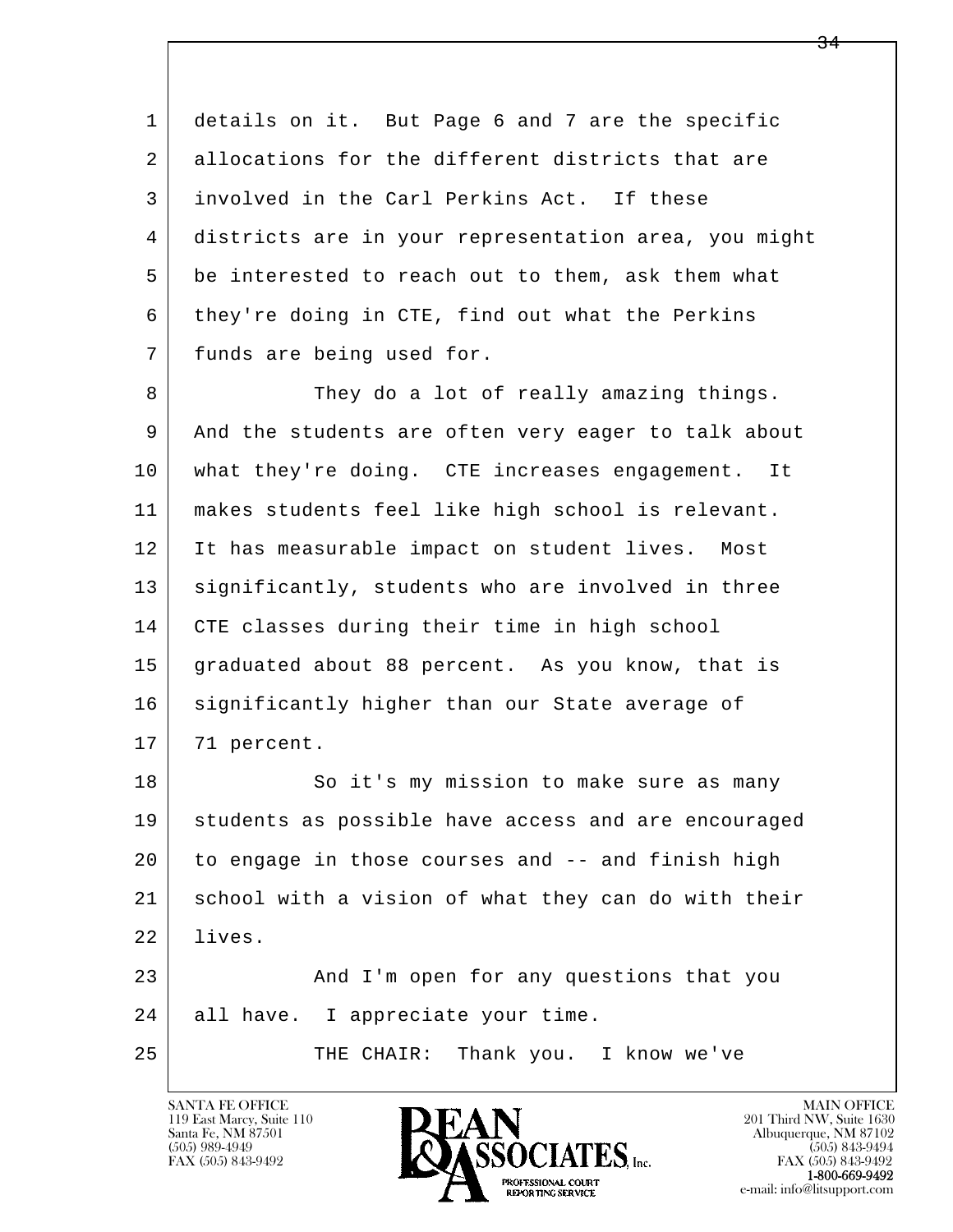l  $\overline{\phantom{a}}$  1 talked other times about the difficulties and the 2 challenges for charters to be able to receive 3 Perkins money, because they're small schools and 4 having to create perhaps larger cohorts. 5 Is it possible for those -- for charters 6 to do similar to the rural districts in petitioning? 7 DR. ELAINE PEREA: I appreciate that 8 question. Right now, the State plan only defines 9 those rural districts as being under 600. That 10 being said, there are two little baby pilots that 11 we're doing this year. One is with Project Lead the 12 Way, and the other with Buck Institute. Buck 13 Institute is a project-based learning company, and 14 Project Lead the Way is a hands-on engineering. 15 They've just started a computer science program. 16 In both cases, these are hands-on programs 17 | that are very much about making the connection 18 between the -- the daily experience of class and the 19 workforce. 20 The reason I bring this up is because our 21 vision in that, if these pilots go well, is that 22 they will be open to whoever wants to do that in a 23 consortium, which the law -- the Perkins Act allows 24 consortia. But up until this point, we've always 25 done consortia as a regional, and it hasn't really

119 East Marcy, Suite 110<br>Santa Fe, NM 87501

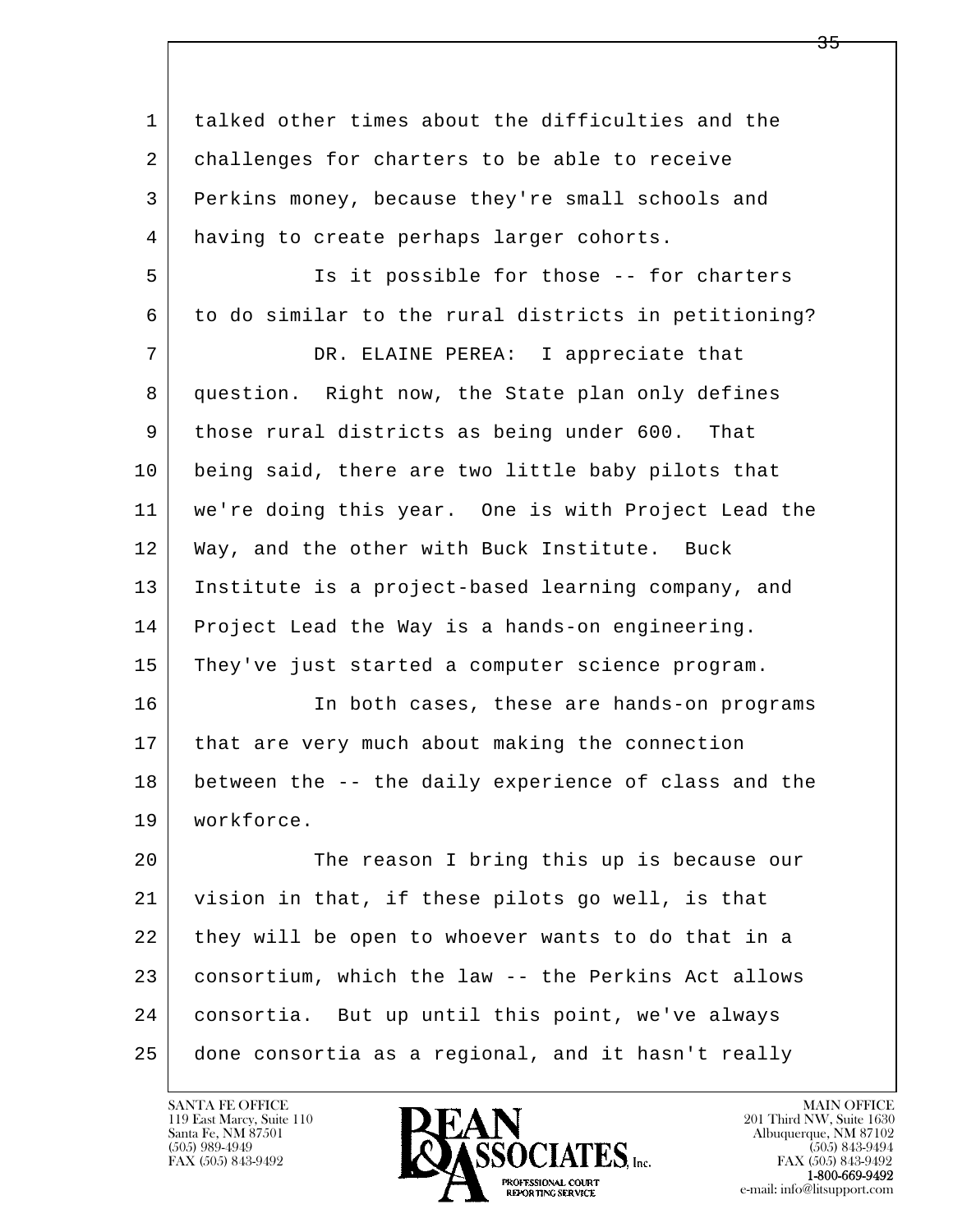1 | worked very well.

| $\overline{2}$ | And I'll give you an example. Los Alamos            |
|----------------|-----------------------------------------------------|
| 3              | and Pojoaque have formed a consortia, because       |
| 4              | neither of those net the \$15,000 floor. And        |
| 5              | together, they would just barely get over it. But   |
| 6              | these schools have very different needs. And so     |
| 7              | that relationship hasn't worked very well. They've  |
| 8              | come on; they've come off; they've come on; they've |
| 9              | come off.                                           |
| 10             | So what we're hoping is that we can build           |
| 11             | consortia based more on program. So let's use the   |
| 12             | Project Lead the Way. Project Lead the Way Computer |
| 13             | Science, if we get charters that are interested in  |
| 14             | implementing that particular program of study, they |
| 15             | could join the consortia, along with small rural    |
| 16             | schools; and together, they would get over the      |
| 17             | \$15,000 threshold, and they would get the funding  |
| 18             | for that particular program of study.               |
| 19             | That's the vision that's -- the direction           |
| 20             | that I'm taking the Perkins is to expand the        |
| 21             | availability of these funds to support smaller      |
| 22             | schools using a programmatic approach to consortia, |
| 23             | instead of a regional-based approach.               |
| 24             | THE CHAIR: So then I guess my follow-up             |
| 25             | is, can the State plan change? Or can the State     |
|                |                                                     |

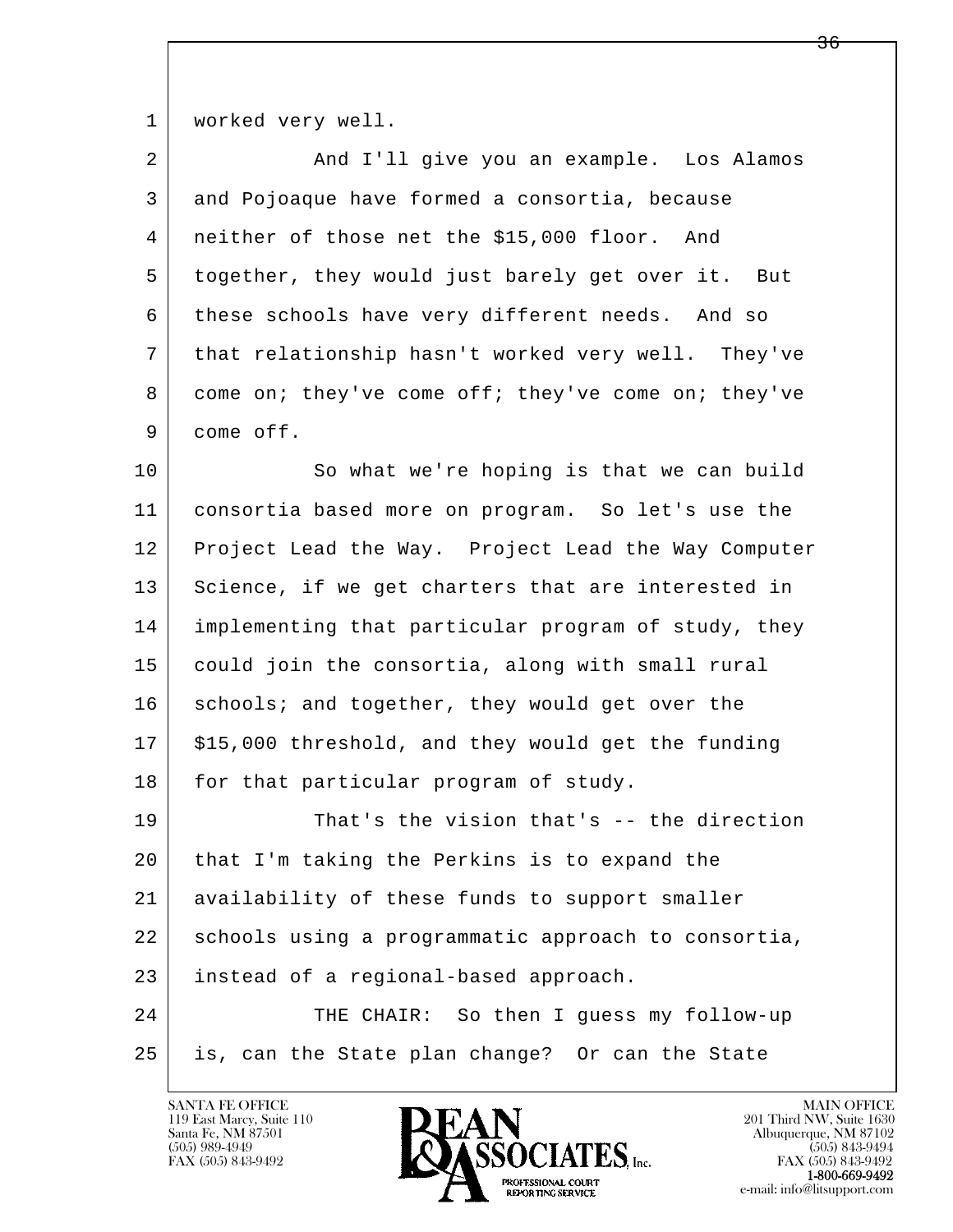l  $\overline{\phantom{a}}$  1 plan only change when the feds -- because you 2 indicated that the State plan hasn't changed since 3 2006, and that's because the feds were just rolling 4 it out year after year after year. 5 So is the State plan directly tied to the 6 feds, and it can't change? Or can the State change 7 it on their own? 8 DR. ELAINE PEREA: So there are minor 9 adjustments and major adjustments. So the feds 10 weigh in on what's what. We have had minor 11 adjustments over the years, ways of defining -- for 12 example, we've talked before about non-traditional. 13 And non-trad is a big part of the Perkins Act. The 14 list of what is and isn't non-trad has changed over 15 the years, and I submit those tables to the feds. 16 I say, "We want to update our list of what 17 is and isn't a non-trad class." 18 They say, "That's not a significant 19 change." 20 | The Rand so they approve it without stakeholder 21 engagement. 22 I believe I can do this consortia thing 23 without it being a major adjustment to the State 24 plan. In other words, the State plan doesn't define 25 how consortias are formed; and so, therefore, I

119 East Marcy, Suite 110<br>Santa Fe, NM 87501

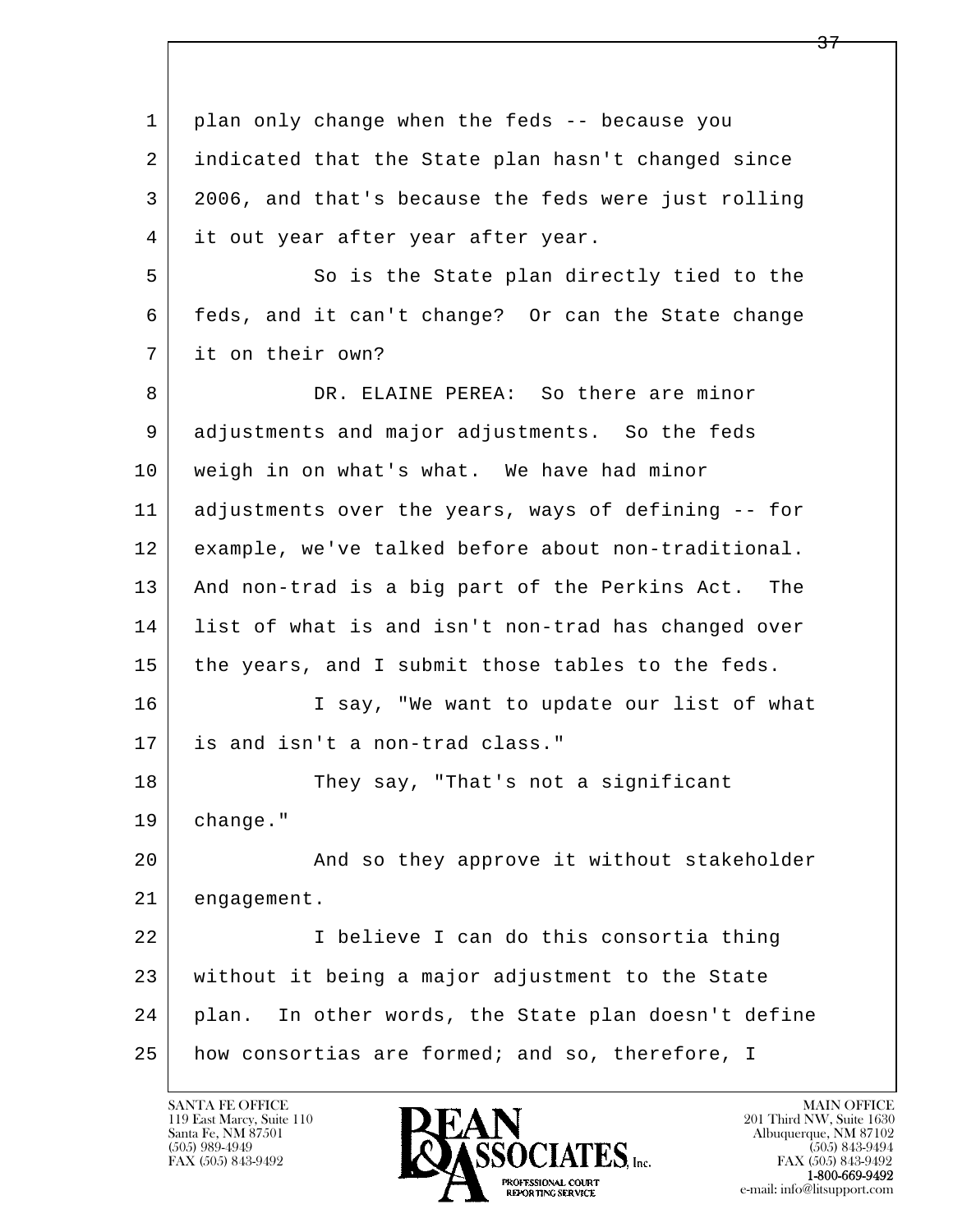1 think we can do program-based consortias rather than 2 regional-based consortias without an adjustment to 3 the State plan.

l  $\overline{\phantom{a}}$ 4 If we wanted to change the floor to say 5 that charters that are -- that serve less than 6 600 students, for example, can apply for an 7 exemption, that would -- I would have to ask the 8 feds if that was a major or a minor change. If 9 they -- if they determined that it was a major 10 change, we would have to do full stakeholder 11 engagement, which would mean that we'd have to have 12 a plan for our engagements, similar to what we just 13 did with ESSA, the Every Student Succeeds Act. We'd 14 have to do a state tour; we'd have to make sure that 15 we engage all of the relevant groups that have 16 something to say about CTE. 17 THE CHAIR: Okay. Thank you. 18 Any other questions? 19 Commissioner Armbruster? 20 COMMISSIONER ARMBRUSTER: Just for my 21 curiosity, what is defined as a high wage, where a 22 family could live in New Mexico? 23 DR. ELAINE PEREA: It's about \$32,000. 24 COMMISSIONER ARMBRUSTER: Huh. Like 25 teachers. Okay.

119 East Marcy, Suite 110<br>Santa Fe, NM 87501

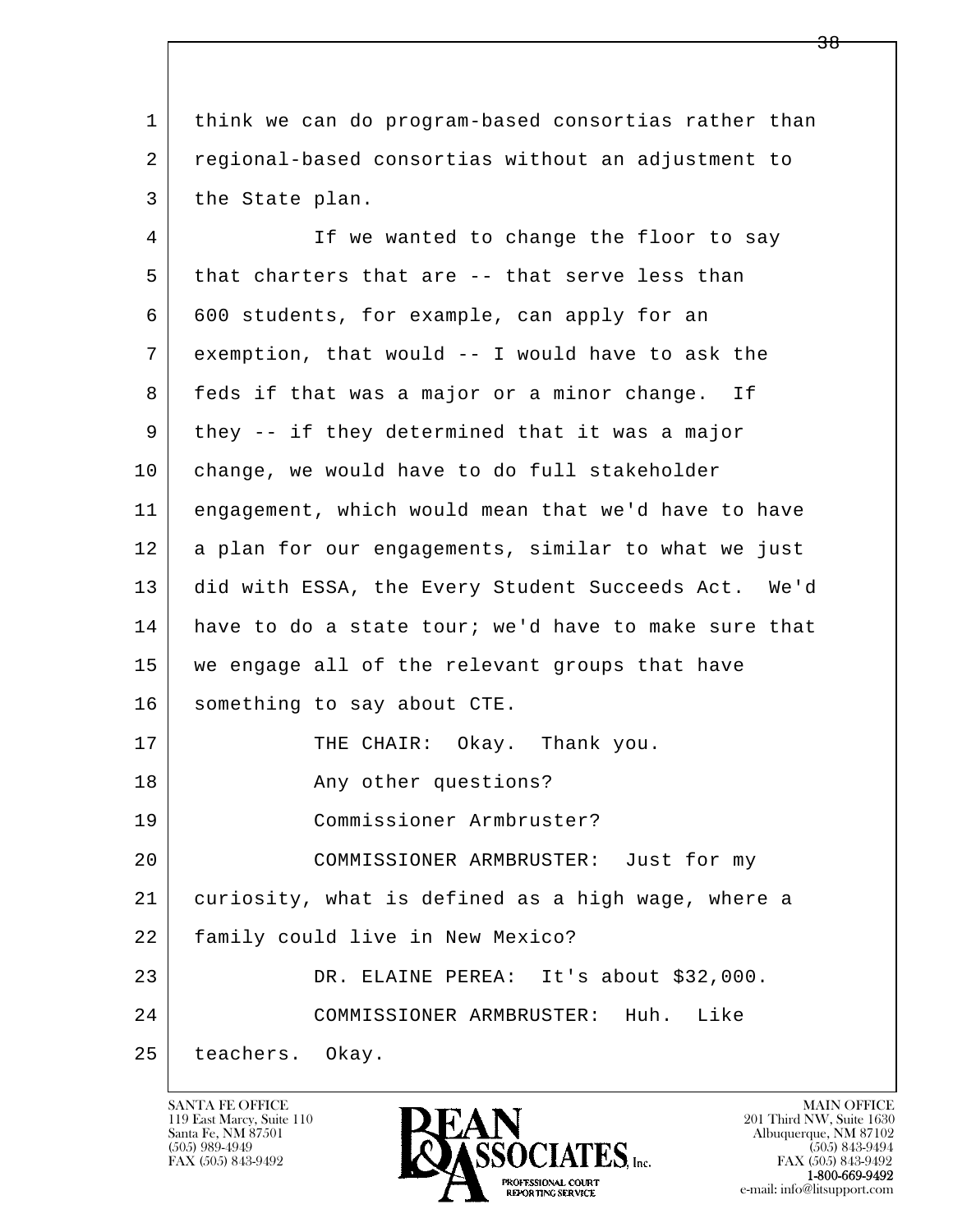l  $\overline{\phantom{a}}$  1 COMMISSIONER CRONE: That was my point. 2 COMMISSIONER ARMBRUSTER: Well, that is 3 truly -- just sort of slipped under there. And I 4 just want to understand that. 5 THE CHAIR: It's just above the food-stamp 6 level. 7 COMMISSIONER ARMBRUSTER: Thank you. You 8 | really explained it so well. It's probably more 9 quickly than I can absorb everything; but luckily, 10 it's transcribed, so I can read it. 11 So basically, to sum it up, we have more 12 need and more express concern about education not 13 fulfilling what we need, and we cut the money. 14 DR. ELAINE PEREA: Yes. 15 COMMISSIONER ARMBRUSTER: Is that pretty 16 much like -- 17 DR. ELAINE PEREA: That puts a very fine 18 point on it. Absolutely. 19 THE CHAIR: Welcome to New Mexico. 20 DR. ELAINE PEREA: Welcome to the 21 United States, actually. 22 COMMISSIONER ARMBRUSTER: We were talking  $23$  about how we would -- right? Education is an 24 important thing in every administration. I'm not 25 picking on this one, by any means; but -- so, "It's

119 East Marcy, Suite 110<br>Santa Fe, NM 87501



FAX (505) 843-9492 FAX (505) 843-9492 e-mail: info@litsupport.com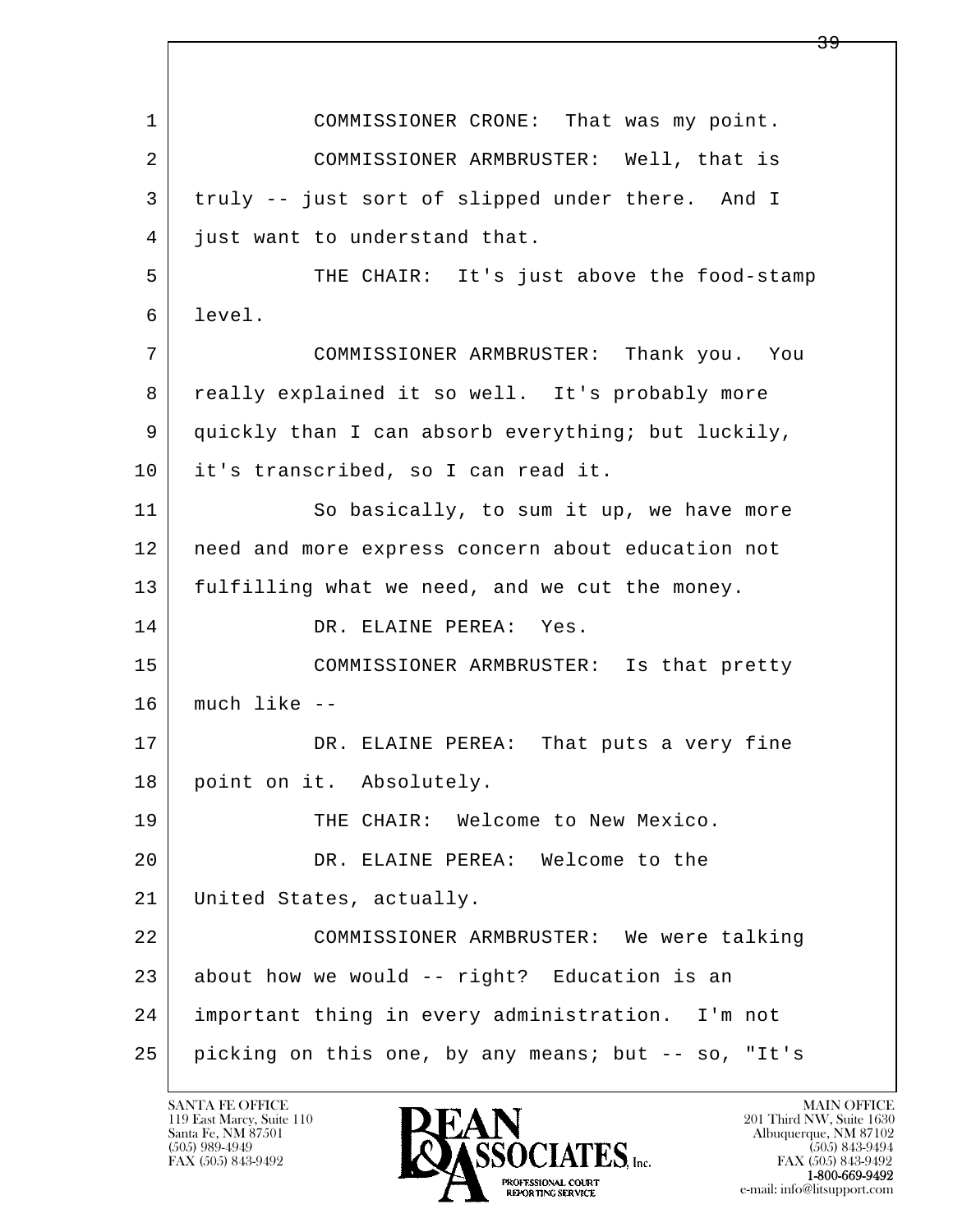l  $\overline{\phantom{a}}$ 1 really, really important, so we'll cut the funds." 2 DR. ELAINE PEREA: If you go back to 3 Page 5, the table, this is New Mexico's allocation 4 by year. And the take-away point is the total 5 decrease since 2004, 21 percent. 21 percent. And 6 | that's the money that's coming from the feds. 7 COMMISSIONER ARMBRUSTER: No, that doesn't 8 sound right. 9 Then I kept looking at this and listening 10 to you, and I think I was right, unfortunately. 11 | Thank you. 12 THE CHAIR: Commissioners? Commissioner 13 Johnston? 14 COMMISSIONER JOHNSTON: Thank you, 15 Madam Chair. To end on a positive, having been 16 | involved with small districts throughout my career, 17 and with regional cooperatives, and bantered about 18 back and forth how we could form consortia so that 19 we could access that \$15,000, your discovery that 20 those identified as rural could petition is very 21 exciting for those schools who really are interested 22 in the money but can't meet that threshold. So I'm 23 glad you read it closely. 24 So thank you. That's exciting. 25 DR. ELAINE PEREA: It is exciting.

119 East Marcy, Suite 110<br>Santa Fe, NM 87501



FAX (505) 843-9492 FAX (505) 843-9492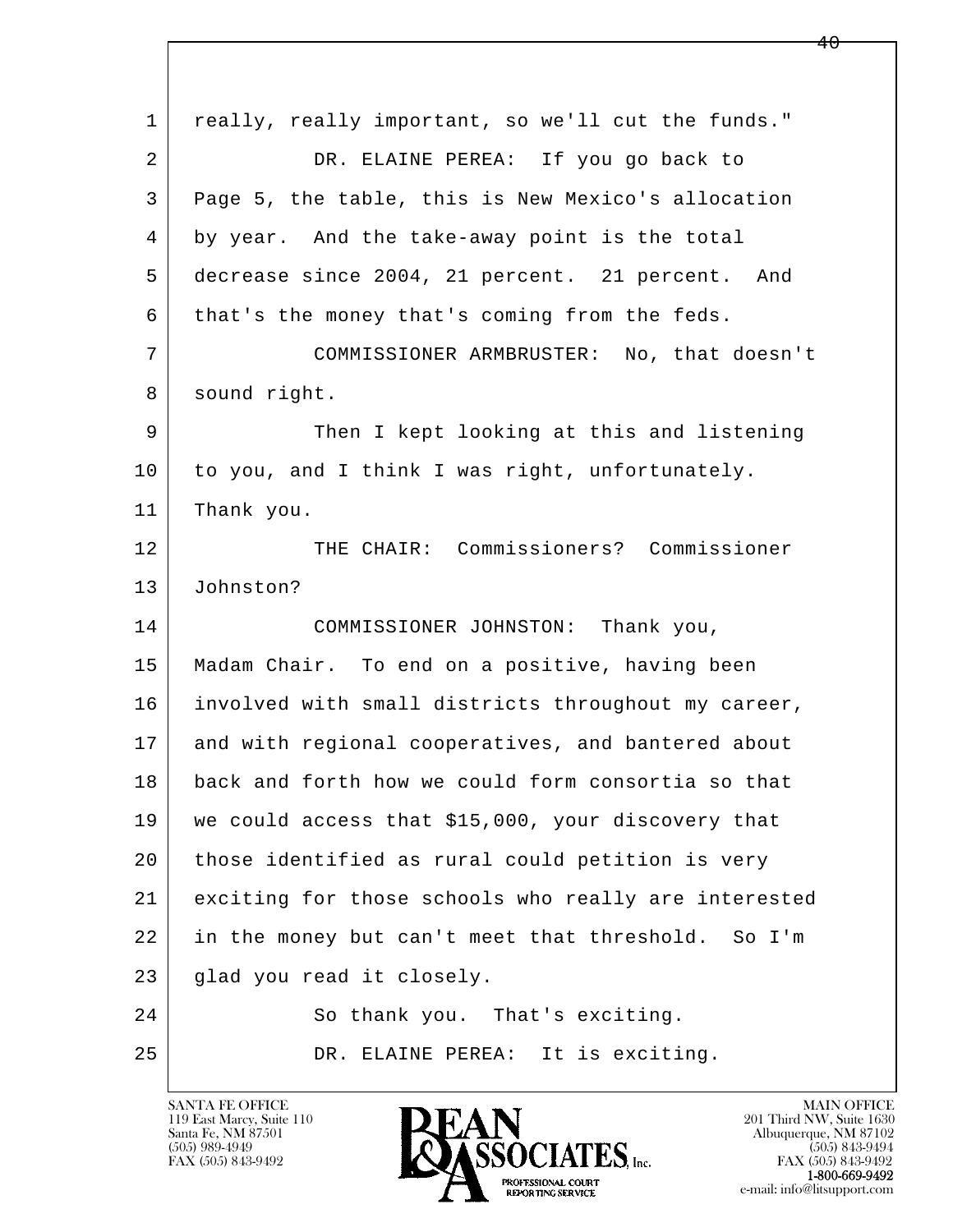| $\mathbf 1$    | COMMISSIONER JOHNSTON: Yes. Thank you.               |
|----------------|------------------------------------------------------|
| $\overline{2}$ | COMMISSIONER CRONE: Dr. Perea, did the               |
| 3              | federal Department of Education determine what is a  |
| 4              | CTE and what is not a CTE?                           |
| 5              | DR. ELAINE PEREA: Yes, they do. The Act              |
| 6              | itself has very clear language about -- about what   |
| 7              | "CTE" is. And it -- it is tied very closely to       |
| 8              | employment, and to technical skills, technical       |
| 9              | skills are both an indicator that we're measured on  |
| 10             | and a key element of the definition.                 |
| 11             | So I'd like to use health as an example,             |
| 12             | because most people are somewhat familiar -- most of |
| 13             | us took a biology class in high school. A            |
| 14             | theoretical biology class is not technical           |
| 15             | education. A applied microbiology class, where       |
| 16             | students are doing a lot of hands-on learning about  |
| 17             | viruses and microbes and that sort of thing, that is |
| 18             | Career Technical Education.                          |
| 19             | So it -- it often is a fine line between             |
| 20             | what actually is happening in the classroom.         |
| 21             | COMMISSIONER CRONE: I think there's a bit            |
| 22             | of a false dichotomy sometimes in the way we treat   |
| 23             | academic and career tech, that division.             |
| 24             | So when you have dual-credit students, is            |
| 25             | there any sharing of equipment? I notice that CTE    |

 $\lceil$ 

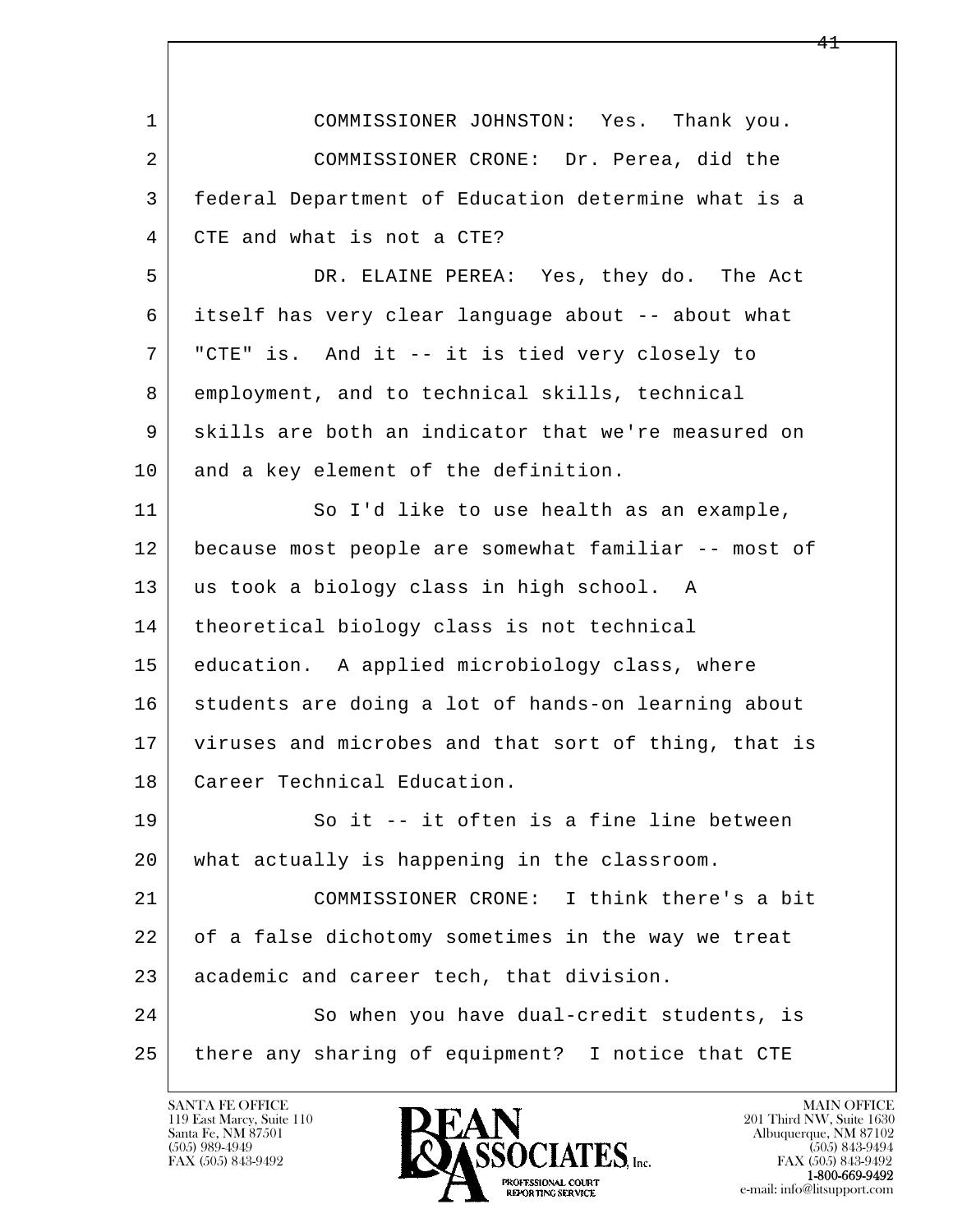| $\mathbf 1$ | can be extremely expensive. So do they share labs?    |
|-------------|-------------------------------------------------------|
| 2           | Do they share --                                      |
| 3           | DR. ELAINE PEREA: Absolutely. And that                |
| 4           | is why this -- these funds are administered by a      |
| 5           | single agency, even though they go to both the high   |
| 6           | schools and the community college; because part of    |
| 7           | our role is to facilitate those relationships.<br>And |
| 8           | so dual-credit students may go to the community       |
| 9           | college to utilize those resources, or it can go the  |
| 10          | other way.                                            |
| 11          | In some of our rural districts, as                    |
| 12          | Commissioner Johnston knows, they actually have       |
| 13          | traveling labs. And one of the things that we're      |
| 14          | looking at with the Project Lead the Way Computer     |
| 15          | Science Initiative that I mentioned is actually       |
| 16          | buying vans that have hotspots so that the students   |
| 17          | can do programming. And the hotspot can go to the     |
| 18          | different rural communities; because as much as we    |
| 19          | are trying very hard to make there be enough          |
| 20          | broadband, in a lot of schools, we're not there yet.  |
| 21          | And so we're looking at ways to address               |
| 22          | the need right now, instead of waiting until we get   |
| 23          | the infrastructure.                                   |
| 24          | COMMISSIONER CRONE: Can you assess how                |
| 25          | supportive our Legislature is? There's a huge need    |
|             |                                                       |

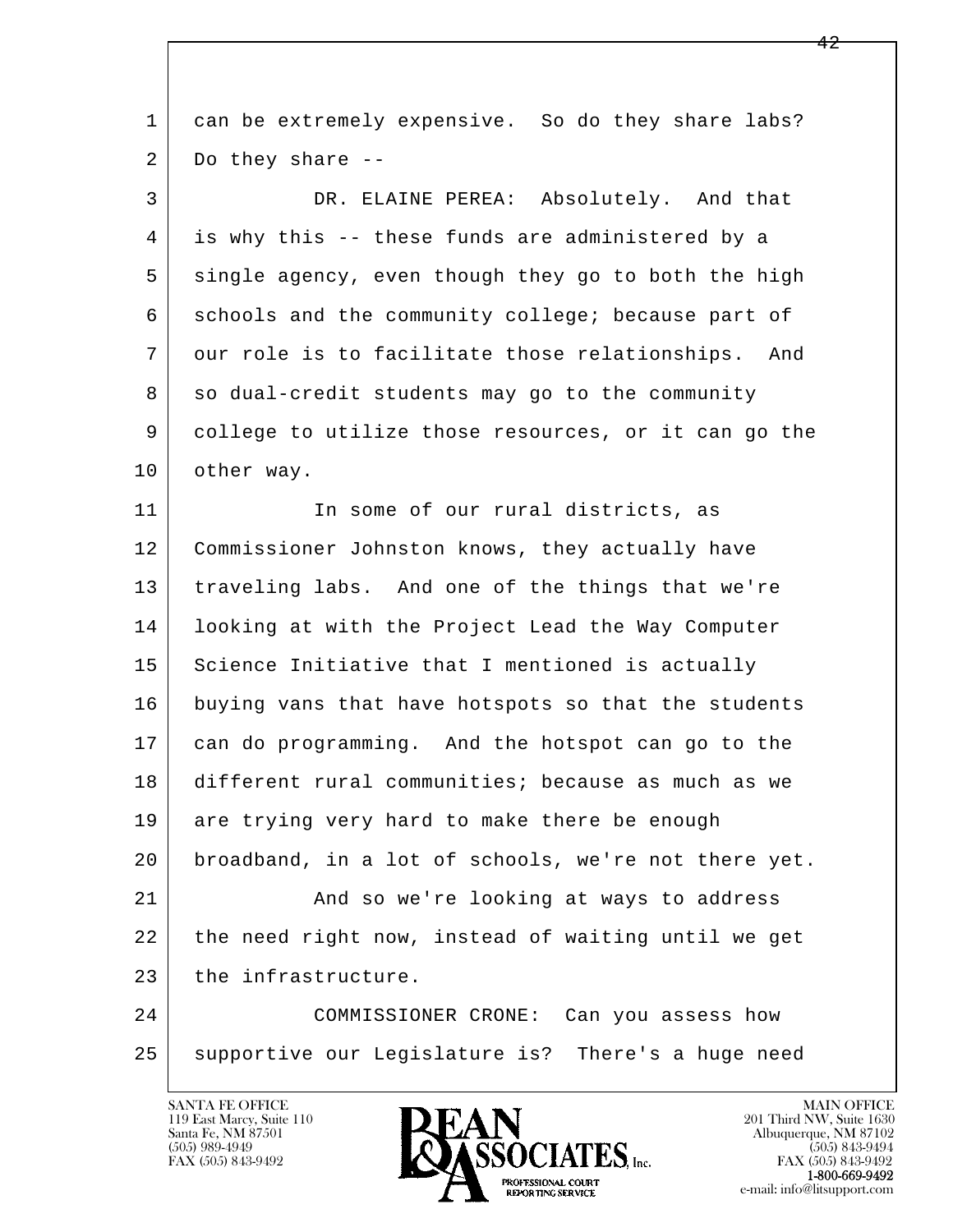l  $\overline{\phantom{a}}$  1 for career-tech training throughout the country. 2 And the college I taught at for many years has 3 actually almost effectively eliminated the career 4 tech. Is -- do you have any sense how the -- is the 5 Legislature aware of this? Do they care? And if  $6 \mid so, who?$  7 DR. ELAINE PEREA: I would defer to -- to 8 others in the PED who have a better relationship 9 with the Legislature than I do. I will, though, say 10 that Sheryl Williams Stapleton is the Albuquerque 11 Public School Director of CTE. And she is also in 12 the House of Representatives. So there is a voice 13 for CTE. That's as much as I can comment. 14 COMMISSIONER CRONE: Thank you. 15 COMMISSIONER ARMBRUSTER: We'll work on 16 it. 17 THE CHAIR: Commissioner Toulouse? 18 COMMISSIONER TOULOUSE: Madam Chair, I 19 just want to say to that if you're talking about 20 Northern, your school deliberately eliminated, when 21 they wanted to go back to being a four-year school. 22 Because I know that here in Santa Fe, I know in 23 Albuquerque, the community colleges I'm aware of are 24 pushing. And Sheryl happens -- Sheryl Stapleton 25 happens to be my representative. And she's on my

119 East Marcy, Suite 110<br>Santa Fe, NM 87501



FAX (505) 843-9492<br>1-800-669-9492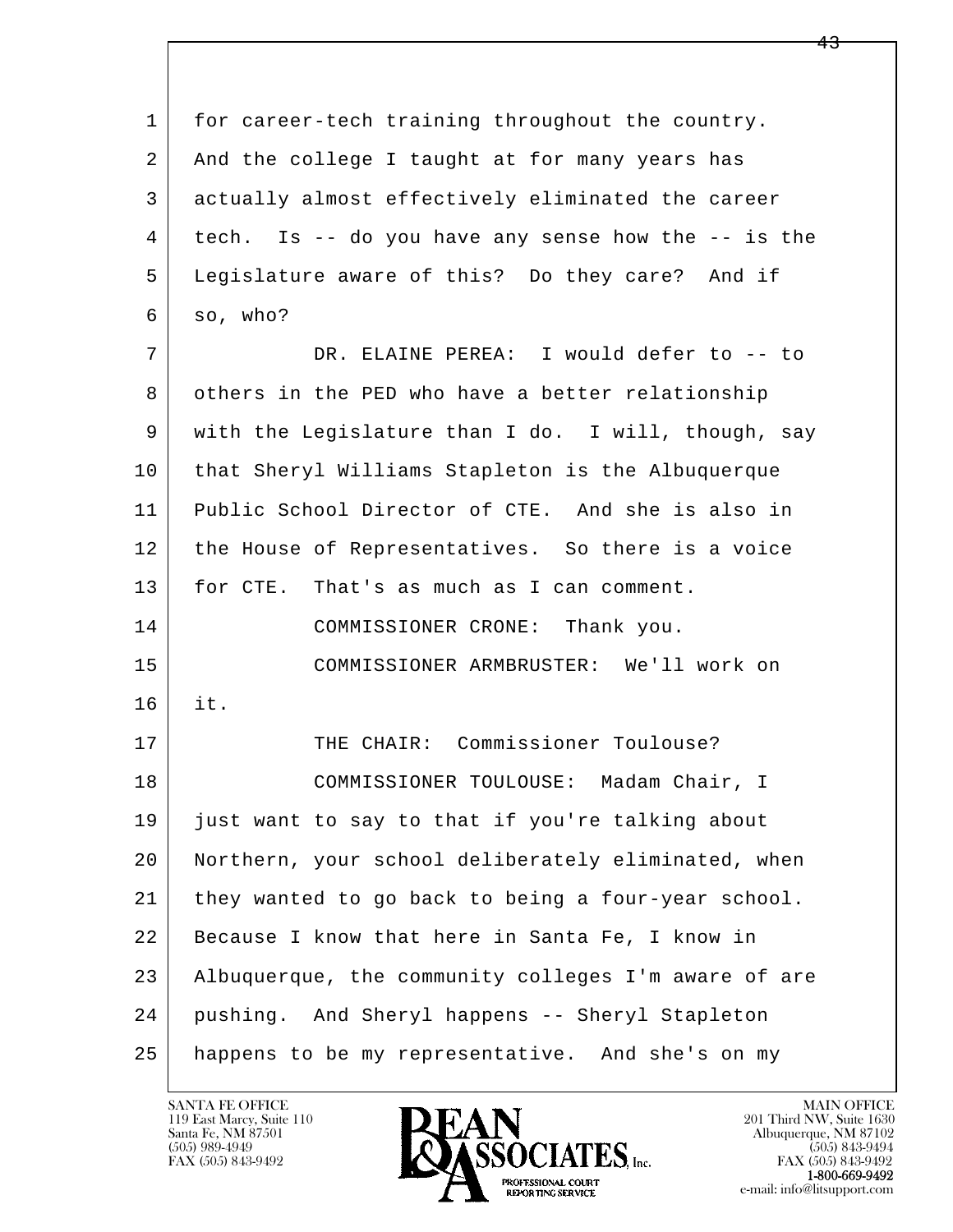l  $\overline{\phantom{a}}$  1 cell phone. So I know that she is supportive. 2 But I don't think that's been a problem 3 with the Legislature. The problem is in D.C. And 4 it goes back several presidential terms. I know 5 when I was on the CNM Board, the George W. Bush 6 administration did their best to totally eliminate 7 the Perkins. And it took the Association of 8 Community College Trustees and the American 9 Association of Community Colleges working together 10 to get it redone in 2006. 11 | And it was a huge push, 'cause I was 12 meeting with Representatives and the Legislature and 13 all to do it. 14 So I don't know that there's -- the 15 problem is going to be back in D.C. And we need to 16 | look at pushing D.C. to provide the money out here 17 for the Perkins and all. I think our Legislature is 18 | pretty understanding. 19 THE CHAIR: Commissioner Crone? 20 COMMISSIONER CRONE: I only know that 21 Northern's enrollment dropped from 2,600 to 22 approximately 700, as a result of eliminating career  $23$  tech. 24 THE CHAIR: Commissioner Johnston? 25 COMMISSIONER JOHNSTON: Thank you,

119 East Marcy, Suite 110<br>Santa Fe, NM 87501



FAX (505) 843-9492<br>1-800-669-9492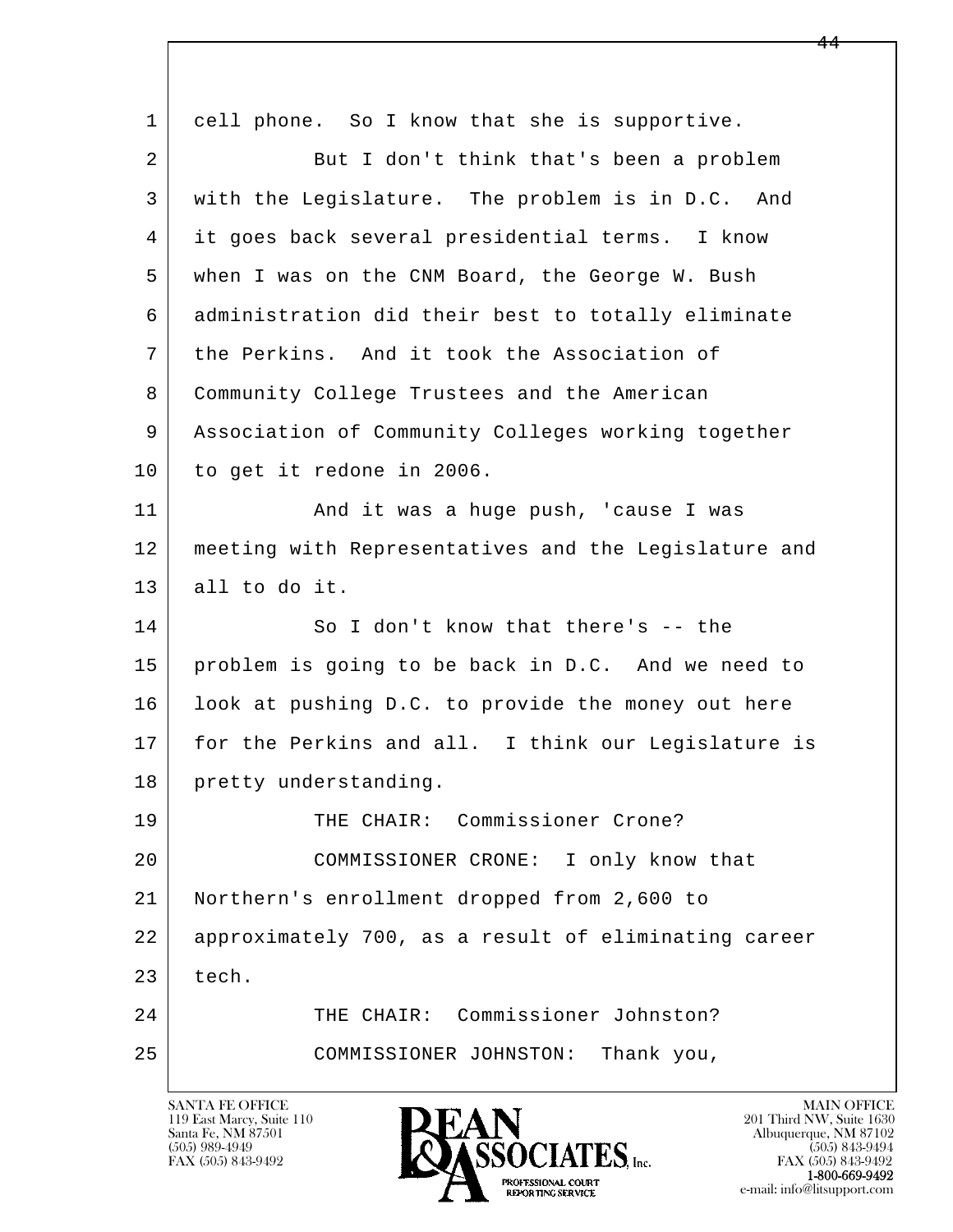| $\mathbf{1}$ | Madam Chair. And just a brief comment on a positive    |
|--------------|--------------------------------------------------------|
| 2            | note again. The Moriarty district,                     |
| 3            | Moriarty-Edgewood district, just two weeks ago -- I    |
| 4            | lose track of time -- had the ribbon-cutting           |
| 5            | ceremony for their new career technical building.      |
| 6            | Tom Sullivan, the Superintendent there, is -- is       |
| 7            | calling -- and it's true; I hadn't thought about it    |
| 8            | because it goes back to when I was in high school --   |
| 9            | Moriarty is working to become a comprehensive high     |
| 10           | school.                                                |
| 11           | And if anyone would like to look at a                  |
| 12           | model, I'm certain that Mr. Sullivan would be glad     |
| 13           | to give you a tour; because they've worked in their    |
| 14           | fine arts area to upgrade that facility and provide    |
| 15           | additions, now, with career technical. And they are    |
| 16           | working closely with CNM.                              |
| 17           | The welding teacher is an adjunct at CNM;              |
| 18           | and so that mutuality is very impressive. I know       |
| 19           | that high schools -- this is just one of the 119 or    |
| 20           | however many high schools we have in the state.<br>But |
| 21           | I'm certain that districts are looking at ways, with   |
| 22           | less funding, to do more for students. They see the    |
| 23           | need for that comprehensive approach.                  |
| 24           | So thank you. And, Dr. Perea, thank you                |
| 25           | for what you do.                                       |

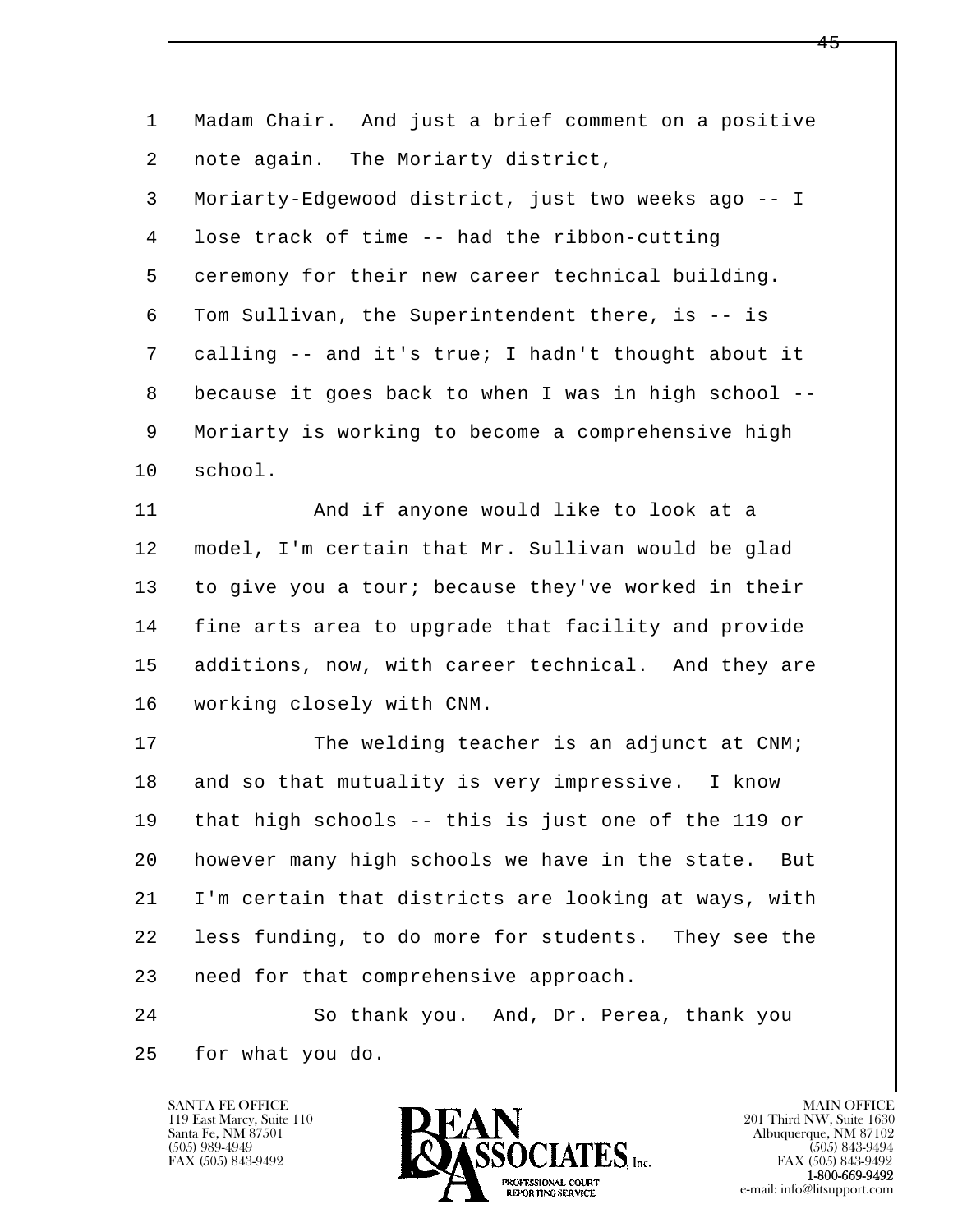l  $\overline{\phantom{a}}$ 1 COMMISSIONER TOULOUSE: And, Madam Chair, 2 I notice on this list, on Page 7C, one of our 3 charter schools is one of these with the High 4 Schools that Work Initiative. And it does happen to 5 be in my district. So it's the Media Arts 6 Collaborative High School. 7 | And I'm very pleased that they manage to 8 do this. So thank you. I'd like to see more of our 9 charter schools on this list. But I think it's 10 positive to see that that school got through the 11 whole process. Thank you. 12 THE CHAIR: And I would just like to add, 13 | I know, in Las Cruces, that conversation about 14 we're -- it's a multi-faceted conversation -- 15 comprehensive community school. There is just -- 16 there's really exciting conversation about schools, 17 | how they're servicing the entire community, that 18 it's -- it's -- I think it's a good time right now. 19 But unfortunately, there's not a lot of money there. 20 Commissioners, any other questions? If 21 not, thank you so much, once again, for your time, 22 and we'll probably see you soon. 23 DR. ELAINE PEREA: In a few months, 24 absolutely. Thank you all for your time. 25 THE CHAIR: Thanks so much.

119 East Marcy, Suite 110<br>Santa Fe, NM 87501



FAX (505) 843-9492<br>1-800-669-9492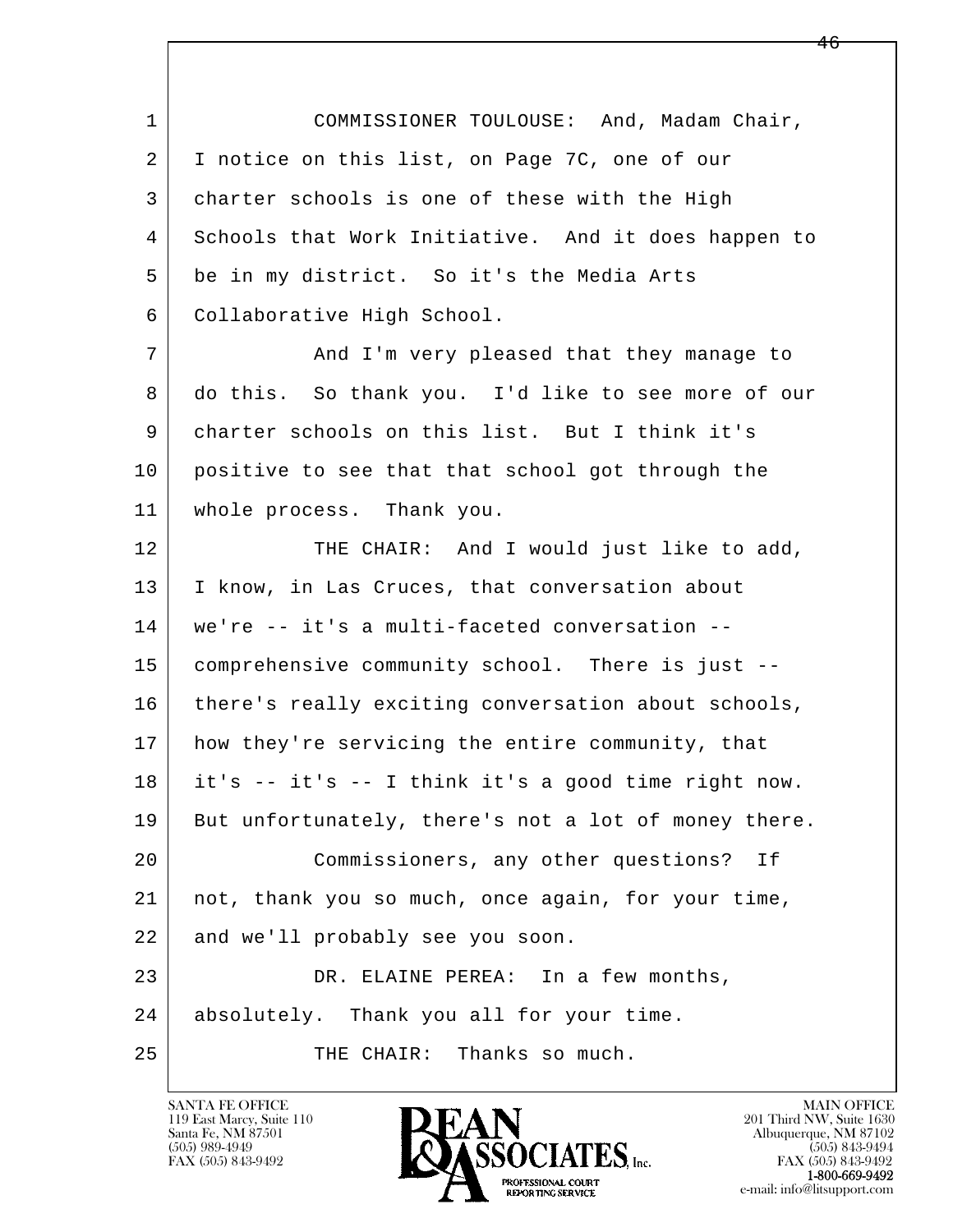l  $\overline{\phantom{a}}$ 1 Before we bring our next agenda item up, I 2 was remiss in not welcoming our new Commissioner. 3 We were pleasantly surprised this morning to find 4 that we have a new member. So I would like to 5 welcome Commissioner Robbins to our varied group. 6 COMMISSIONER ROBBINS: Thank you very 7 much. Appreciate the -- the gesture of welcoming. 8 | And I look forward to working with the PEC 9 Commissioners and with the PED. 10 THE CHAIR: Thank you so much. 11 | And next on the agenda is Item No. 6, and 12 that is Report from the New Mexico School Boards 13 Association. 14 And we have with us Joe Guillen, who is 15 the Executive Director; Linda Trujillo, who is 16 the -- wears many hats, the President of NMSBA, also 17 a State Representative and a school board member 18 here in Santa Fe; and -- I'm sorry. I don't know 19 | the third person. 20 | So, welcome, and please introduce 21 yourselves for the record. 22 MS. LINDA TRUJILLO: Thank you, Madam 23 President, and thank you, PEC. 24 THE CHAIR: "Chair." I haven't been --25 MS. LINDA TRUJILLO: Oh. "Madam Chair."

119 East Marcy, Suite 110<br>Santa Fe, NM 87501

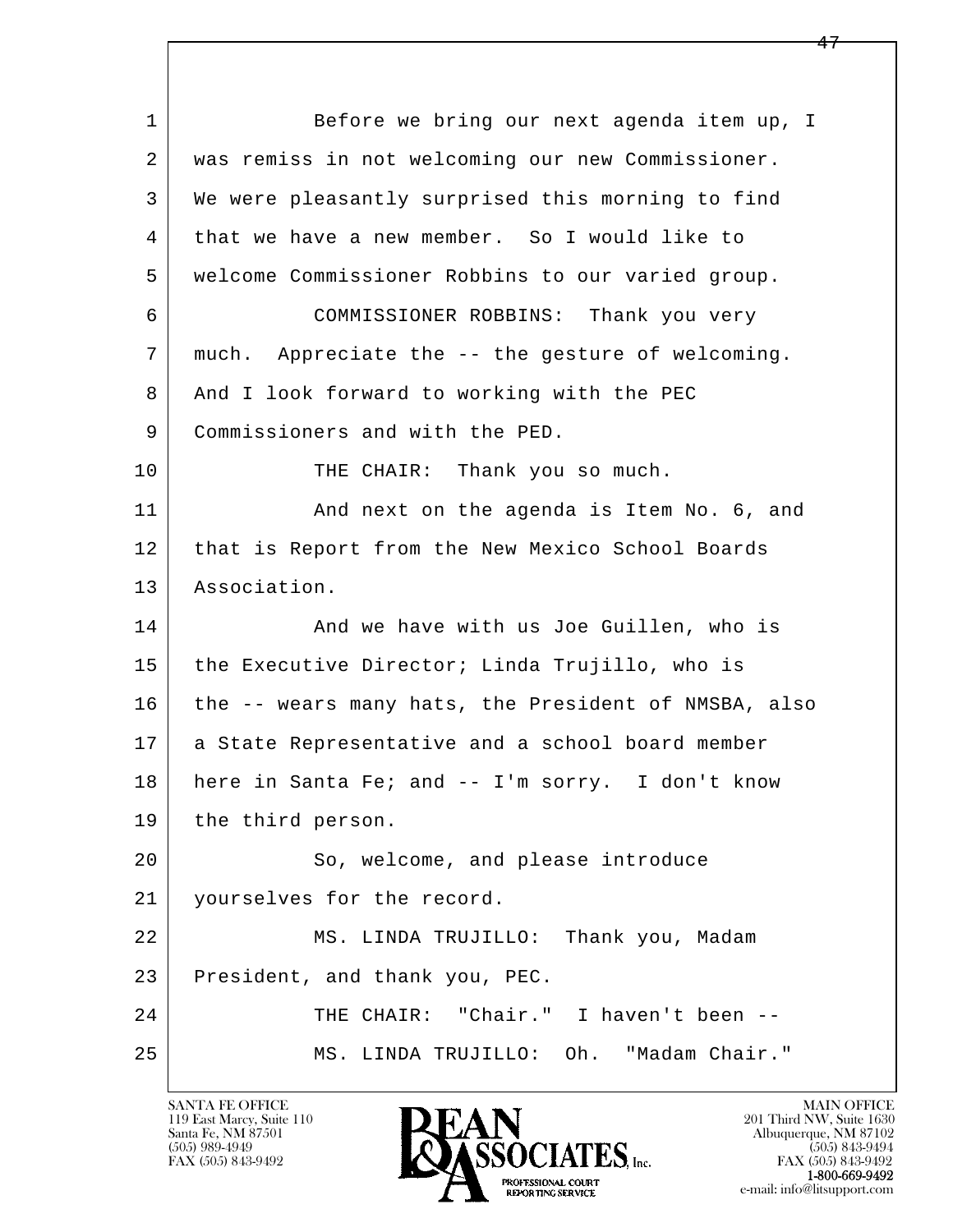1 Thank you.

2 I appreciate you giving us an opportunity 3 to come and present to the PEC. We are working this 4 | year in a collaborative effort to try to work with 5 all stakeholders in education.

 6 I do want to introduce myself. My name is 7 Linda Trujillo, and I am the President of the 8 New Mexico School Boards Association. And I also 9 serve on the School Board here in Santa Fe and have 10 served as President on that school board for two --11 | two -- two years.

12 I would like to thank -- I see he got up 13 and walked out.

14 THE CHAIR: No, he's right here. He 15 changed, so he could see.

 16 MS. LINDA TRUJILLO: He changed seats. I 17 was going to say, you don't look like Carlos.

l  $\overline{\phantom{a}}$  18 I would like to thank Gilbert Peralta, 19 Commissioner Peralta, for being a representative on 20 the New Mexico School Boards Association and for 21 being there and reporting PEC activity to school 22 boards from around the state. We appreciate your 23 dedication and keeping that communication open. 24 I have, to my right, Ramon -- my right. 25 MR. RAMON MONTAÑO: Left.

119 East Marcy, Suite 110<br>Santa Fe, NM 87501

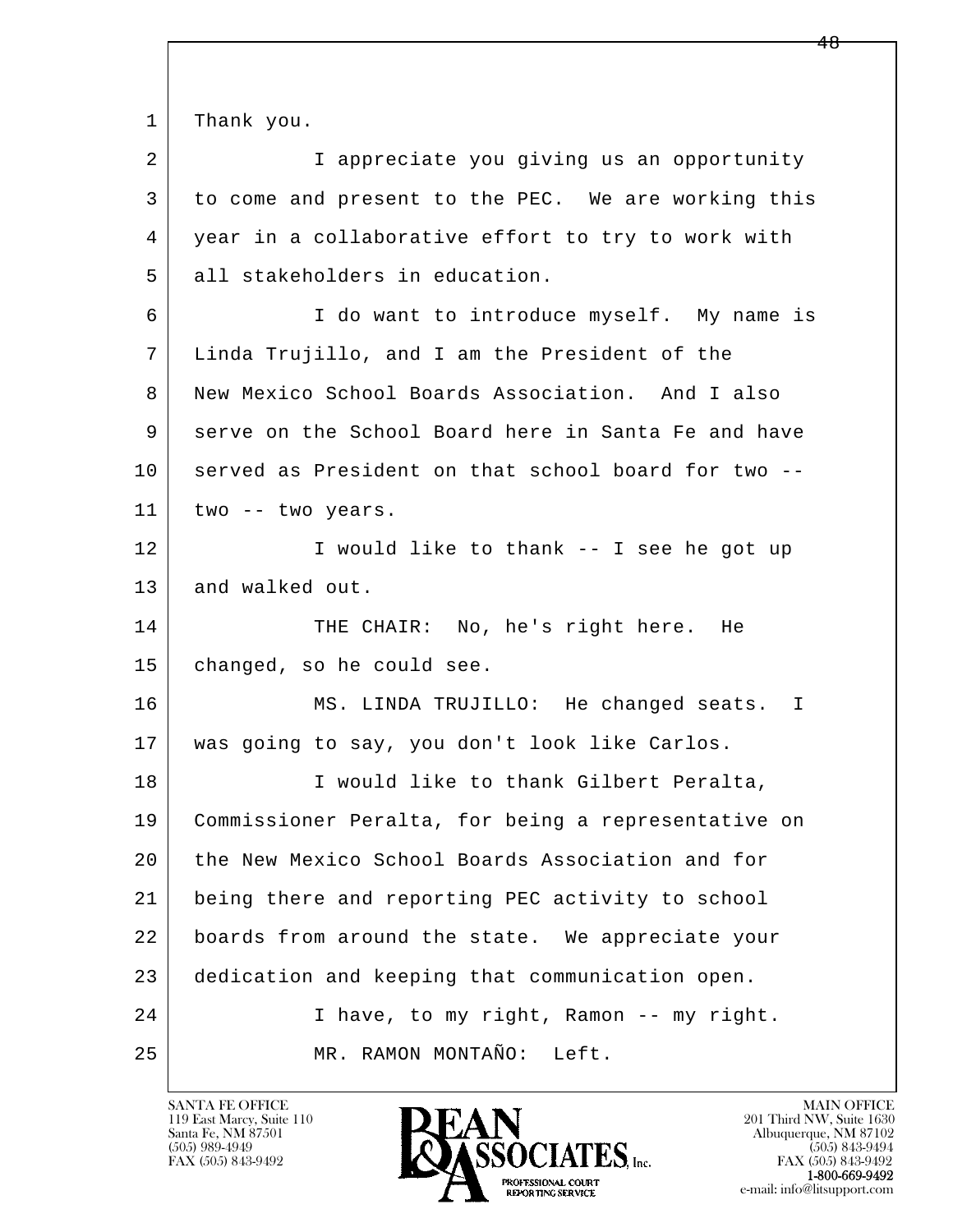l  $\overline{\phantom{a}}$ 1 MS. LINDA TRUJILLO: Your right, my left. 2 Ramon Montaño. And he is the President Elect of the 3 New Mexico School Boards Association and will begin 4 his term of service on December 2nd, I believe. 5 And to my other right is the Executive 6 Director of the New Mexico School Boards 7 Association, Joe Guillen. 8 and I'm going to turn it over to Joe. He 9 has a presentation. I believe you have a copy of it 10 in your packet, and it's also up on the screen. 11 Thank you, Joe. 12 | MR. JOE GUILLEN: Thank you. 13 Thank you, President Trujillo. And also, 14 I see a lot of familiar faces up on the Public 15 Education Commission. And we see each other during 16 the session and other times, and we appreciate all 17 the work that you do. So I wanted to give you a 18 brief overview of the New Mexico School Boards 19 Association. 20 As you can see on our opening slide here, 21 we've been serving school board members since 1958. 22 So next year, we'll be celebrating, I think, our 23 | 60th anniversary. 24 We're a 501(c)(3) organization. We have 25 100 personnel; all 89 school boards, 450 school

119 East Marcy, Suite 110<br>Santa Fe, NM 87501

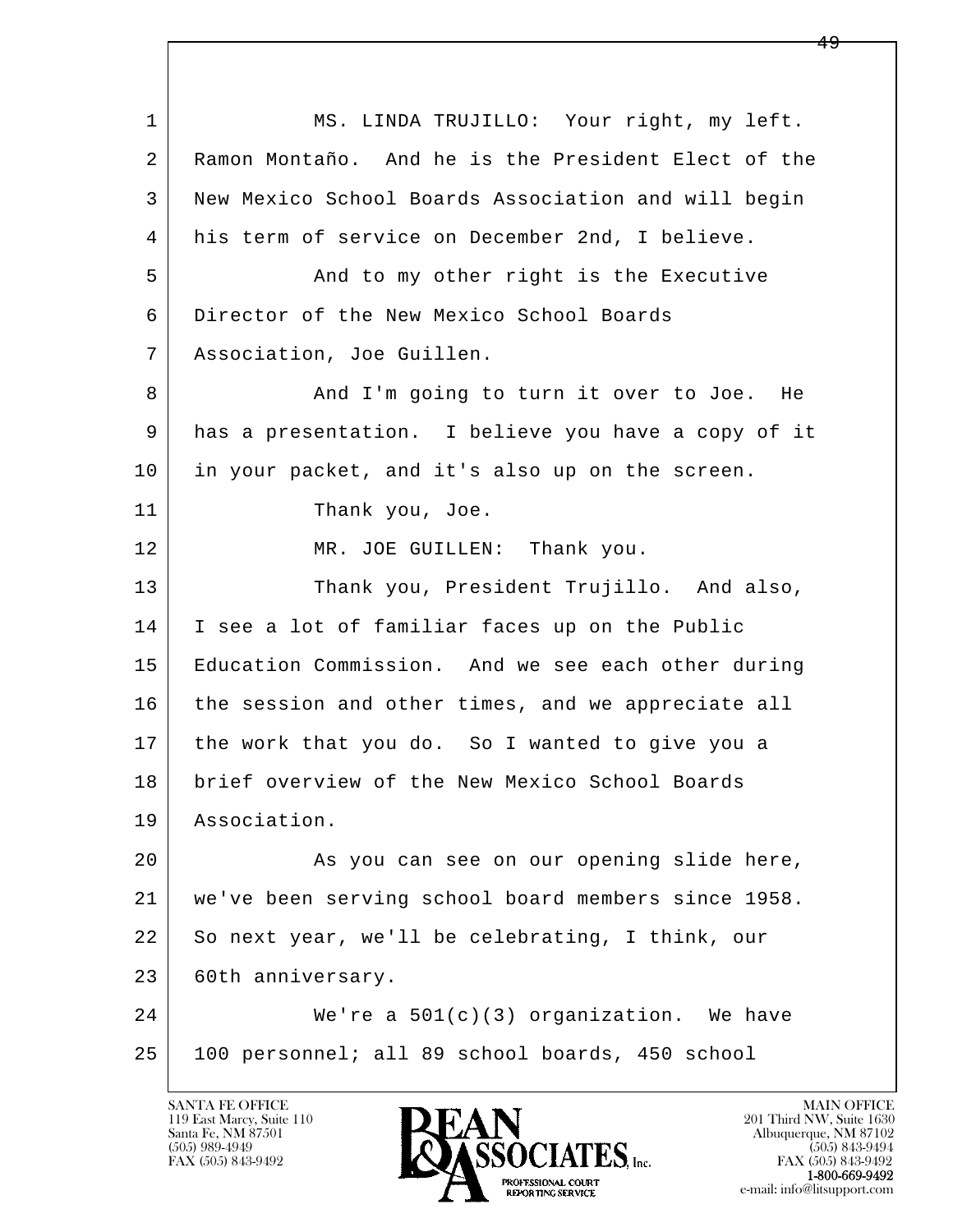l  $\overline{\phantom{a}}$  1 board members are who we serve. We have a staff of 2 three full-time professionals, and we're located in 3 Santa Fe, just across the street here. 4 Our budget is a little over \$780,000, and 5 our mission, very similar to yours, is to assist 6 local school boards to provide the best education 7 possible to all public school students in 8 New Mexico. 9 And we do that through various means: 10 Assisting and identifying the proper role of school 11 board members and providing training to school board 12 members, encouraging the most efficient and 13 effective administration of public schools, 14 providing information to public schools on a regular 15 basis -- and we'll get into a little bit more detail  $16$  on all of these -- provide the public understanding 17 of the role that school board members play in 18 education. 19 Much of the public does not know exactly 20 what the responsibilities of school board members 21 are. And, of course, we represent school boards at 22 the Legislature and at Congress from time to time 23 | with our executive board. 24 As I mentioned, we have a staff of three 25 full-time professionals: Myself, as Executive

119 East Marcy, Suite 110<br>Santa Fe, NM 87501



FAX (505) 843-9492<br>**1-800-669-9492**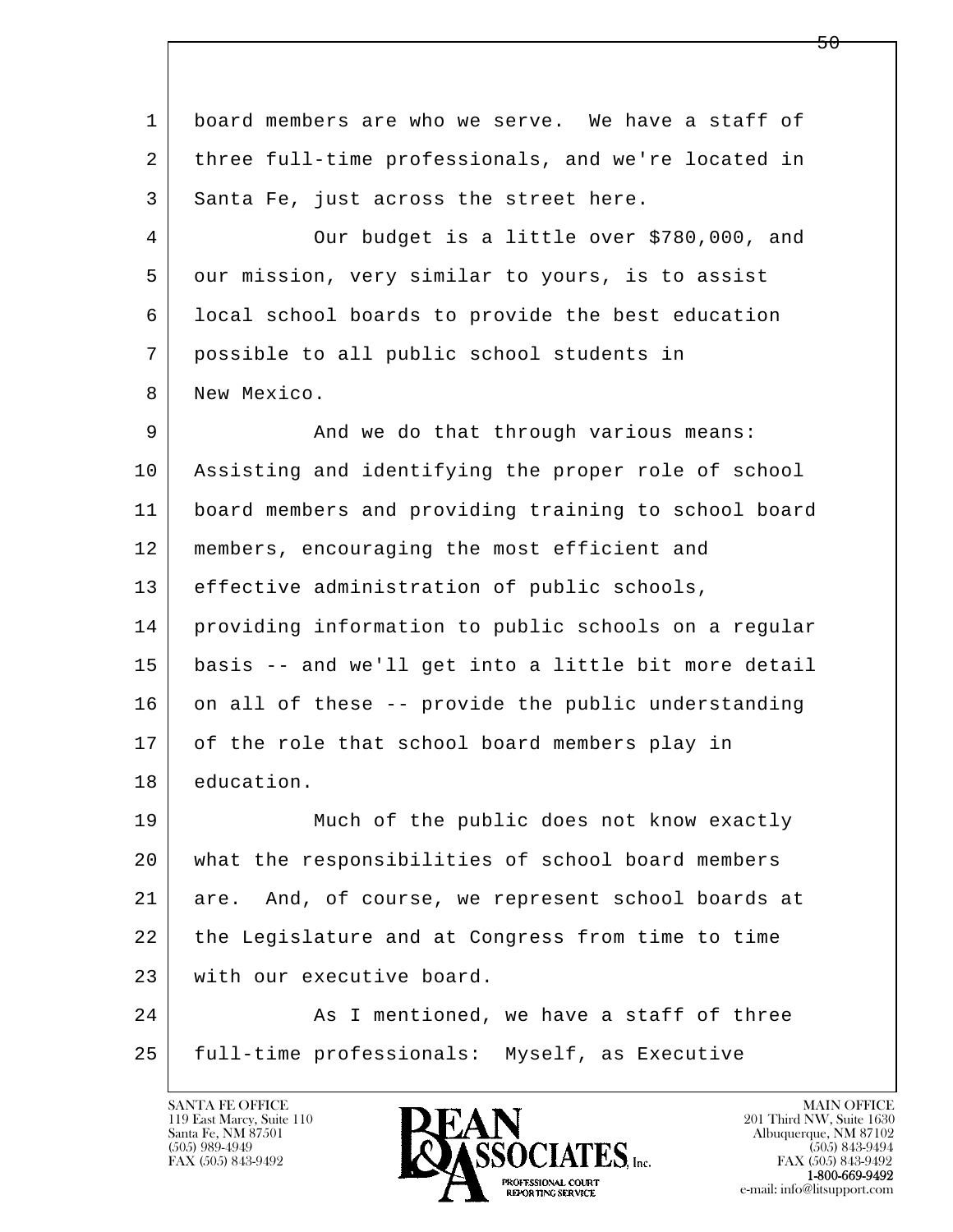| $\mathbf{1}$ | Director. Carolyn Mole is our Finance Director and    |
|--------------|-------------------------------------------------------|
| 2            | handles all of our financial activities. Lorraine     |
| 3            | Vigil is our Program Director, and she helps with     |
| 4            | the programs that -- conferences, and tracks          |
| 5            | training for all of our 450 school board members.     |
| 6            | This is what our revenue budget looks                 |
| 7            | like. We have three major funding sources. One is     |
| 8            | from dues; second is from our policy service. We're   |
| 9            | now serving 63 of the 89 districts in providing       |
| 10           | policies, up-to-date policies online for them.<br>And |
| 11           | then, of course, the money that we make at our        |
| 12           | conferences, at four major conferences a year.        |
| 13           | Our governance, we have our executive                 |
| 14           | board, which is our state officers. We have five of   |
| 15           | them. Our board of directors, a 40-member board of    |
| 16           | directors. We have a regional setup. We have eight    |
| 17           | regions with officers that meet twice a year. And     |
| 18           | then we have various committees that work through     |
| 19           | the -- through the -- throughout the year.            |
| 20           | This is our executive board. As you can               |
| 21           | see, we have statewide representation from Santa Fe   |
| 22           | Rio Rancho, Socorro, Cloudcroft, and Carlsbad.<br>And |
| 23           | all of these individuals spend a lot of time during   |
| 24           | the year representing New Mexico, not only here, but  |
| 25           | across the country at various national conferences,   |

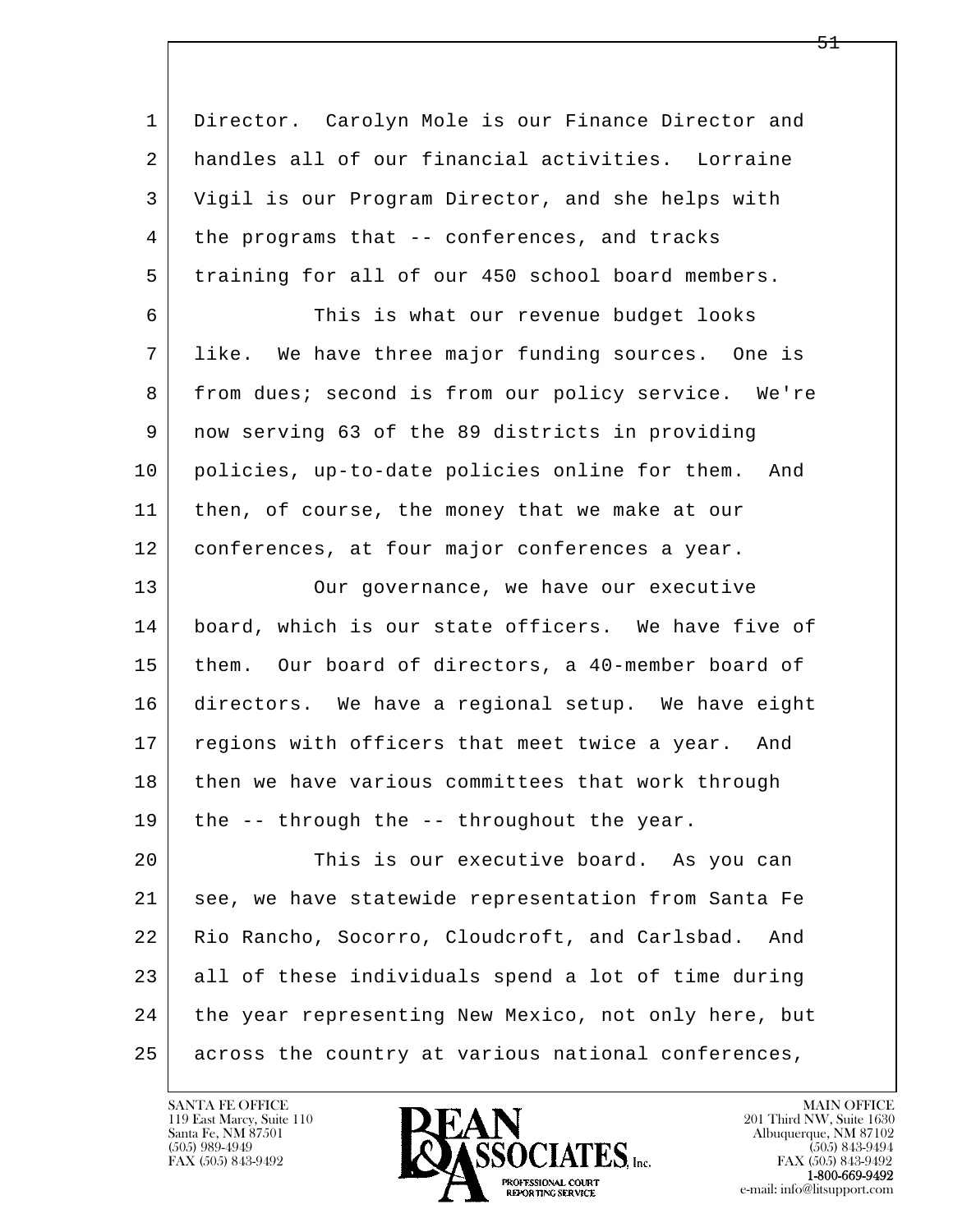l  $\overline{\phantom{a}}$  1 and they serve on national boards and committees, as 2 well. 3 We're fortunate to have two of them here 4 today. 5 As I mentioned, our -- we have a 40-member 6 board of directors. And you can see the makeup. 7 Most of them come from the regional office 8 positions. But we also have the state officers. 9 Large districts have an automatic seat on our board 10 of directors. And we have ex officio members, 11 including the Public Education Department -- PEC, I  $12$  should say. That should be a "C" in there. 13 New Mexico Activities Association, and, the Public 14 School Insurance Authority attend our board of 15 directors meeting and are ex officio members there. 16 This is just a little pie chart that shows 17 | the makeup of the board of directors. And, of 18 course, their powers are to employ and evaluate a 19 director, provide policy direction. And you can see 20 the whole list of activities that they're 21 responsible for. 22 | Cur regions are made up of eight 23 geographic regions. There -- the officers of the 24 regions sit on our board of directors, and they meet 25 on a quarterly basis. Here's a sort of a numerical

119 East Marcy, Suite 110<br>Santa Fe, NM 87501



FAX (505) 843-9492<br>1-800-669-9492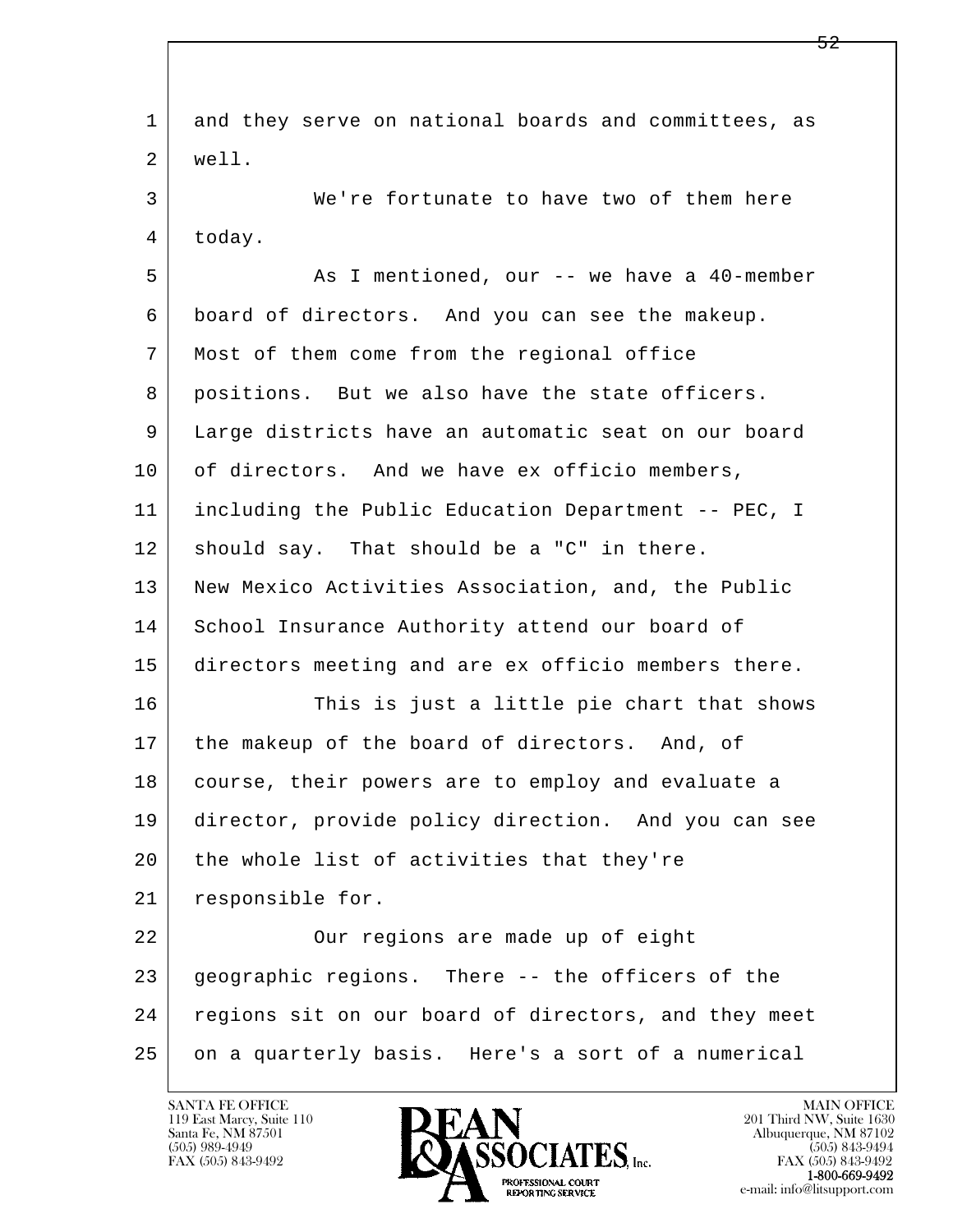| $\mathbf 1$ | makeup of our regions. And you can see, Region 1 in |
|-------------|-----------------------------------------------------|
| 2           | the northwest -- northwest corner and Region 8 on   |
| 3           | the southwest corner, because of geographic regions |
| 4           | they have areas that are a lot smaller.             |
| 5           | We have committees, resolutions and                 |
| 6           | legislative committee, that is very actively during |
| 7           | Legislative Session and develops our program, our   |
| 8           | legislative program, for each year. We'll soon be   |
| 9           | meeting.                                            |
| 10          | We also have a nominating committee that            |
| 11          | recommends individuals -- individual board members  |
| 12          | for state office positions. We have a policy review |
| 13          | committee and a dues structure committee that meet  |
| 14          | from time to time.                                  |
| 15          | The services that we provide fall into              |
| 16          | four major categories: Basically information out to |
| 17          | all of our 450 members throughout the year, as      |
| 18          | elections come around, as they're looking for       |
| 19          | superintendents, and we -- we also have a very      |
| 20          | robust website that has a lot of information that   |
| 21          | all of you can access as you see the need.          |
| 22          | We also do legislative and advocacy                 |
| 23          | services, as I mentioned.                           |
| 24          | We have a partners group that we meet with          |
| 25          | from time to time. And we also coordinate our       |

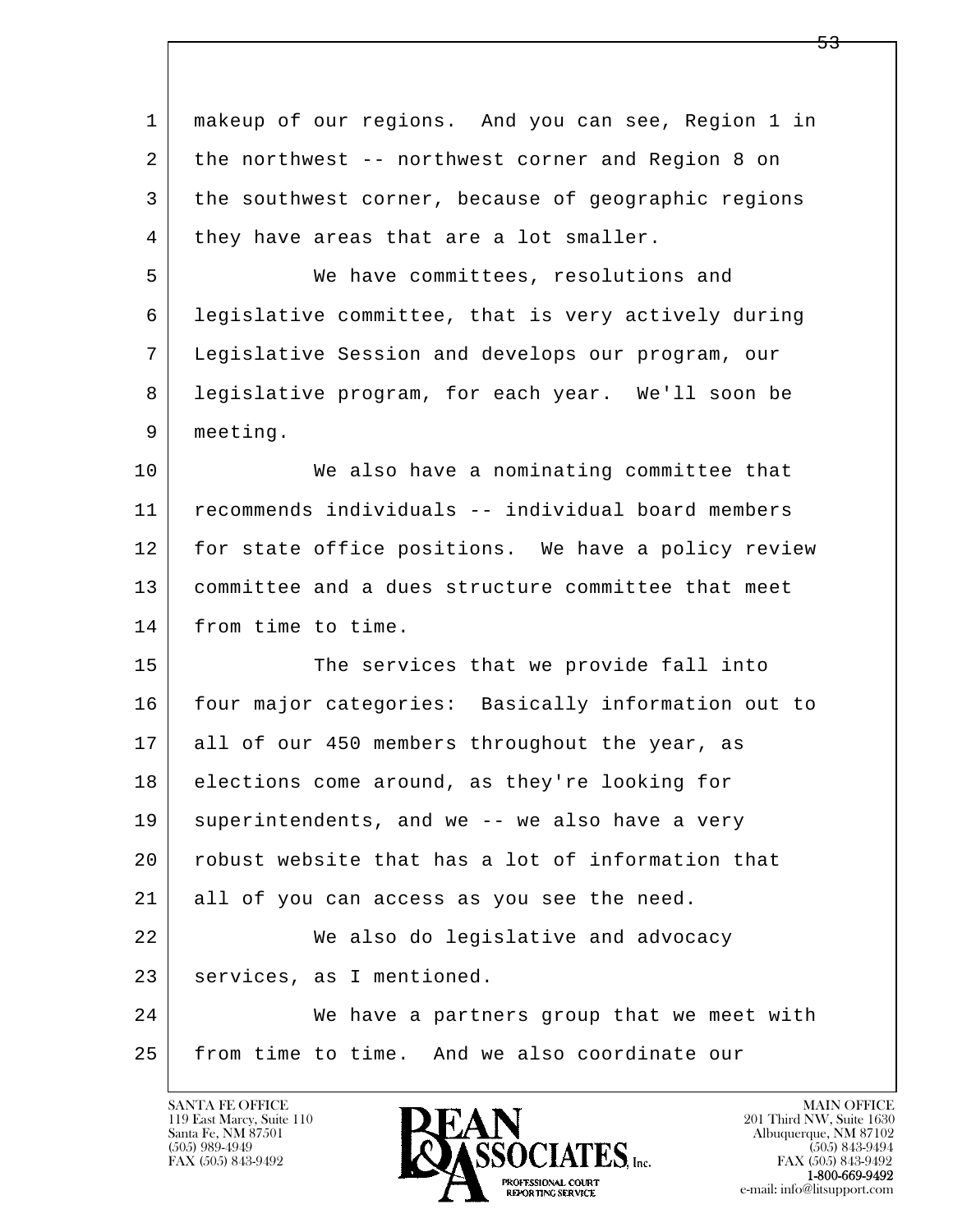l  $\overline{\phantom{a}}$  1 activities with the Public Education Department and 2 | work closely with them, as well. 3 Training is really our -- our -- our top 4 priority, and we provide training to all of our 5 board members at conferences and breakout sessions, 6 at the school law conference that many of you 7 attended this year. We also do individualized board 8 training, and we provide materials. 9 We have a leadership development and 10 recognition program that we acknowledge the training 11 achievements of each of our board members. 12 Of course, you are familiar with the 13 mandatory training requirement of five hours. Well, 14 many of our members receive up to 40, 50, 60 hours 15 of training a year. And we report that on a regular 16 basis to the Public Education Department. 17 | Many charters -- we do not market our 18 services to charters, because they have their own 19 | association. But many of them approach us to attend 20 our leadership training, and we have probably 15 to 21 20 associate members that are charters that take 22 advantage of our training at member rates. 23 | Our conferences, we have four major 24 conferences a year: Our annual conference that's 25 coming up in December; the School Board Institute

119 East Marcy, Suite 110<br>Santa Fe, NM 87501

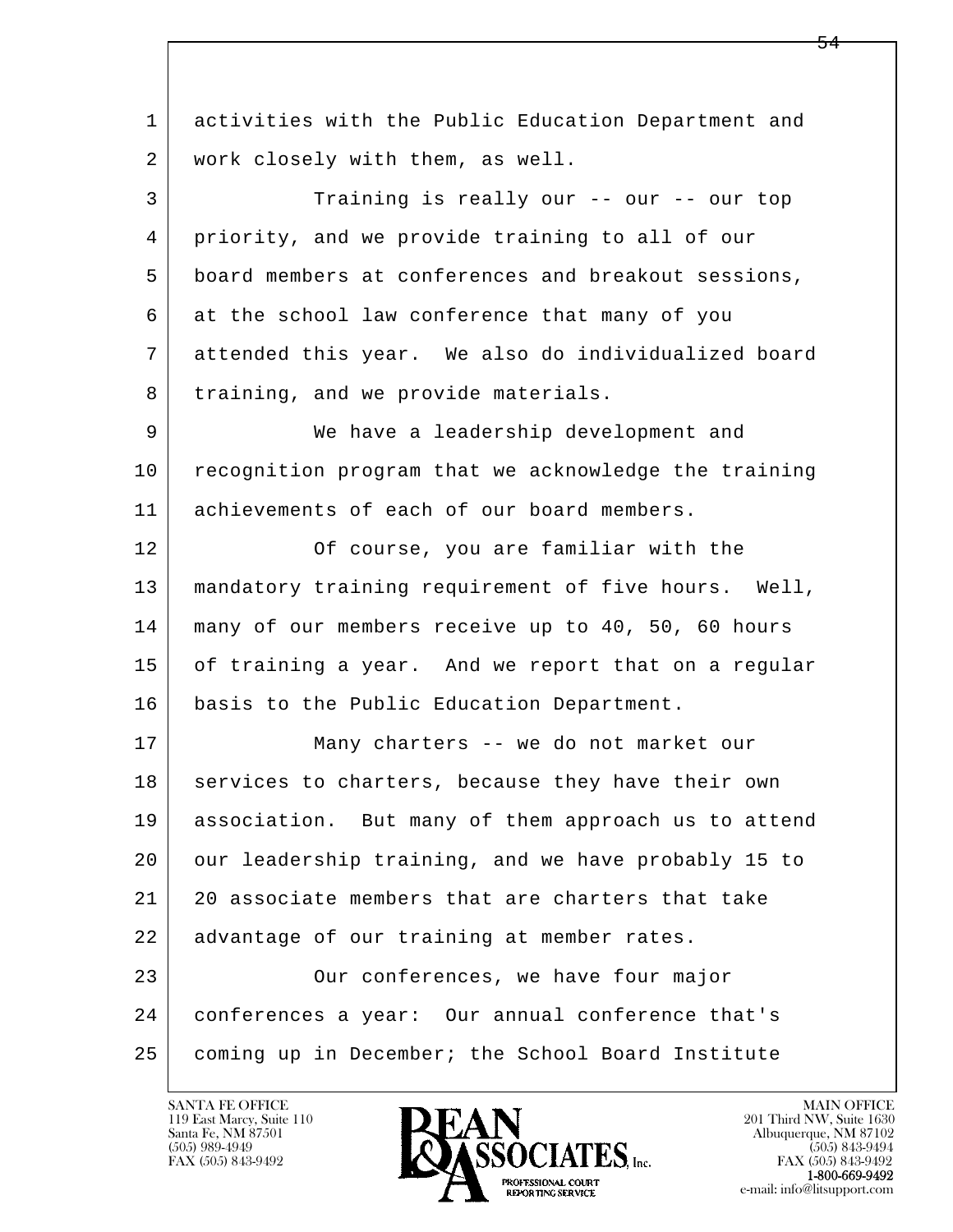| $\mathbf{1}$   | that's held during the Legislative Session; our      |
|----------------|------------------------------------------------------|
| $\overline{a}$ | School Law Conference. That's our biggest            |
| 3              | conference of the year. Then we also have a          |
| 4              | leadership retreat in July for our leaders. And      |
| 5              | then we have region meetings in the spring and fall. |
| 6              | Those will be starting up next week. Of course, we   |
| 7              | have our national conferences, as well.              |
| 8              | As I mentioned we provide policy services            |
| 9              | for a fee, a very small nominal fee, to our members. |
| 10             | We have 63 -- and I think we've had Los Alamos and   |
| 11             | Hobbs and Wagon Mound have all joined recently. So   |
| 12             | we're getting their policies up and ready to go.     |
| 13             | And then we do a whole bunch of                      |
| 14             | miscellaneous services. We have student achievement  |
| 15             | awards, where all boards honor their top staff       |
| 16             | persons that contribute to student achievement in    |
| 17             | their districts. And we also have a good             |
| 18             | scholarship program for graduating seniors. And      |
| 19             | then, of course, our I Am New Mexico Public Schools  |
| 20             | It's an advocacy program. Many of you<br>program.    |
| 21             | have seen our TV ads and maybe heard our radio ads   |
| 22             | on TV touting the good things that public schools do |
| 23             | in New Mexico.                                       |
| 24             | So that pretty much covers our -- the                |
| 25             | overview. And we appreciate the time that you have   |

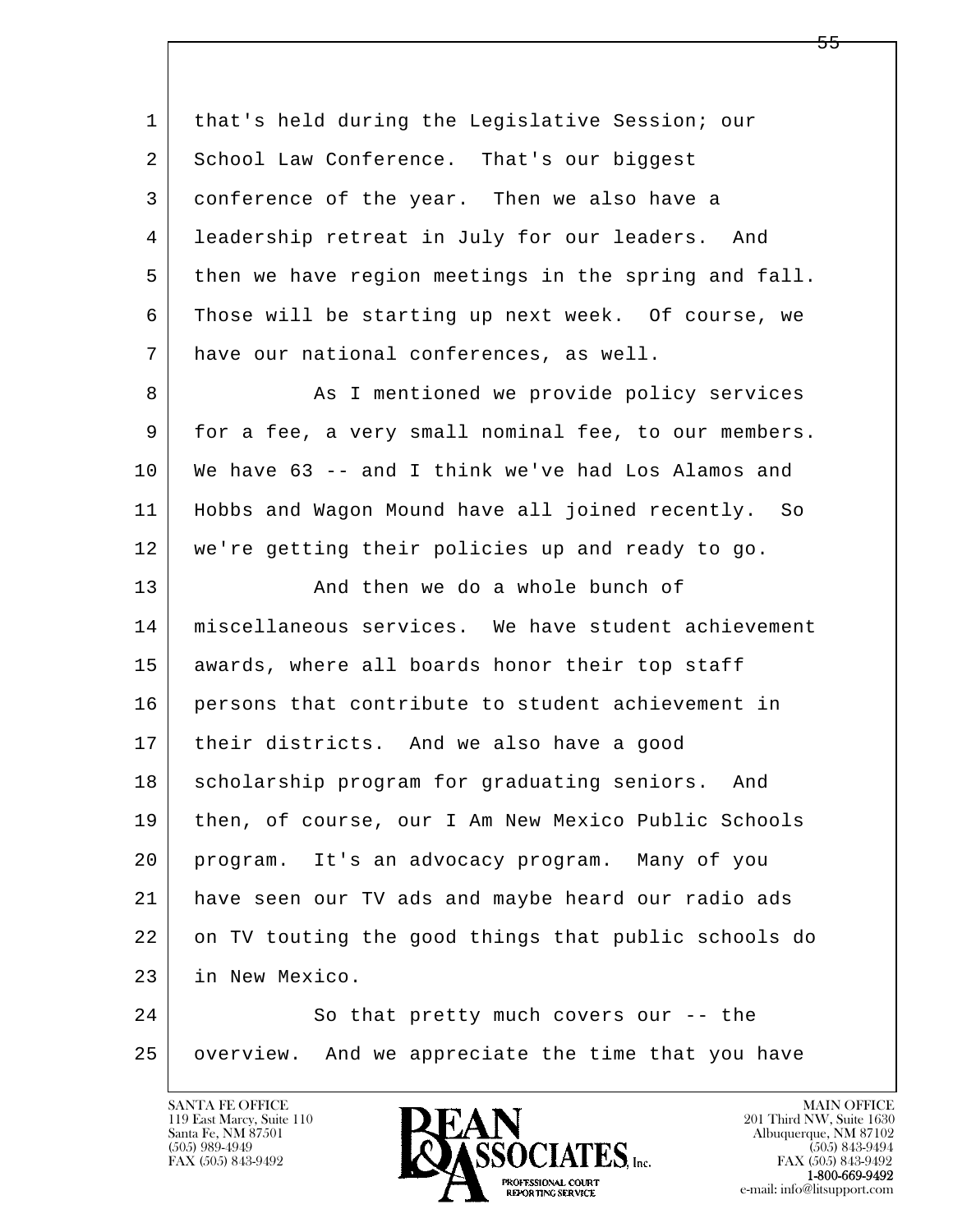1 here today to hear us.

 2 MS. LINDA TRUJILLO: Thank you, Joe, for 3 presenting that.

4 So one of the things that Joe touched base 5 on is our legislative advocacy. And we really 6 wanted to be here today, because we have some things 7 in common.

8 | Kas you know, public school boards also 9 authorize charter schools in our communities. Not 10 all of our school districts have authorized charter 11 schools, but many have. As you know, we know that 12 you also authorize charter schools. And so having 13 that conversation about how we can move forward 14 together to develop and have similar standards for 15 | authorization, for ongoing monitoring of charter 16 schools, for reauthorization -- and where this 17 | really came to light was during the Legislative 18 Session.

l  $\overline{\phantom{a}}$ 19 | The Madam Chairman said, I am a State 20 Legislator. I represent the Santa Fe area. And 21 there were a number of legislative bills that came 22 forward in regards to charter schools. And there 23 wasn't a real clear idea of what was supported and 24 what should be moved forward.

25 So I would really like to see us have a

119 East Marcy, Suite 110<br>Santa Fe, NM 87501



FAX (505) 843-9492<br>1-800-669-9492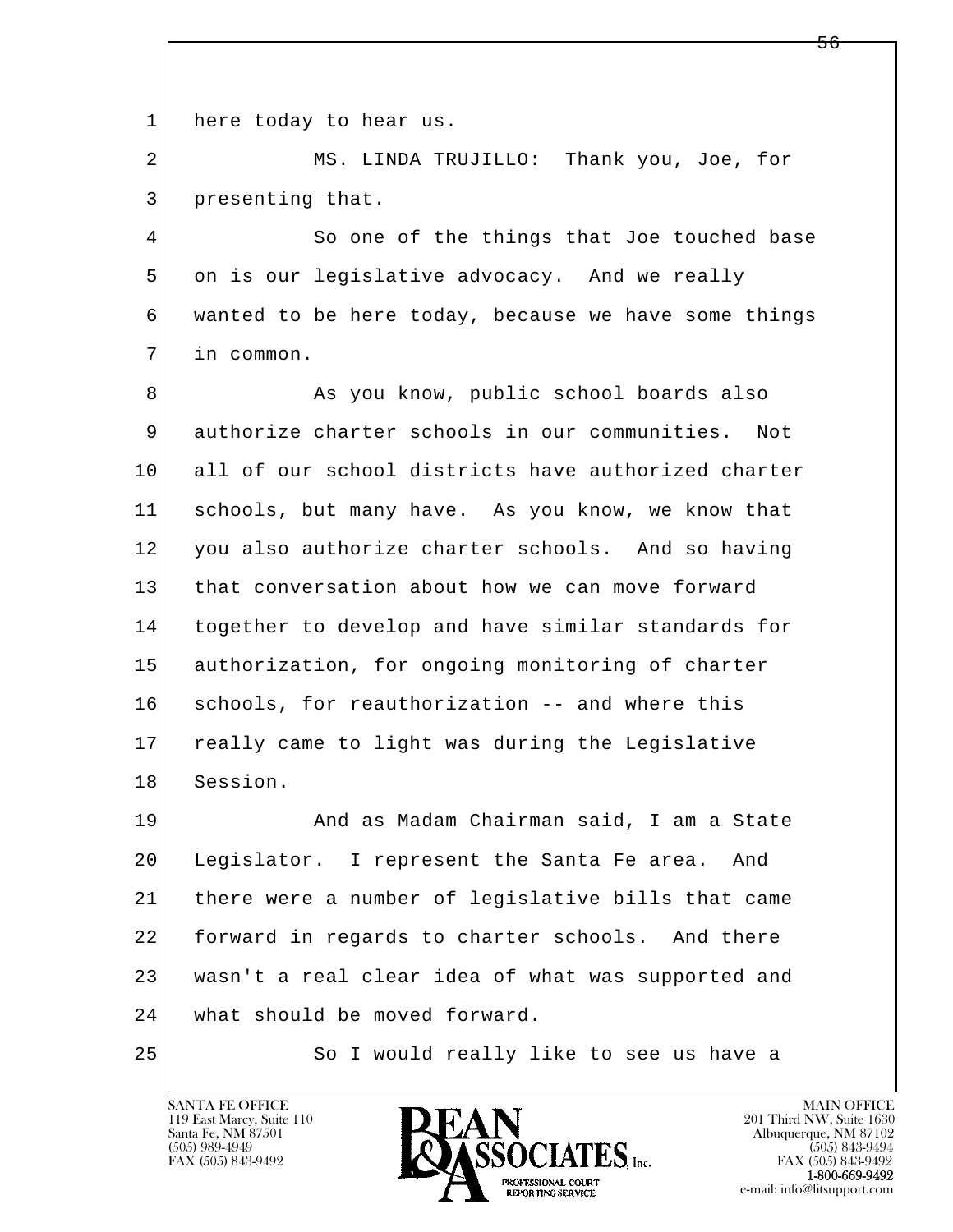| $\mathbf 1$    | stronger relationship in that legislative activism.  |
|----------------|------------------------------------------------------|
| $\overline{2}$ | So you have in your packets our 2017                 |
| 3              | legislative program. It looks like this. And I       |
| 4              | just want to say, you know, some of the highlights   |
| 5              | of this legislative program for last year for school |
| 6              | boards were no unfunded mandates. We heard the       |
| 7              | prior presentation. There's more need than there is  |
| 8              | ability to fulfill that need. And so whenever        |
| 9              | there's new mandates that are required by the        |
| 10             | Legislature, and there's not funding to go with it,  |
| 11             | we get further and further behind, and we do less    |
| 12             | and less of what we're tasked to do, which is to     |
| 13             | educate our young folks and make them good citizens  |
| 14             | for their adult years.                               |
| 15             | We also advocate for above-the-line                  |
| 16             | funding for the school districts; because when it's  |
| 17             | below the line, it only goes outside to certain      |
| 18             | districts, and it's competitive, and it de-equalizes |
| 19             | what is considered to be one of the fabulous funding |
| 20             | formulas throughout the country, where we fund our   |
| 21             | schools based upon unit values of our students.      |
| 22             | And those unit values are based upon, you            |
| 23             | know, at-risk, special ed -- there's different       |
| 24             | indicators. Our students are not a unit, each of     |
| 25             | them; but they do range from about 1.5 to 2.5 units. |

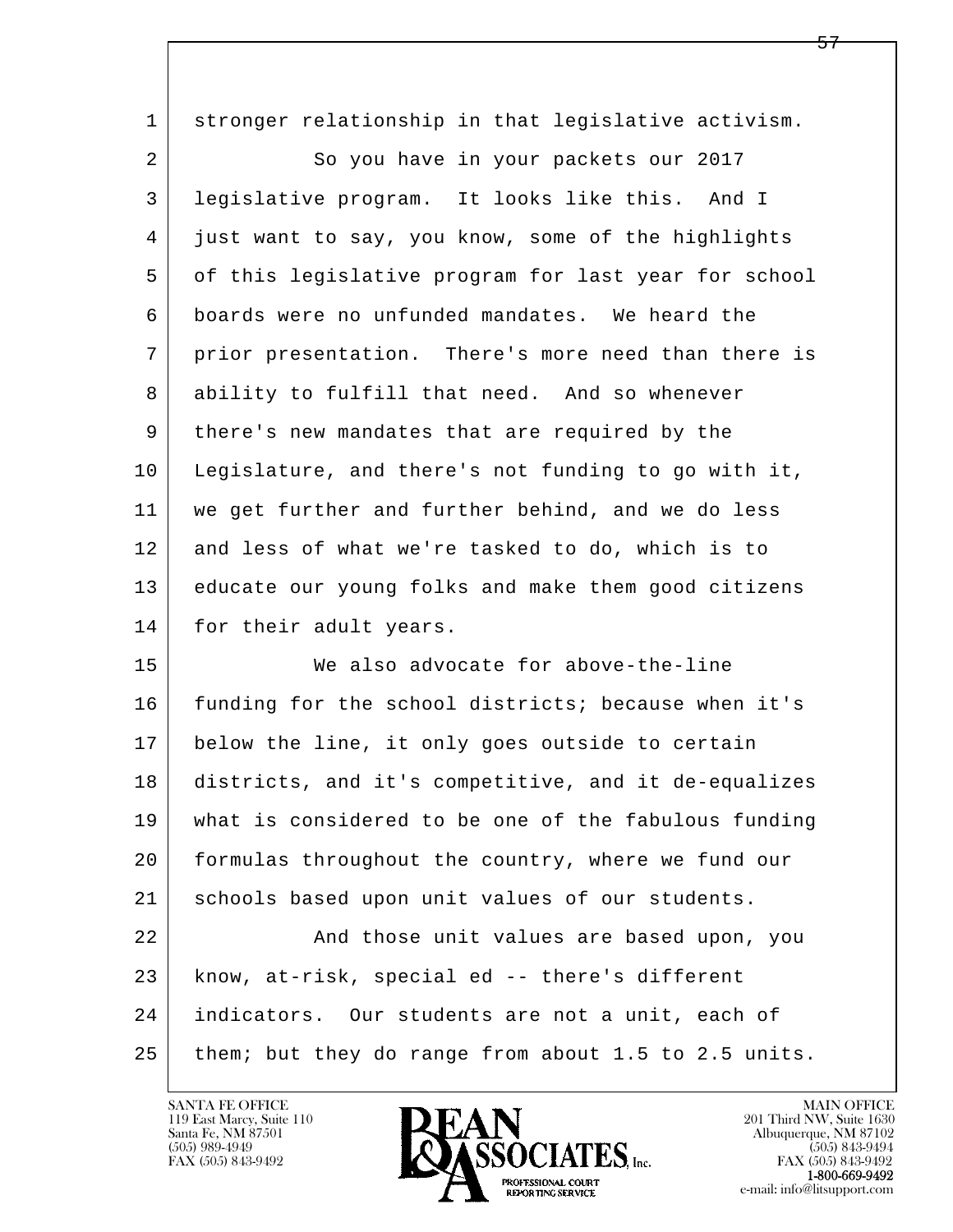l  $\overline{\phantom{a}}$  1 And that's how we get our funding. But when there's 2 below-the-line funding, then that does not help us 3 with all of our students. And as I said, it really 4 de-equalizes the -- the -- the education that we 5 provide. 6 So we're very strong proponents for 7 above-the-line funding. And that leads into what 8 | we're really focused on; and that is local control. 9 As school board members, we believe that the local 10 community understands their students best and knows 11 how to use that money for the objectives that are 12 most fitted for our local communities. 13 As we see, even in Santa Fe and in 14 | Rio Rancho, in Albuquerque, every school, we cannot 15 have cookie-cutter schools, because every community 16 is a little bit different. It has different 17 students; it has different needs. And we have to 18 learn -- we have to be more able to meet our 19 students and our families where they're at. So we 20 | work very hard to focus on local control. 21 The federal government, in adopting ESSA, 22 put a piece in there, because of our advocacy 23 efforts at the national level. And they did say 24 local control. And that went all the way down to 25 local school boards. So that's a very strong thing

119 East Marcy, Suite 110<br>Santa Fe, NM 87501



FAX (505) 843-9492<br>1-800-669-9492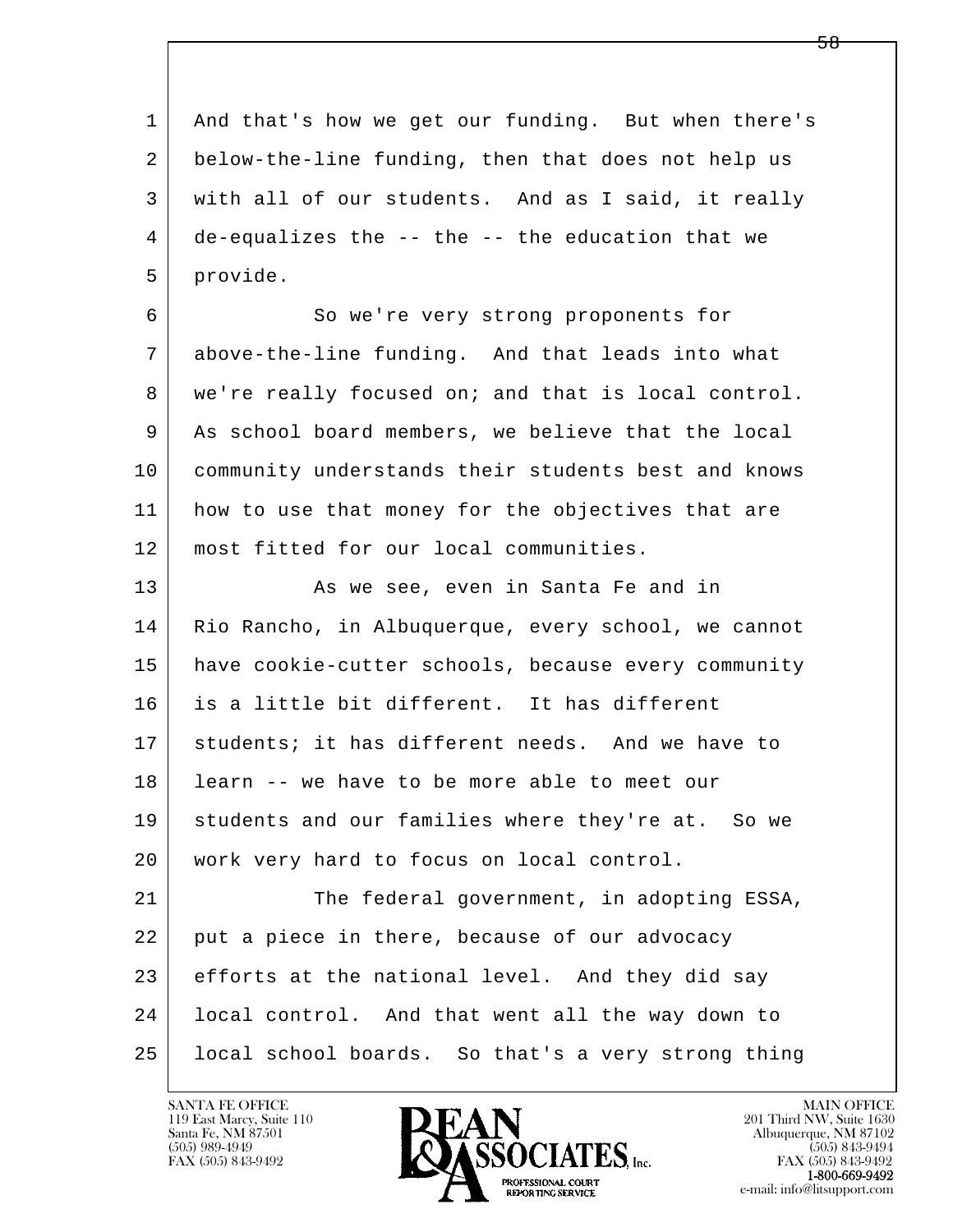1 for us.

| $\overline{2}$ | Some of the things that we -- you'll see             |
|----------------|------------------------------------------------------|
| 3              | in our legislative program that we also supported    |
| 4              | last year was a moratorium on the implementation,    |
| 5              | the authorization of new charter schools. And that   |
| 6              | wasn't because -- we recognize that charter schools  |
| 7              | are public schools and that we have to work          |
| 8              | together. We do recognize that, and we want very     |
| 9              | strongly to do that, which is why we're here today.  |
| 10             | But we wanted to have an opportunity to              |
| 11             | kind of sit back and figure out, How do we make this |
| 12             | work? How do we make these two bodies work together  |
| 13             | so that we are providing the best possible choice in |
|                |                                                      |
| 14             | education for students in New Mexico?                |
| 15             | We also wanted to have some more defined,            |
| 16             | you know, standards that we, as school board         |
| 17             | members, could carry back to our districts, rather   |
| 18             | than each of us kind of defining our own standards.  |
| 19             | So with that, I would like to invite the             |
| 20             | PEC to submit a -- we -- Joe will send out an        |
| 21             | invitation to you to submit an opportunity to do a   |
| 22             | workshop at our December conference to explain to    |
| 23             | our board members, give board members an opportunity |
| 24             | to come and attend a workshop that explains what the |

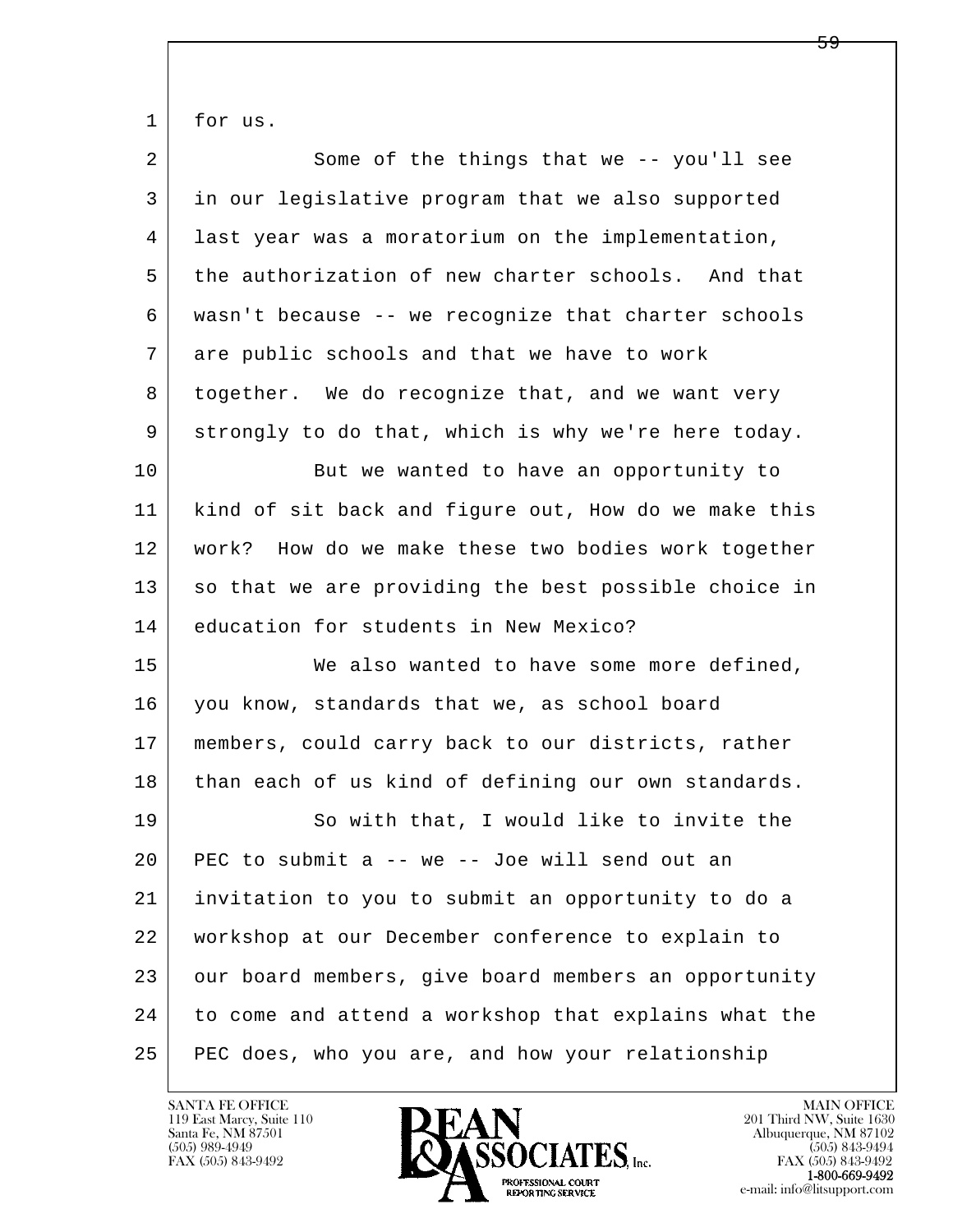1 fits in with us.

| $\overline{a}$ | We couldn't bring all of our school board            |
|----------------|------------------------------------------------------|
| 3              | members today to introduce ourselves to you. But I   |
| 4              | would encourage you to submit a workshop. It's an    |
| 5              | hour long, and it would give the PEC an opportunity  |
| 6              | to formally introduce yourselves to our school board |
| 7              | members and -- and then we could move the            |
| 8              | conversation from there.                             |
| 9              | We also -- our legislative program, I'm              |
| 10             | just going to briefly explain, and then I'm going to |
| 11             | turn it over to Ramon. School board members around   |
| 12             | the state are submitting resolutions right now for   |
| 13             | what the legislative program for 2018 will be.       |
| 14             | Those resolutions are due September 15th, which is   |
| 15             | coming up very quickly. And they have to be          |
| 16             | approved by their board, and then they send them to  |
| 17             | the NMSBA. And then on October 4th, Ramon will lead  |
| 18             | the -- the -- the session for that.                  |
| 19             | And I had the pleasure of leading that               |
| 20             | last year. And with that, I will turn it over to     |
| 21             | Ramon for just a minutes.                            |
| 22             | MR. RAMON MONTAÑO: Good morning. During              |
| 23             | this process is as we allow them to bring their      |
| 24             | concerns or issues forward to the delegation, once   |
| 25             | it's been approved by both committees. And through   |

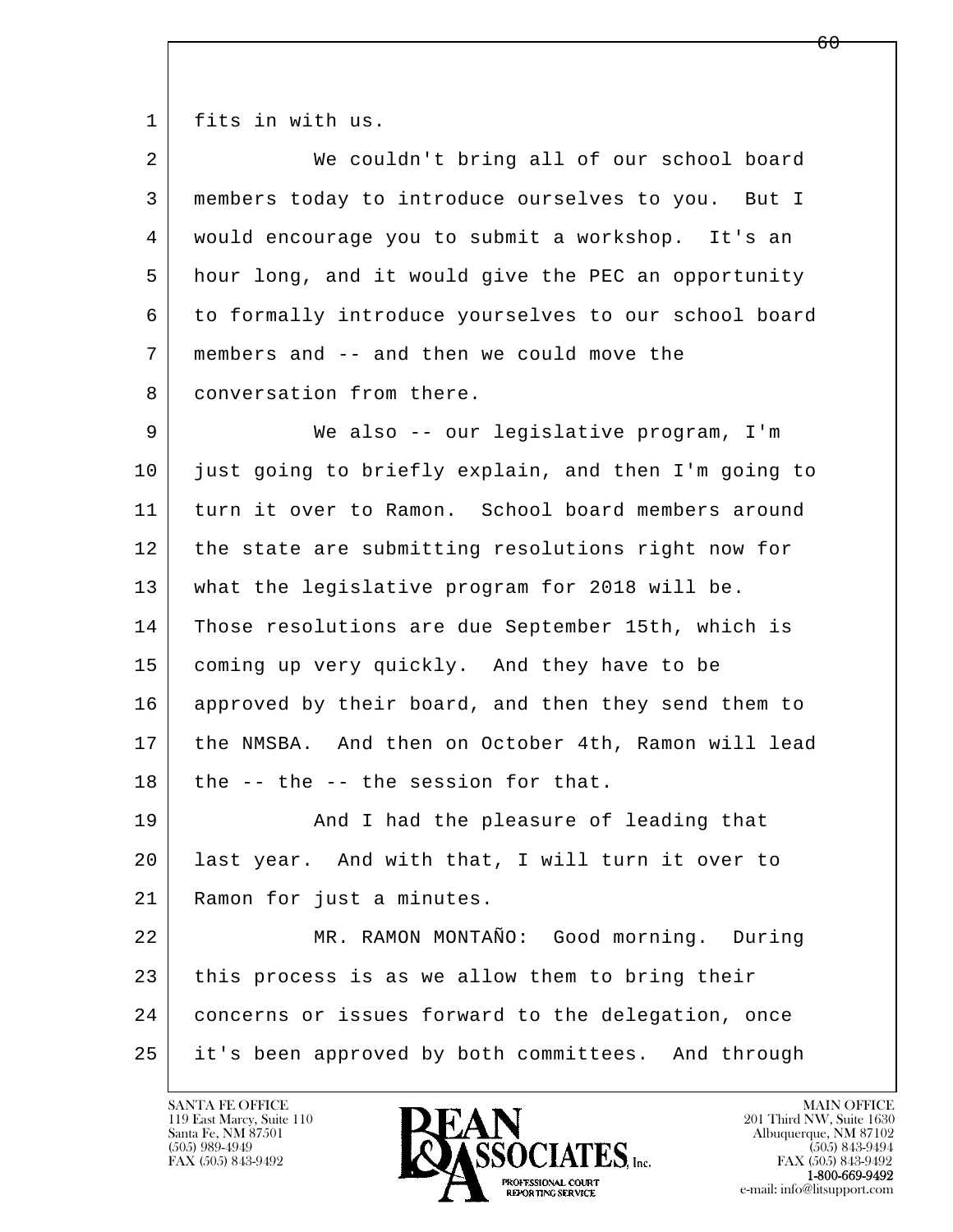| $\mathbf 1$ | that, we hash it out as an organization on what we   |
|-------------|------------------------------------------------------|
| 2           | feel is important to get to our legislators.         |
| 3           | Each school district has different                   |
| 4           | stories, different issues, and different concerns.   |
| 5           | So we try to balance that out fairly, from rural     |
| 6           | schools to the largest districts, who all have       |
| 7           | different issues. And it gets everybody involved.    |
| 8           | All the school board members across the state have   |
| 9           | their opportunity to come to the mic, bring some new |
| 10          | ideas that maybe we haven't talked about or shared   |
| 11          | amongst each other, or know what the concerns are    |
| 12          | across the board. Because we not only represent our  |
| 13          | local school districts, but we represent all our     |
| 14          | kids in New Mexico.                                  |
| 15          | And that's -- you know, some of our                  |
| 16          | legislators don't understand that sometimes. They    |
| 17          | see me out in Rio Rancho, so they say, "Why do you   |
| 18          | care about what happens in Rio Rancho or Taos or     |
| 19          | Las Cruces?"                                         |
| 20          | But we don't just represent our local                |
| 21          | school districts; we represent everybody. So this    |
| 22          | gives our delegation an opportunity to bring their   |
| 23          | issues forward.                                      |
| 24          | I ask that you guys attend that, as well,            |
| 25          | to see how that process flows and what some of those |
|             |                                                      |

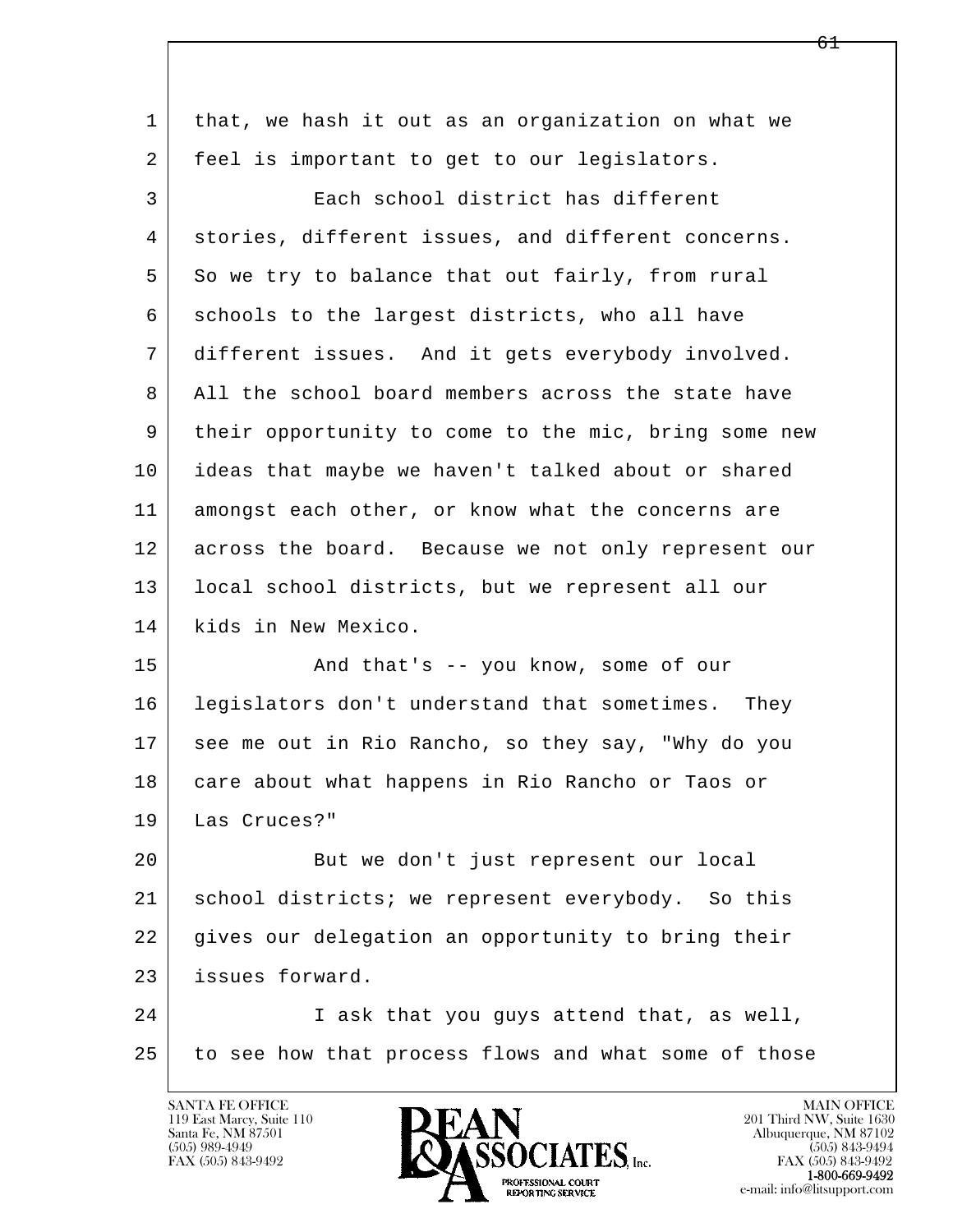1 issues are.

| 2  | I just want to kind of piggyback on what             |
|----|------------------------------------------------------|
| 3  | our Madam President says, is coming to you guys to   |
| 4  | see how we can bridge together to work together;     |
| 5  | because a lot of people try to pit us against one    |
| 6  | another, and that's far from what's taking place     |
| 7  | here. We need to come together to show that unity    |
| 8  | that we have. Our best interest is all students,     |
| 9  | regardless if they go to charter school, public      |
| 10 | school, home school, whatever their choice is or     |
| 11 | preferences are, and that we're here to support each |
| 12 | and every one of them regardless.                    |
| 13 | So I just want to thank you guys for                 |
| 14 | allowing us to be here, as well.                     |
| 15 | MR. FLOYD TRUJILLO: With that,                       |
| 16 | Madam Chair, I just want to say one last thing.      |
| 17 | Thank you, Commissioner Crone, for your service.     |
| 18 | You are my Commissioner, and appreciate your service |
| 19 | to our community and to our state.                   |
| 20 | And in the last few years, the school                |
| 21 | boards across the country have come together in      |
| 22 | Washington, D.C., and then in our local communities, |
| 23 | and worked very hard to move forward the ESSA, the   |
| 24 | Every Student Succeeds Act, to replace the No Child  |
| 25 | Left Behind, which all of us came to understand is   |

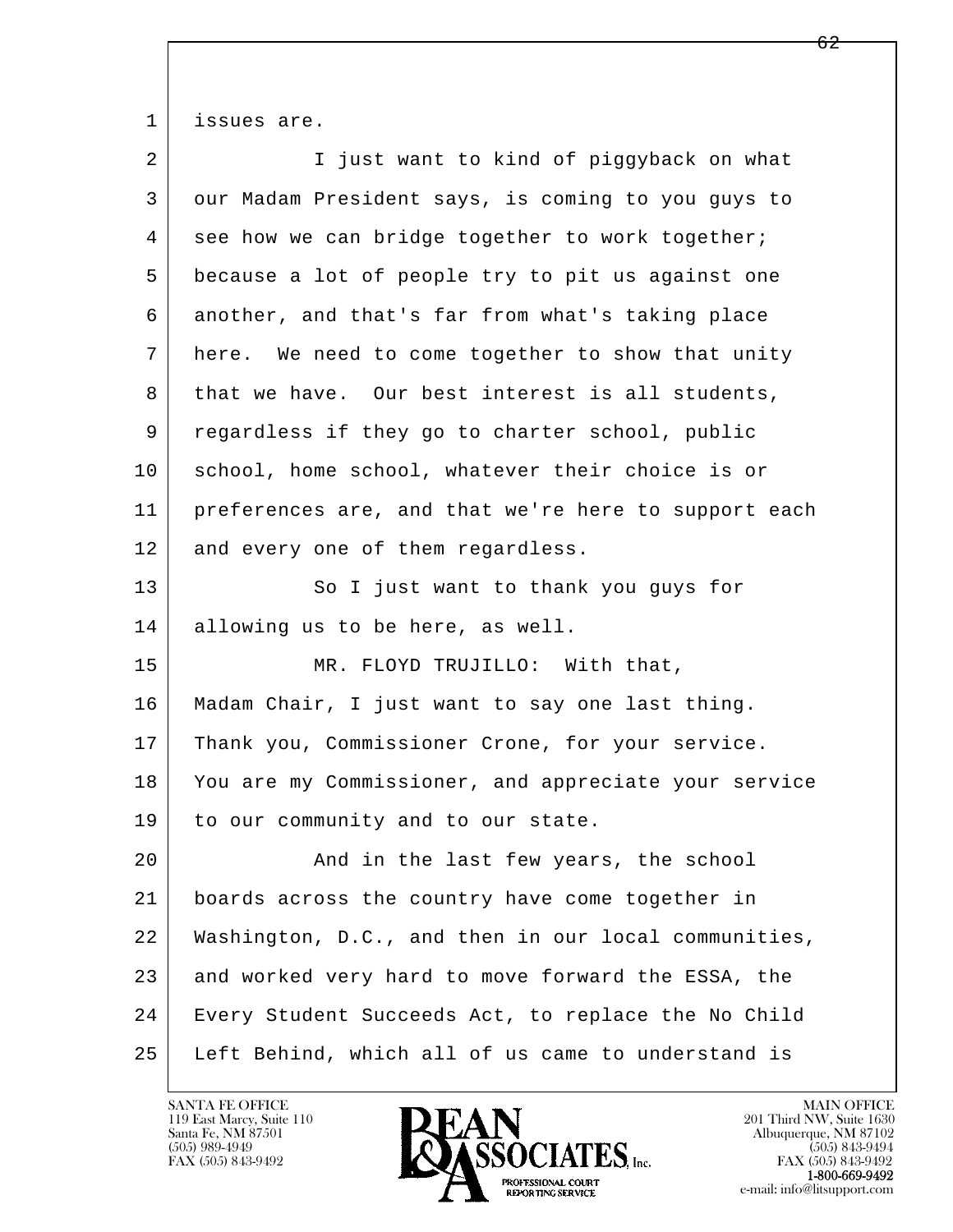l  $\overline{\phantom{a}}$  1 Every Child Left Behind is what that -- that 2 | legislation actually stood for. 3 And so, you know, we have worked very hard 4 on that. And I was happy to hear the presentation 5 before, because the next issue that we've begun 6 working on together as a large national community, 7 and school board members -- when we get together, we 8 are the largest elected body in the country, because 9 we represent -- there are so many of us. But CTE is 10 exactly what we're moving our next efforts for. 11 So thank you, Madam Chair, again for 12 allowing us to be here, and we stand for any 13 questions. 14 THE CHAIR: Thank you so much. And I do 15 look forward to -- to bridging this gap and, 16 hopefully, moving this forward, all as public 17 schools, with the conversation that charters and 18 | traditional schools, we are all public schools. 19 | And I think that's -- it's work to be 20 done. And I am -- I'm going to speak for us and say 21 that I'm sure we'll be happy to be there in 22 December; because I think it's -- we've got some -- 23 really, some very positive and exciting changes that 24 are taking place, and policies and practices that 25 are coming into place that we would hope districts

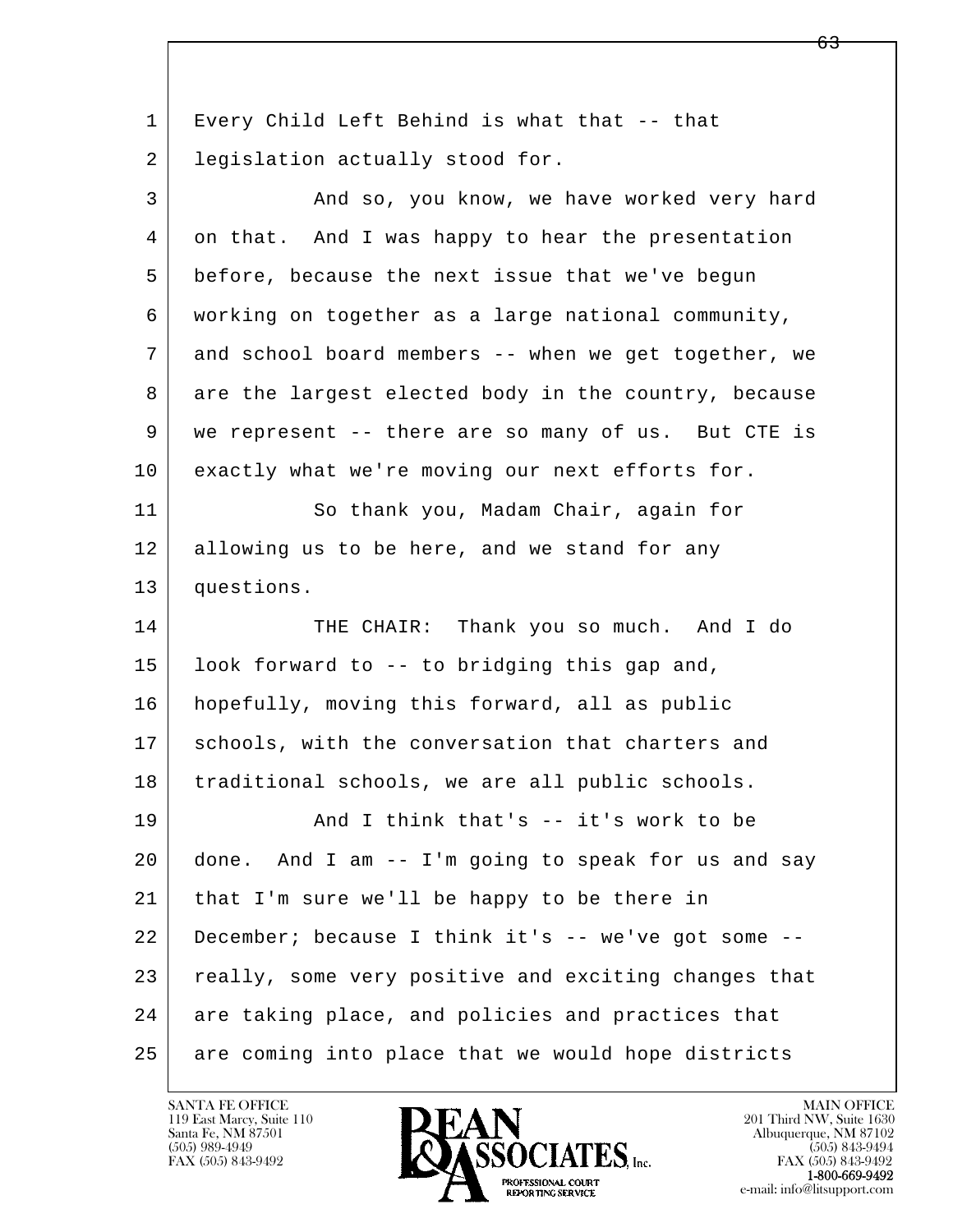| $\mathbf{1}$ | would be able to modify to best suit their needs;    |
|--------------|------------------------------------------------------|
| 2            | but they're certainly models for best practices.     |
| 3            | So we would love to share anything and all           |
| 4            | that we can to help districts move forward, as well, |
| 5            | and hope that we do work, especially in the          |
| 6            | Legislative Session, and be able to dispel some      |
| 7            | myths and answer any questions that we can so        |
| 8            | that -- and I agree. The last Legislative Session,   |
| 9            | there were too many gray areas with some -- some of  |
| 10           | those pieces of legislation.                         |
| 11           | And there were such diverse pieces of                |
| 12           | legislation, it's, like, who knows which way we      |
| 13           | should be going, because they're so different.       |
| 14           | So I hope that we can also, even though              |
| 15           | it's a short session -- but looking forward to the   |
| 16           | next 60-day session. And I want to say thank you     |
| 17           | very much for allowing us to come to the law         |
| 18           | conference; because it was certainly beneficial to   |
| 19           | all of us.                                           |
| 20           | So welcome. And without a doubt, through             |
| 21           | the Chair's comments, there is always a spot for the |
| 22           | Charter Coalition. And we hope that you will take    |
| 23           | advantage. And anytime that you want to come and     |
| 24           | take advantage of that time, you are welcome, every  |
| 25           | month or any month, whichever best fits your -- your |
|              |                                                      |

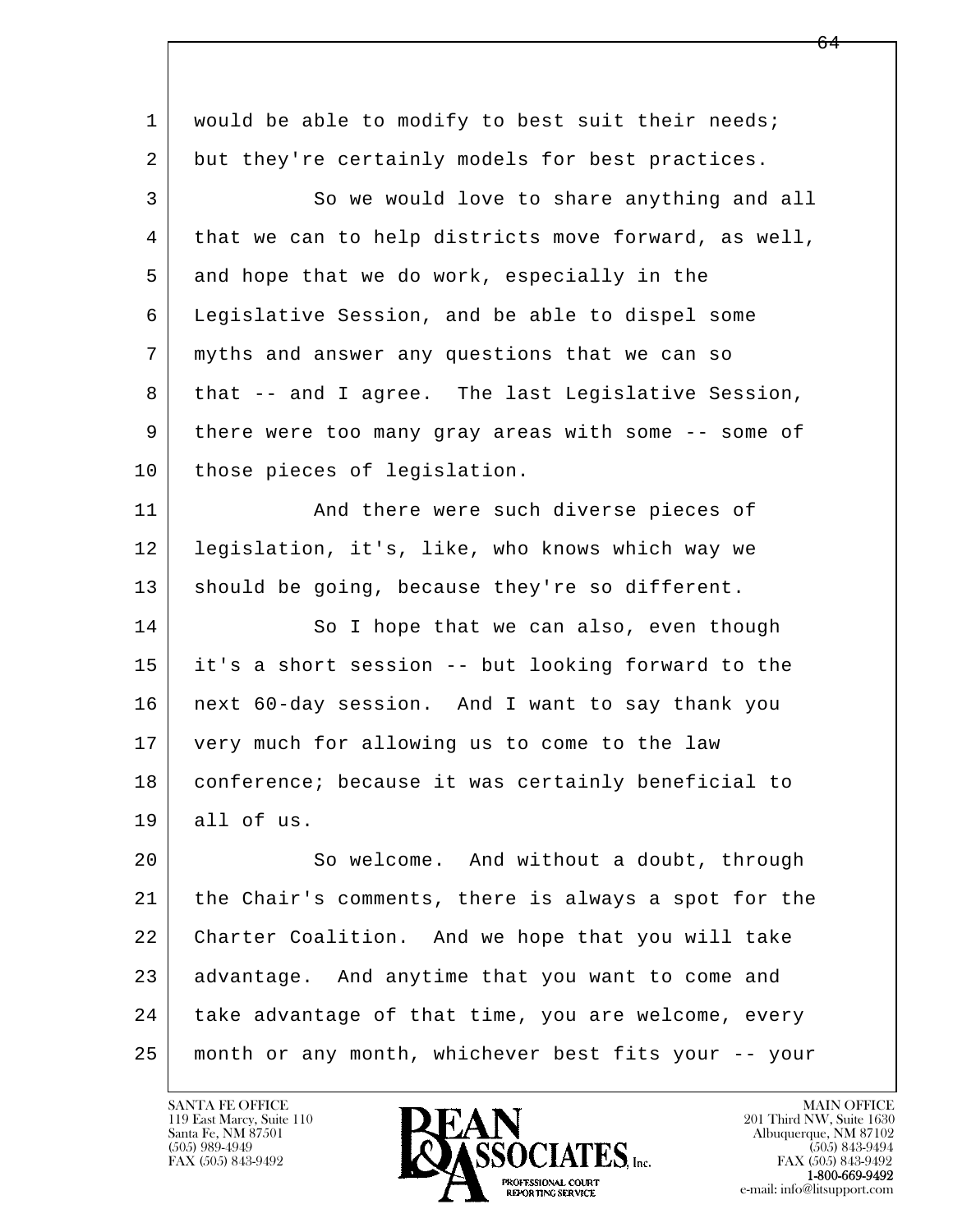| $\mathbf{1}$   | schedules and your needs. So welcome.                |
|----------------|------------------------------------------------------|
| $\overline{2}$ | MR. FLOYD TRUJILLO: Thank you.                       |
| 3              | THE CHAIR: Commissioner Toulouse?                    |
| 4              | COMMISSIONER TOULOUSE: Madam Chair, I do             |
| 5              | want to thank you for being here today. Because      |
| 6              | after Commissioner Peralta, Commissioner Conyers and |
| 7              | I are the long-serving folks here. In my almost      |
| 8              | five years here, I have come to feel like the orphan |
| 9              | in the bunch. No one reaches out to us. People do    |
| 10             | legislation. Newspapers and TV do reports. Nobody    |
| 11             | talks to any of us. And we're the experts.           |
| 12             | And I get so tired -- I'm very glad for              |
| 13             | cell phones; because I don't -- my arthritis makes   |
| 14             | it hard to move. But I have a number of legislators  |
| 15             | on this. And it was very helpful for me to just be   |
| 16             | able to text them as bills came up this past         |
| 17             | session, because we have input.                      |
| 18             | We should have input before bills are                |
| 19             | written. We should have things -- and I really look  |
| 20             | forward to working more closely here, just like      |
| 21             | we've developed the relationship with the Charter    |
| 22             | School Coalition. Now I just wish the Legislative    |
| 23             | Education Study Committee would give us the same     |
| 24             | opportunity, rather than showing up to speak -- if   |
| 25             | we're allowed to $-$ - I know I wasn't at one point, |

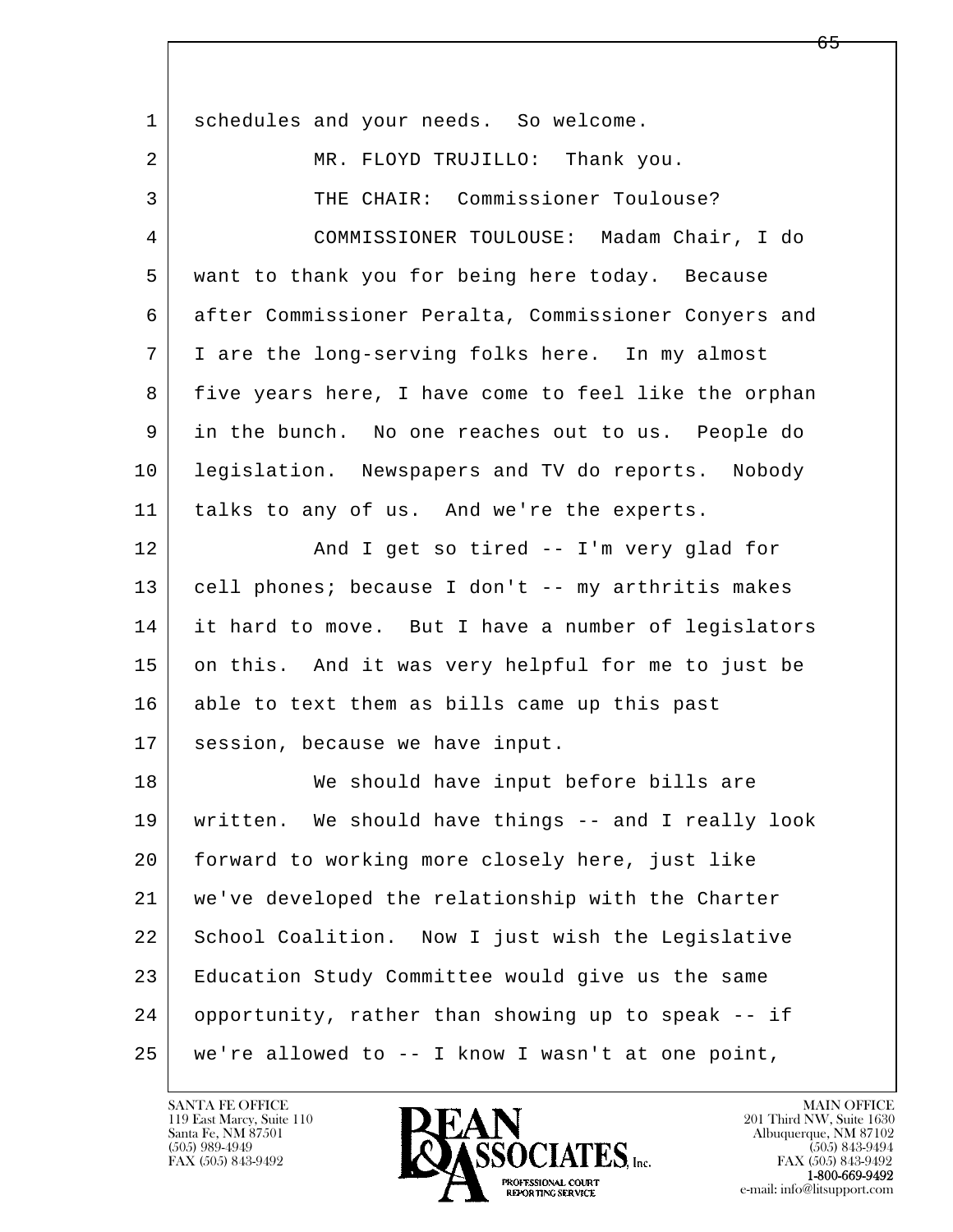l  $\overline{\phantom{a}}$ 1 even though I know the rules, as an elected 2 official, require that I be allowed, I was told no, 3 I couldn't. 4 And so it just seems to me that maybe we 5 can start building a coalition here, where we 6 actually use our expertise to help everybody. We 7 haven't wanted lots of new schools. This year, we 8 have only two. Last year, we didn't approve any; 9 but there is one open because of an appeal. But we 10 did not approve any, originally. 11 The year before, there were very few. So 12 it's slowed down. Again, we're not doing huge 13 numbers. And I think we all need to begin to look 14 at what kind of effective schools we want, whether 15 | they're district-chartered or State-chartered. And 16 I think the only way we can do that is do it 17 together and decide whether they're best with us or 18 with the school district. 19 So I know we need to get out of here. But 20 I just wanted to stay how pleased I am that we've 21 now had this opportunity. So thank you very much. 22 MR. FLOYD TRUJILLO: Thank you. 23 | THE CHAIR: Commissioner Conyers? 24 COMMISSIONER CONYERS: Just wanted to say 25 it's good to see Joe and Linda and Ramon again.

119 East Marcy, Suite 110<br>Santa Fe, NM 87501

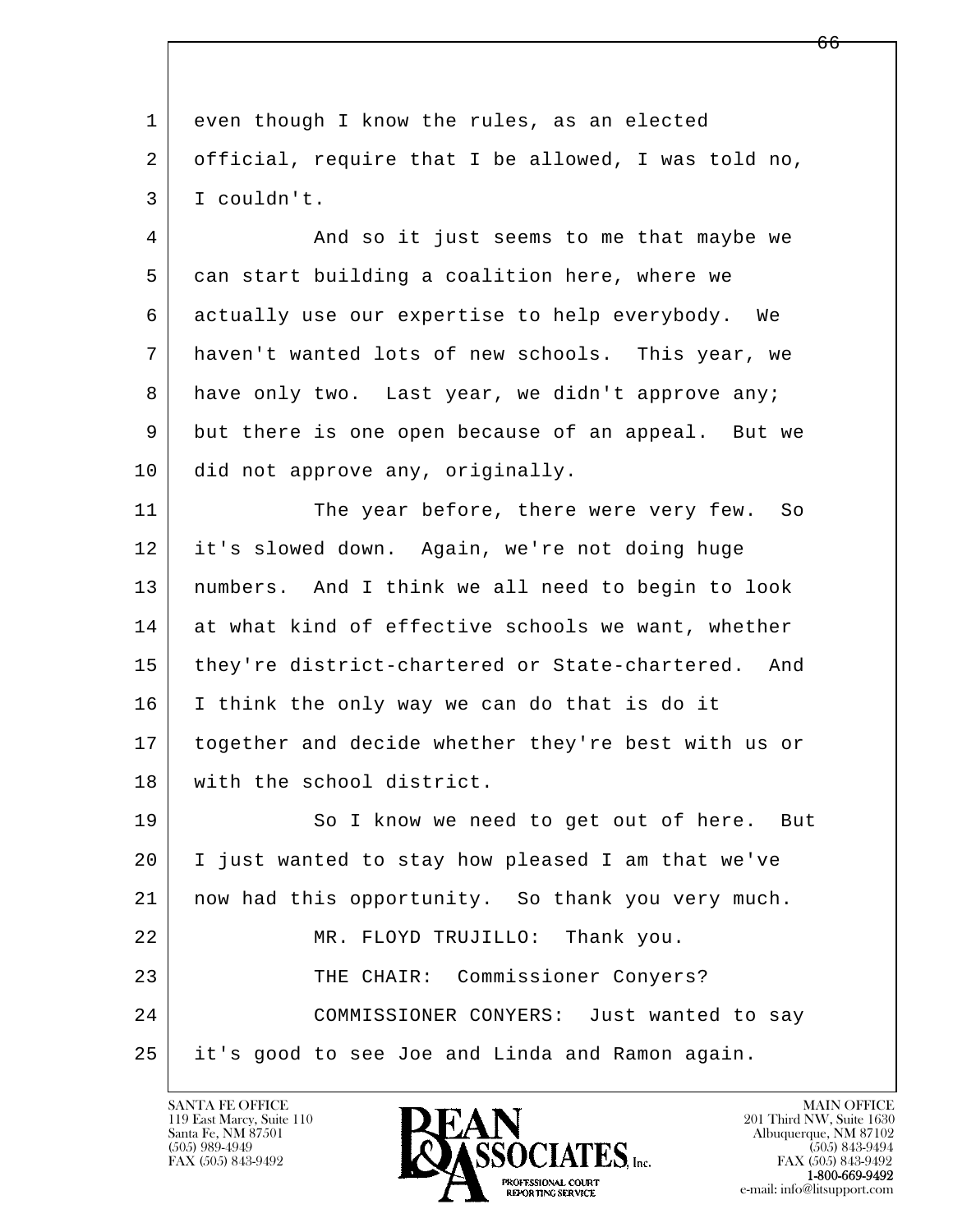l  $\overline{\phantom{a}}$ 1 I did have the opportunity to make a 2 couple of presentations on the PEC when I was 3 working on my Master School Board Member 4 designation. And I was pleasantly surprised by the 5 amount of knowledge that the school board members do 6 have. There are some myths still out there. But 7 for the most part -- sometimes they would ask me 8 questions. I'd say, "Well, I've got to go check on 9 that," because they -- they had done their homework 10 on that. 11 So -- but, anyway, I know you have a great 12 organization. And I certainly enjoyed participating 13 in it when I was on the Bloomfield board. Thank 14 you. 15 THE CHAIR: Good. Thank you so much. And 16 | we look forward to seeing you more often. 17 MS. LINDA TRUJILLO: Thank you. 18 THE CHAIR: I don't want to delay the next 19 agenda item. But I think we need to take a short 20 break. So before we move on to the new 21 applications, which are going to be a little lengthy 22 in time, we'll take approximately a 15-minute break. 23 (Recess taken, 10:30 a.m. to 10:52 a.m.) 24 THE CHAIR: Welcome back, everyone. We 25 are now on to Agenda Item No. 7, which is the

119 East Marcy, Suite 110<br>Santa Fe, NM 87501



FAX (505) 843-9492<br>1-800-669-9492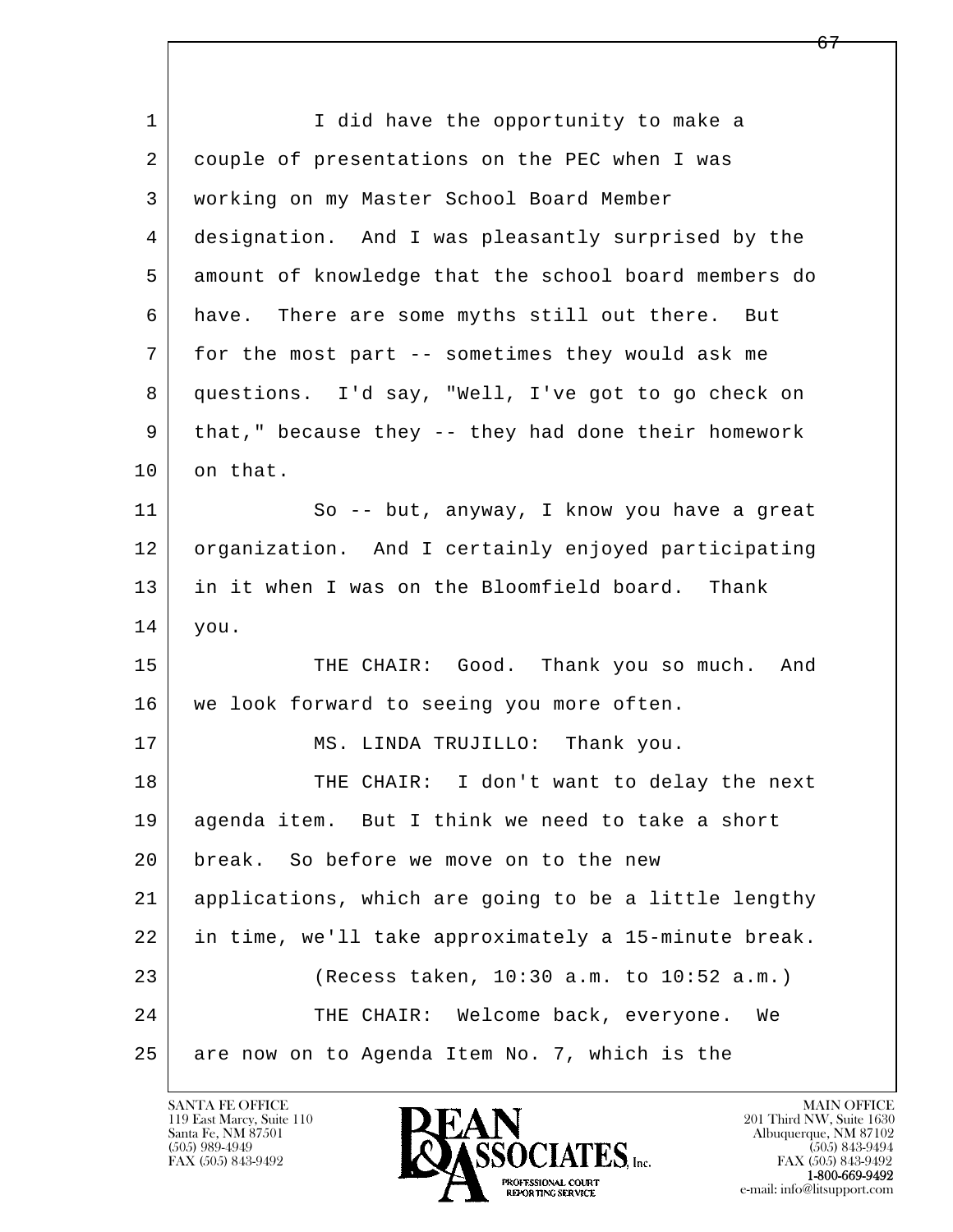l  $\overline{\phantom{a}}$ 1 approval or denial of new charter school 2 applications. 3 And the first is Albuquerque Collegiate 4 Charter School. So if you will come forward, 5 please. Well -- sorry. Got ahead of myself. 6 Charter School Division? 7 MS. POULOS: Oh, but they still can come 8 | forward, right? 9 THE CHAIR: Yeah. I didn't know -- 10 | MS. POULOS: Madam Chairwoman, 11 Commissioners. Before you, you have the application 12 from Albuquerque Collegiate Charter School. This 13 recommendation indicates that the Public Education 14 Department does recommend the approval of this 15 application. 16 | The our materials, you do see an overall 17 score sheet that does incorporate both the capacity 18 interview and the application, both of which were 19 scored by a team of experts outside of the PED that 20 included a licensed New Mexico school administrator, 21 a licensed New Mexico teacher, as well as a licensed 22 New Mexico business manager. 23 So you will see that the school -- or the 24 applicant -- did receive 367 out of 379 available 25 points. There is no scoring for the community input

119 East Marcy, Suite 110<br>Santa Fe, NM 87501

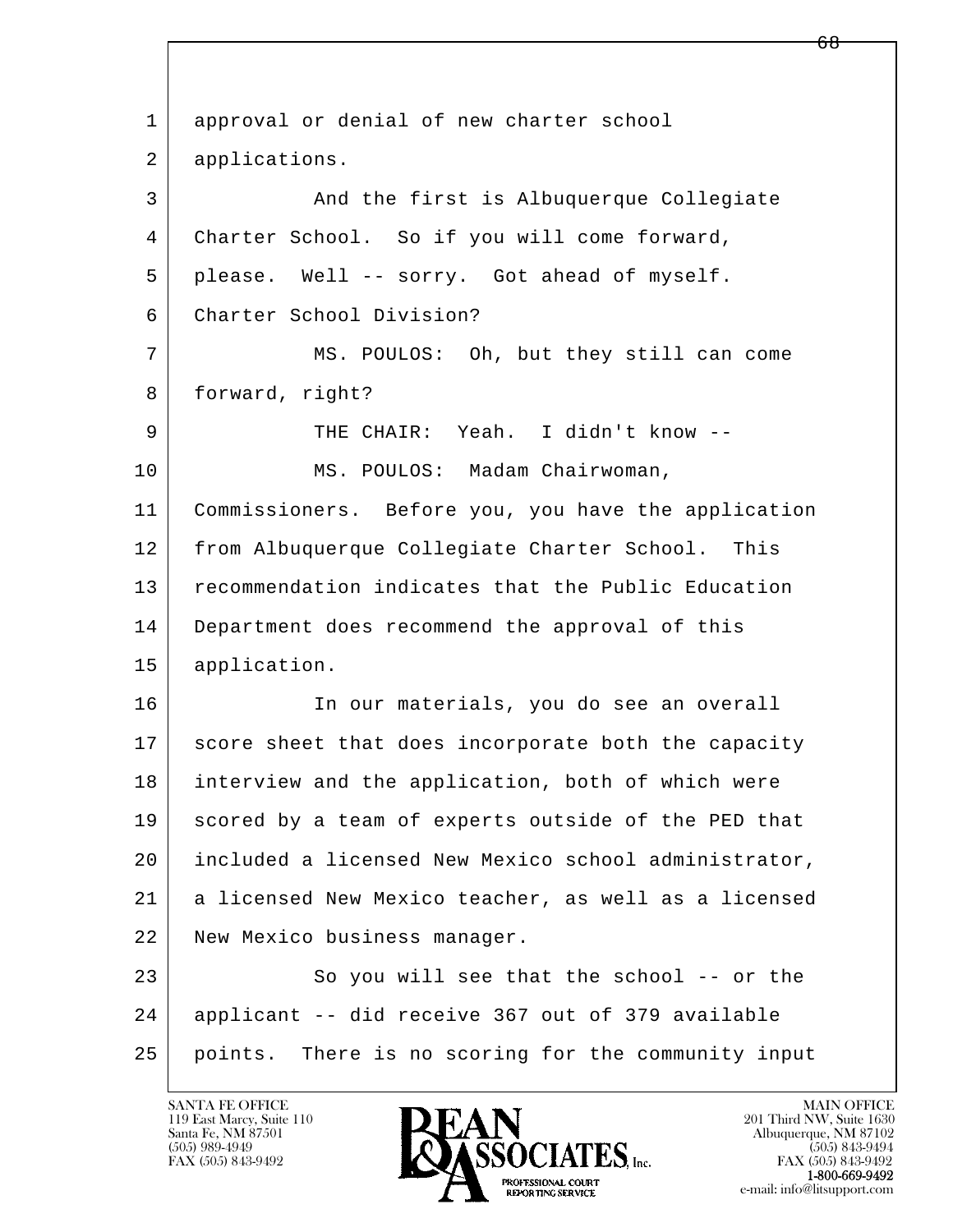l  $\overline{\phantom{a}}$  1 hearing. But we did take that into consideration 2 when making our recommendation. 3 And at the community input hearing, there 4 was a great amount of support from the community. 5 There was no one who spoke in opposition of the 6 applicant school opening. 7 | T can't say enough that we were very 8 impressed through the application process with the 9 applicant team, both the individual who's been 10 doing, I think, the majority of the work, but also 11 | the board that they have put together, and their 12 willingness to listen, to learn, to grow, and to 13 develop an application that I truly believe -- my 14 | team truly believes, and I think everyone here at 15 the PED truly believes -- will result in a very, 16 very successful charter school. 17 | THE CHAIR: You're done. 18 | MS. POULOS: That's all I have to say. 19 THE CHAIR: Thank you very much. And the 20 school has 15 minutes total to offer whatever final 21 lasting words you wish to offer at this point in 22 time. I'm sorry. Yes. Please introduce yourself 23 for the record. 24 MS. JADE RIVERA: Absolutely, Madam Chair 25 and Commissioners. Again, my name is Jade Rivera.

119 East Marcy, Suite 110<br>Santa Fe, NM 87501

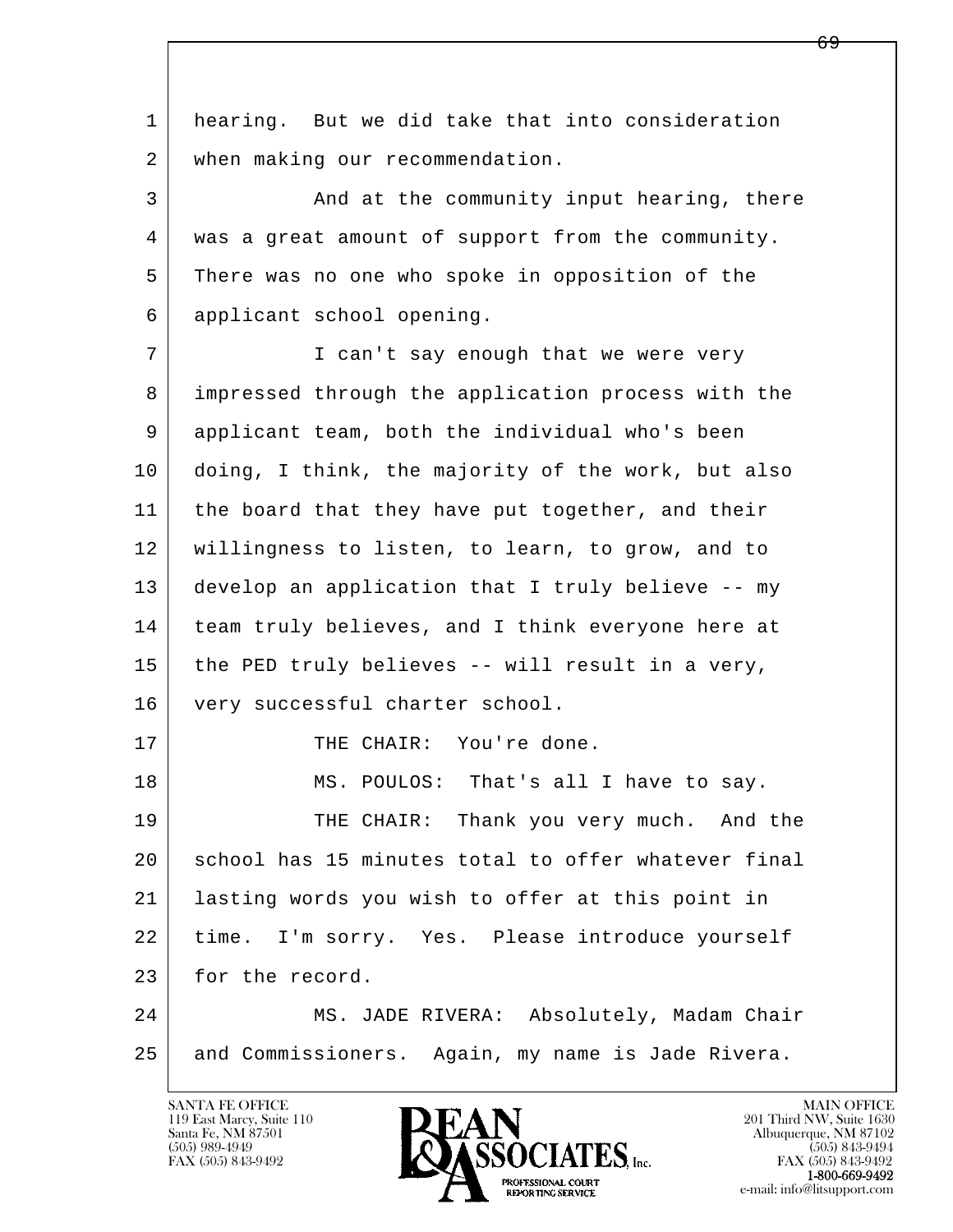l  $\overline{\phantom{a}}$  1 I'm the lead founder for the Albuquerque Collegiate 2 founding team. 3 DR. SCOTT HUGHES: Madam Chair, members of 4 | the Commission, my name is Scott Hughes. I am the 5 board chair of the founding board. 6 THE CHAIR: Is anyone else from the school 7 going to speak; because you can --8 MS. KATIE RARICK: Madam Chair and the 9 members of the board, my name is Katie Rarick. I'm 10 the proposed treasurer for the proposed school. 11 MR. JOSHUA GALLEGOS: Madam Chair and 12 Commissioners, my name is Joshua Gallegos. I am the 13 proposed secretary for Albuquerque Collegiate. 14 | MS. ROSA PYNES: Hi. My name is Rosa 15 | Pynes, and I am part of the founding board. 16 MS. BEVERLY CRUZ: Good morning, 17 Madam Chair, members of the Commission. My name is 18 | Beverly Cruz, and I'm a proposed board member. 19 THE CHAIR: Thank you. Welcome. 20 MS. JADE RIVERA: Madam Chair and 21 Commissioners, we also have two members of our 22 | founding team that weren't able to be with us today 23 but certainly wish that they could. 24 With that, again, we thank you so much for 25 your time and consideration and the time that the

119 East Marcy, Suite 110<br>Santa Fe, NM 87501

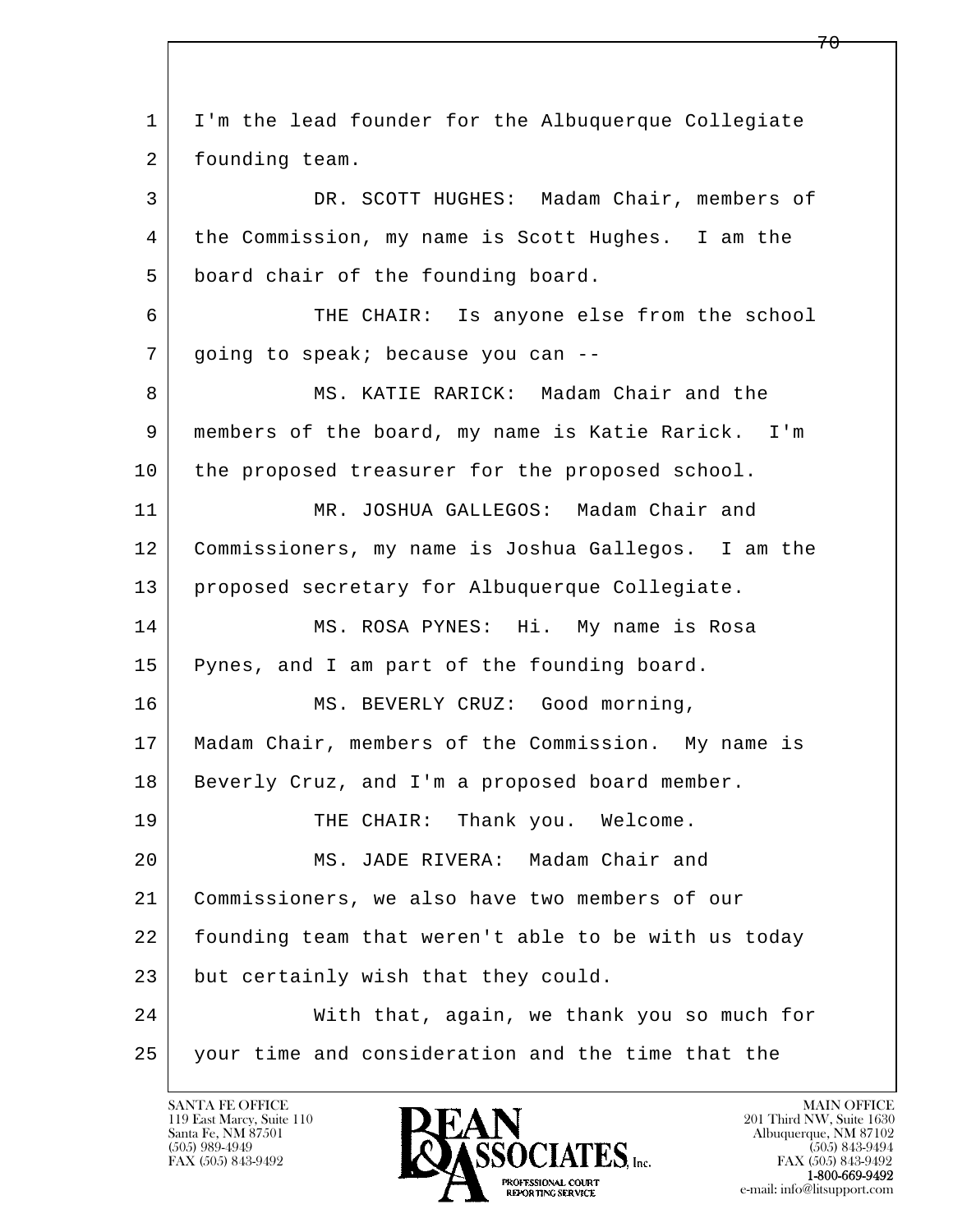1 Public Education Department, Charter Schools 2 Division, and the review team put into our very 3 small book that we provided you all with. And, 4 again, thank you for that.

5 Since we've last seen you -- it's been 6 about six weeks -- our work has not slowed at all. 7 We have continued to do community outreach in the 8 Greater Downtown area of Albuquerque, as well as 9 within the larger Albuquerque community. I have had 10 the tremendous opportunity to visit both local and 11 some neighboring states, really high-performing 12 charter schools, making meaningful connections with 13 | their school leaders, so that we can really 14 replicate best practices right here in New Mexico.

 15 We have also started efforts to look into 16 grant applications to further support the needs of 17 our school pending today's decision. And so that's 18 what we've been up to for the past few weeks.

19 To address the Charter Schools Division 20 recommendation, we wholeheartedly agree with the 21 recommendation for approval and hope that that's 22 something that you agree with, as well.

l  $\overline{\phantom{a}}$ 23 And to reiterate, again, our application, 24 the written portion of the application received at 25 least 95 percent of the points possible during the

119 East Marcy, Suite 110<br>Santa Fe, NM 87501



FAX (505) 843-9492<br>**1-800-669-9492**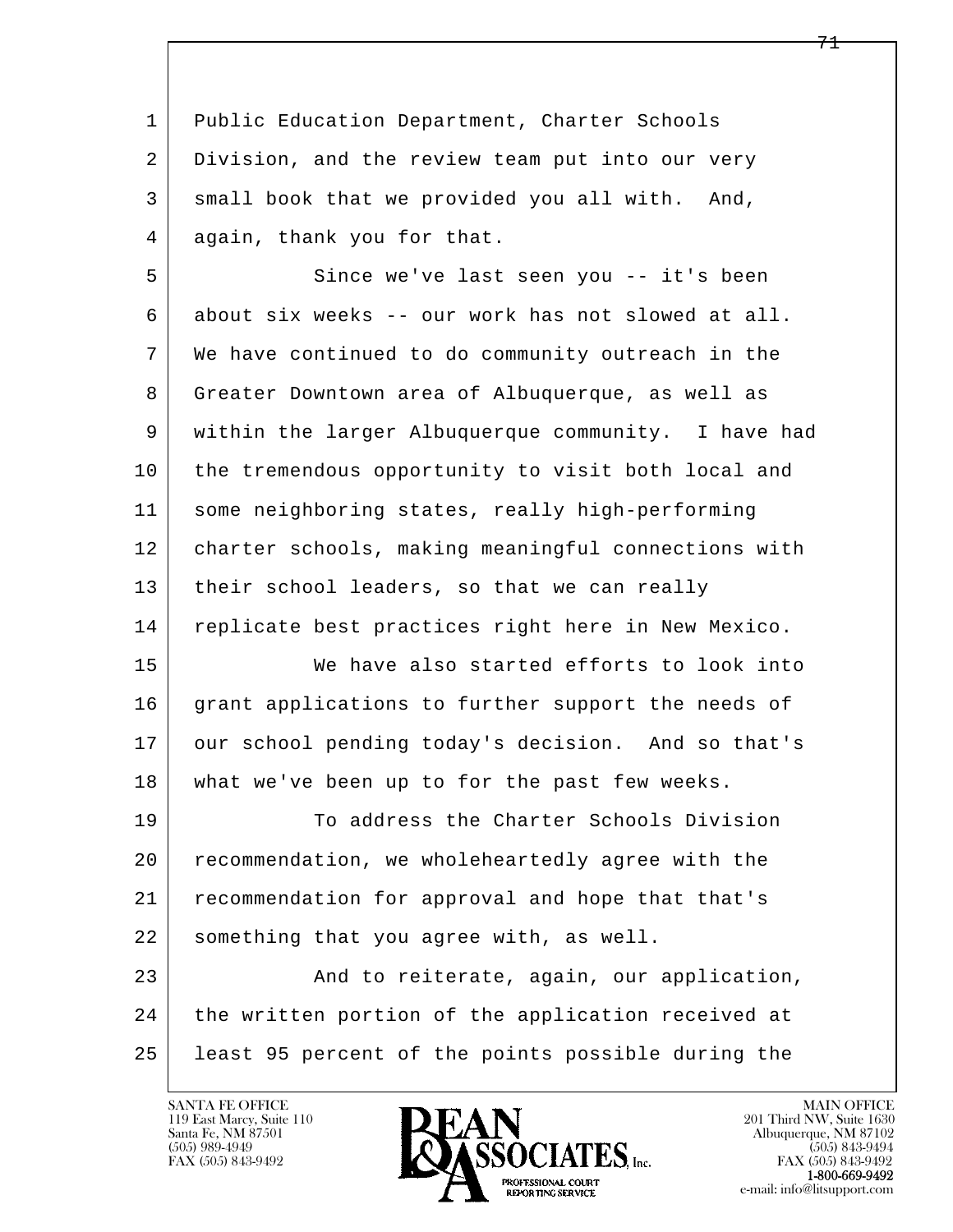l  $\overline{\phantom{a}}$  1 capacity interview. We did receive 100 percent of 2 the points possible and sufficiently addressed any 3 areas or questions that were brought to us by the 4 | review team from the written application. 5 And, again, for the community input 6 hearing, we were thrilled to have a packed house, 7 standing room only, with 100 percent support from 8 | the community members. And I think that speaks 9 volumes about the work that we've done over the last 10 year. 11 To reiterate, we have a deep commitment to 12 our community. We want to see Albuquerque 13 Collegiate come to the Downtown area of Albuquerque. 14 It is a neighborhood, a ZIP code, that needs a lot 15 of support. And it's deeply personal to me and to 16 our team that we see a really high-quality 17 college-preparatory option for our neighbors. 18 This is a school that is from the 19 community, for the community, and we are excited to 20 be here. 21 I would defer to members of the founding 22 | team, if they have any additional comments. 23 THE CHAIR: Thank you. 24 DR. SCOTT HUGHES: Madam Chair, members of 25 the Committee -- Commission, excuse me -- I, too,

119 East Marcy, Suite 110<br>Santa Fe, NM 87501



FAX (505) 843-9492<br>1-800-669-9492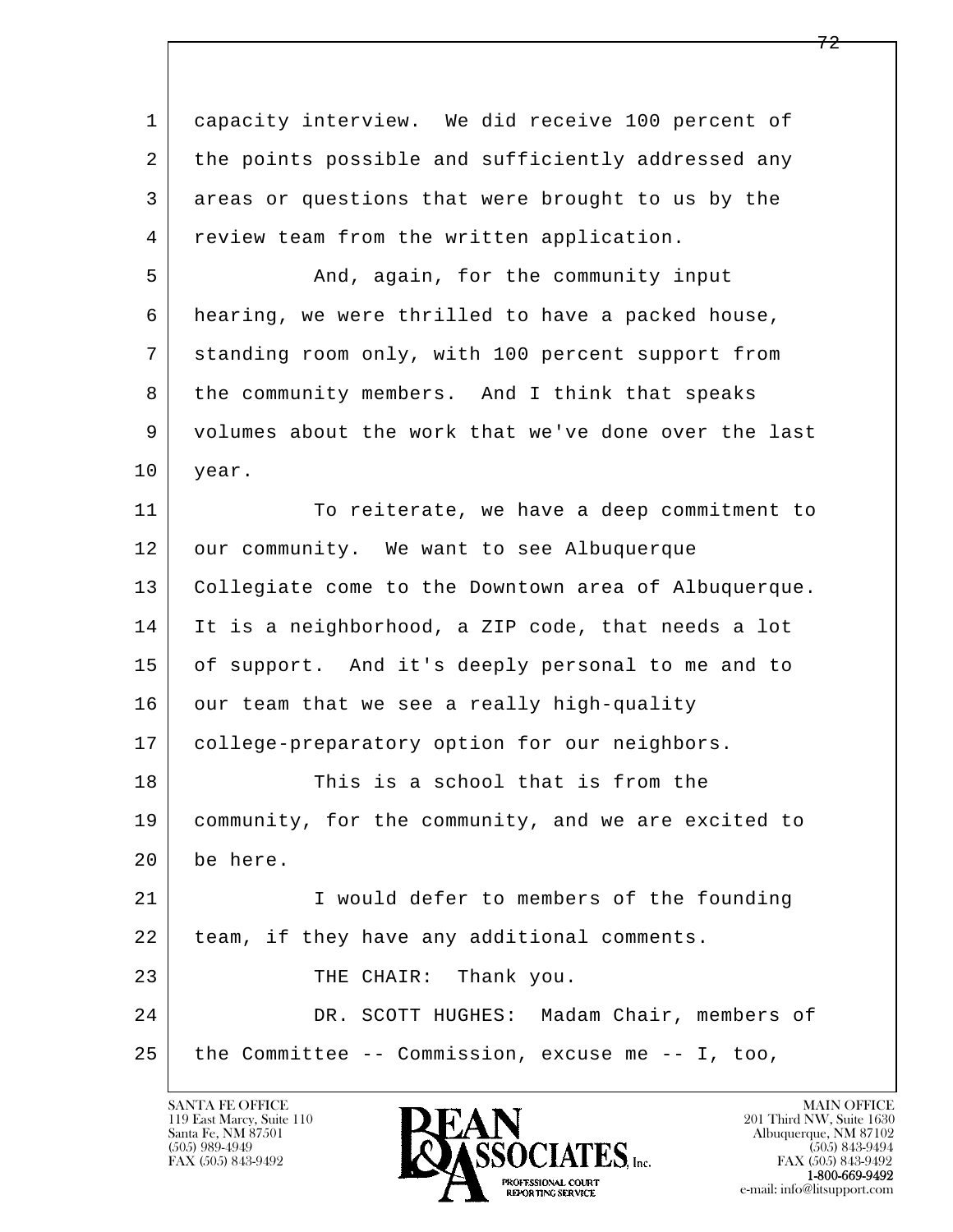l  $\overline{\phantom{a}}$  1 wish to express my deep appreciation for all of the 2 time and effort that you have put forward in the 3 review application, the hearings that have been put 4 forth, the PED, overall, especially the Charter 5 School Division, and the efforts that they have 6 extended to us in this effort to move us forward. 7 I also appreciate the fact that you are 8 considering the application and that, if awarded the 9 charter, we look forward to embracing the 10 responsibilities that come along with the 11 fulfillment of the obligations that we will embrace. 12 And we look forward to the pending 13 approval. We look forward to embracing further 14 community outreach, extending hands of cooperation 15 to the Albuquerque Public Schools to work with them 16 so that we have a collaborative effort underway. 17 And, finally, I would like to say thanks to our 18 fellow board members and all of the work that has 19 been put forth by them. 20 **Other than that, we stand for questions.** 21 | THE CHAIR: I think, fortunately, almost 22 all of us were here for the input; but, yes, I will. 23 Yes. So -- but we do have a new Commissioner, so -- 24 I will. 25 COMMISSIONER ROBBINS: If I could just ask

119 East Marcy, Suite 110<br>Santa Fe, NM 87501

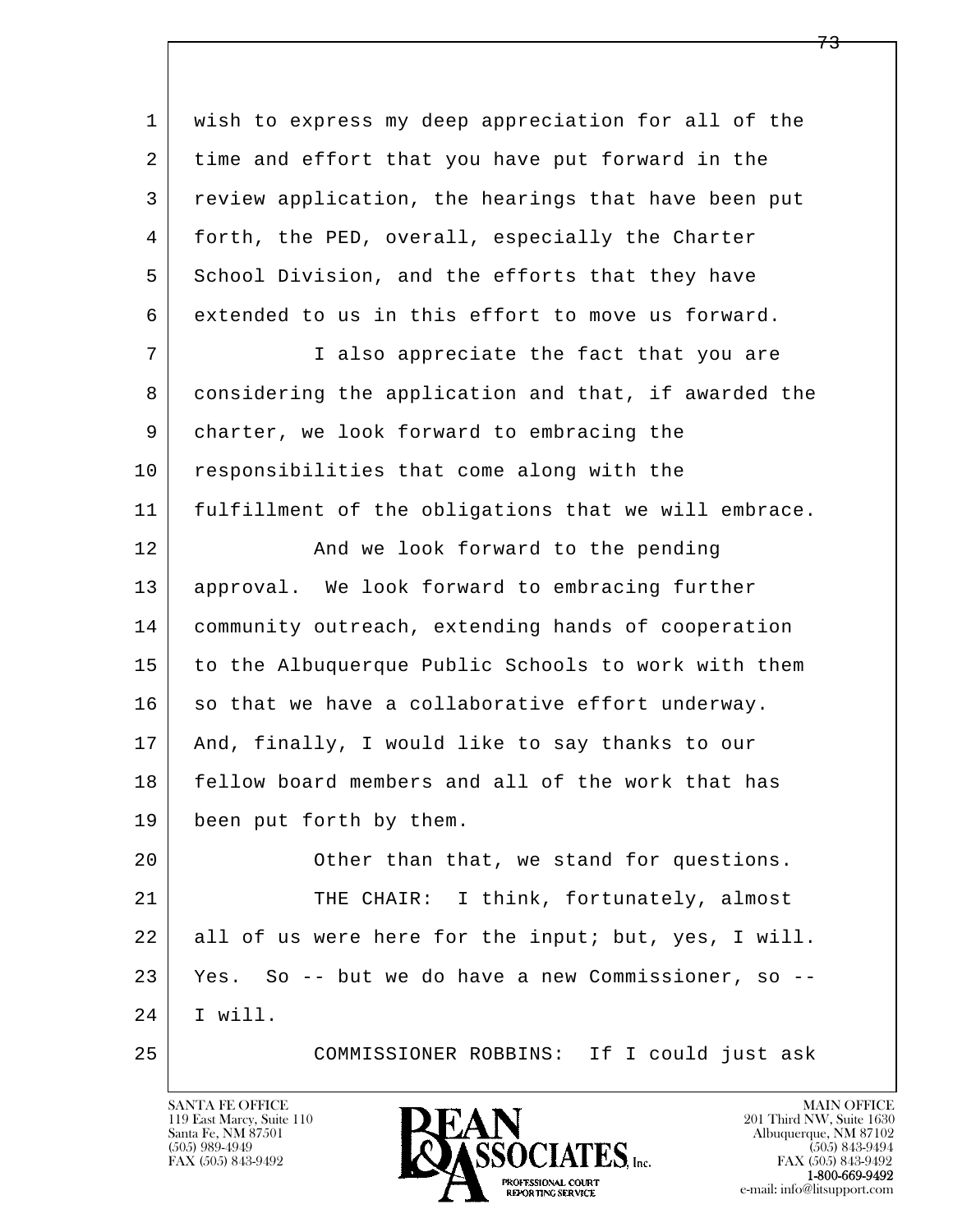l  $\overline{\phantom{a}}$ 1 a couple of questions? 2 MS. JADE RIVERA: Yes. 3 COMMISSIONER ROBBINS: One, what grades 4 would you be covering, and how many students are you 5 initially looking at enrolling? 6 MS. JADE RIVERA: Thank you. Madam Chair 7 and Commissioner Robbins, we are proposing a 8 | kindergarten-through-fifth-grade elementary school. 9 In year one, we are proposing to open with 10 kindergarten and first grade, with 60 students in 11 each grade level, for a total enrollment in year one 12 of 120 students. 13 Each year thereafter, we would grow an 14 additional grade level with 60 students. So at 15 total enrollment in year five, kindergarten through 16 fifth grade, we would have a total of 360 students. 17 COMMISSIONER ROBBINS: You have identified 18 | a location in Albuquerque for this? 19 MS. JADE RIVERA: We are -- Madam Chair 20 and Commissioner Robbins, the facilities hunt is 21 still underway and something that we are working 22 aggressively to ensure that we solidify, and have 23 had conversations with a number of folks locally, as 24 well as nationally, including the Raza Development 25 Fund, who have start -- or helped find facilities

119 East Marcy, Suite 110<br>Santa Fe, NM 87501

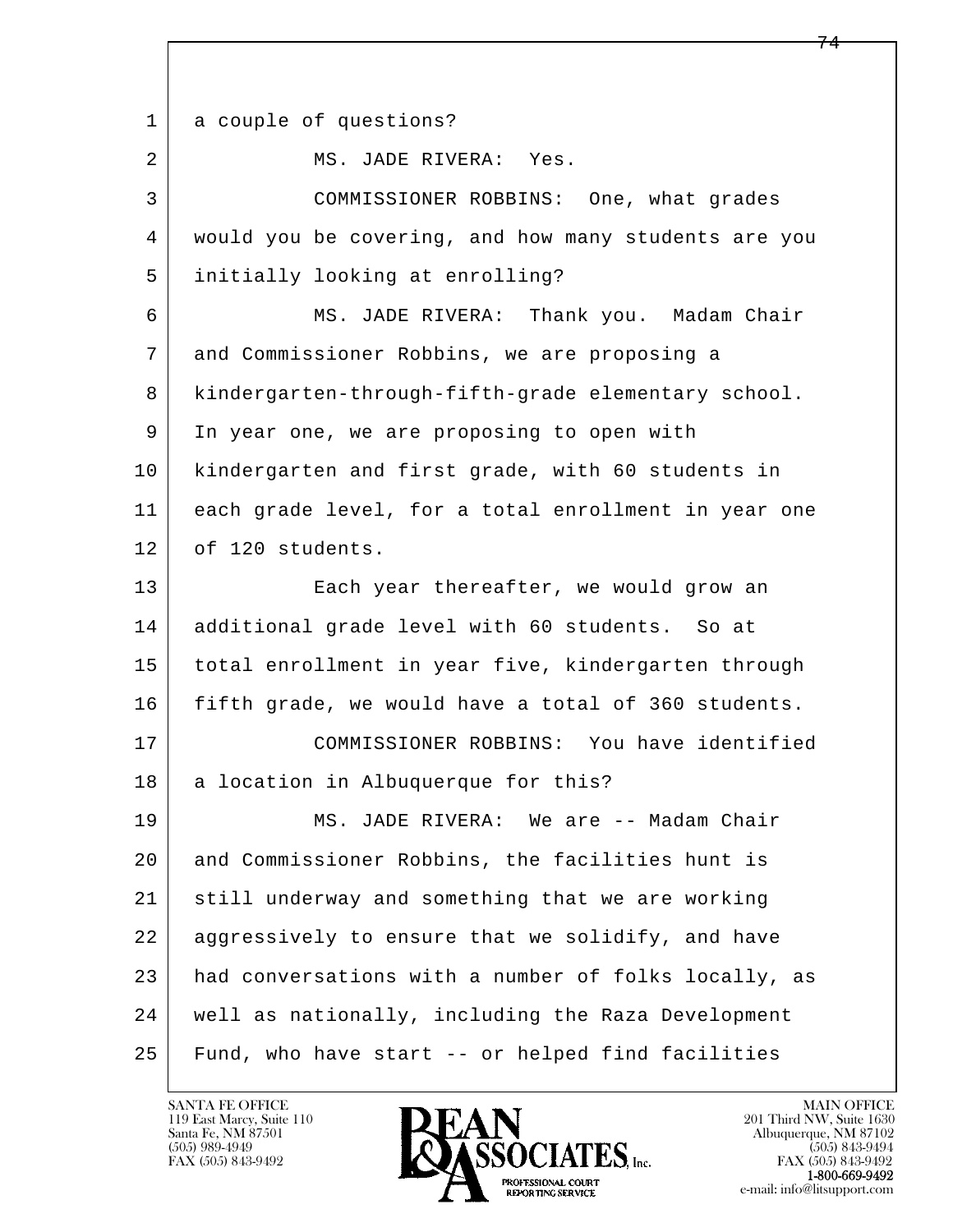l  $\overline{\phantom{a}}$ 1 and fund facility -- facilities for numerous 2 | charters locally. 3 COMMISSIONER ROBBINS: Thank you. 4 MS. JADE RIVERA: Of course. 5 THE CHAIR: We were given a real estate 6 book; so we know all the available real estate in 7 Albuquerque at this point in time. 8 And I just want to say thank you, because 9 the -- you know, the quality of the work product is 10 certainly well-noted. And I just have just one 11 nagging concern in terms of the school that I vote 12 for. 13 I'm voting for a school that's putting two 14 | teachers in a classroom. And that's my concern, 15 that that's the expectation; so that  $-$ - because I 16 | know we did identify that as a little bit of a 17 concern at the -- at the community input meeting, 18 that there was that little qualifier statement 19 somewhere in the application, where, "Well, if we 20 can't -- the budget doesn't do it, then we're not 21 going to do that." 22 The school -- your uniqueness has been 23 identified as that two-teacher model, which I 24 certainly think is quite an aspiration. I think a 25 number of us expressed concern that a budget may not

119 East Marcy, Suite 110<br>Santa Fe, NM 87501

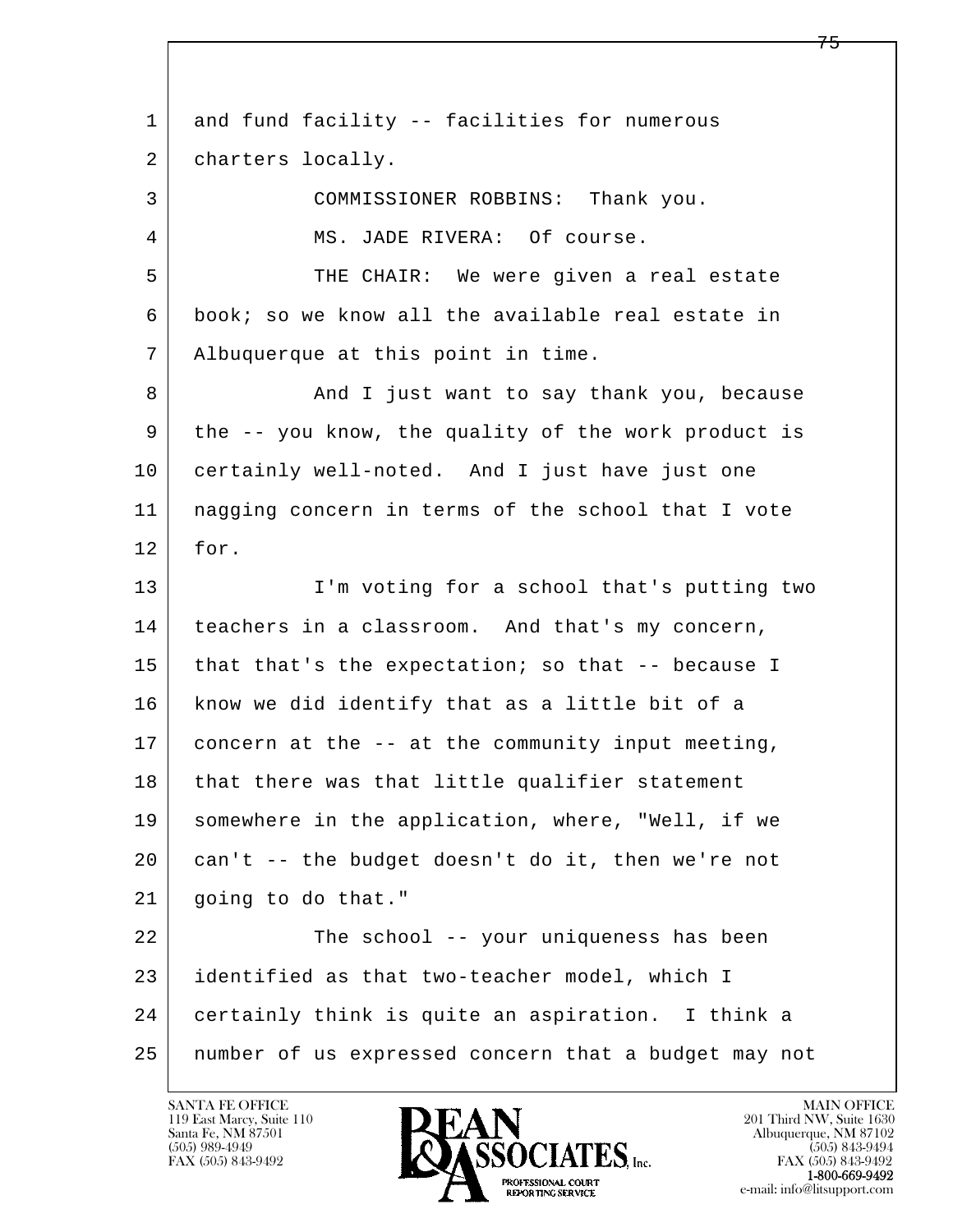l  $\overline{\phantom{a}}$  $1 |$  do it. 2 But that's the school I'm voting for. So 3 that when it comes to perhaps a year in, and now 4 we're commencing -- we're voting for commencing 5 operation, I'll have -- I'll have a major problem in 6 voting if you have to come forward and say, "We just 7 couldn't do that." Because that's not the school -- 8 and we've had a similar instance with a school that 9 kind of had to change some when it came to 10 commencement of operation. 11 | And we had to say, "No, you've got to go 12 back and rework this." And they were given another 13 year. 14 So that's my only little person sitting 15 here saying, "I don't know." 16 So -- but, otherwise, I've got no -- no 17 issue. 18 | MS. JADE RIVERA: Madam Chair, if I may 19 respond to that? 20 THE CHAIR: Certainly. 21 MS. JADE RIVERA: I certainly agree that 22 if we are here in June and that is an issue, that is 23 something that will give us great pause. And I can 24 promise to you all, as well as to the community,  $25$  that that is something that we are deeply

119 East Marcy, Suite 110<br>Santa Fe, NM 87501

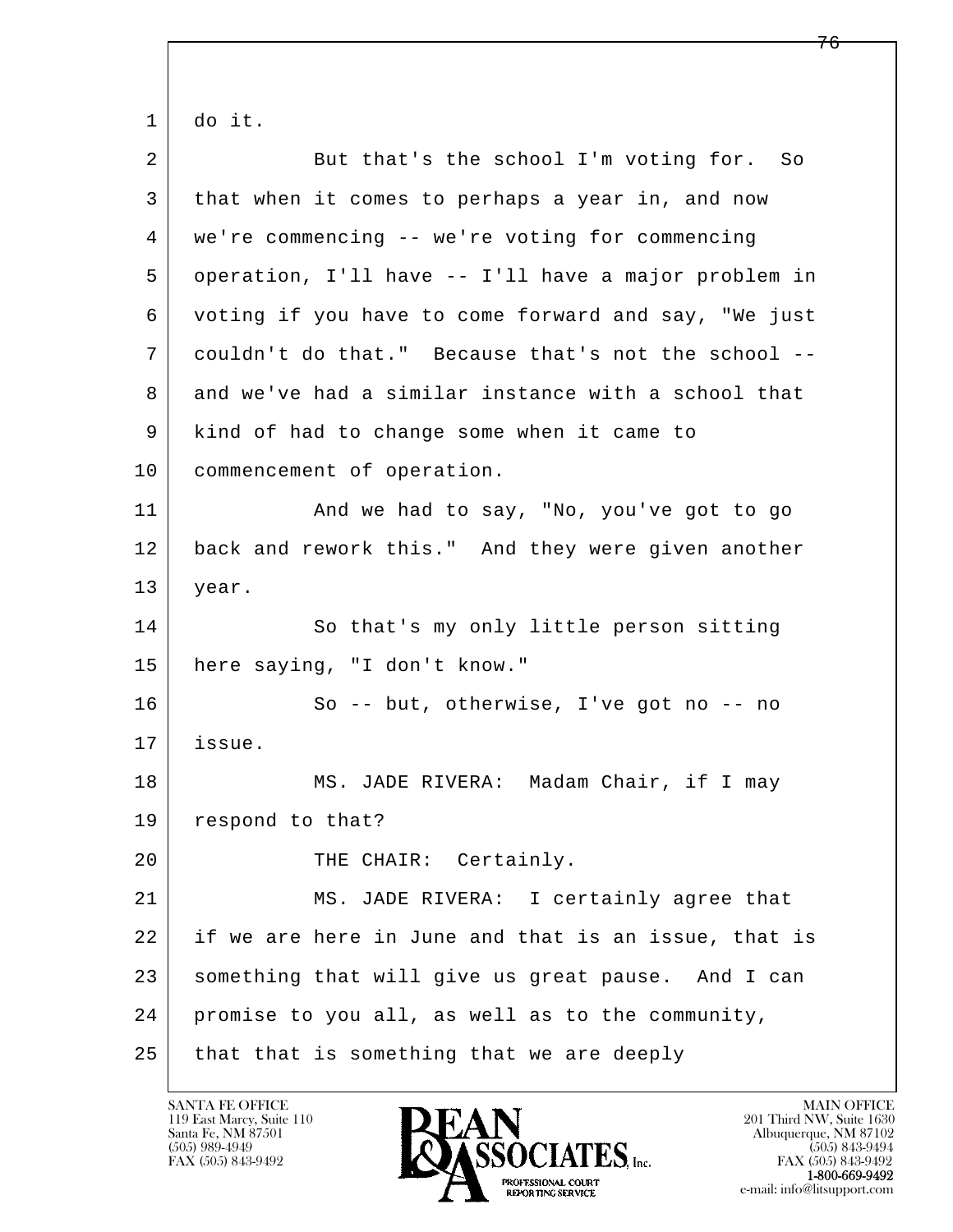l  $\overline{\phantom{a}}$  1 prioritizing. And for that reason, that's part of 2 why we have taken really robust steps and efforts to 3 be able to find funding sources outside of the SEG. 4 One of those is through the New Schools 5 Venture Fund. And they have a program for what they 6 promote as "diverse leadership." We know that, as 7 New Mexicans, we have a very diverse makeup in our 8 little melting pot of a state. And I think that's 9 something that we at look Albuquerque Collegiate 10 certainly want to promote. And through that grant, 11 we would be able to continue to support that at 12 Albuquerque Collegiate. 13 | And part of that would be building that 14 bench of -- you know, empower our teachers to become 15 | lead teachers, to become grade-level leads, 16 instructional coaches, and, as a result of that, 17 having a larger staff. If awarded that grant 18 funding, we would be able to additionally support 19 those efforts of the two-teacher model at 20 Albuquerque Collegiate. 21 And so I am -- while it is an area of 22 concern for our team, as well, it is one that we are 23 very confident that we will be able to achieve. 24 THE CHAIR: Okay. And I don't want to 25 delve deeply into this now. But there was a little

119 East Marcy, Suite 110<br>Santa Fe, NM 87501

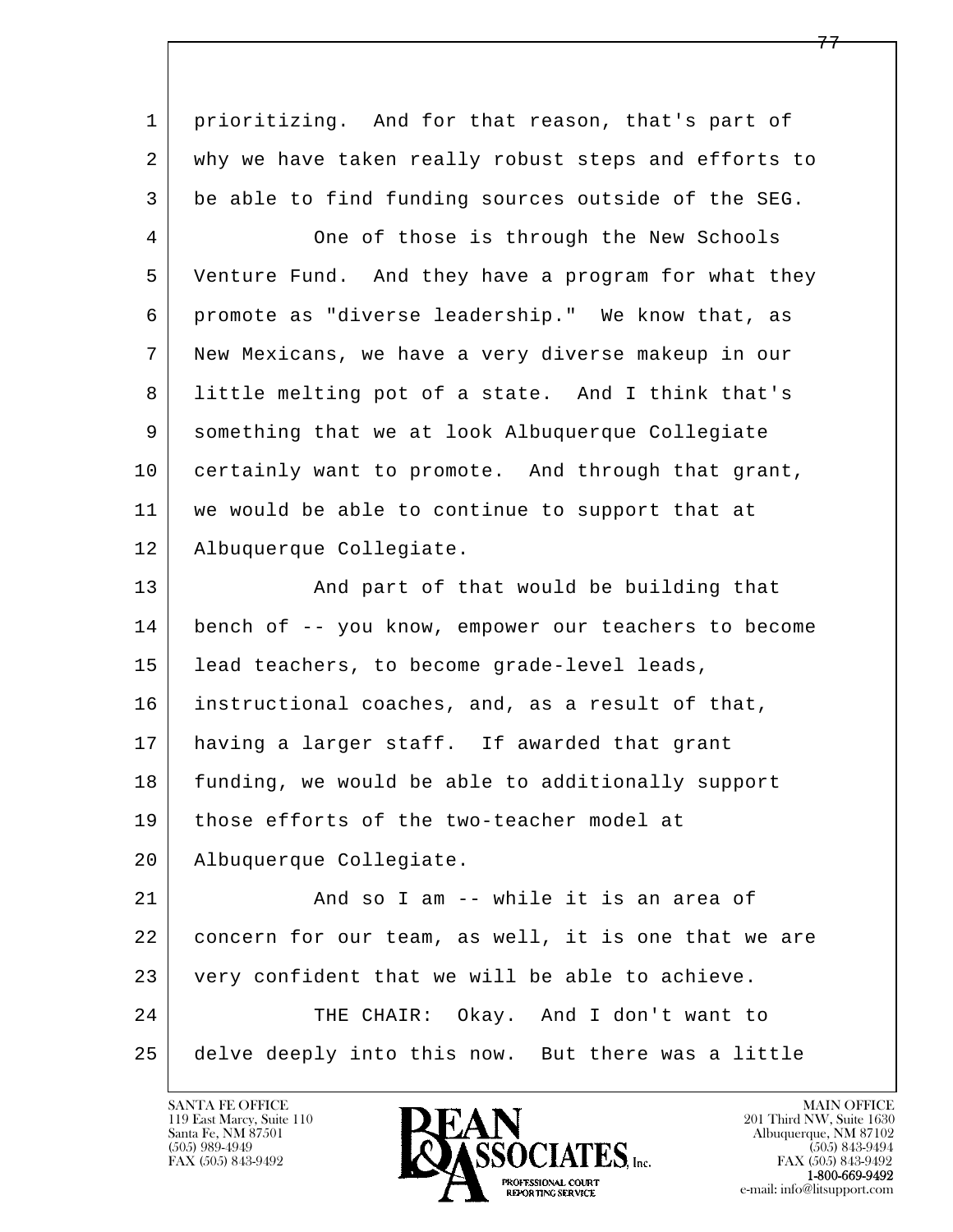l  $\overline{\phantom{a}}$ 1 bell that went off; because I think part of the 2 concern is monies that are going into operational 3 funds and creating disequalization, that the -- you 4 know, State Equalization Fund was created, and that 5 identified great model for states, so that all 6 schools are equal, and that when money starts coming 7 in from other areas and now disequalizing the 8 school -- but that's for perhaps another time, 9 perhaps never. We'll just -- you know, I'll let it 10 | go at this point in time. 11 Commissioner Toulouse? 12 COMMISSIONER TOULOUSE: Well, I have a 13 question. How are you going to ensure your 14 fifth-graders, when they go on to middle school, are 15 going to end up being college-ready? Do you have a 16 progress -- a way to follow them through or see? 17 Because that's my concern, when you're a collegiate 18 school, and you only go through fifth grade. 19 | A fifth-grader is very different -- a ten- 20 or eleven-year-old is very different than a 13- or 21 14-year-old, and definitely an 18-year-old. And I 22 would like to see you have a way to follow through 23 with that. 24 | MS. JADE RIVERA: Absolutely. Madam Chair 25 and Commissioner Toulouse, we certainly agree with

119 East Marcy, Suite 110<br>Santa Fe, NM 87501

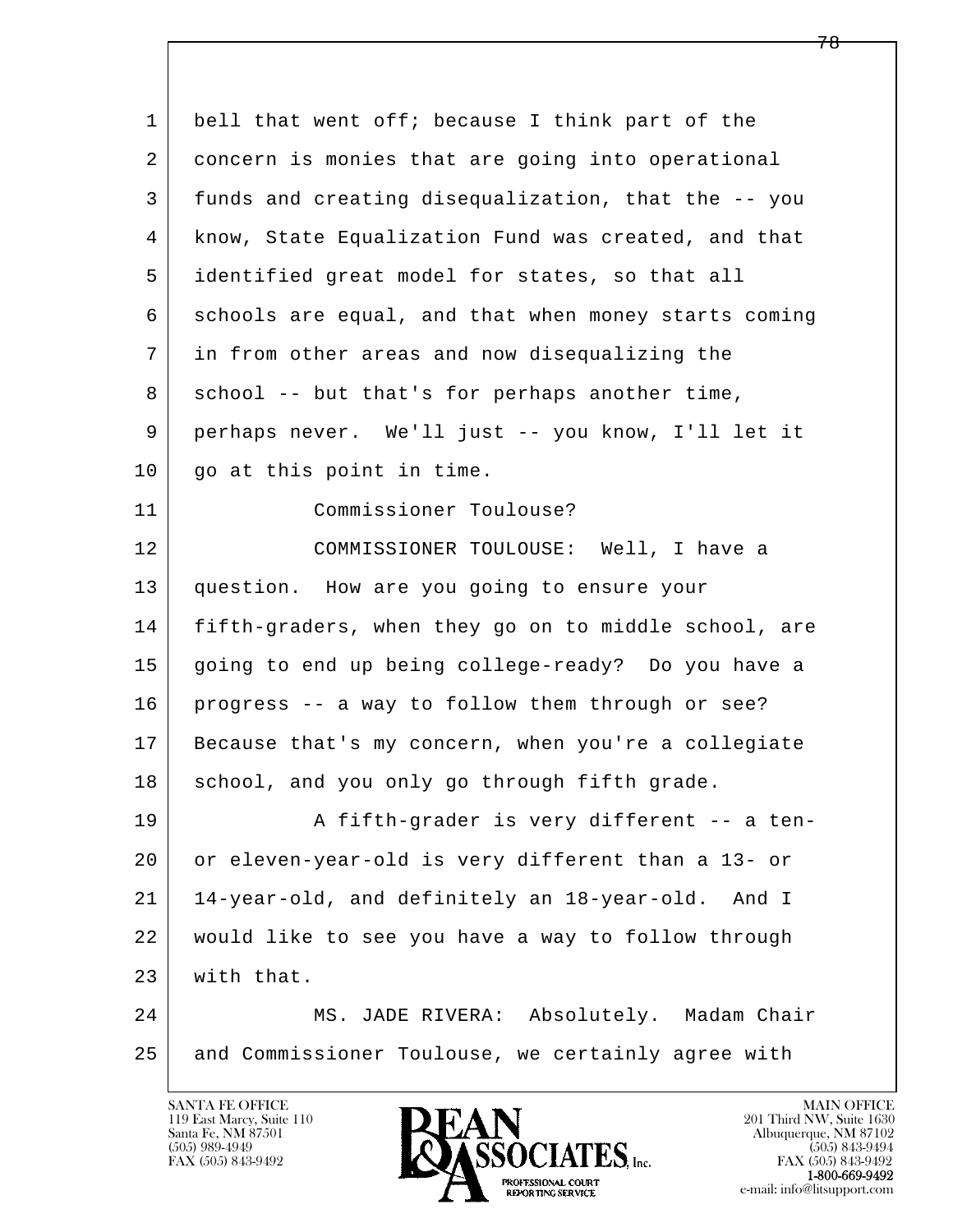1 that. And that's something that I have considered 2 and have thought about for a great deal of time, is, 3 okay, if we are a college preparatory school, what 4 does that mean when we end at fifth grade for our 5 students, because they still have quite a few years 6 to go through to get to college and graduate from 7 | the competitive college of their choice.

8 And for that reason, we really want to 9 prioritize building strong relationships within the 10 community, whether that be through other charters in 11 the area, traditional district schools, and working 12 with families, so that we are having those 13 conversations very early on before a student gets to 14 fifth grade with a family about, "Okay, you chose 15 Albuquerque Collegiate. What are you choosing for 16 middle school and why? How can we be a support to 17 you in that? How can we make meaningful connections 18 to other schools in the community?" 19 So that's something that is very important

l  $\overline{\phantom{a}}$  20 for us, and something that we would like to be able 21 to follow from other schools' programs I've seen 22 across the country and locally. Also, 23 traditionally, they have some kind of college 24 advisory program, something that follows students as  $25$  they go into college, that we have something, that

119 East Marcy, Suite 110<br>Santa Fe, NM 87501

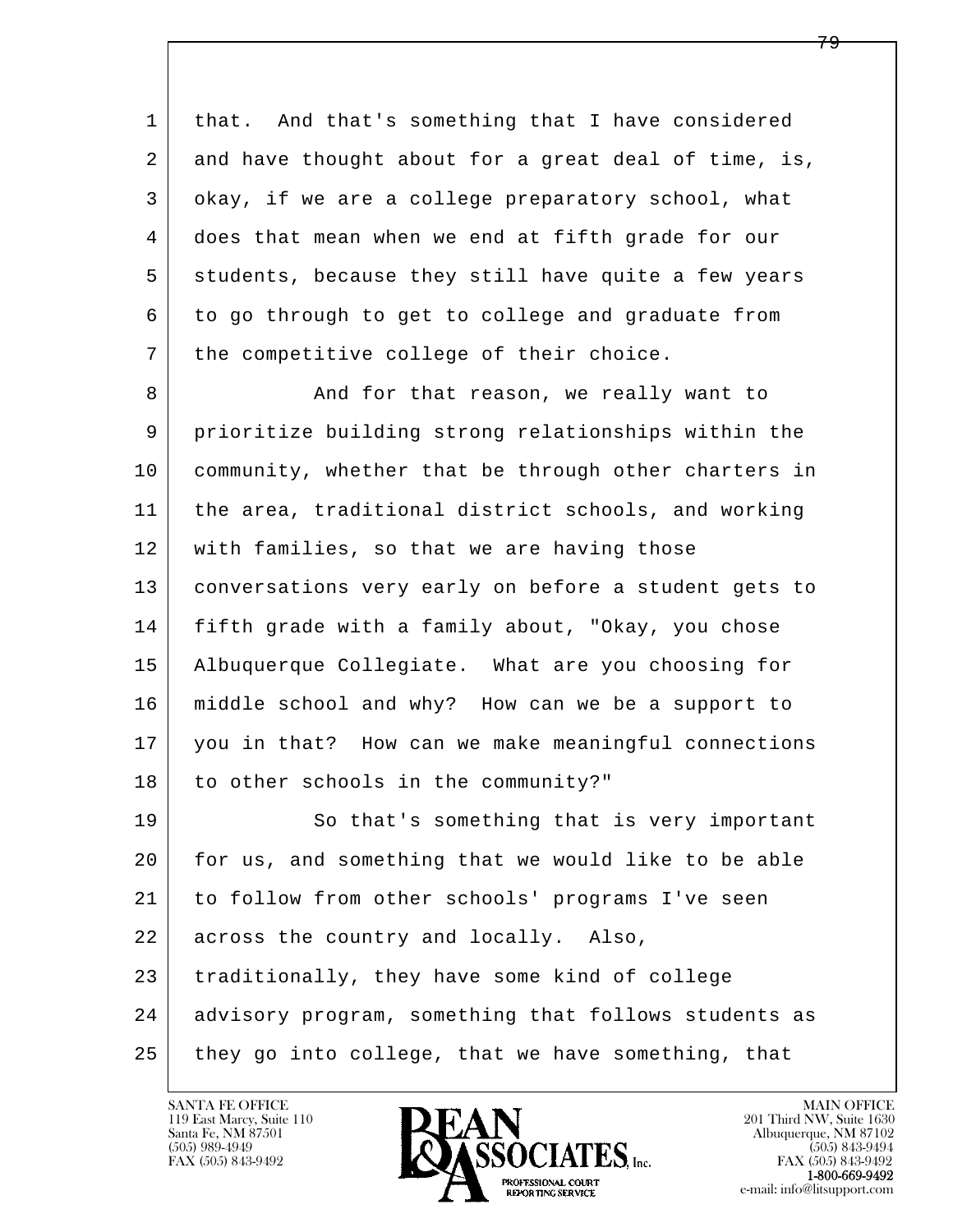| 1  | that is a role designated to two of our staff        |
|----|------------------------------------------------------|
| 2  | members, ideally, our student supports coordinator,  |
| 3  | that they would be able to oversee some of that for  |
| 4  | our students as they graduate from Albuquerque       |
| 5  | Collegiate and move on into their educational        |
| 6  | careers.                                             |
| 7  | COMMISSIONER TOULOUSE: Thank you.                    |
| 8  | THE CHAIR: And I'll just add a little bit            |
| 9  | to that, because it's been a fabric of the           |
| 10 | conversation over the last two days in terms of the  |
| 11 | challenges in a school trying to measure, with a     |
| 12 | rigorous measure, their mission statement, so that   |
| 13 | this is one of those missions that I think could     |
| 14 | potentially have a challenge in terms of you being   |
| 15 | able to show that you're accomplishing your mission, |
| 16 | when it could potentially be you're going to have to |
| 17 | track these kids for eight years before you know.    |
| 18 | So that's just something that you're going           |
| 19 | to -- I think that should be part of your            |
| 20 | conversation now is looking at, "How are we going to |
| 21 | be able to show that we are fulfilling that          |
| 22 | mission?"                                            |
| 23 | MS. JADE RIVERA: Absolutely.                         |
| 24 | MR. SCOTT HOUSE: Right.                              |
| 25 | THE CHAIR: Commissioners, with seeing no             |
|    |                                                      |

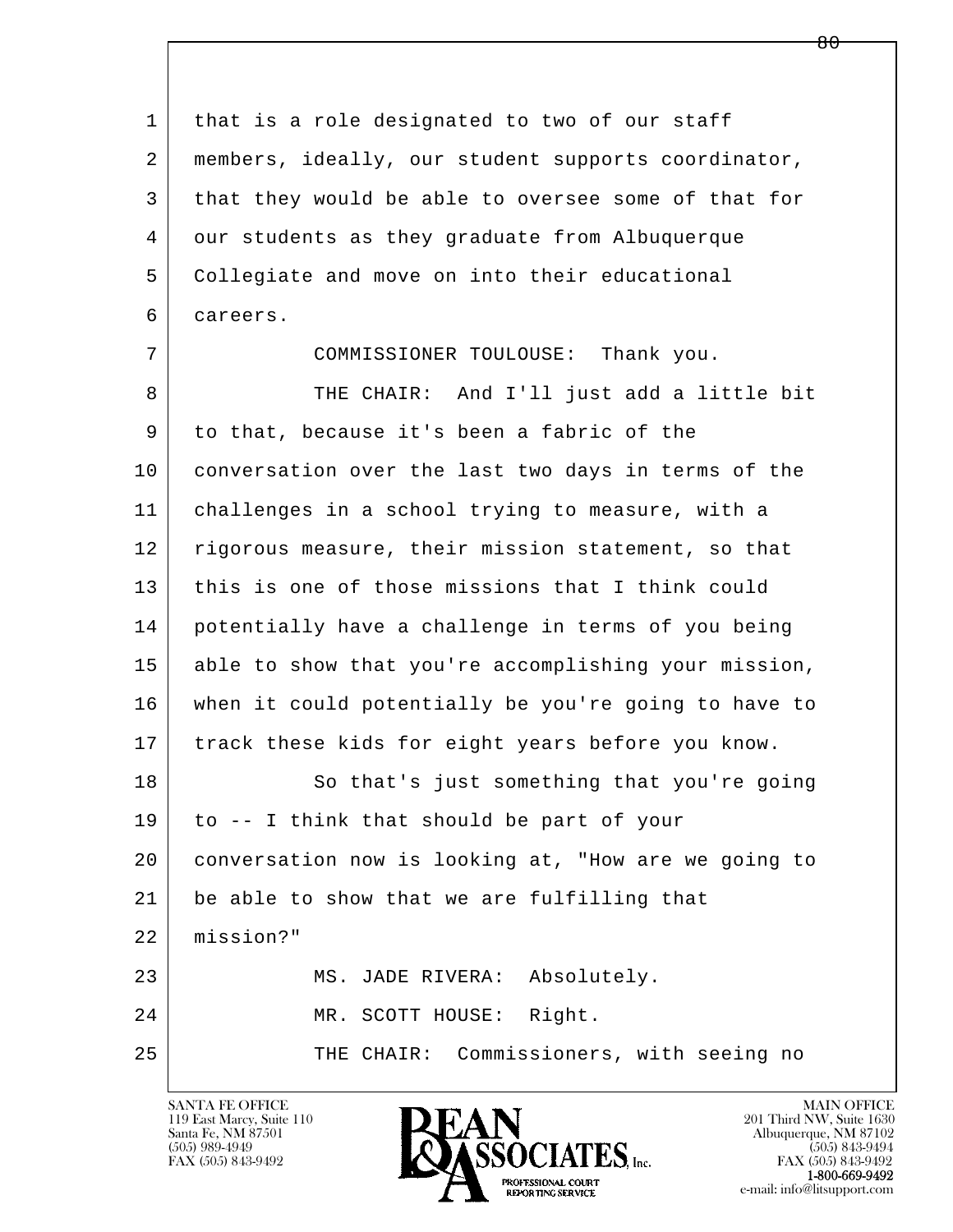l  $\overline{\phantom{a}}$ 1 | other questions, I'll entertain a motion. 2 COMMISSIONER ROBBINS: So move. 3 COMMISSIONER RUIZ: Second. 4 THE CHAIR: We need -- I'm sorry. We need 5 the motion read into the record. 6 COMMISSIONER ROBBINS: I will move that 7 the Commission approves the application for this 8 charter. 9 THE CHAIR: Okay. I think there has to be  $10$  a  $-$  11 COMMISSIONER ARMBRUSTER: I think we have 12 it. 13 MS. POULOS: I apologize. I don't think I 14 did provide you a motion. 15 | THE CHAIR: Okay. All right. I will just 16 ask the Commissioner to amend that motion so that 17 | the name of the school is specifically mentioned. 18 COMMISSIONER ROBBINS: I move that we 19 approve the charter application for Albuquerque 20 | Collegiate Charter School. 21 THE CHAIR: Do I have a second? Oh. 22 | Second by Commissioner Ruiz. 23 Commissioner Armbruster, roll-call vote, 24 please. 25 COMMISSIONER ARMBRUSTER: Are there any

119 East Marcy, Suite 110<br>Santa Fe, NM 87501

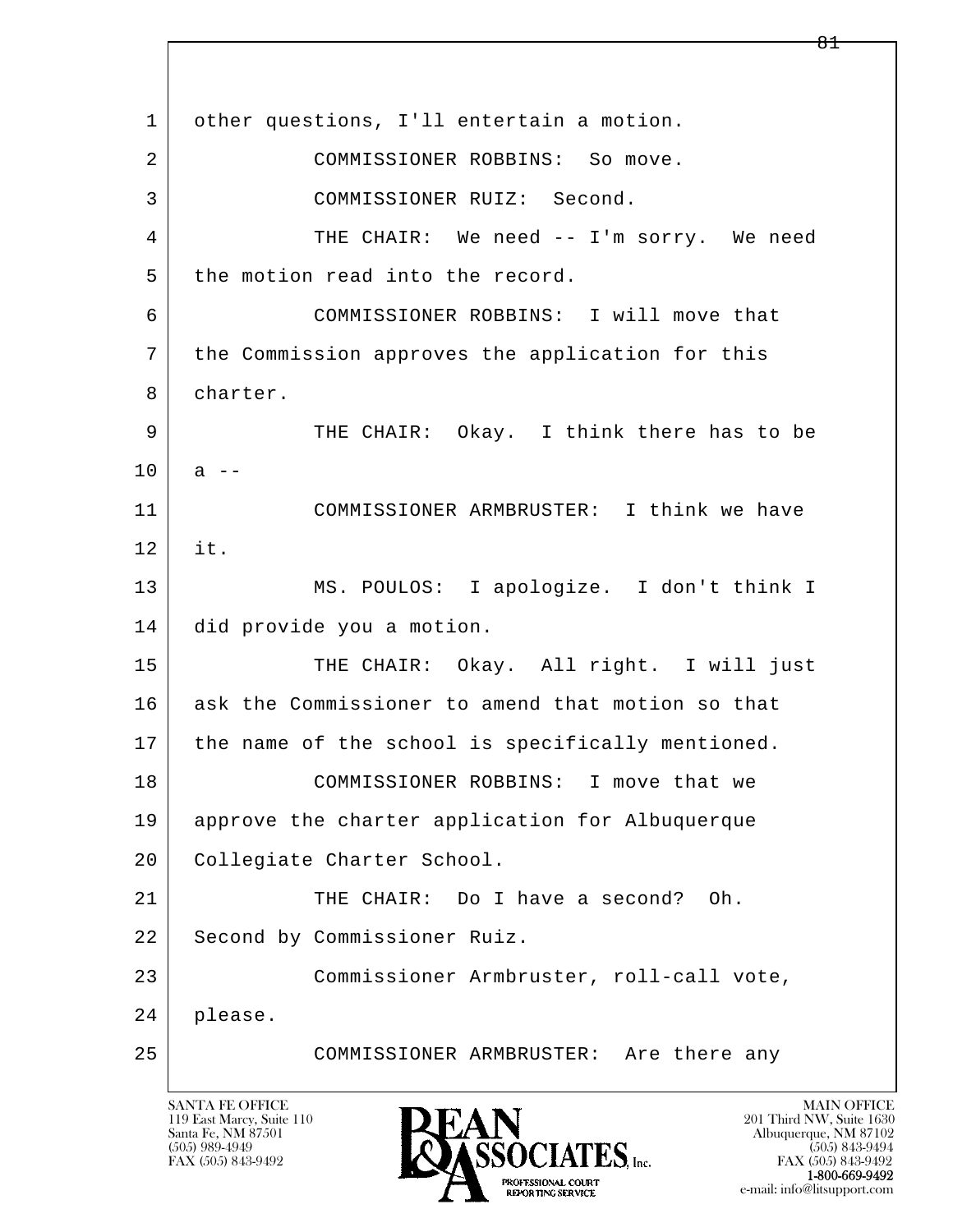l  $\overline{\phantom{a}}$  1 abstentions? 2 Okay. Thank you. 3 Commissioner Toulouse? 4 COMMISSIONER TOULOUSE: Yes. 5 COMMISSIONER ARMBRUSTER: Commissioner 6 Ruiz? 7 COMMISSIONER RUIZ: Yes. 8 COMMISSIONER ARMBRUSTER: Commissioner 9 | Armbruster votes "yes." 10 Commissioner Crone. 11 COMMISSIONER CRONE: Yes. 12 COMMISSIONER ARMBRUSTER: Commissioner 13 Conyers? 14 COMMISSIONER CONYERS: Yes. 15 COMMISSIONER ARMBRUSTER: Commissioner 16 Johnston? 17 COMMISSIONER JOHNSTON: Yes. 18 COMMISSIONER ARMBRUSTER: Commissioner 19 Gipson? 20 THE CHAIR: Yes. 21 COMMISSIONER ARMBRUSTER: Commissioner 22 Peralta? 23 COMMISSIONER PERALTA: Yes. 24 COMMISSIONER ARMBRUSTER: And Commissioner 25 Robbins.

119 East Marcy, Suite 110<br>Santa Fe, NM 87501



FAX (505) 843-9492<br>**1-800-669-9492** e-mail: info@litsupport.com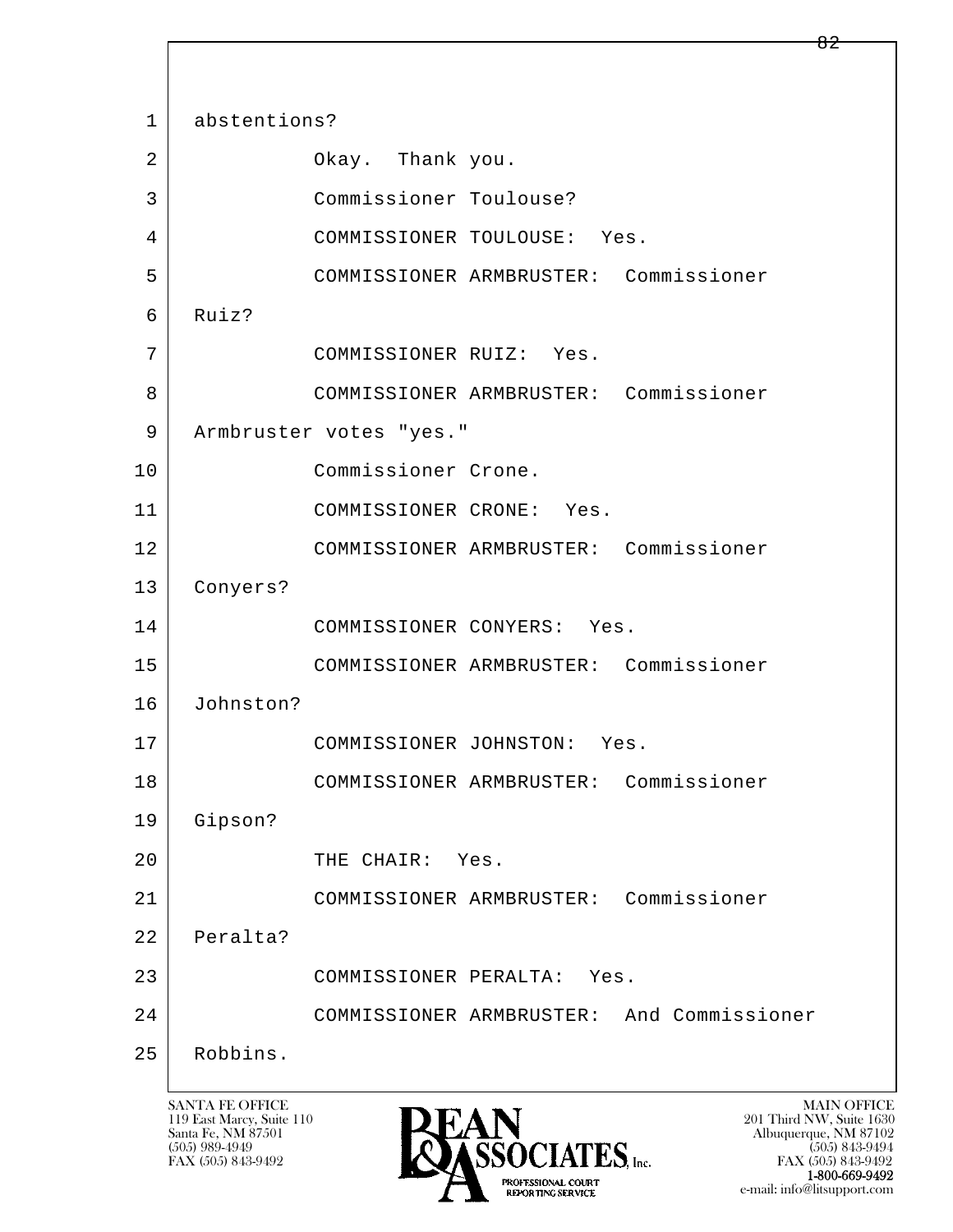l  $\overline{\phantom{a}}$  1 COMMISSIONER ROBBINS: Yes. 2 COMMISSIONER ARMBRUSTER: That would be a 3 nine-zero vote. 4 THE CHAIR: So the motion passes nine-zero 5 with no abstentions. Congratulations. 6 (Applause.) 7 MS. JADE RIVERA: Thank you very much. 8 THE CHAIR: We look forward to seeing you 9 in June and the updates from Charter School Division 10 with your getting-ready year. I think that's what 11 we're calling it. 12 MS. JADE RIVERA: Thank you very much, 13 | Madam Chair and Commissioners. 14 DR. SCOTT HUGHES: Thank you very much, 15 members of the Commission. 16 THE CHAIR: We are now on to 7B, which is 17 Altura Preparatory School. So if you want to come 18 forward, please? 19 | MS. POULOS: Madam Chairwoman, 20 Commissioners, also before you today is the new 21 application for Altura Preparatory School. The 22 Public Education Department again recommends the 23 approval of this new charter school application. 24 The -- the applicants scored 353 out of 355 25 available points.

119 East Marcy, Suite 110<br>Santa Fe, NM 87501

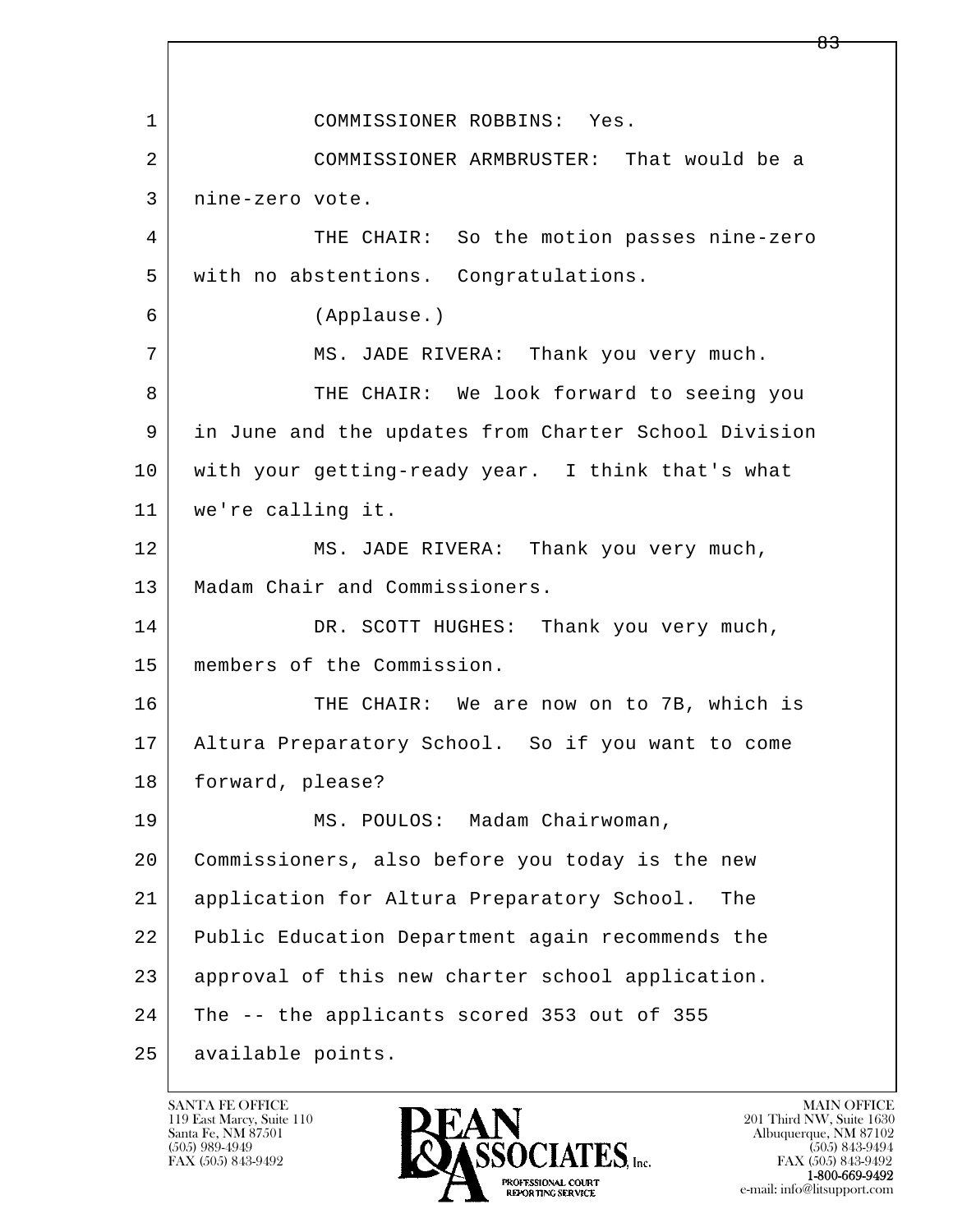1 **Just to clarify why there was a difference**  2 in points is the number of points that were 3 available for the other school in their capacity 4 interview was higher, because there were more 5 | questions that were specific to that school. There 6 were fewer school-specific questions for this 7 applicant.

8 | Ragain, we -- we really, with both of the 9 applicant teams, again, enjoyed working with them 10 over the six months that we had the opportunity to. 11 This team, like the other one, demonstrated great 12 willingness to learn, listen, and grow over the 13 time. And I think that's clearly reflected in the 14 quality of the work that they provided in their 15 application, again, scored by a team of experts, 16 those licensed administrators, teacher, and business 17 manager from New Mexico.

l  $\overline{\phantom{a}}$ 18 | The Robert And, again, we think that this application 19 and this team, along with the two -- the two 20 co-founders, along with the board that they have 21 recruited and put together, will, again, create a 22 | school that is going to be very successful. 23 This is probably the highest scoring 24 | application, and certainly the highest quality 25 application that I have seen since I've been here



FAX (505) 843-9492<br>**1-800-669-9492**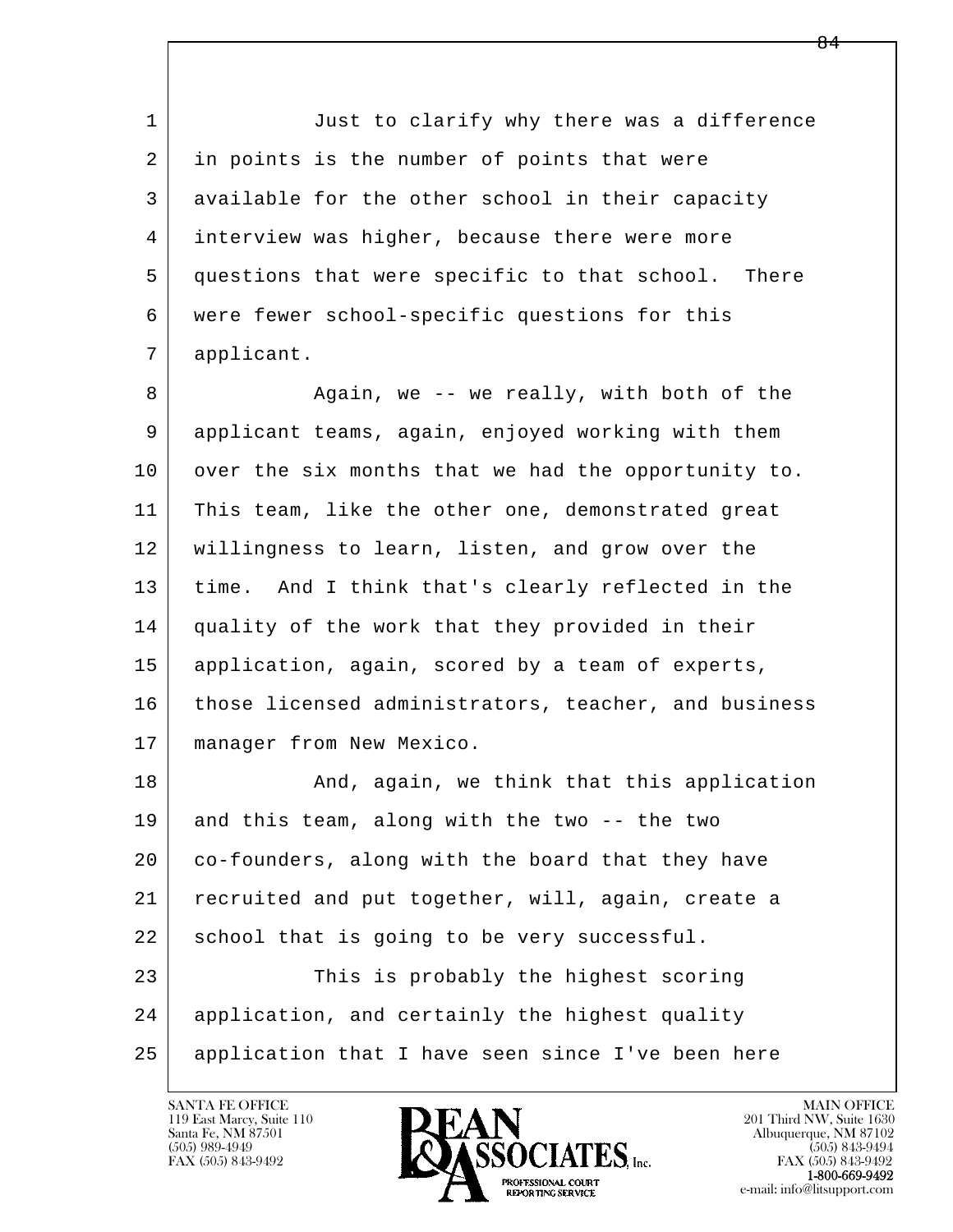| 1  | and I think that has been submitted in quite a few   |
|----|------------------------------------------------------|
| 2  | years.                                               |
| 3  | THE CHAIR: Thank you. And could you                  |
| 4  | please introduce yourselves for the record and       |
| 5  | anyone else of your founding group that's also going |
| 6  | to -- to speak? And you'll have 15 minutes.          |
| 7  | MS. LISSA HINES: Lissa Hines.                        |
| 8  | MS. MEAGHAN STERN: My name is Meaghan                |
| 9  | Stern. I'm a member of the founding team of Altura   |
| 10 | Preparatory School.                                  |
| 11 | MS. PAM SCANLON: I'm Pam Scanlon, member             |
| 12 | of the founding team.                                |
| 13 | MR. ROBERT WILSON: Madam Chair,                      |
| 14 | Commissioners, Robert Wilson. I'm also a member of   |
| 15 | the founding team.                                   |
| 16 | MS. LISSA HINES: Madam Chair,                        |
| 17 | Commissioners, thank you again for the opportunity   |
| 18 | to speak about our proposal for Altura Preparatory   |
| 19 | School. We want to briefly reiterate the need for    |
| 20 | the school and our model, as well as emphasize the   |
| 21 | capacity for our mission and goals set out in the    |
| 22 | application that you will vote for today.            |
| 23 | This a part of a vibrant ingrown civic               |
| 24 | community. Our kids in Southeast Albuquerque have    |
| 25 | had a challenging time. A third of Albuquerque       |

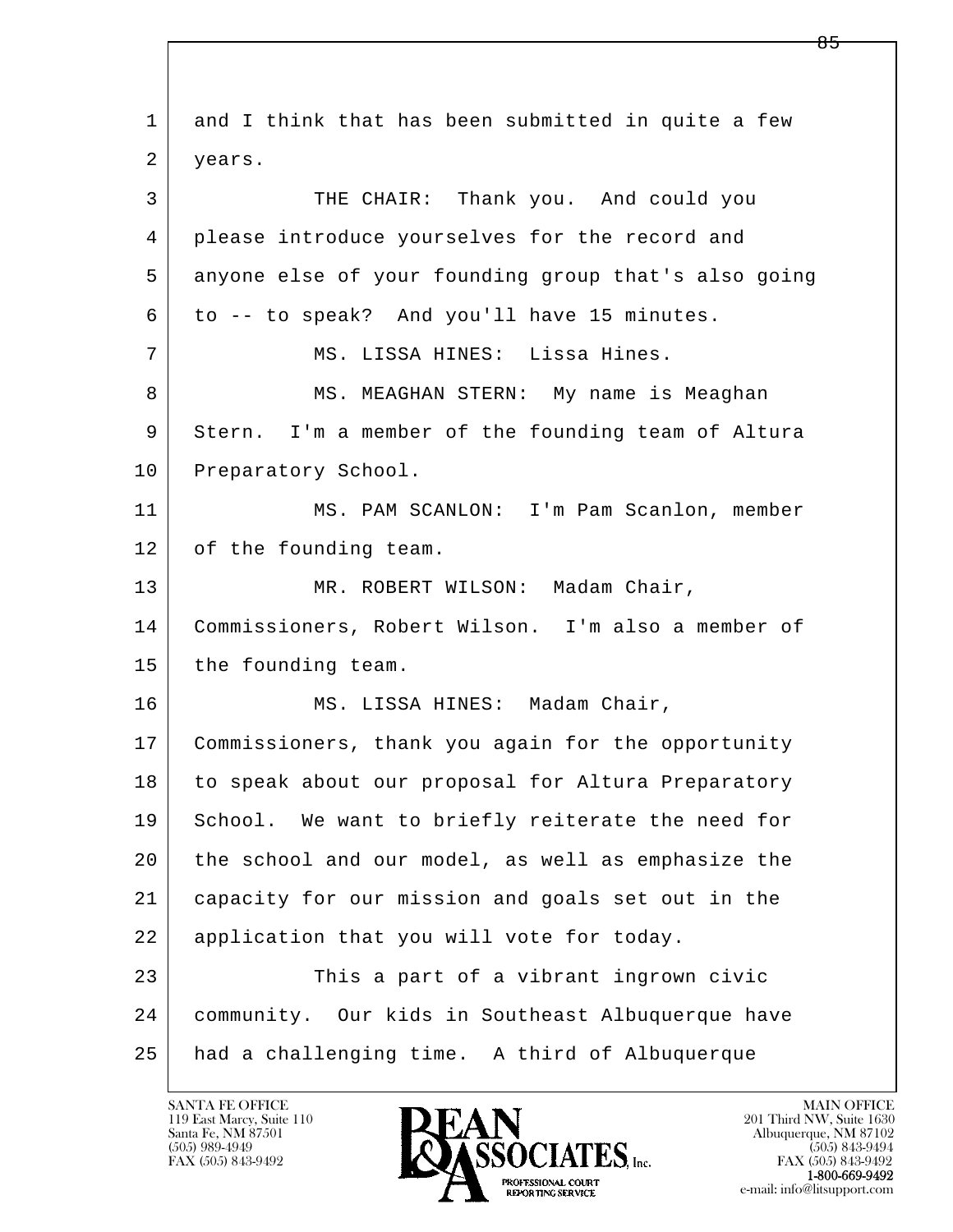1 students are at or above grade level in reading. A 2 fifth of Southeast Albuquerque students are at or 3 above grade level in math.

 4 Interviews with families and neighbors 5 helped us to understand that parents and caregivers 6 feel as though their child is frequently one of 7 many, and shuffled along in a current system that 8 sometimes parents are able to choose a different 9 school for their child, but, more frequently, 10 parents don't always have the option to find a 11 different school that may be a better fit for their 12 kiddo.

13 Crime, poverty and low literacy rates 14 dominate the news and publicity in the area, and we 15 | know it's not our kids. Our team, as 16 Albuquerquians, feel that we have a responsibility 17 and an opportunity to do better for our families and 18 children.

l  $\overline{\phantom{a}}$  19 Our neighborhood needs a school where a 20 parent can choose a more personalized education, one 21 that focuses on STEAM and project-based learning, 22 properly funded kindergarten, so that they know 23 their child is prepared for the 21st century 24 challenges that are ahead of them. 25 MS. MEAGHAN STERN: If it's approved,

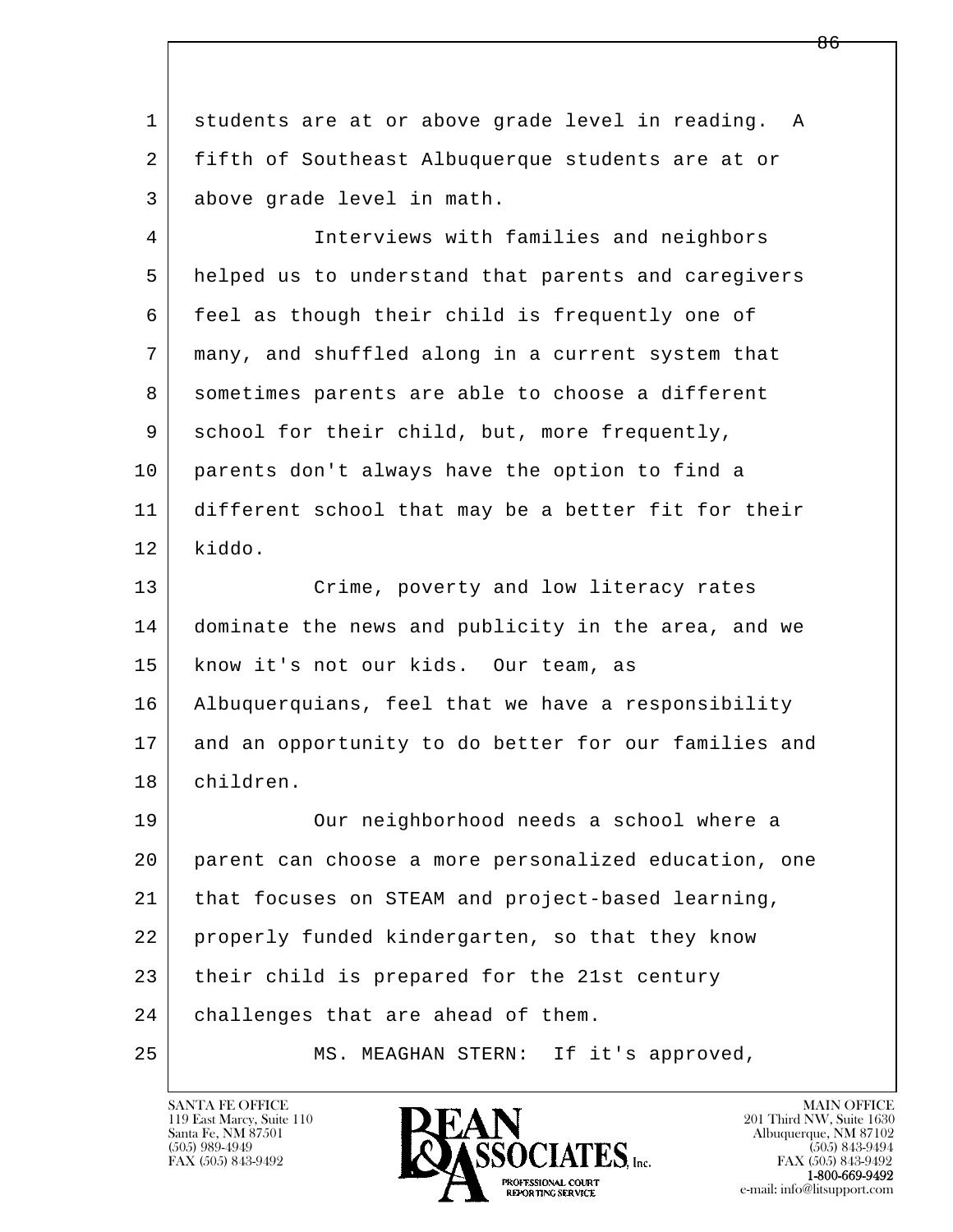l  $\overline{\phantom{a}}$  1 Altura Prep will be a unique school in Albuquerque 2 and in the state as a whole. The combination of 3 project-based learning, individualized instruction, 4 and a focus on the whole child was expressly 5 designed to make sure that all students receive 6 attention, support, and what they need to grow. 7 We focus on the academic and on the 8 personal, knowing that our students need and deserve 9 to learn the skills, habits, mindsets, and pieces of 10 knowledge that will put them firmly on the path to a 11 | bright future in which they can choose their career, 12 their college, and their future as a whole. 13 MS. LISSA HINES: We firmly believe that 14 our strong application lays the foundation for the 15 hard and deliberate work ahead. We are not taking 16 an easy path. To be great will be hard work, and we 17 feel we have identified the team to do the work 18 necessary to create a great option for the families 19 in Southeast Albuquerque. 20 We have proposed school leadership with 21 strong Albuquerque roots and demonstrated ability 22 with similar school programs. We have a proposed 23 founding board committed to upholding the highest 24 | standards for governance and oversight of the 25 | school. We have community partners from existing

119 East Marcy, Suite 110<br>Santa Fe, NM 87501



FAX (505) 843-9492<br>**1-800-669-9492**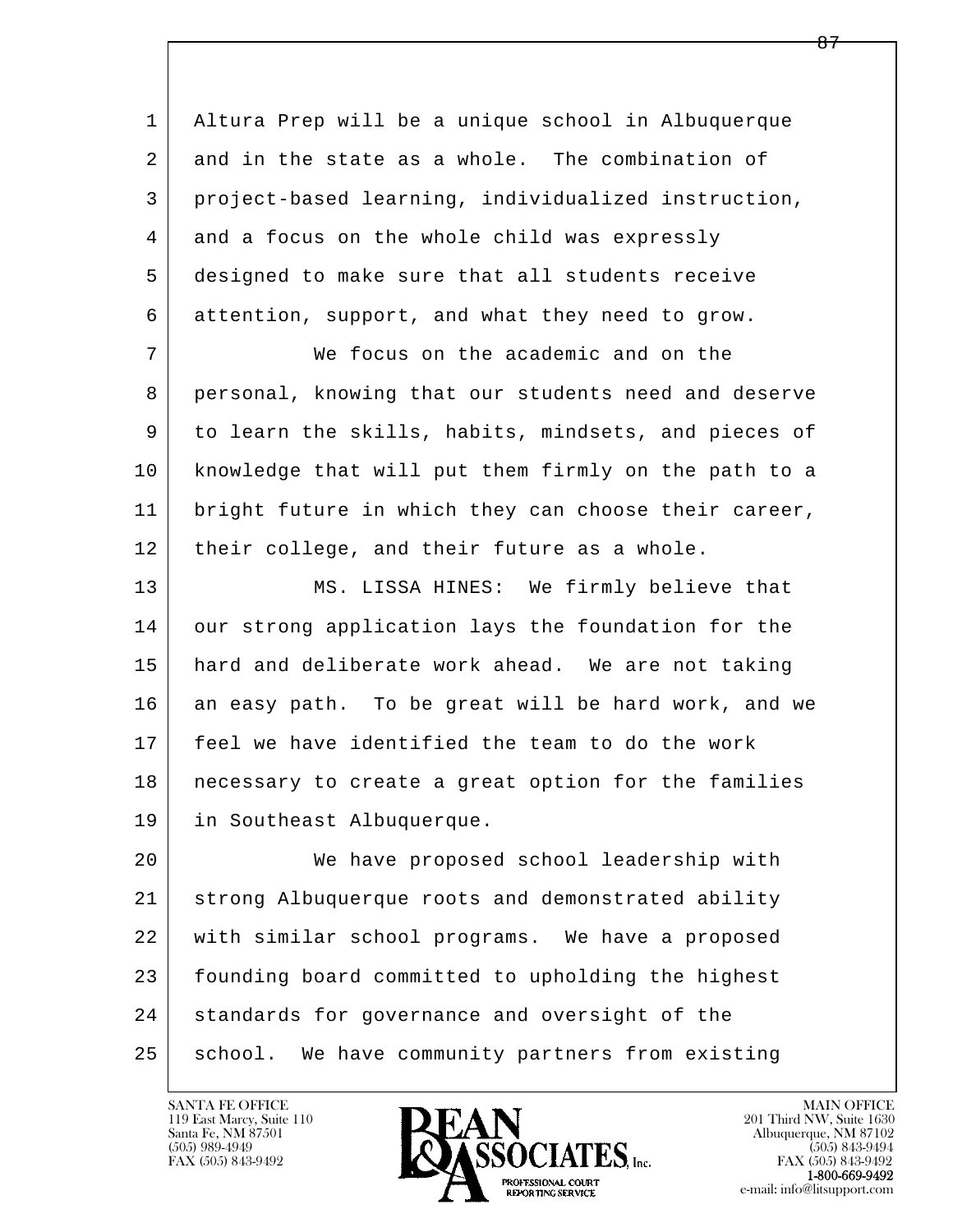l  $\overline{\phantom{a}}$  1 organizations who have written letters detailing 2 their preparedness to collaborate with us. And we 3 have neighbors with young children eager for a new 4 opportunity for their future students. 5 MS. MEAGHAN STERN: We want to thank the 6 members of the Commission for your questions at our 7 community input hearing, and also thank those who 8 came to voice their support on behalf of our 9 application. And most of them were not able to come 10 | up again today. 11 And we wanted to thank the Charter Schools 12 Division for their technical support and guidance 13 | through our application process and for their 14 recommendation and compliments today to approve our 15 application. 16 Thank you again for the time to speak, and 17 we look forward to any and more questions or 18 | comments that you might have. 19 THE CHAIR: Thank you. And I think once 20 again, most of us were there; but there were -- so 21 there may be some questions from folks that -- and 22 the application isn't in the packet, because we had 23 all previously received it. So, Commissioner? 24 COMMISSIONER ROBBINS: Thank you. I'll 25 ask the same questions. The number of students,

119 East Marcy, Suite 110<br>Santa Fe, NM 87501

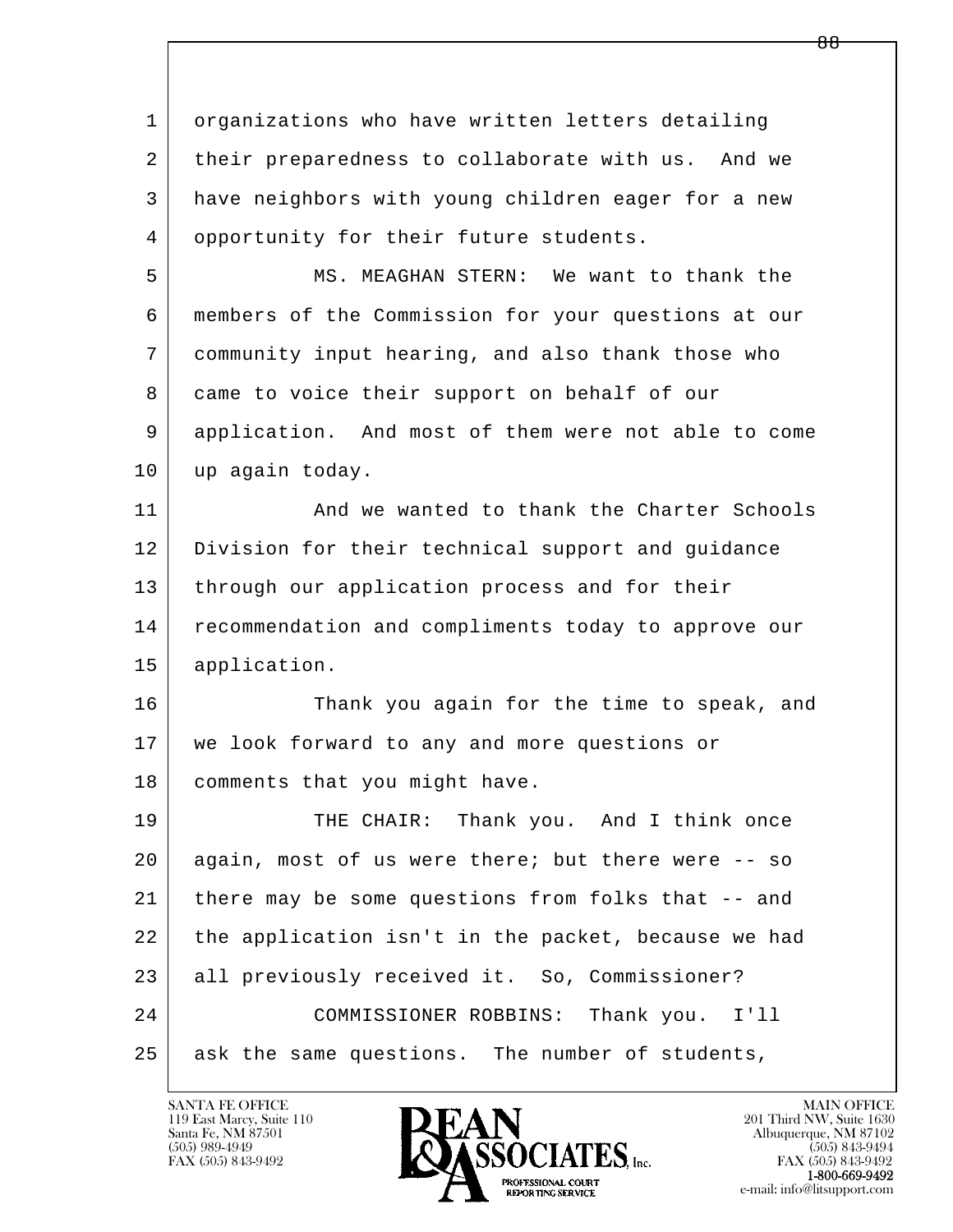l  $\overline{\phantom{a}}$  1 grades you're covering, and proposed location. 2 MS. LISSA HINES: Okay. So our proposed 3 location is going to be in Southeast Albuquerque. 4 We've kind of narrowed it down to two; so we're 5 super excited about that. We're working with a 6 Realtor right now, and that's been an interesting 7 process. 8 | It will be eventually K-5, if we are 9 approved, and starting out with the K-2 slow-growth 10 | model with 66 students per grade level. 11 COMMISSIONER ROBBINS: Thank you. 12 MS. LISSA HINES: Thank you. 13 THE CHAIR: Commissioner Crone, did you 14 have your hand up? Okay. I wasn't sure. 15 | So I didn't want -- oops. Commissioner 16 Toulouse? 17 COMMISSIONER TOULOUSE: Just me again. 18 I just want to reiterate that I wish you 19 all the luck, because I think you have an extremely, 20 extremely difficult situation ahead of yourself 21 where you're looking to go, and that I'm still not 22 sure, when you gave us the population numbers again, 23 you are addressing the population of the 24 neighborhood that you're going to be in. 25 I know I asked you -- suggested that you

119 East Marcy, Suite 110<br>Santa Fe, NM 87501

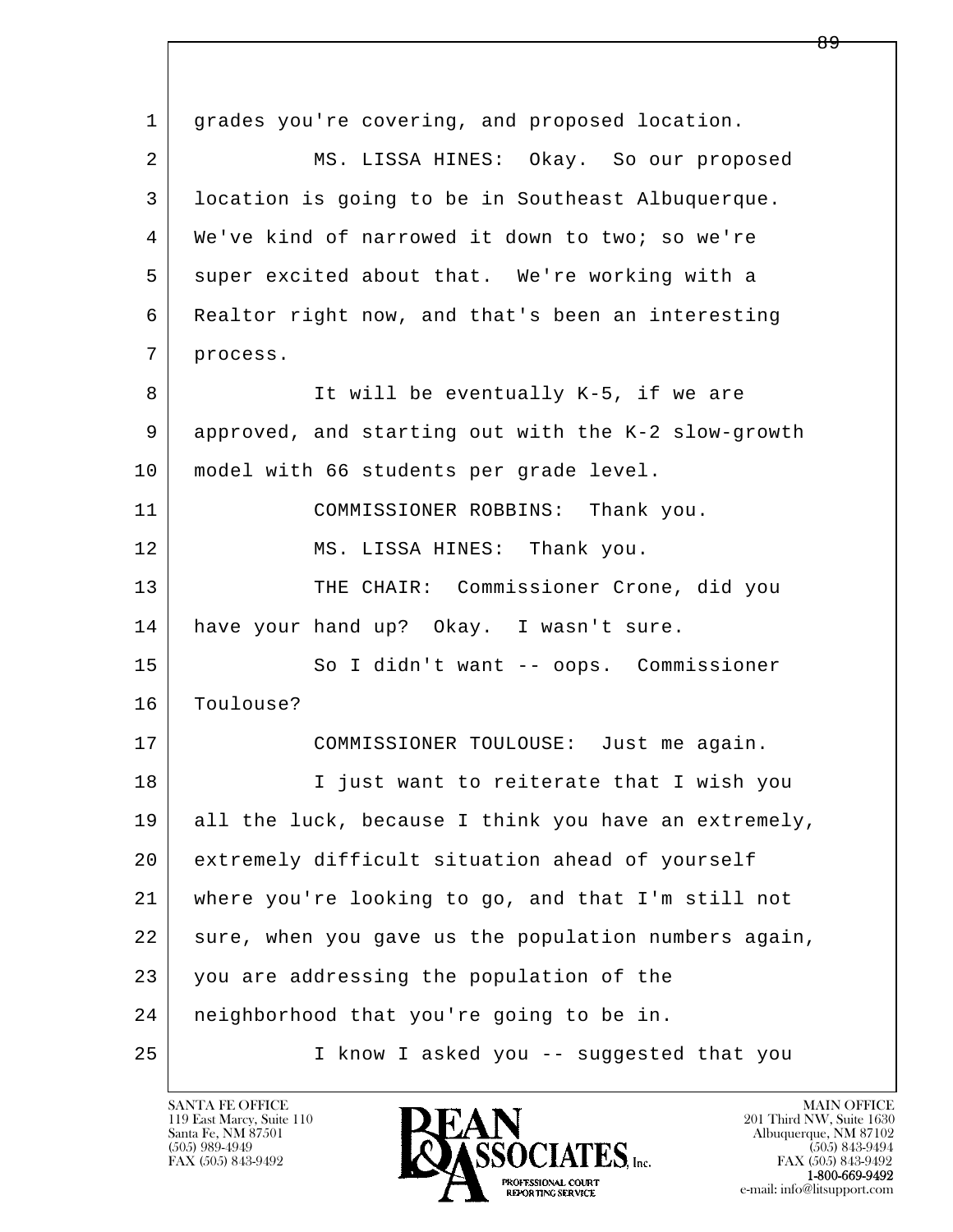l  $\overline{\phantom{a}}$  1 might want to go to the Albuquerque Indian Center 2 and check in. As of last week, you hadn't done 3 that. We had several activities there this summer 4 that I think you would have found useful, because 5 large numbers of families were there. You could 6 have seen what the population of that area is. 7 Because it's not only the Native Americans, it's the 8 entire community that shows up there. 9 And I just think until you actually talk 10 to some of that group of people that you want to 11 address, that -- I think your application is 12 absolutely fantastic. I told you at the hearing. 13 That is your easy part, though. I hope you succeed. 14 | I am pulling for you. 15 | But I do want you to know I'm not sure yet 16 you understand exactly what you're biting off. And 17 I know, because of all the years I've spent on the 18 board of the Indian Center, and having lived in 19 Southeast Albuquerque all my life, what you're 20 getting into. 21 So good luck. And I still suggest you 22 contact the Center as one place that deals with a 23 very large percentage of the population of that 24 area. Thank you. 25 THE CHAIR: Commissioners, any other --

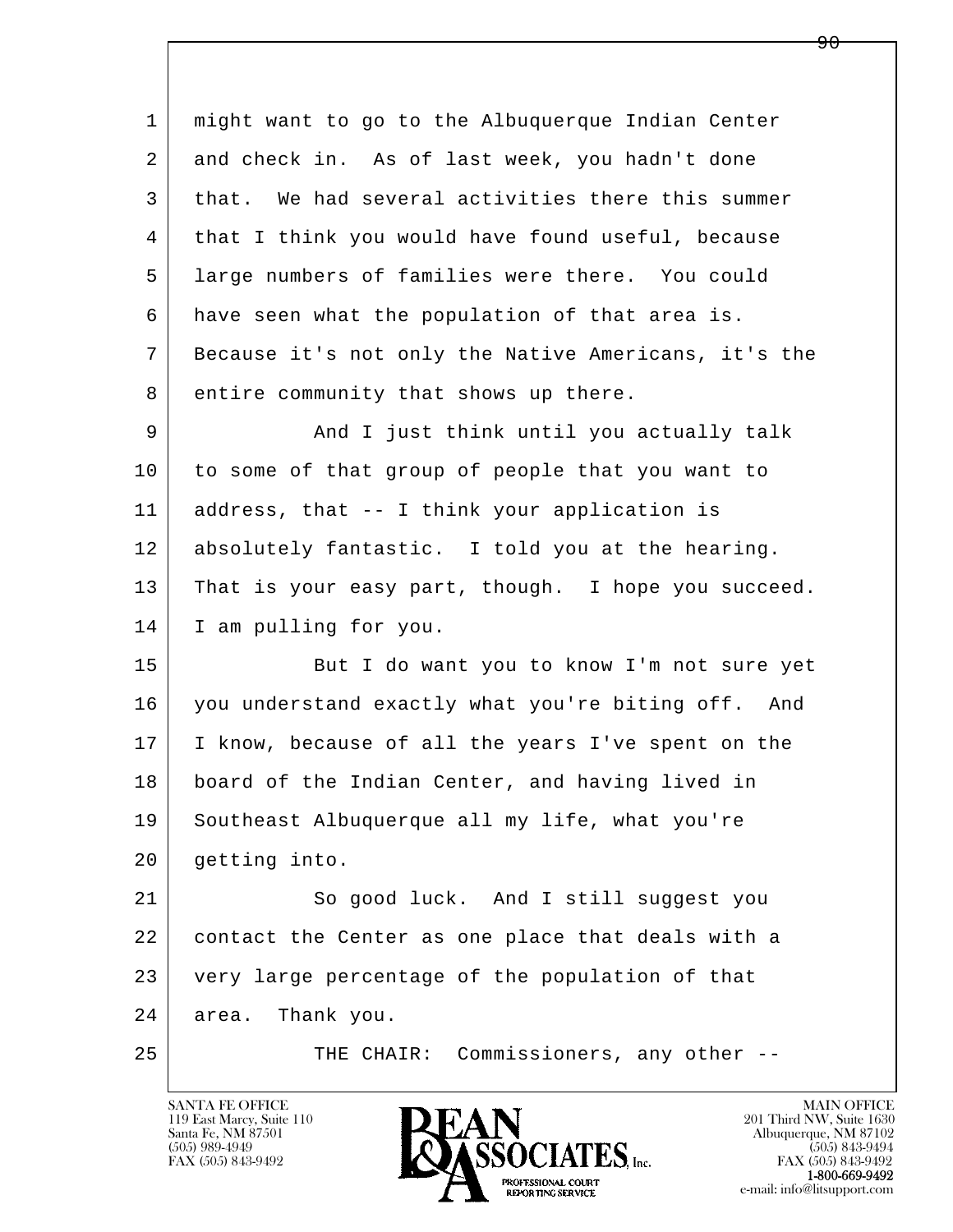1 Commissioner Johnston?

| $\overline{a}$ | COMMISSIONER JOHNSTON: Thank you,                    |
|----------------|------------------------------------------------------|
| 3              | Madam Chair. I would just like to thank you for      |
| 4              | introducing me to the concept of STEAM. I have used  |
| 5              | it over and over, because I have a degree in theater |
| 6              | arts. And I always taught language arts. And while   |
| 7              | I have all the respect in the world for STEM, and we |
| 8              | are seeing what STEM can do, does do, to look at     |
| 9              | that "A" in there, to me, adds such depth to it.     |
| 10             | And I had never heard that until you presented at    |
| 11             | the community meeting. And I really -- you           |
| 12             | increased my knowledge base; so thank you very much. |
| 13             | MS. MEAGHAN STERN: Thank you.                        |
| 14             | THE CHAIR: Commissioners?                            |
| 15             | Seeing no other questions, I'll entertain            |
| 16             | a motion.                                            |
| 17             | Commissioner Ruiz?                                   |
| 18             | COMMISSIONER RUIZ: Madam Chair, I make a             |
| 19             | motion that we accept the application for Altura     |
| 20             | Preparatory School.                                  |
| 21             | Second?<br>THE CHAIR:                                |
| 22             | (Indicates.)<br>COMMISSIONER JOHNSTON:               |
| 23             | THE CHAIR: Second by Commissioner                    |
| 24             | Johnston.                                            |
| 25             | Commissioner Armbruster, roll-call vote,             |

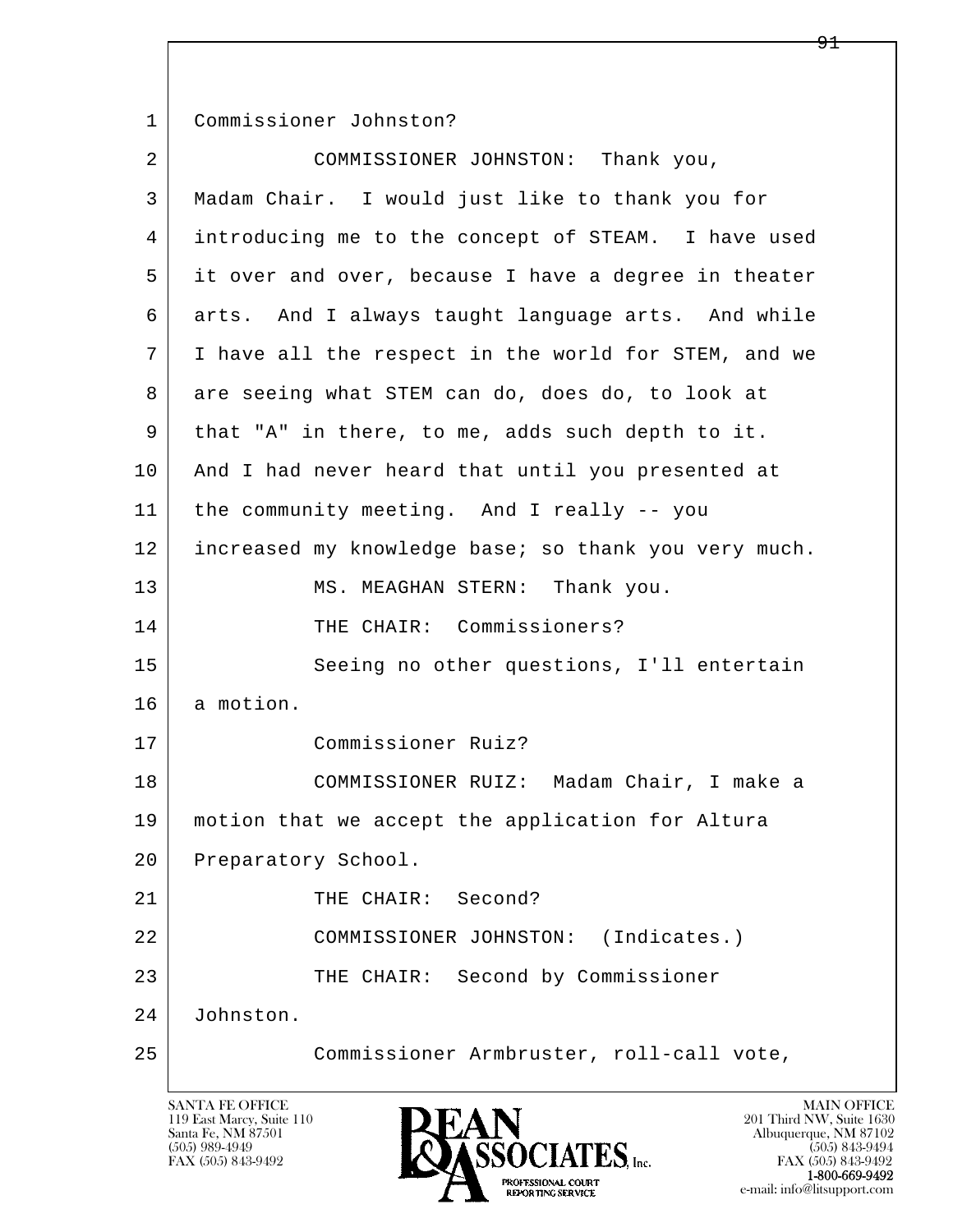l  $\overline{\phantom{a}}$  1 please. 2 COMMISSIONER ARMBRUSTER: Are there any 3 abstentions? 4 That being true, Commissioner Ruiz? 5 COMMISSIONER RUIZ: Yes. 6 COMMISSIONER ARMBRUSTER: Commissioner 7 Conyers? 8 COMMISSIONER CONYERS: Yes. 9 COMMISSIONER ARMBRUSTER: Commissioner 10 Robbins. 11 COMMISSIONER ROBBINS: Yes. 12 COMMISSIONER ARMBRUSTER: Commissioner 13 Crone. 14 COMMISSIONER CRONE: Yes. 15 COMMISSIONER ARMBRUSTER: Commissioner 16 Peralta. 17 COMMISSIONER PERALTA: Yes. 18 COMMISSIONER ARMBRUSTER: Commissioner 19 Johnston. 20 COMMISSIONER JOHNSTON: Yes. 21 COMMISSIONER ARMBRUSTER: Commissioner 22 | Toulouse. 23 COMMISSIONER TOULOUSE: Yes. 24 COMMISSIONER ARMBRUSTER: Commissioner 25 Armbruster votes "Yes."

119 East Marcy, Suite 110<br>Santa Fe, NM 87501



FAX (505) 843-9492<br>**1-800-669-9492** e-mail: info@litsupport.com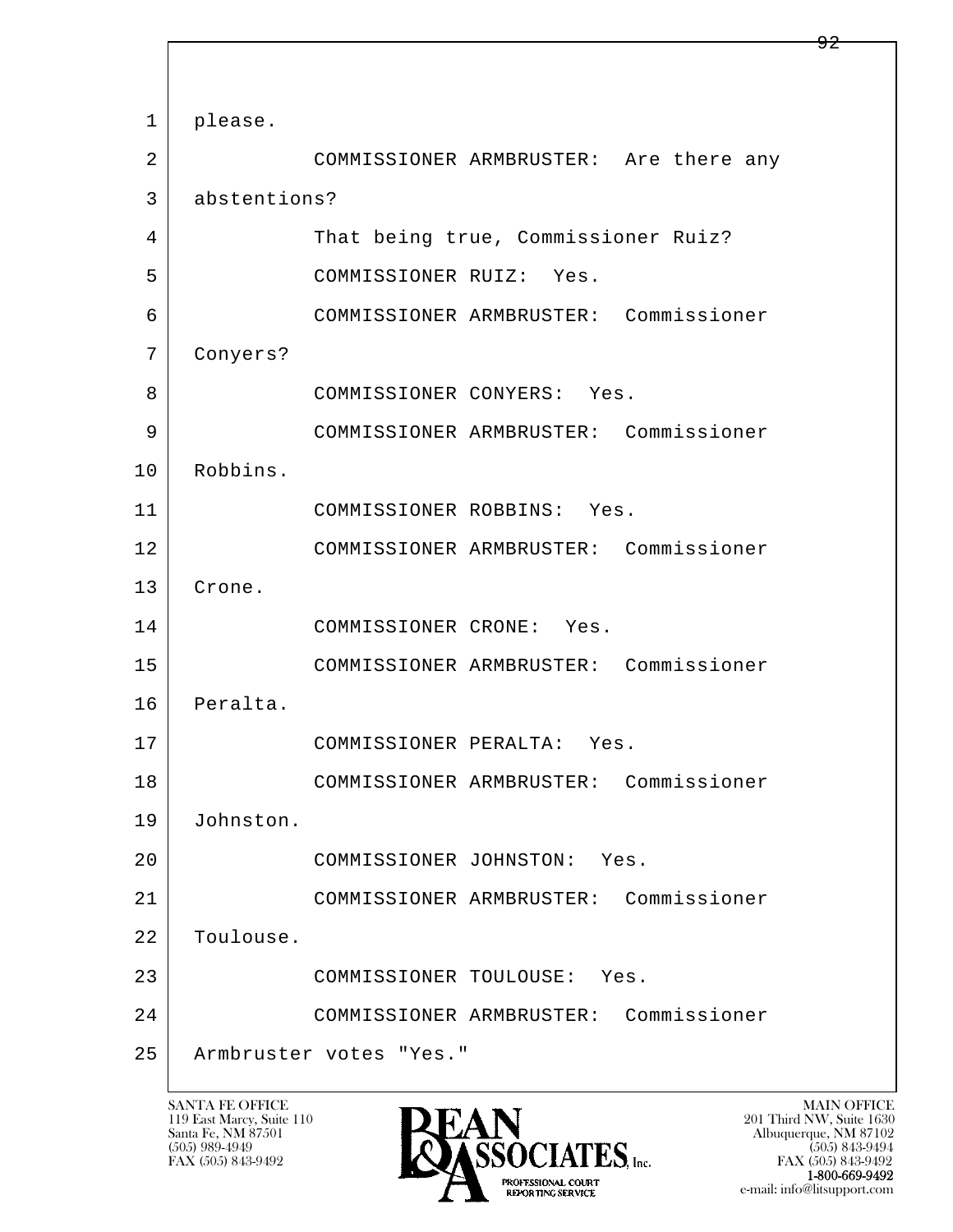l  $\overline{\phantom{a}}$  1 Commissioner Gipson. 2 THE CHAIR: Yes. 3 COMMISSIONER ARMBRUSTER: Did I get 4 everyone? Think so. Did I get you? Yes. 5 We have nine votes for, zero votes 6 against, and the motion passes. 7 | THE CHAIR: Motion passes. Thank you very 8 | much. Congratulations. 9 (Applause.) 10 THE CHAIR: We are now on to Item 8, 11 Discussion and Possible Action on Charter School 12 Amendments. And I will just let the Commissioners 13 | know that there was an inadvertent printing error on 14 our agendas, alone -- and you have received the 15 updated agenda -- that the Taos Integrated School 16 was not on our printed agenda, but it was on the 17 website, and it was on the agenda outside. 18 | So does anyone have a concern with that? 19 COMMISSIONER ARMBRUSTER: Not as of right 20 now. Okay. 21 COMMISSIONER TOULOUSE: Madam Chair, I 22 think we need to hear them. 23 THE CHAIR: Oh, absolutely. 24 COMMISSIONER TOULOUSE: I'm just saying.  $25$  So I have no objection. I think it's  $-$ 

119 East Marcy, Suite 110<br>Santa Fe, NM 87501

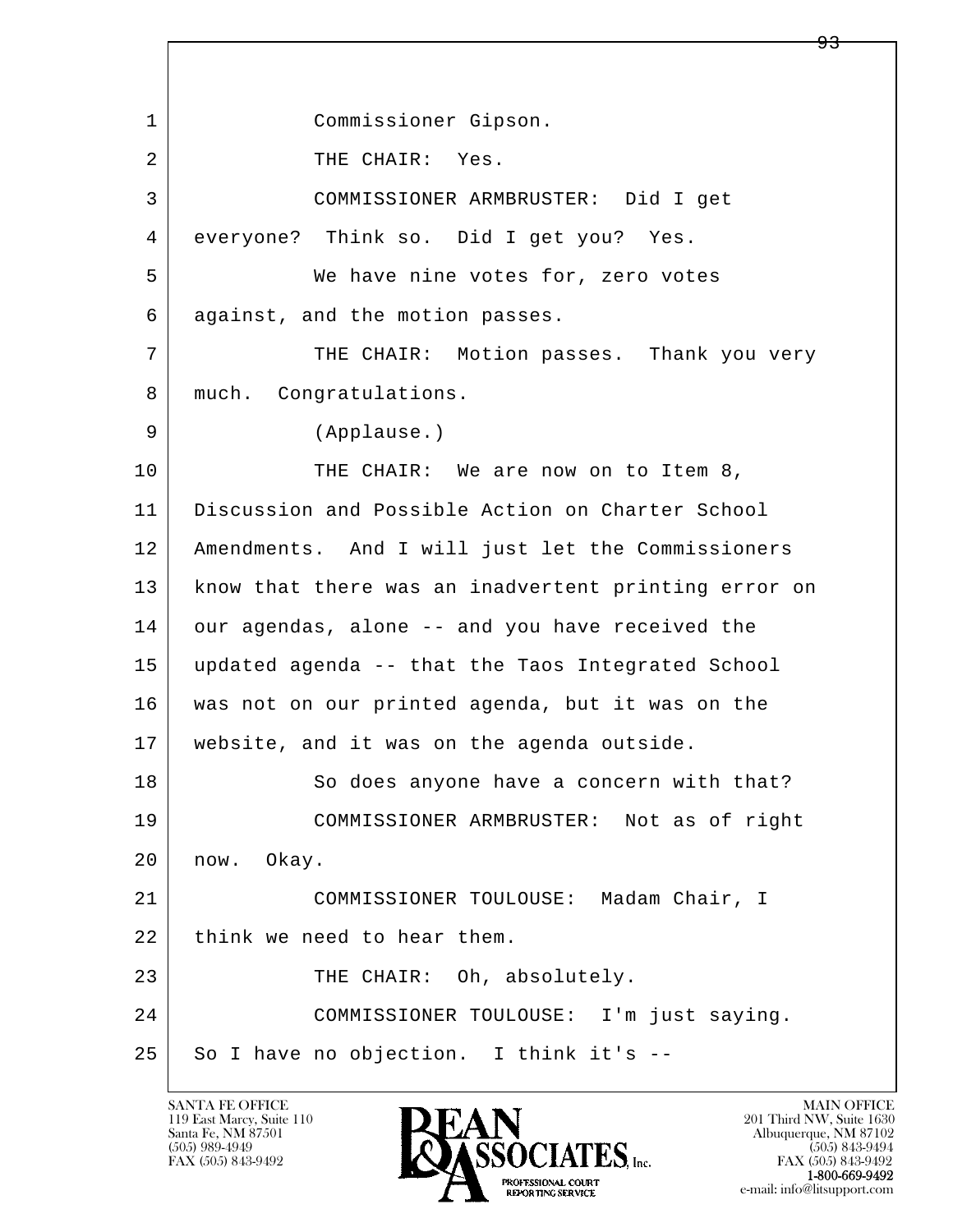l  $\overline{\phantom{a}}$ 1 THE CHAIR: Absolutely. The error was 2 only in -- in our copy. 3 COMMISSIONER TOULOUSE: But ours is what 4 we voted on. But -- and that's why I'm saying I 5 think that we need to go with what was published. 6 THE CHAIR: Right. And I apologize, 7 because I knew it was supposed to be there. And 8 when I looked at the agenda, I just didn't see that 9 it wasn't there. So I apologize that I didn't pick 10 up on that at the very beginning. 11 So the first school up is the Explore 12 Academy. 13 MS. POULOS: Madam Chairwoman, 14 Commissioners, before you, you have an amendment 15 request that you have seen before, about a year ago. 16 Explore Academy Charter School did come to request 17 | that currently, their contract states that they 18 serve Grades 9 through 12, and they did request the 19 opportunity to expand down to Grade 6 to serve 20 Grades 6 through 12, with no change to the 21 enrollment cap, which is currently 500. 22 At that time, the Public Education 23 Department did not recommend the approval of this 24 because we did want to see sustained academic 25 achievement at the school.

119 East Marcy, Suite 110<br>Santa Fe, NM 87501



FAX (505) 843-9492<br>**1-800-669-9492**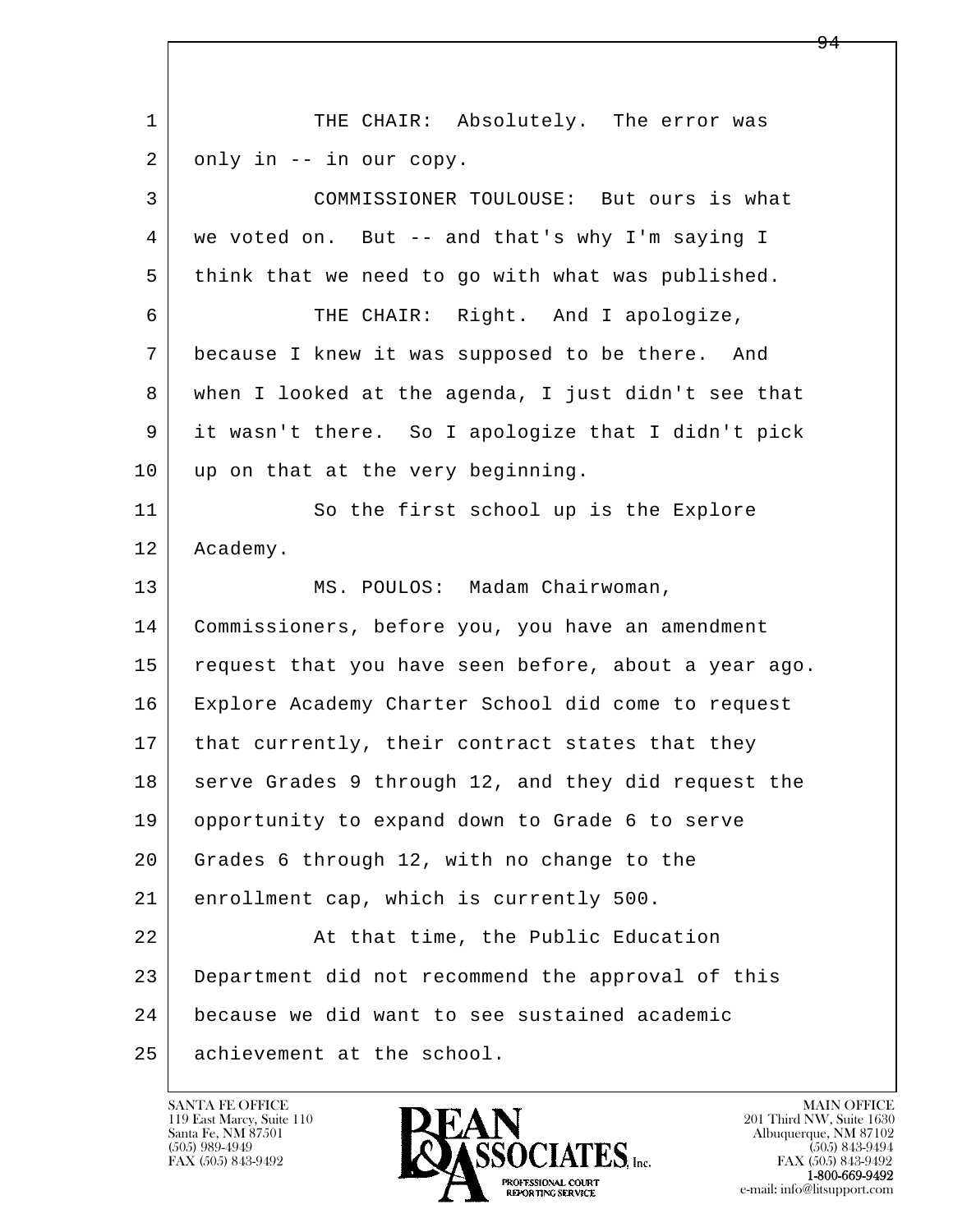| $\mathbf{1}$ | And I had the great opportunity to spend a           |
|--------------|------------------------------------------------------|
| 2            | little bit of time with the school director, and,    |
| 3            | during that time, did know that the school's         |
| 4            | academic achievement had been sustained over two     |
| 5            | years, and encouraged them to go ahead and submit    |
| 6            | that amendment request again, because we did feel    |
| 7            | ready to support their growth and their expansion.   |
| 8            | And we're very excited to recommend the              |
| 9            | approval of this request to the school that has, for |
| 10           | the past two years, earned an "A" letter grade and   |
| 11           | has demonstrated great achievement and great         |
| 12           | success. And we're excited to see them continue to   |
| 13           | do that.                                             |
| 14           | THE CHAIR: Thank you. Good morning.<br>And           |
| 15           | if you could just, please, introduce yourself for    |
| 16           | the record.                                          |
| 17           | MR. JUSTIN BAIARDO: Good morning. It's               |
| 18           | on? Okay.                                            |
| 19           | Good morning. My name is Justin Baiardo.             |
| 20           | I'm the Director of Explore Academy.                 |
| 21           | THE CHAIR: Is there anything that you                |
| 22           | would like to add for us?                            |
| 23           | MR. JUSTIN BAIARDO: Third time is a                  |
| 24           | charm, I guess. It's -- no. I do thank you,          |
| 25           | Madam Chair, members of the Commission, to allow us  |

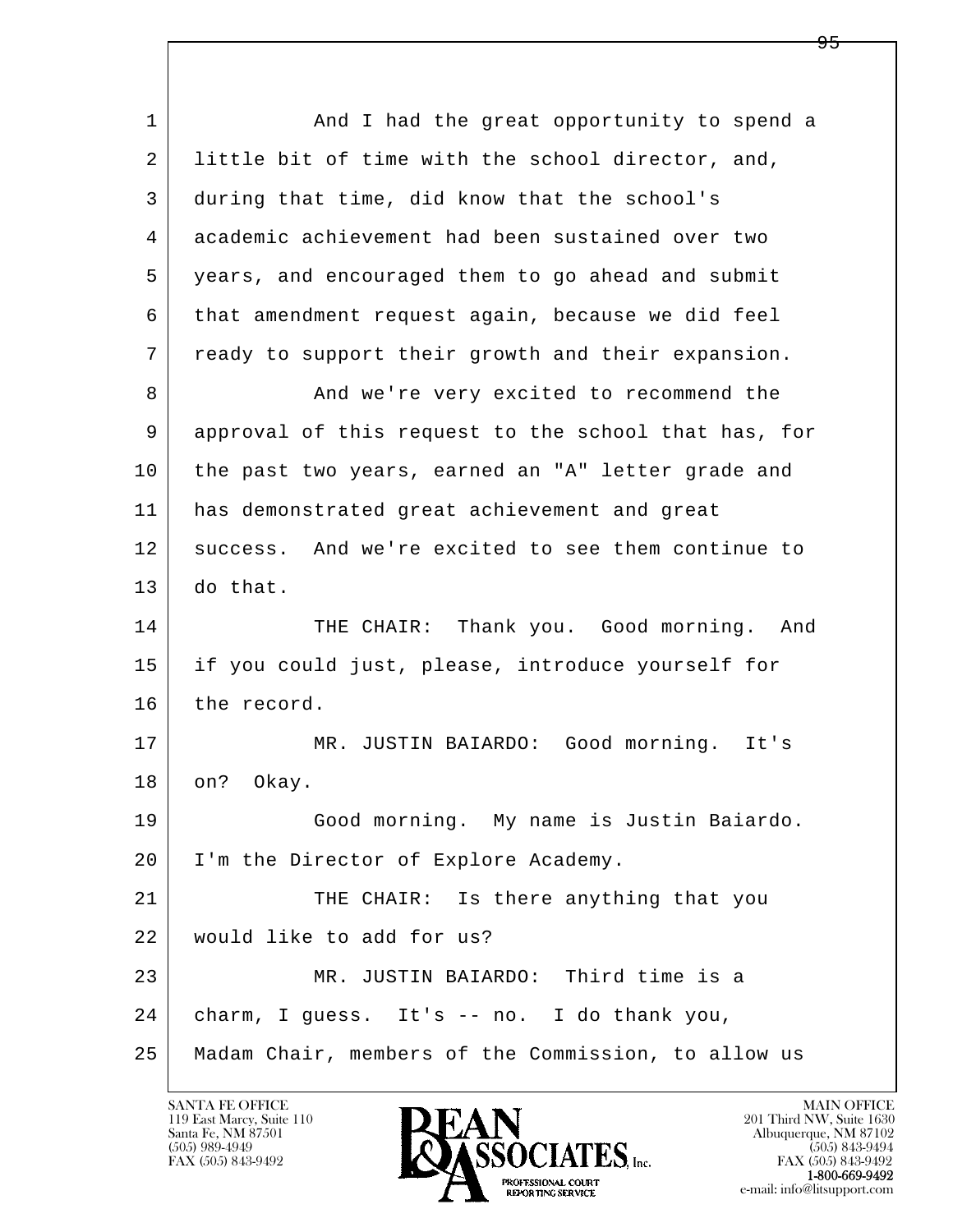| 1  | to -- or allow me to come forward today and really   |
|----|------------------------------------------------------|
| 2  | try to expand the -- the range of age levels that we |
| 3  | can adapt this model, which has been kind of what we |
| 4  | feel is innovative and very new, both in Albuquerque |
| 5  | and the State of New Mexico, to a broader range to   |
| 6  | hopefully better support our students who are coming |
| 7  | into the ninth grade by starting, obviously, at      |
| 8  | very -- an earlier age. So I would say more, but I   |
| 9  | don't know if my voice will allow me to last much    |
| 10 | longer than that. Thank you.                         |
| 11 | THE CHAIR: I'll say welcome once again.              |
| 12 | And we've had numerous robust conversations, so that |
| 13 | I think many of us are well aware of the -- the      |
| 14 | information here and the request. And I want to say  |
| 15 | congratulations --                                   |
| 16 | MR. JUSTIN BAIARDO: Thank you.                       |
| 17 | THE CHAIR: -- without a doubt for your               |
| 18 | performance on the school report card; so that,      |
| 19 | without a doubt, is a testament to the hard work     |
| 20 | that the school is -- has committed itself to.       |
| 21 | So I will open it up for questions.                  |
| 22 | No?                                                  |
| 23 | Okay. Seeing no questions. I'm --                    |
| 24 | MS. POULOS: Sorry. Madam Chair. I just               |
| 25 | wanted to say there is motion language provided on   |

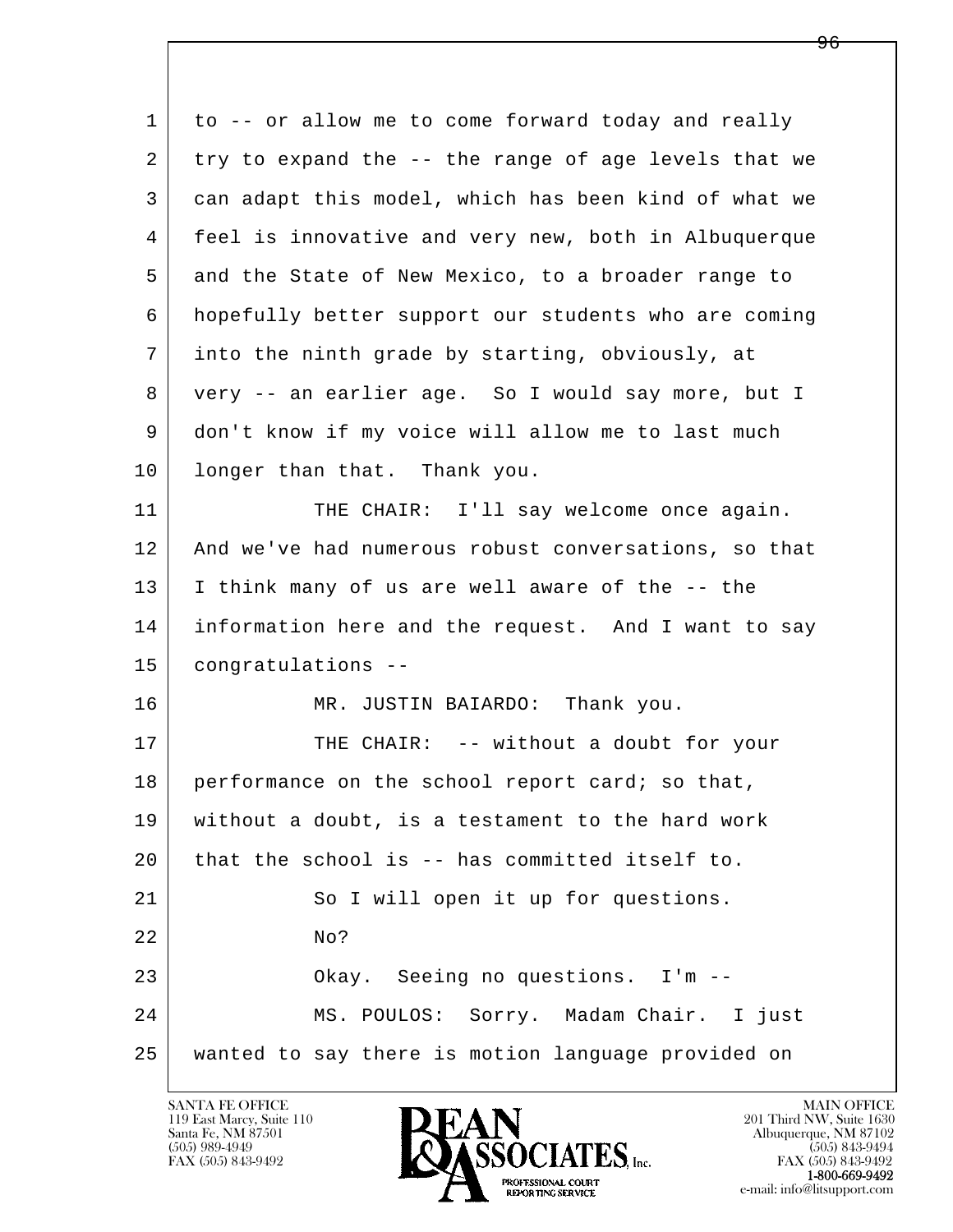l  $\overline{\phantom{a}}$  $1$  this  $-$ 2 | THE CHAIR: On Page 6, yes. 3 Commissioner Peralta? 4 COMMISSIONER PERALTA: Madam Chair. I 5 move to approve the amendment request presented by 6 Explore Academy Charter School requesting to amend 7 its instructional program, which currently houses 8 Grades 9 through 12, with an enrollment cap at 500, 9 to include Grades 6 and 7 in 2018-'19, and to 10 include Grade 8 in 2009-'20, with an enrollment cap 11 at 500, because the school has demonstrated an 12 acceptable level of academic performance through 13 letter-grade performance by earning a letter grade 14 of an "A" for two consecutive years. 15 THE CHAIR: I'll second. 16 Commissioner Armbruster, roll-call vote, 17 please. 18 COMMISSIONER ARMBRUSTER: Are there any 19 abstentions? Off we go. 20 Commissioner Conyers? 21 COMMISSIONER CONYERS: Yes. 22 COMMISSIONER ARMBRUSTER: Commissioner 23 Gipson? 24 THE CHAIR: Yes. 25 COMMISSIONER ARMBRUSTER: Commissioner

119 East Marcy, Suite 110<br>Santa Fe, NM 87501

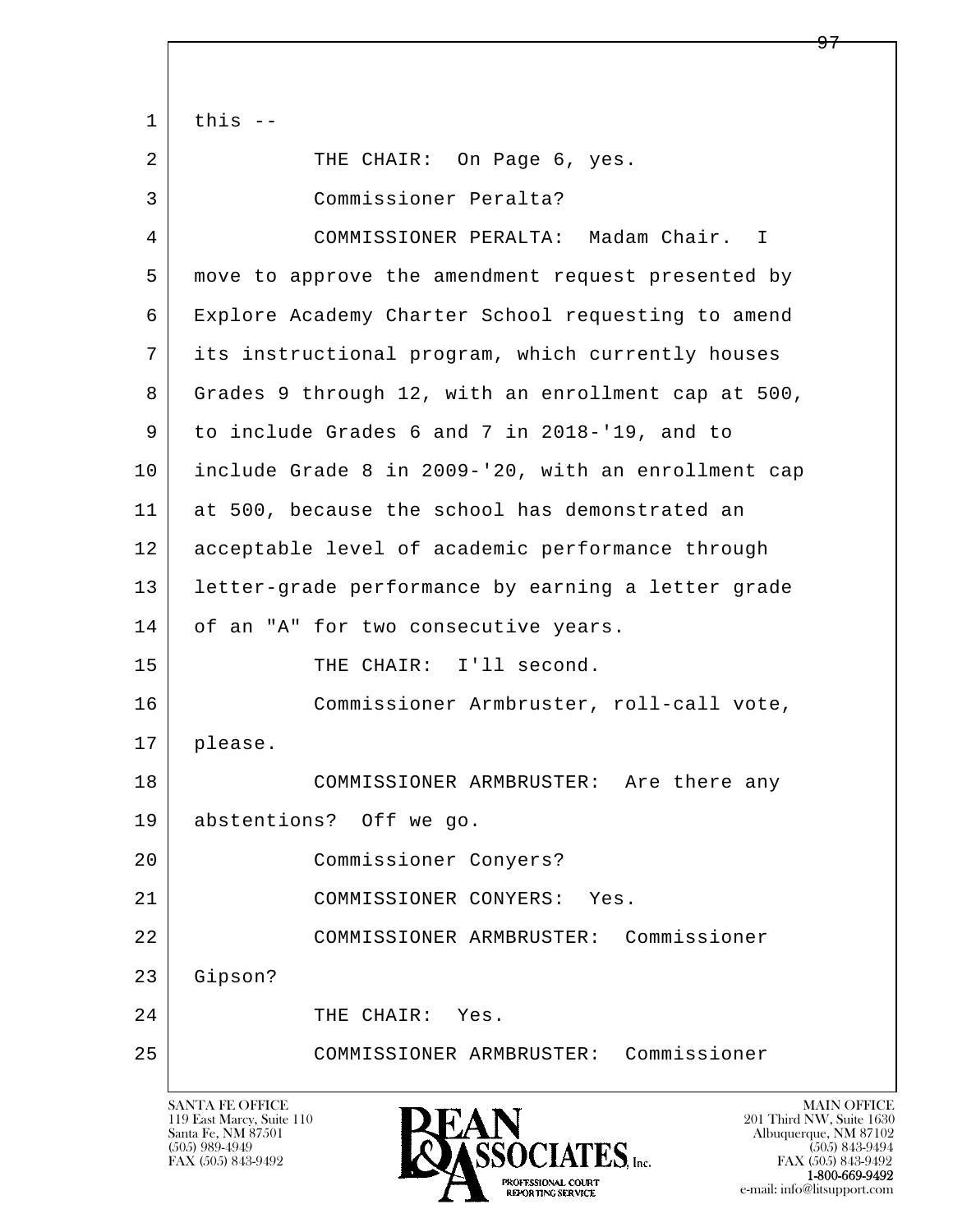l  $\overline{\phantom{a}}$ 1 | Armbruster votes "Yes." 2 Commissioner Toulouse? 3 COMMISSIONER TOULOUSE: Reluctantly, 4 because I'm not sure it's going to work, I will say 5 yes. 6 COMMISSIONER ARMBRUSTER: I'll put an "R 7 yes" for you. 8 Commissioner Johnston? 9 COMMISSIONER JOHNSTON: Yes. 10 COMMISSIONER ARMBRUSTER: Commissioner 11 Peralta? 12 COMMISSIONER PERALTA: Yes. 13 COMMISSIONER ARMBRUSTER: Commissioner 14 Crone? 15 COMMISSIONER CRONE: Yes. 16 COMMISSIONER ARMBRUSTER: Commissioner 17 Robbins? 18 COMMISSIONER ROBBINS: Yes. 19 COMMISSIONER ARMBRUSTER: Commissioner  $20$  Ruiz? 21 COMMISSIONER RUIZ: Yes. 22 COMMISSIONER ARMBRUSTER: That is a 23 | nine-to-zero vote, and the motion passes. 24 | THE CHAIR: Thank you so much. 25 Congratulations. Good luck this school year.

119 East Marcy, Suite 110<br>Santa Fe, NM 87501



FAX (505) 843-9492<br>**1-800-669-9492** e-mail: info@litsupport.com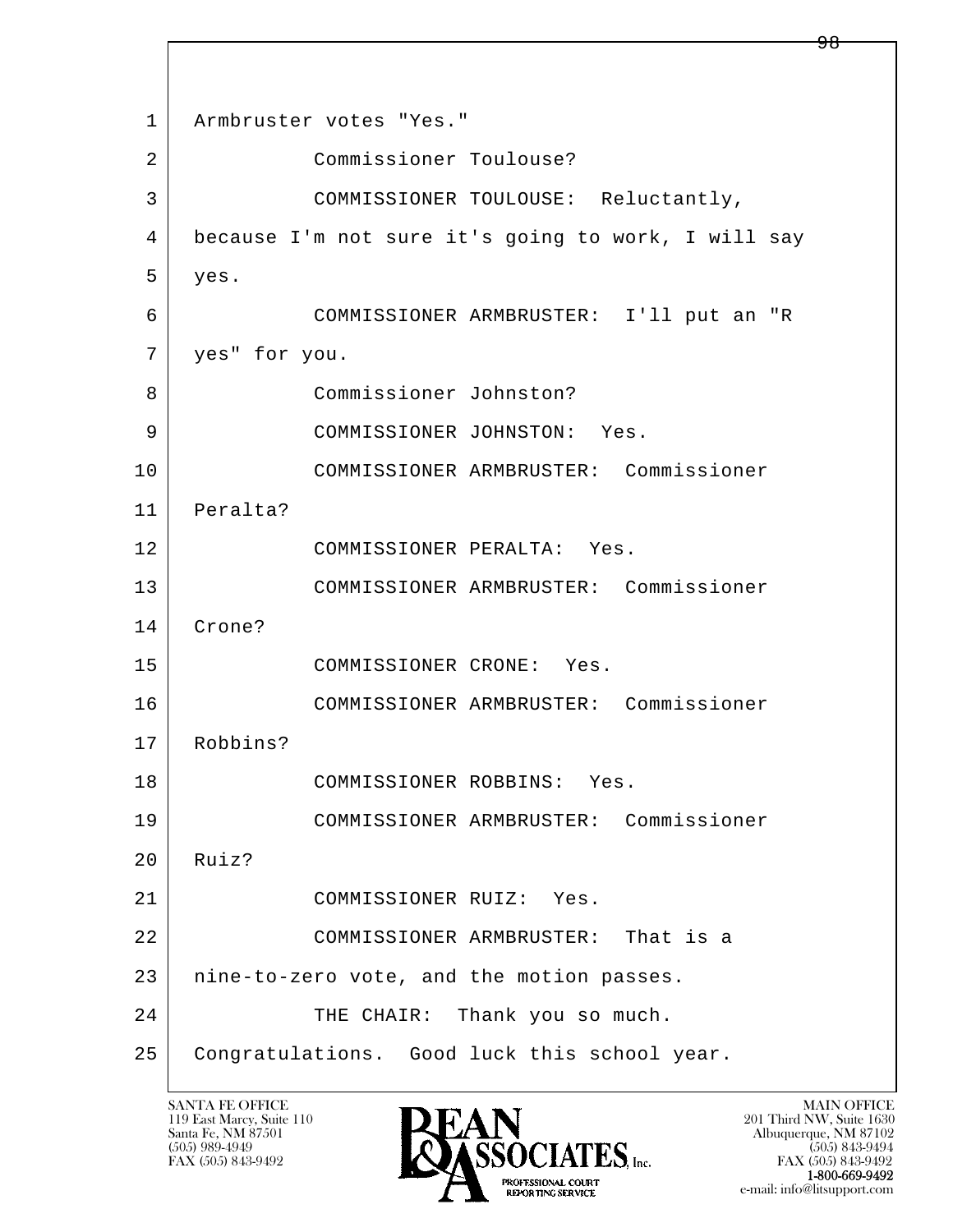l  $\overline{\phantom{a}}$ 1 MR. JUSTIN BAIARDO: Thank you. 2 THE CHAIR: The last amendment request on 3 the agenda for today is the Taos Integrated School 4 for the Arts. 5 MS. POULOS: Madam Chairwoman, 6 Commissioners, before you is an amendment request 7 for Taos Integrated School for the Arts requesting 8 to amend the provision in their contract regarding 9 the location of their facility. The materials do 10 provide you with at least one of the document -- 11 pieces of documentation related to facilities that 12 the Commission does need to see, which is the letter 13 | from the Public Schools Facilities Authority, PSFA, 14 indicating that the NMCI -- the weighted NMCI is 15 | lower, better, than the average. 16 You do also have the governing council's 17 minutes. I believe that these are draft minutes 18 from -- no. They look like they're approved from 19 April. And so the only piece of documentation that 20 that the school does not have at this time is the 21 E-Occupancy certificate. They have indicated they 22 believe they will have that by the 14th of this 23 month prior to moving into that facility. 24 And there are proposed motions on Page 5  $25$  and 6.

119 East Marcy, Suite 110<br>Santa Fe, NM 87501

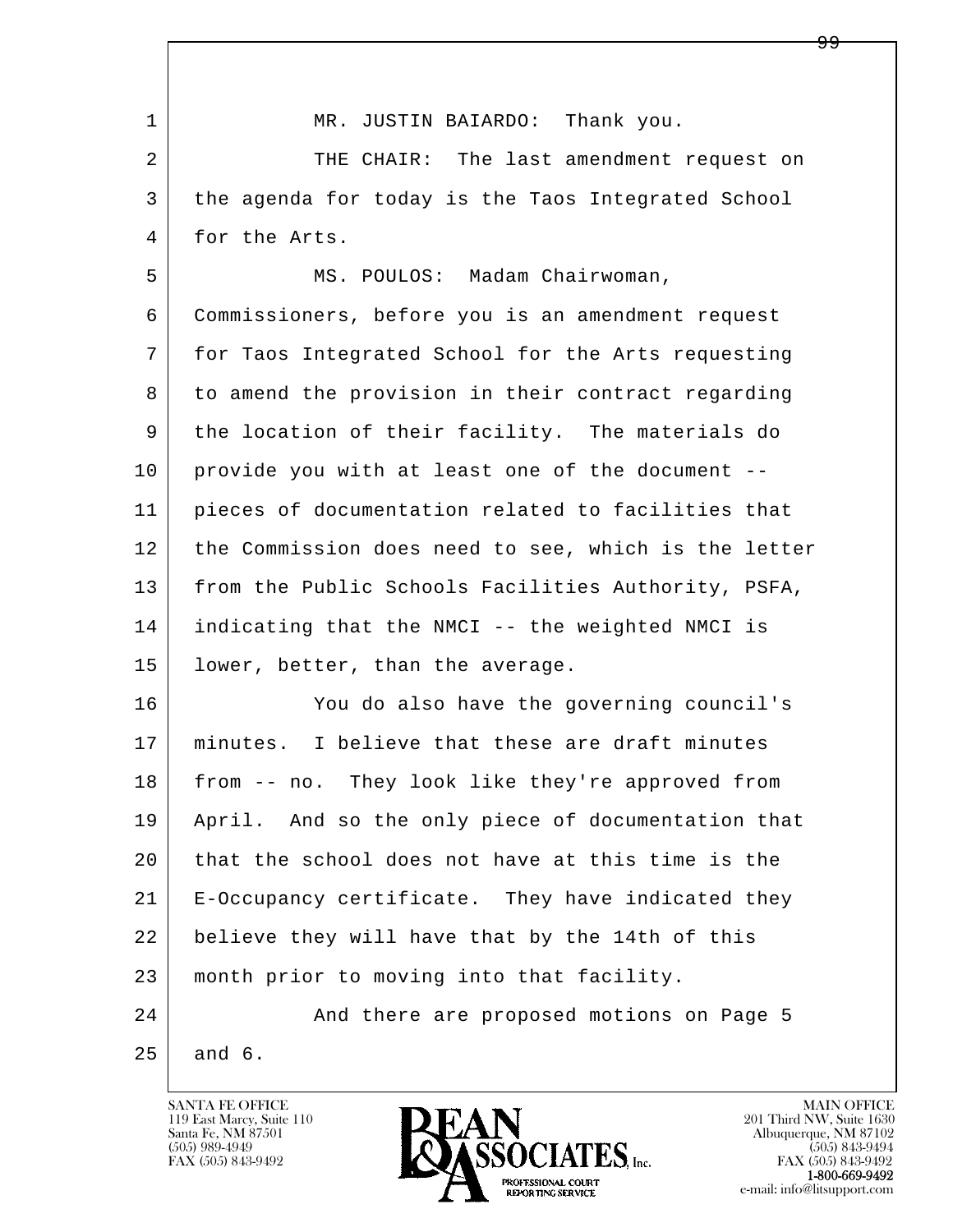l  $\overline{\phantom{a}}$ 1 THE CHAIR: Good morning. And if you 2 | could please just introduce yourself for the record? 3 MS. JILL CLINE: Yes, Madam Chair and 4 members of the Commission. I'm Jill Cline. I'm the 5 Governing Council President for TISA. 6 MR. RICH GREYWOLF: My name is Rich 7 Greywolf. I'm the Director of TISA. 8 MS. JILL CLINE: First, I want to 9 profusely thank Chairperson Gipson and Ms. -- can 10 you say your last name for me? 11 | MS. POULOS: Poulos. 12 MR. KLEIN: Poulos. I've met her at 13 trainings, and for some reason, I can't pronounce -- 14 for getting us on the agenda out of a normal cycle. 15 And there's a reason for that in terms of the 16 process and the procedures of what you have to have 17 before you can get on the agenda that actually 18 precludes us from being able to then move into the 19 school in a timely fashion. 20 | The and it's an unfortunate kind of cycle 21 that -- that just causes it to be complex for the 22 staff and for the Commission, as well as for the 23 school. 24 We -- you may remember -- some of you; 25 there's new faces. But you may remember us. We

119 East Marcy, Suite 110<br>Santa Fe, NM 87501



FAX (505) 843-9492<br>**1-800-669-9492**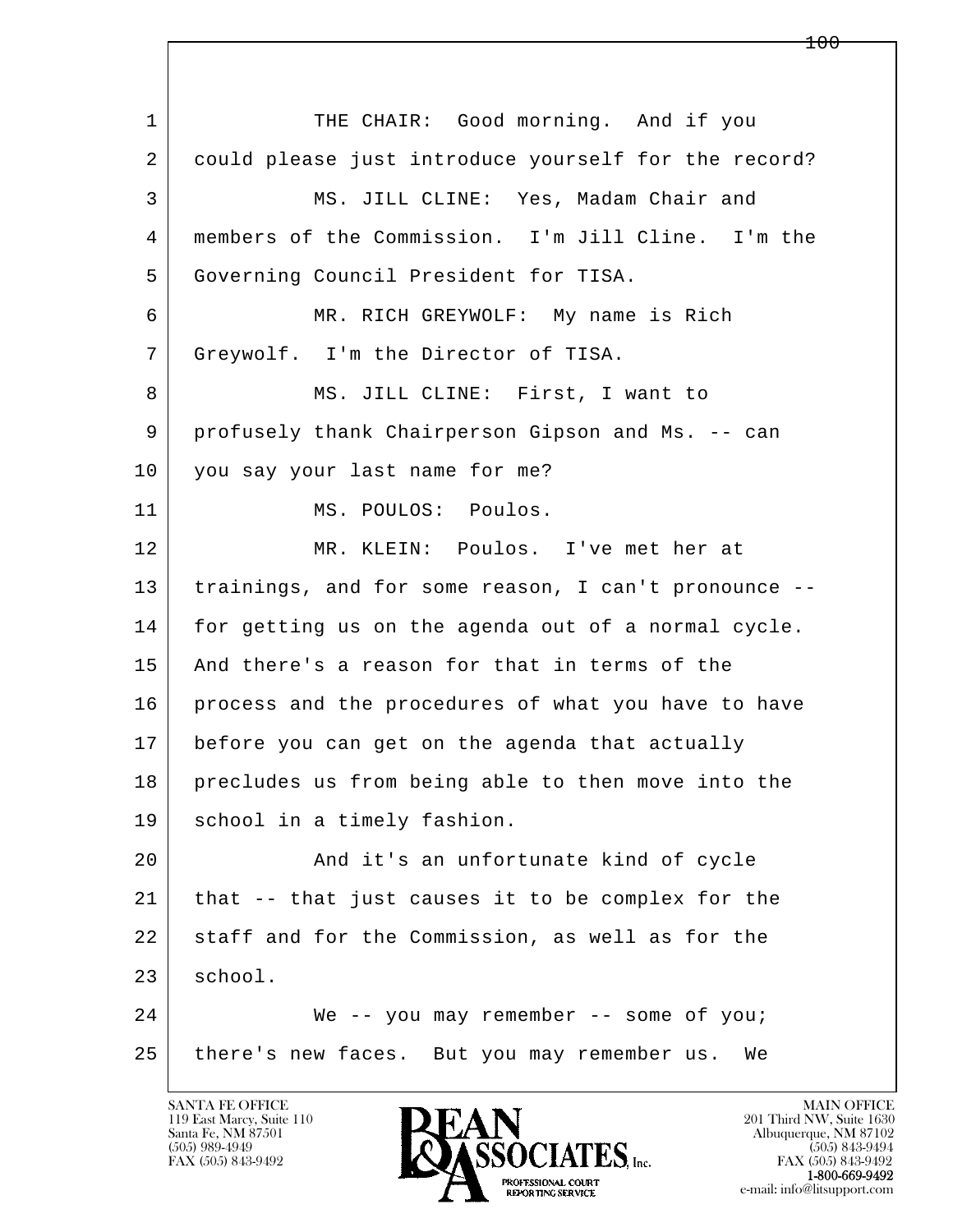l  $\overline{\phantom{a}}$  1 came last May asking for permission to move to a 2 temporary location before we moved to our permanent 3 location. 4 And the question then was, "Why do you 5 have to move to a temporary location if you're 6 currently in a location before you go to a permanent 7 location?" 8 And it was because we had a medical 9 marijuana manufacturing business moving within 10 300 feet of our school, and we had to move, because 11 we don't want to enhance our children's education in 12 that fashion. 13 So we had to move to a temporary location. 14 And the day that we came, you may also remember we 15 actually had received a Special Use Permit approval 16 process from the Town of Taos, literally, the night 17 before, 8:30, before we were here at, like, 10:00 18 the next day. 19 | And we had gotten the Special Use 20 Permitting for the temporary location at Bendix, as 21 well as our [incomprehensible] property for the 22 permanent campus. So we did actually present. We 23 had a letter from PSFA at the time, which I have 24 from Martica here that showed the ratings for both 25 the temporary location and the permanent location.

119 East Marcy, Suite 110<br>Santa Fe, NM 87501

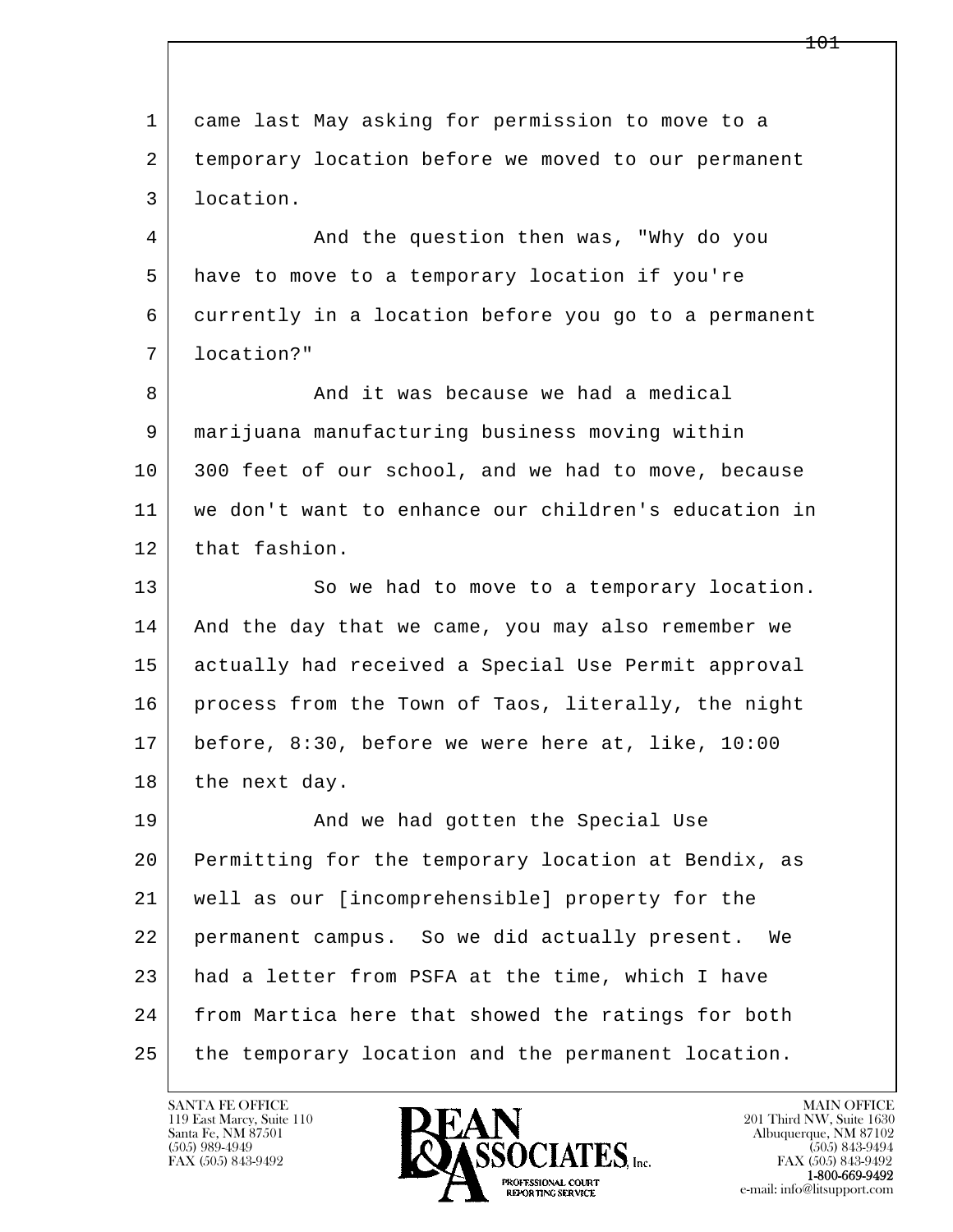| $\mathbf 1$    | And we were presenting on all of it at the same time |
|----------------|------------------------------------------------------|
| 2              | with our site plan and everything.                   |
| $\mathfrak{Z}$ | And at the time, I will tell you, when you           |
| 4              | voted to let us do this, I actually thought we were  |
| 5              | approved for both locations. Just show us the        |
| 6              | documents when you're done, and you're ready to go.  |
| 7              | And I thought we were good to go. And I realized     |
| 8              | that I kind of misunderstood a little piece in what  |
| 9              | we needed before we made the final move to our       |
| 10             | permanent location.                                  |
| 11             | When you gave us the approval last year,             |
| 12             | what we did immediately was buy the land. We         |
| 13             | started working with a local architect to do our RFP |
| 14             | to be able to put out for either a permanent build   |
| 15             | or modular buildings.                                |
| 16             | We ended up going with modular buildings             |
| 17             | that are on an eight-year lease. So we're actually   |
| 18             | in position at this point to -- we, not only -- the  |
| 19             | State not only owns the land at this point, but in   |
| 20             | eight years, we should be done with needing lease    |
| 21             | assistance, also, if we plan right, because we'll    |
| 22             | actually own the buildings. The State will; the      |
| 23             | school will.                                         |
| 24             | We -- let's see. We put out the RFP for              |
| 25             | the buildings. We put -- we ended up contracting on  |
|                |                                                      |

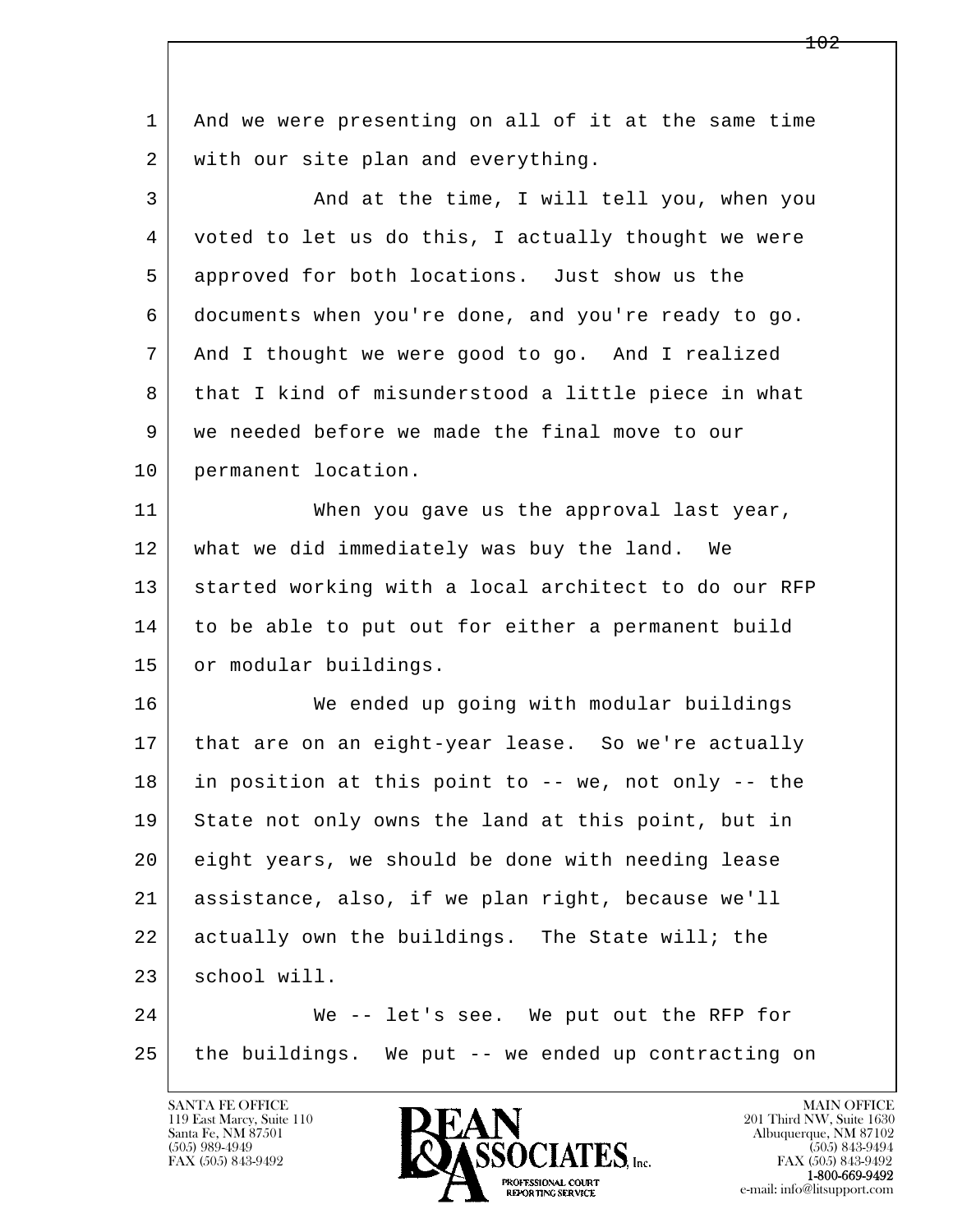l  $\overline{\phantom{a}}$ 1 that towards the end of January. We put out --2 | through Cooperative Education Services, we were able 3 to, with the people who actually build the 4 buildings, contract with them to do all of the site 5 work; so we ended up with a turnkey product. And we 6 sent a preliminary review of our proposed plans to 7 PSFA in April to make sure that we were at the right 8 square footages for the buildings and storerooms. 9 And then it got approved by CID in May. 10 | And so the buildings were manufactured for us. 11 Now, what you may or may not also remember 12 about our campus is we're in our eighth year right 13 | now. So we're starting the third year of our second 14 | charter. In seven years, we've never been on a 15 consolidated campus. We've been on two campuses the 16 whole time. And one of those campuses has had to 17 move three times. 18 We believe we will have -- right now, the 19 only things we have left on our new buildings -- 20 sorry. My kids don't even go to this school. One 21 of them is starting UNM this year, and the others 22 are in high school. 23 We're in the position right now to have 24 | the Certificate of Occupancy on September 14th. 25 What we're waiting -- the only things we have left

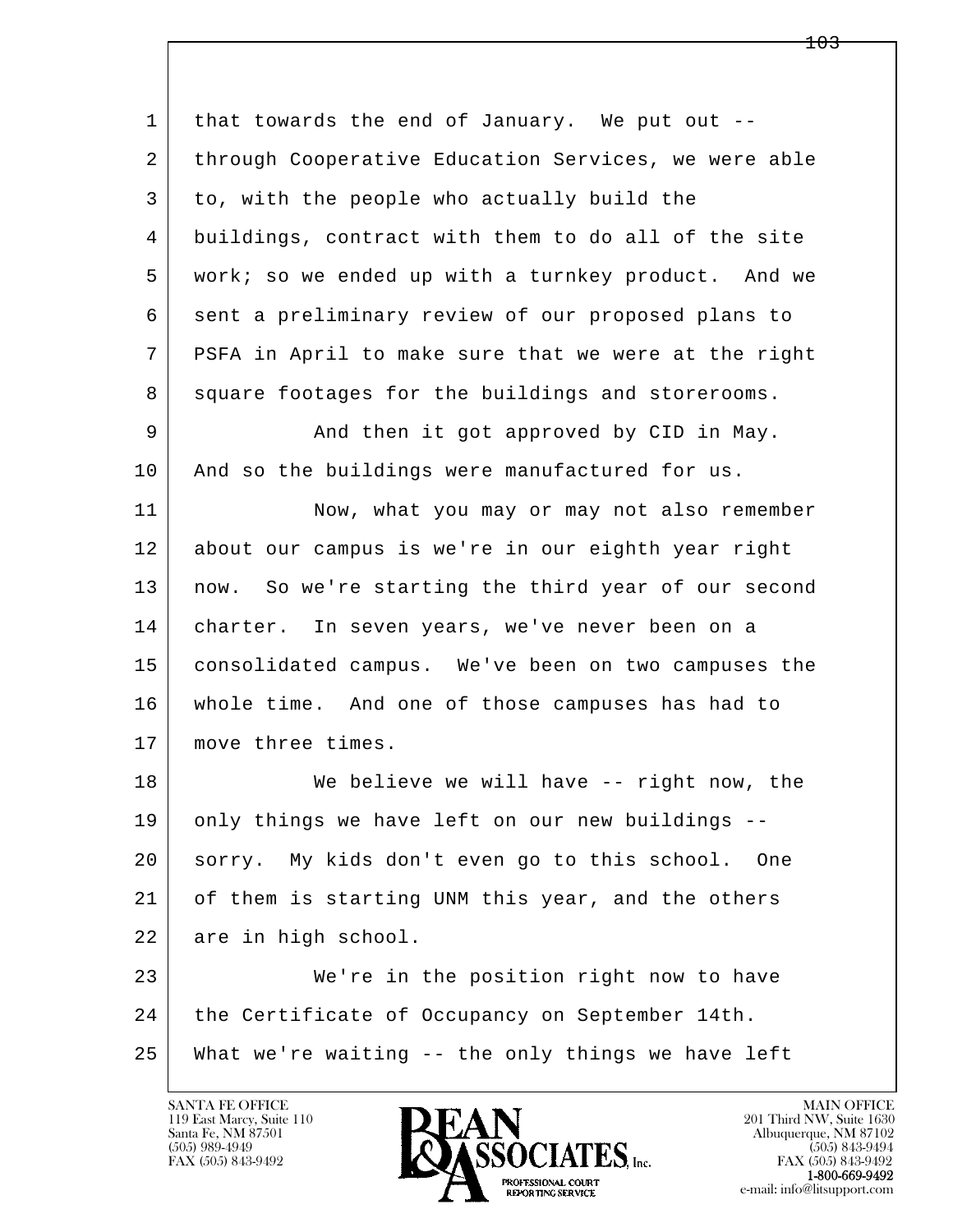1 to finish are waxing the floors. We have cable 2 drops still to go for data. The fire alarm system 3 needs to be finished, and they're starting the 4 stucco wrap for us. So it's going to be a finished 5 building.

 6 We can't get the E-Occupancy until the 7 stucco wrap is done and we have the final turnover. 8 The E-Occupancy, at that point, on September 14th, 9 doesn't even give us the four weeks to come to you 10 for our October meeting, which means we will be 11 waiting till November to even be heard, which is 12 basically about \$24,000 worth of rent or lease on 13 buildings that are vacant. And we have one landlord 14 on one of the two campuses who wants us out by the 15 end of September.

16 So we're here to say we're scrappy, 17 creative, and tenacious. We appreciate being put on 18 at the 11th hour, when we know it's not really the 19 process and the procedure. And we're really hoping 20 that you will give us the permission to move.

l  $\overline{\phantom{a}}$  21 We do actually also have Martica's letter 22 now with the proper address, with a "0" on the NMCI 23 rating for the new campus. And I can submit that 24 for the record. We do have that. The only thing we 25 would be awaiting is the E-Occupancy Certificate at

119 East Marcy, Suite 110<br>Santa Fe, NM 87501

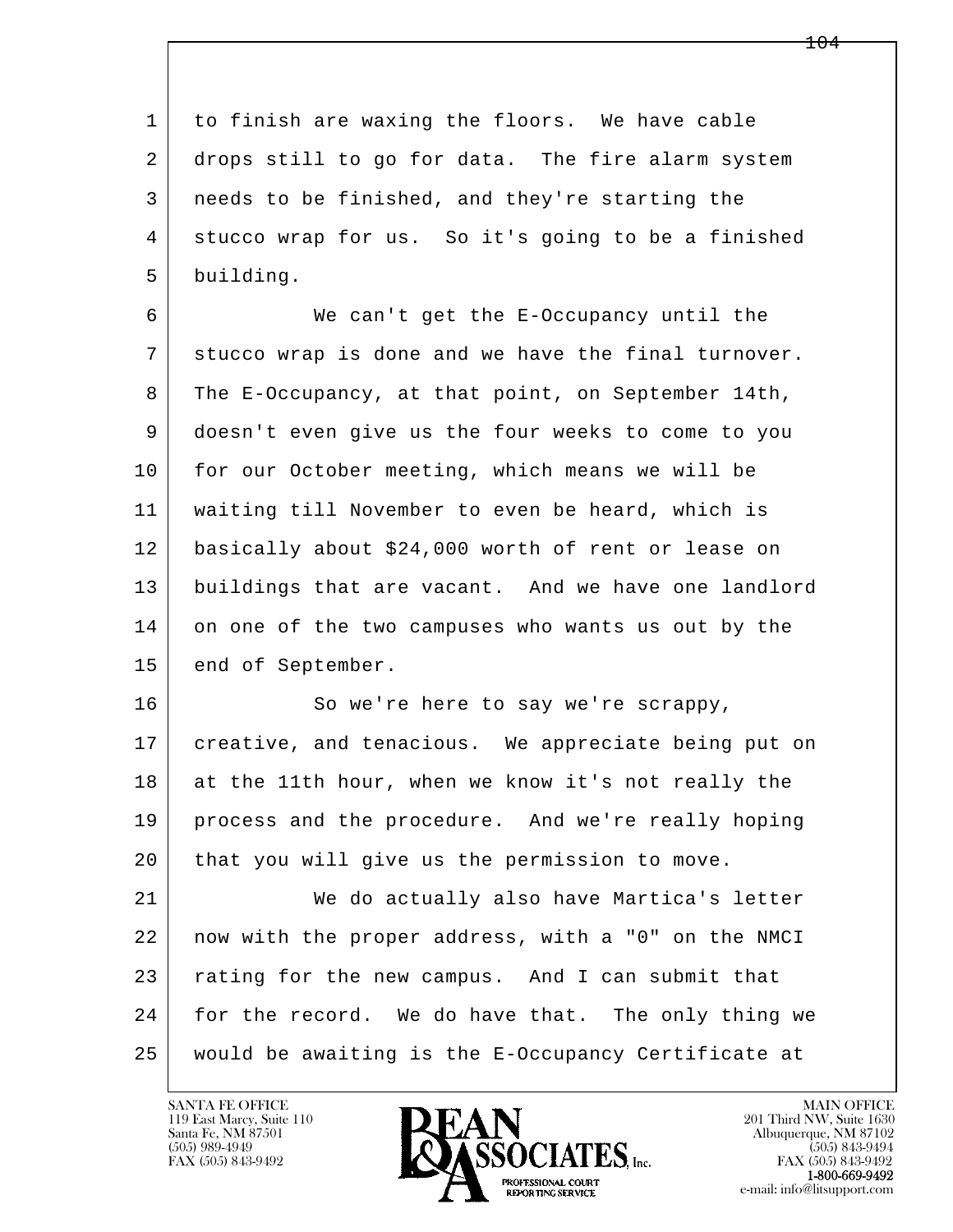l  $\overline{\phantom{a}}$  1 the point that the Town of Taos approves us to move 2 in. 3 With that, I stand for questions. 4 THE CHAIR: I just need -- it's September 5 or October 14th you're looking to move. 6 MS. JILL CLINE: I believe September 14th 7 is our schedule at this point. And we also have -- 8 I will say we have parents and community members 9 ready with trucks -- ready with trucks to move us to 10 a consolidated campus. We actually believe we would 11 take a four-day weekend and move everything and be 12 | starting on -- on the Monday after. 13 THE CHAIR: I mean, ideally -- and we all 14 | know this -- but things happen. It's not the best 15 to have to move during the school year. But, you 16 know, things happen. 17 MS. JILL CLINE: They do. 18 THE CHAIR: So that, you know, in the best 19 of plans, that it would -- it would be great if you  $20$  could have moved in the summer; but  $-$ 21 MR. KLEIN: Yeah. 22 THE CHAIR: -- I think we understand. 23 I don't know if Commissioner Peralta has 24 anything that he needs to add, because he does sit 25 in for us on the PSCOC; so --

119 East Marcy, Suite 110<br>Santa Fe, NM 87501

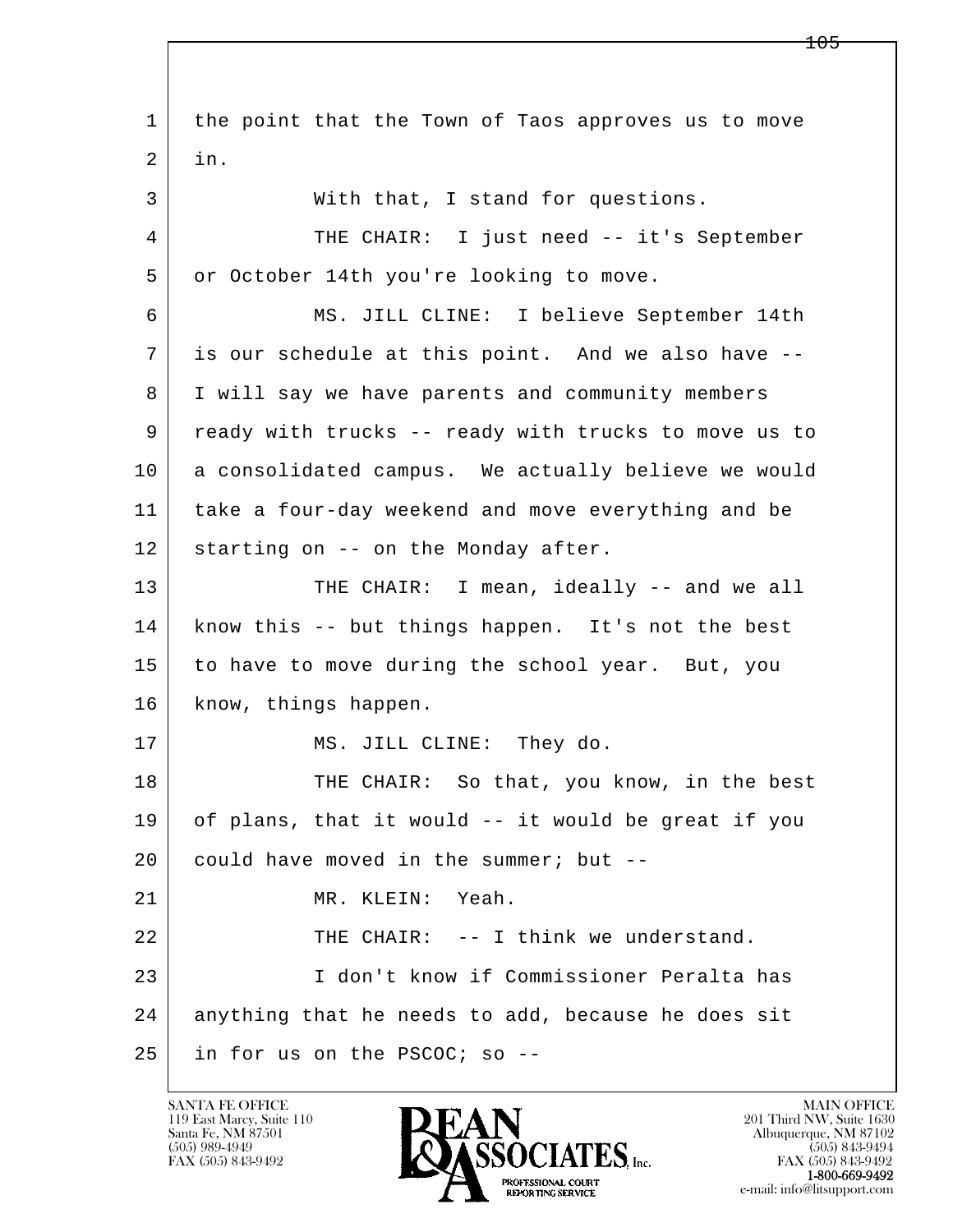| $\mathbf 1$    | COMMISSIONER PERALTA: Madam Chair,                   |
|----------------|------------------------------------------------------|
| $\overline{2}$ | everything seems to be lining up. Again, the big     |
| 3              | thing is the certificate. And from what I -- from    |
| 4              | Martica, that's just around the corner. There isn't  |
| 5              | really anything that's a major issue that's really   |
| 6              | going to hold them back and what have you. So if     |
| 7              | there are no further questions, I will entertain the |
| 8              | motion, if that's okay.                              |
| 9              | THE CHAIR: That's perfectly fine.                    |
| 10             | COMMISSIONER JOHNSTON: I have a question.            |
| 11             | THE CHAIR: Oh, okay. I'm sorry.                      |
| 12             | COMMISSIONER JOHNSTON: And I'm thinking              |
| 13             | historically -- and this is because I represent      |
| 14             | District 8. And we've had a charter school with      |
| 15             | facilities matters. And we were pretty stringent     |
| 16             | with the requirements that we placed on them. And I  |
| 17             | don't begin to understand the difference of --       |
| 18             | COMMISSIONER PERALTA:<br>In this regard,             |
| 19             | these are modular buildings; so these are basically  |
| 20             | buildings that are constructed on site with regards  |
| 21             | to the school, working from the ground up; so        |
| 22             | COMMISSIONER JOHNSTON: And without --                |
| 23             | without a fire alarm system, my voting "yes" would   |
| 24             | mean that I'm voting that it's okay. And that might  |
| 25             | $allow --$                                           |

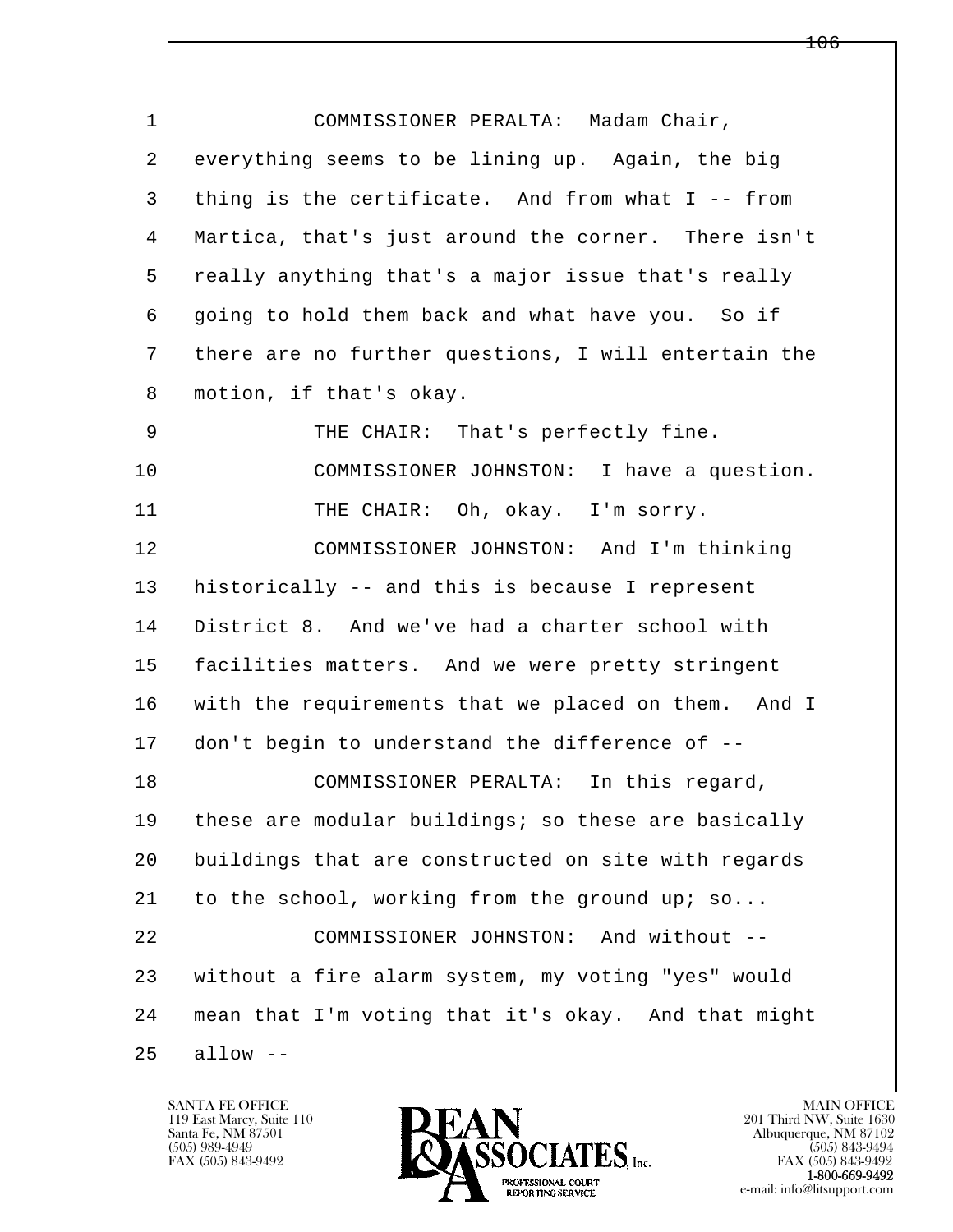l  $\overline{\phantom{a}}$ 1 THE CHAIR: No. 2 COMMISSIONER JOHNSTON: -- something to 3 happen. 4 THE CHAIR: No. The motion would be 5 conditional on the acquisition of the E-Occupancy 6 Certificate, so that -- and they would not be able 7 to get the E-Occupancy Certificate without the 8 stucco wrap, the fire alarm, and all of that; so 9 that if they don't get that E-Occupancy, they will 10 | not be able to move on the 14th. 11 Part of the difference with the other 12 school was that the architect was not providing the 13 required information for them to move forward in the 14 process. 15 COMMISSIONER JOHNSTON: And we didn't -- 16 THE CHAIR: Right. 17 COMMISSIONER JOHNSTON: All right. Thank 18 you. That clarifies for me. Thank you. 19 MS. JILL CLINE: Thank you. I'm sorry I 20 confused the issue with that. I was just so excited 21 that's all we have left after all that we went 22 through. 23 | THE CHAIR: Right. So that will be in  $24$  the  $-$ 25 COMMISSIONER PERALTA: Yeah. There are

119 East Marcy, Suite 110<br>Santa Fe, NM 87501

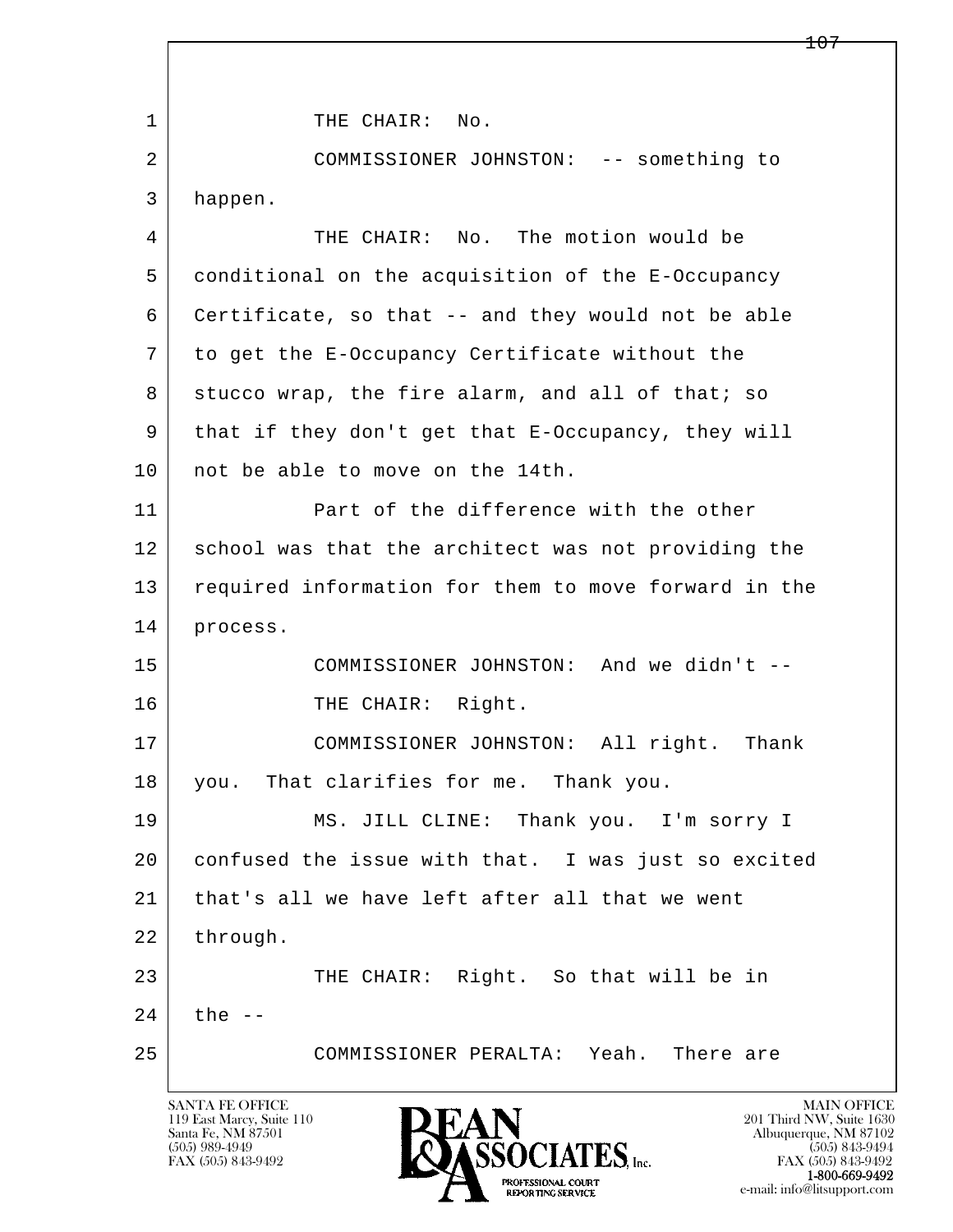l  $\overline{\phantom{a}}$ 1 three conditions that are stated in the motion 2 that's being provided by the -- 3 COMMISSIONER TOULOUSE: We already have it 4 approved. 5 | THE CHAIR: Right. Okay. 6 Commissioners, are there any other 7 questions? Okay. Seeing none -- 8 COMMISSIONER PERALTA: Okay. I move to 9 approve the amendment request, with the condition 10 that the school submits to the PED all outstanding 11 documentation prior to the occupation of the 12 proposed facility presented by Taos Integrated 13 School for the Arts, Requesting to amend 14 Article VIII, Section 8, Section 8.01A(x), Page 36 15 of its contract to read, "School is building on 16 their permanent location and will be moving on to 17 the permanent location and beginning classes on the 18 | new location for the 2017-2018 school year, because 19 the Commission -- because..." -- PEC to provide 20 rationale. 21 The conditions are that TISA must provide 22 the PED the following documentation. And some of 23 these documentations may have already been 24 | submitted. I'm going to state these conditions 25 anyway.

119 East Marcy, Suite 110<br>Santa Fe, NM 87501



FAX (505) 843-9492<br>**1-800-669-9492**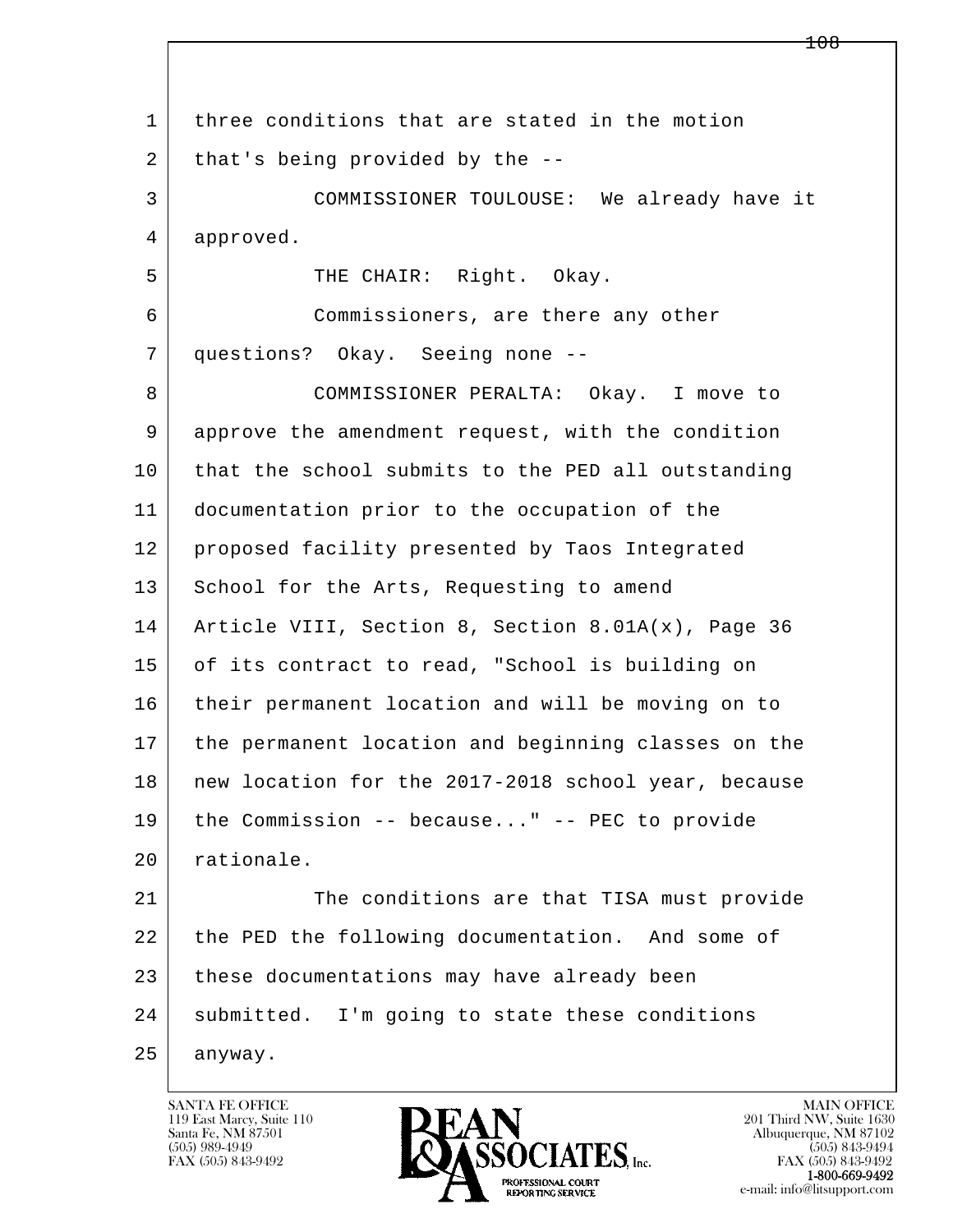l  $\overline{\phantom{a}}$ 1 1, a signed Governing Board meeting notes 2 at which the Governing Board approved the proposed 3 amendment request. 4 2, the Public Schools Facility Authority 5 | letter approving the facility. 6 And, 3, and most important, an E-Occupancy 7 Certificate for the facility into which the school 8 seeks to move. 9 COMMISSIONER TOULOUSE: Second. 10 THE CHAIR: There's a second by 11 Commissioner Toulouse. 12 Commissioner Armbruster, roll-call vote, 13 please? 14 COMMISSIONER ARMBRUSTER: Are there any 15 abstentions? 16 Okay. 17 Commissioner Gipson? 18 | THE CHAIR: Yes. 19 COMMISSIONER ARMBRUSTER: Commissioner 20 Robbins? 21 COMMISSIONER ROBBINS: Yes. 22 COMMISSIONER ARMBRUSTER: Commissioner  $23$  Ruiz? 24 COMMISSIONER RUIZ: Yes. 25 COMMISSIONER ARMBRUSTER: Commissioner

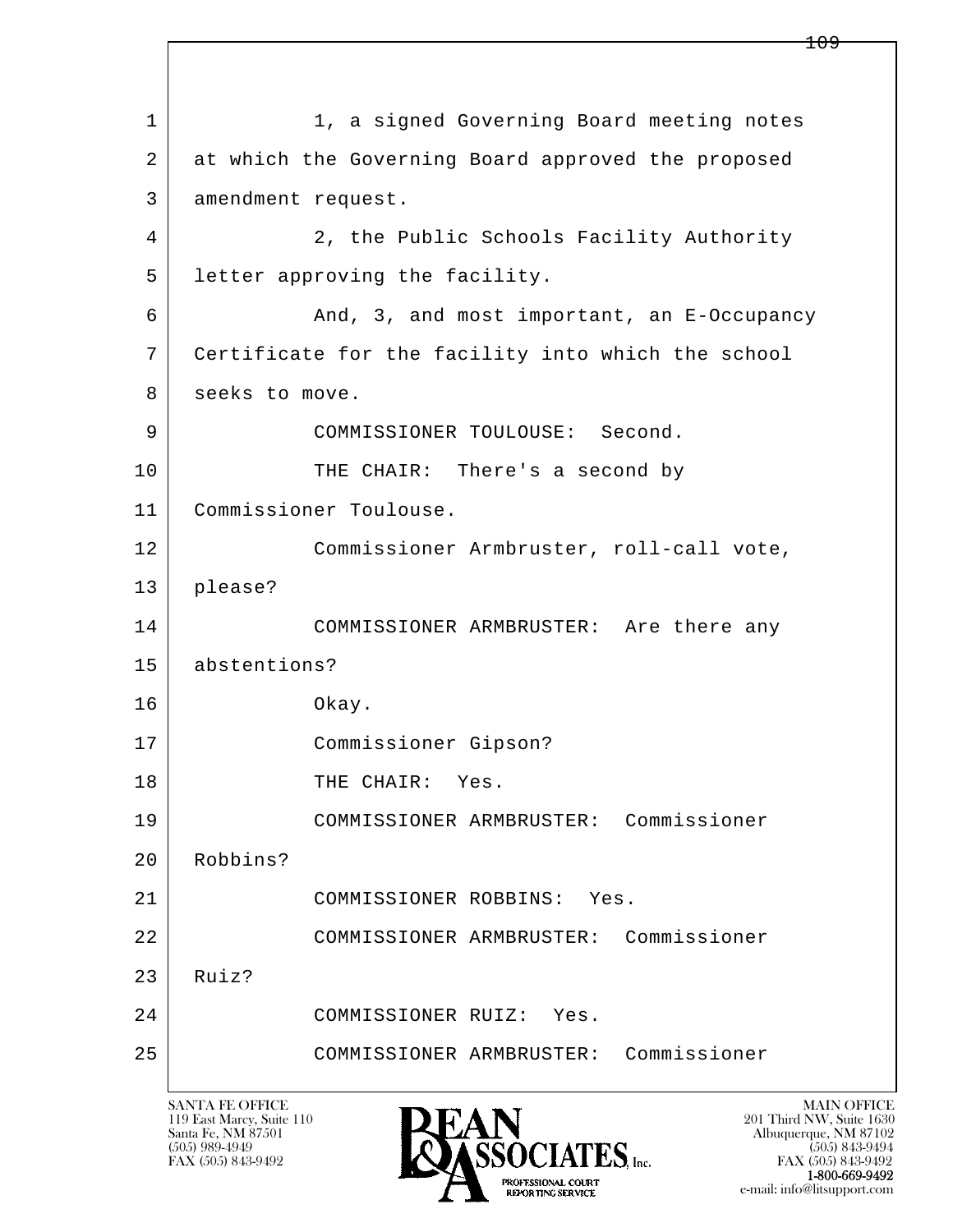l  $\overline{\phantom{a}}$  1 Crone? 2 COMMISSIONER CRONE: Yes. 3 COMMISSIONER ARMBRUSTER: Commissioner 4 | Toulouse? 5 COMMISSIONER TOULOUSE: Yes. 6 COMMISSIONER ARMBRUSTER: Commissioner 7 Conyers? 8 COMMISSIONER CONYERS: Yes. 9 COMMISSIONER ARMBRUSTER: Commissioner 10 | Armbruster votes "Yes." 11 Commissioner Peralta? 12 COMMISSIONER PERALTA: Yes. 13 COMMISSIONER ARMBRUSTER: Commissioner 14 Johnston? 15 COMMISSIONER JOHNSTON: No. 16 COMMISSIONER ARMBRUSTER: That will be an 17 eight-to-one vote, and the motion passes. 18 | THE CHAIR: The motion passes. 19 MS. JILL CLINE: Thank you very much. 20 THE CHAIR: We're now on to Item 9, Report 21 from Options for Parents and the Charter School 22 Division. 23 MS. POULOS: Madam Chairwoman, 24 Commissioners, again, you do have, in your materials  $25$  also behind Tab No. 9, the updated kind of ongoing

119 East Marcy, Suite 110<br>Santa Fe, NM 87501

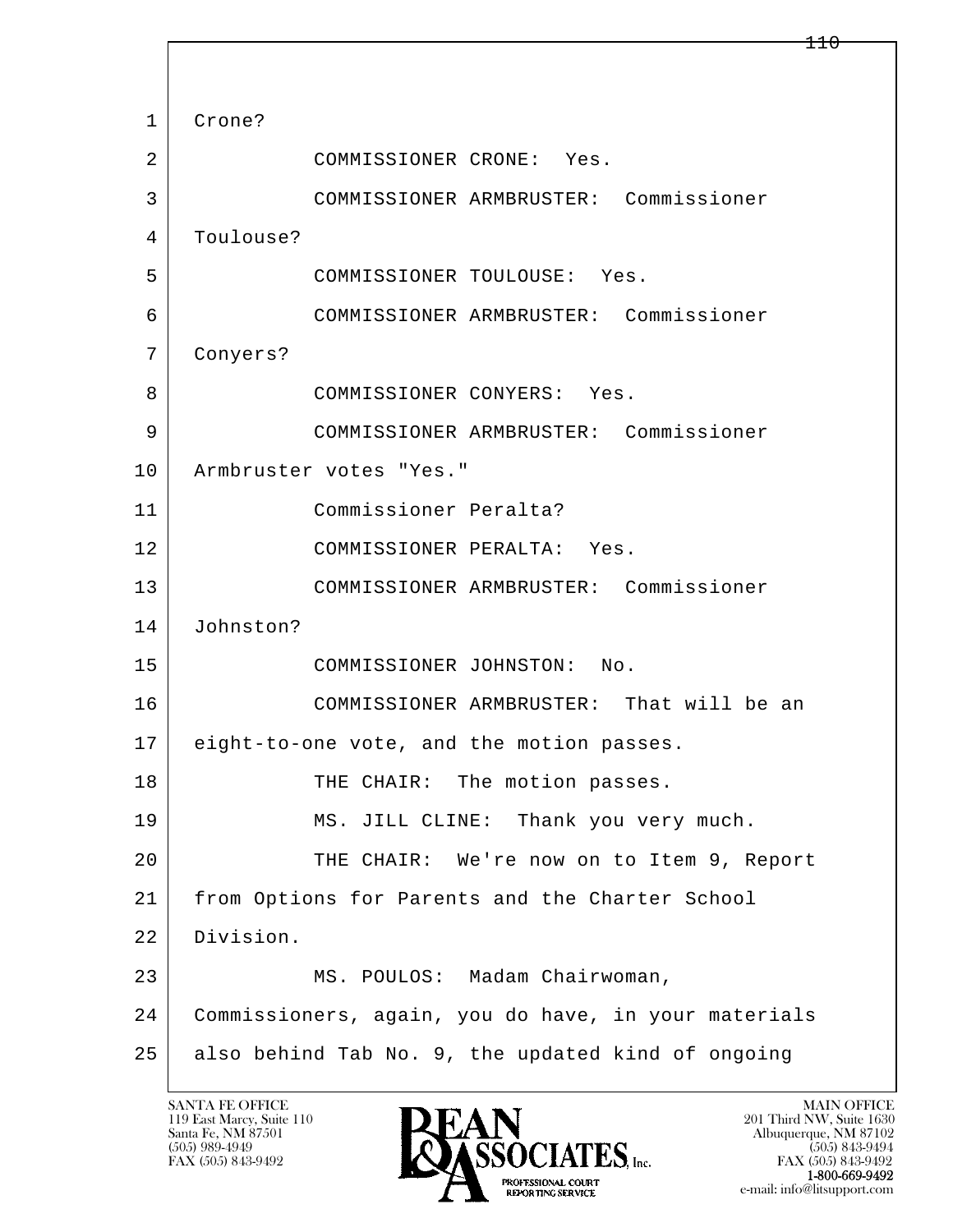1 tracker.

| 2  | There are two items I want to bring to               |
|----|------------------------------------------------------|
| 3  | your attention. One is in the matter of Estancia     |
| 4  | Valley Classical Academy. Since our last meeting,    |
| 5  | the Secretary did issue a decision overturning the   |
| 6  | decision of the PEC to grant the three-year renewal. |
| 7  | The Secretary's decision grants the school a         |
| 8  | five-year renewal with conditions.                   |
| 9  | The School has reached out several times             |
| 10 | and requested that the PEC enter into a contract     |
| 11 | with the school. We've done the temporary contracts  |
| 12 | with the other schools that were renewed last        |
| 13 | December. And so I believe that that's what the      |
| 14 | Commission wants me to do is go ahead and prepare    |
| 15 | that.<br>If that's the case, I will.                 |
| 16 | And then the other item is DEAP. The                 |
| 17 | revocation hearing for DEAP has again been changed.  |
| 18 | We apologize for that. It is now -- instead of       |
| 19 | being scheduled for the Thursday before our meeting  |
| 20 | in October, it is being scheduled for the Friday,    |
| 21 | which would have been the meeting date in October.   |
| 22 | We're just going to flip those two and have the      |
| 23 | meeting on the 12th.                                 |
| 24 | Correct.<br>THE CHAIR:                               |
| 25 | MS. POULOS: Also, on this list, you can              |

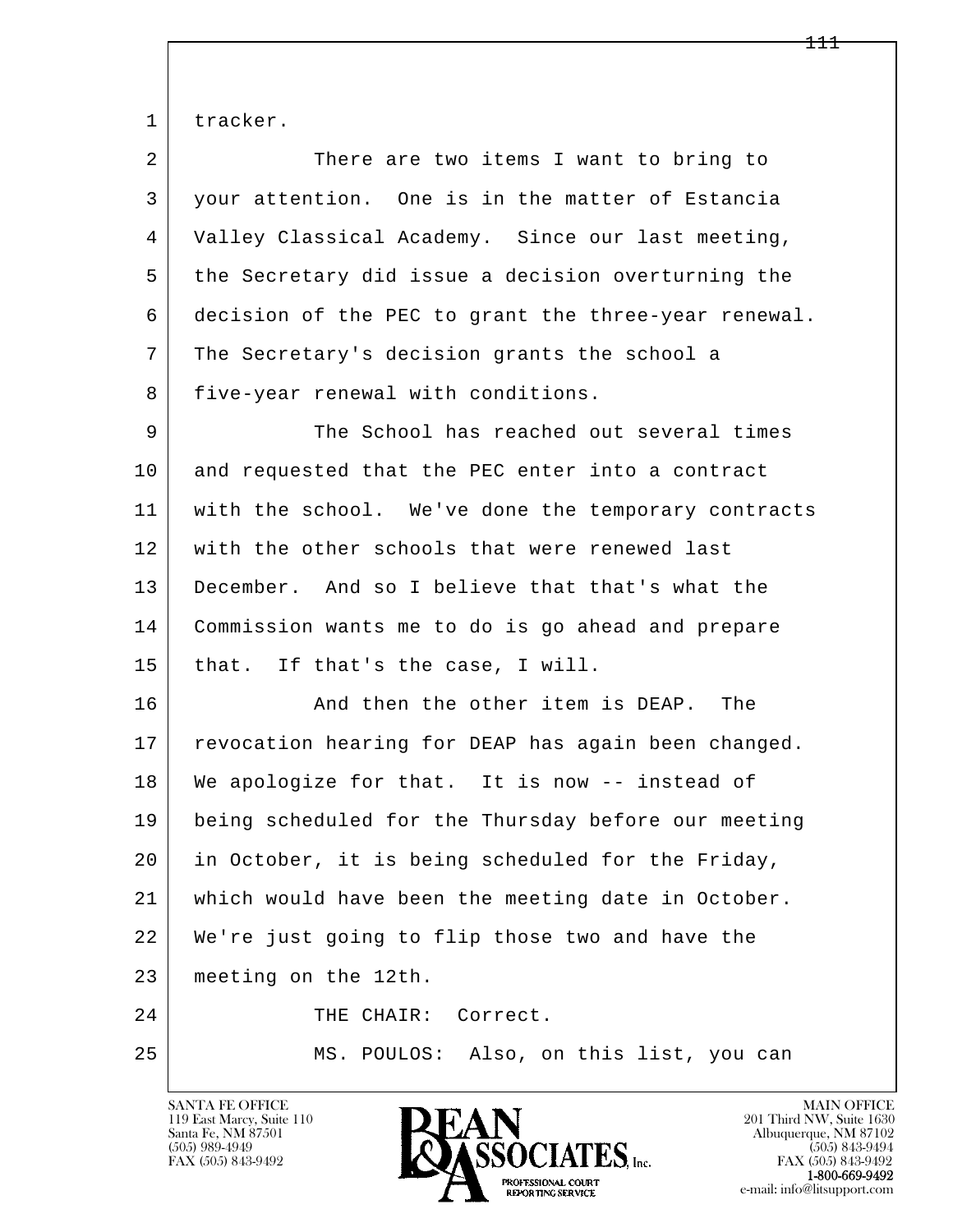l  $\overline{\phantom{a}}$  1 continue to see we're tracking resignations and 2 schools looking for a new facility. Nothing really 3 standing out there. I think we're going to try and 4 reset that list with the resignations, just because 5 there's been a lack of clarity. 6 But we are getting reporting. In fact, 7 today all charter schools have been given a deadline 8 to report to us the number of board members they 9 will have based on your new policy. So we are 10 | looking forward to having that clarity of 11 information. 12 And then behind that, you do have the 13 other piece, the report on governance changes. 14 Again, this is for your information. There's 15 nothing to us that really stood out that we need to 16 point out to you; but you should take the time to 17 review those materials. 18 | The Rand did just want to give you a quick 19 update also on the governing body trainings we've 20 been doing. We have now done three of the 21 introductory trainings that are required under the 22 | new rule. And they have been really great 23 experiences. The opportunity to interact with the 24 board -- everybody's left now. But some of the 25 members from Explore Academy were there. We

119 East Marcy, Suite 110<br>Santa Fe, NM 87501



FAX (505) 843-9492<br>**1-800-669-9492**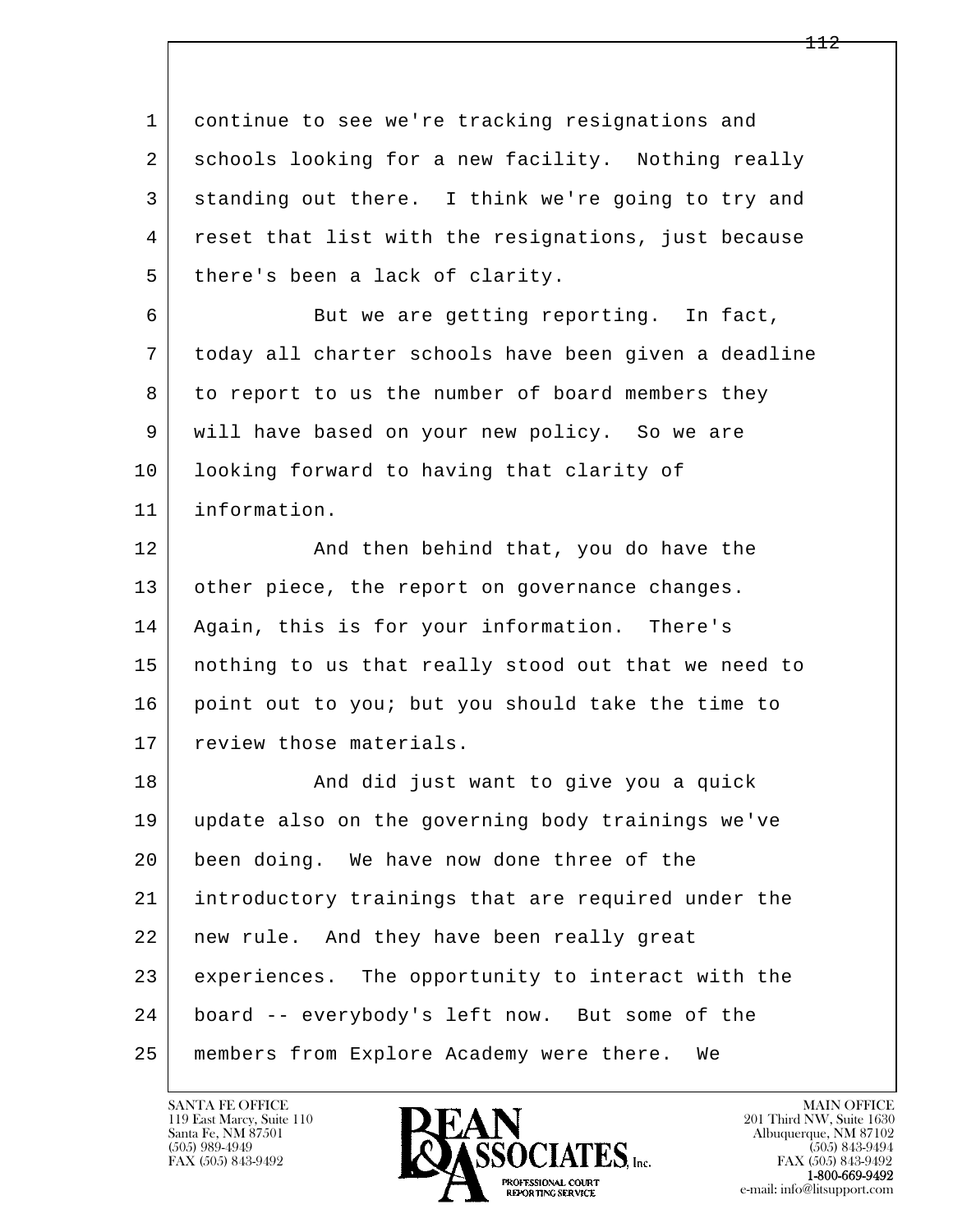l  $\overline{\phantom{a}}$  1 interacted with board members from the Southwest 2 Schools. 3 And really, all of them found it to be 4 very engaging, and they really appreciated it and 5 felt much more prepared for their full 6 responsibilities. And we certainly told them that 7 wouldn't be enough, that they need to continue to 8 get training, but that they really did feel 9 prepared. 10 | And so that's been something that we've 11 all enjoyed working on over the past couple of 12 months. And, obviously, the team is hard at work 13 finalizing the performance frameworks for last 14 | year's schools, have a deadline to submit any 15 responses to the site visit reports today. 16 And that gives my team the next month to 17 finalize performance frameworks to the degree that 18 we can. To get those to you before we move into the 19 renewal cycle, which starts October 1st, the team 20 has been diligently working with the renewal 21 applicants over the past several months to train 22 them on the process and the application and make 23 sure they are prepared and understand the 24 expectations. And we're getting ready to go out and 25 visit those schools as soon as those applications

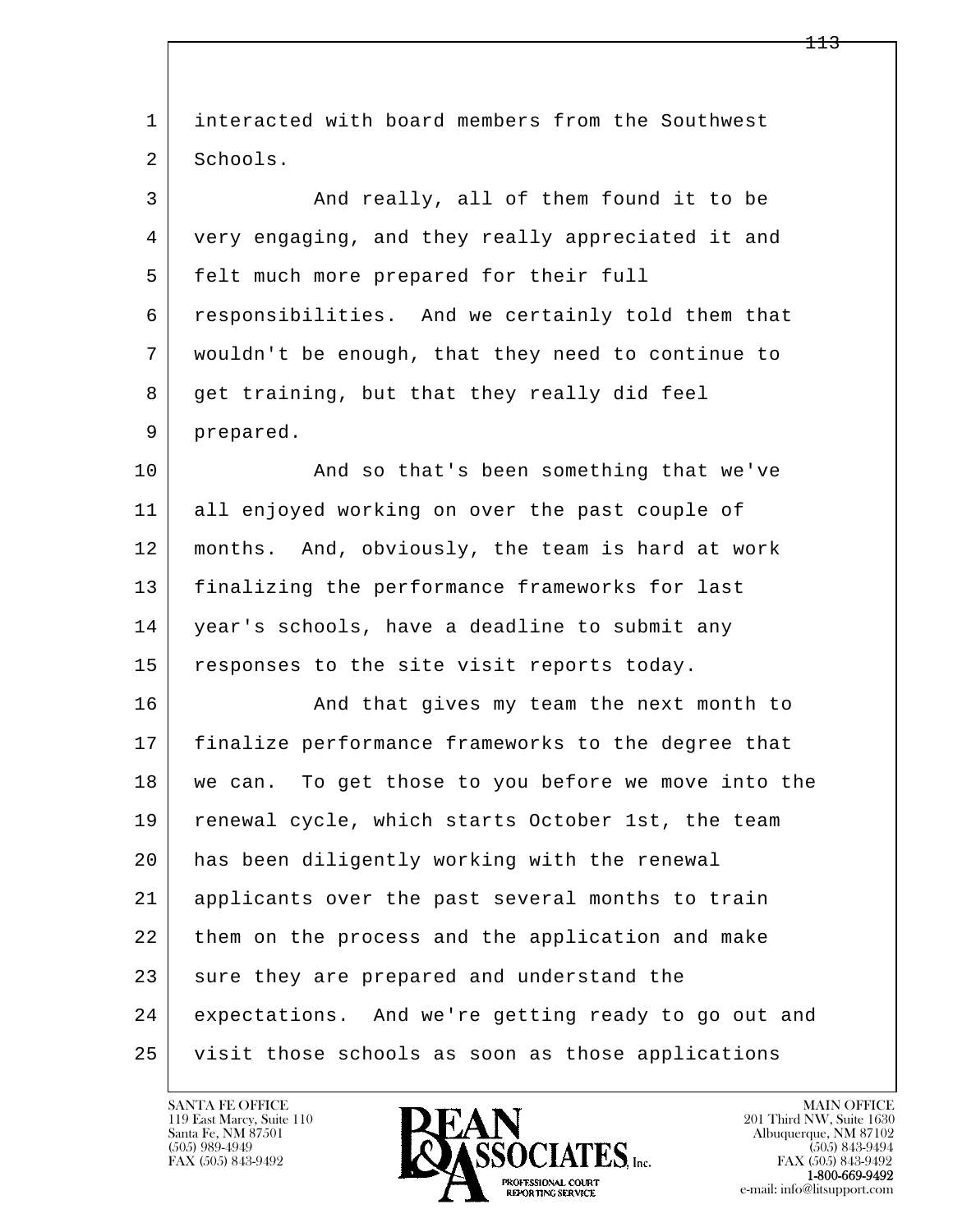1 come in on October 1st.

2 THE CHAIR: Thank you. And I would just 3 like to say I had the opportunity to attend four of 4 the hours of the governance council training that 5 the director did down in Las Cruces; so that -- and 6 everyone that was there was engaged.

7 | The Schools down in my 8 area. I've had the opportunity to meet most of the 9 new members that have come on to various governing 10 councils, and I know several others; so that it 11 really -- I'm very pleased with the quality of the 12 members that the schools seem to be recruiting. So 13 that that's very encouraging that they're engaged 14 community members, which I think is healthy for the 15 schools, so that I'm excited about that, and I'm 16 excited about going forward with that. 17 | T do have just one -- and it's just this

18 | continuing concern -- that there are -- going 19 through this, there are a number of schools that are 20 very late in notifications.

21 MS. POULOS: Yes.

l  $\overline{\phantom{a}}$ 22 THE CHAIR: So that that's an ongoing 23 concern that we have that I -- I quess, mutually, 24 we're just going to have to be more diligent about 25 keeping on schools to fill those positions.

119 East Marcy, Suite 110<br>Santa Fe, NM 87501



FAX (505) 843-9492<br>1-800-669-9492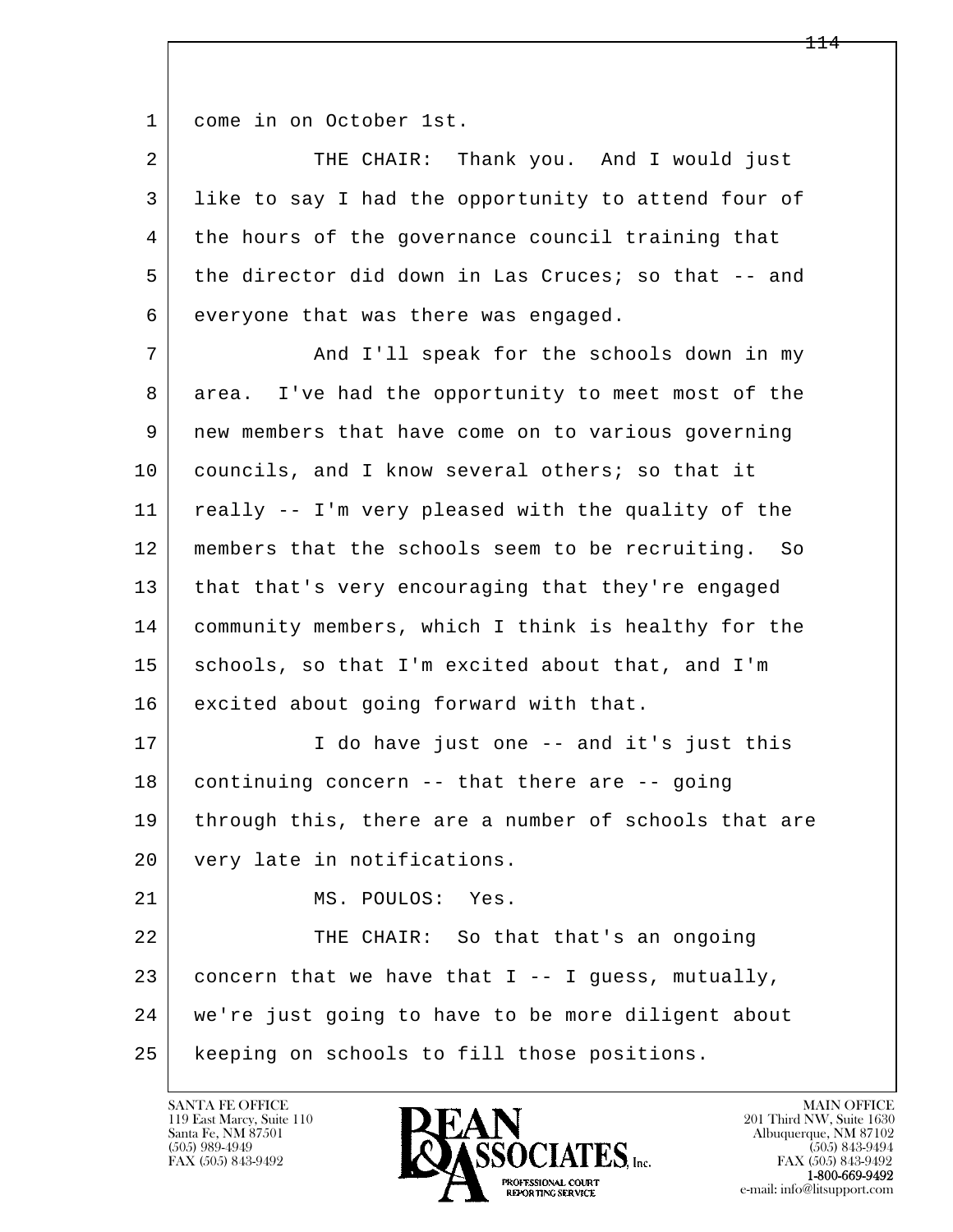l  $\overline{\phantom{a}}$ 1 But I think you're right. That 2 notification of exactly how many members they have, 3 I think that's going to make things a little easier; 4 because I know the one charter that added members, 5 I'm not sure whether they still have an opening. 6 They have a very large number on their governance 7 council. And I'm not even sure anymore if there's 8 still a vacancy or not, so that -- I look forward to 9 that. 10 Commissioners, any other comments? 11 Okay. Thank for you that. 12 And I guess, then, we're on to Item 13 No. 10, which is Discussion and Possible Action on 14 | the PEC Planning Year Checklist. 15 | MS. POULOS: So my team did, 16 Madam Chairwoman and Commissioners, have a reprieve 17 from the planning year responsibilities over the 18 past year. But now that we have three schools that 19 will be going through what should -- and actually 20 I'm going to say we need to make a change on this, 21 and I didn't even know this before -- what should 22 not be called a "planning year." 23 A planning year is what happened prior to 24 | submitting your application. And then what happens 25 from the time of approval through opening is really

119 East Marcy, Suite 110<br>Santa Fe, NM 87501

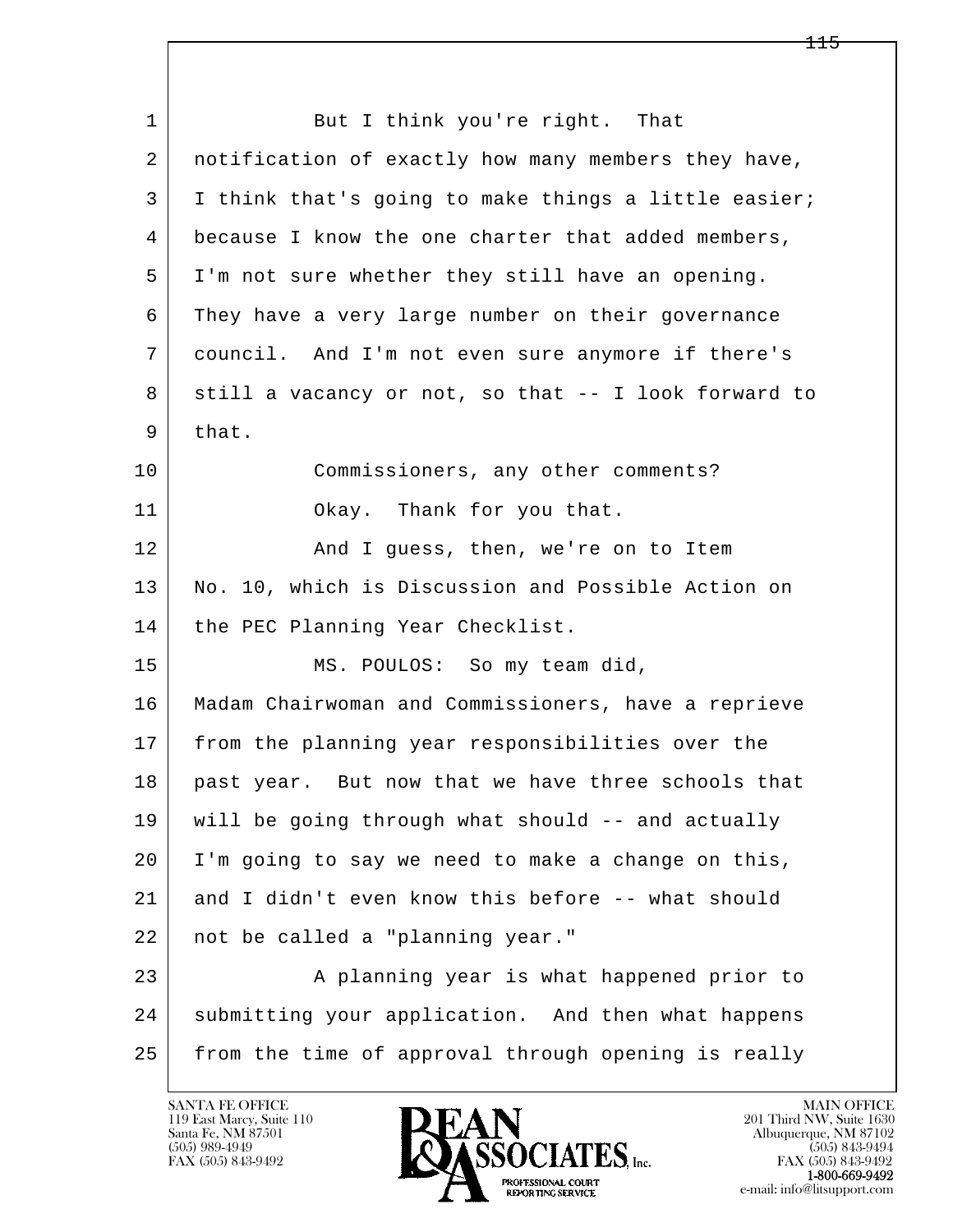1 about implementation. And I think we've been very 2 clear with the applicant teams about that, and I 3 think they really understand it.

4 So what we have in front of you -- and, 5 again, I would recommend, with the change, that this 6 not be called a "Planning Year Checklist," but, 7 instead, the Implementation Year Checklist -- is 8 | work from one of our former team members who, as I 9 told you before, has transitioned over to the Office 10 of General Counsel, who really led the initiatives 11 on training our implementation year, our new 12 schools, the one who is opening this year, during 13 the time that was, at that time, called their 14 planning year, and really looks at laying out with 15 | clarity directions, expectations, the review 16 process, and then laying out, with some changes to 17 what we had been using in the past, the submissions 18 that are really needed from a school that are in 19 that -- that time period.

l  $\overline{\phantom{a}}$ 20 **And a lot of these changes are based on**  21 things that, during that year, we learned that 22 either the timelines didn't make sense, or things 23 that were completely missing that really needed to 24 be in there or things that just didn't provide 25 enough clarity. And I think that's, as a whole,



FAX (505) 843-9492<br>**1-800-669-9492**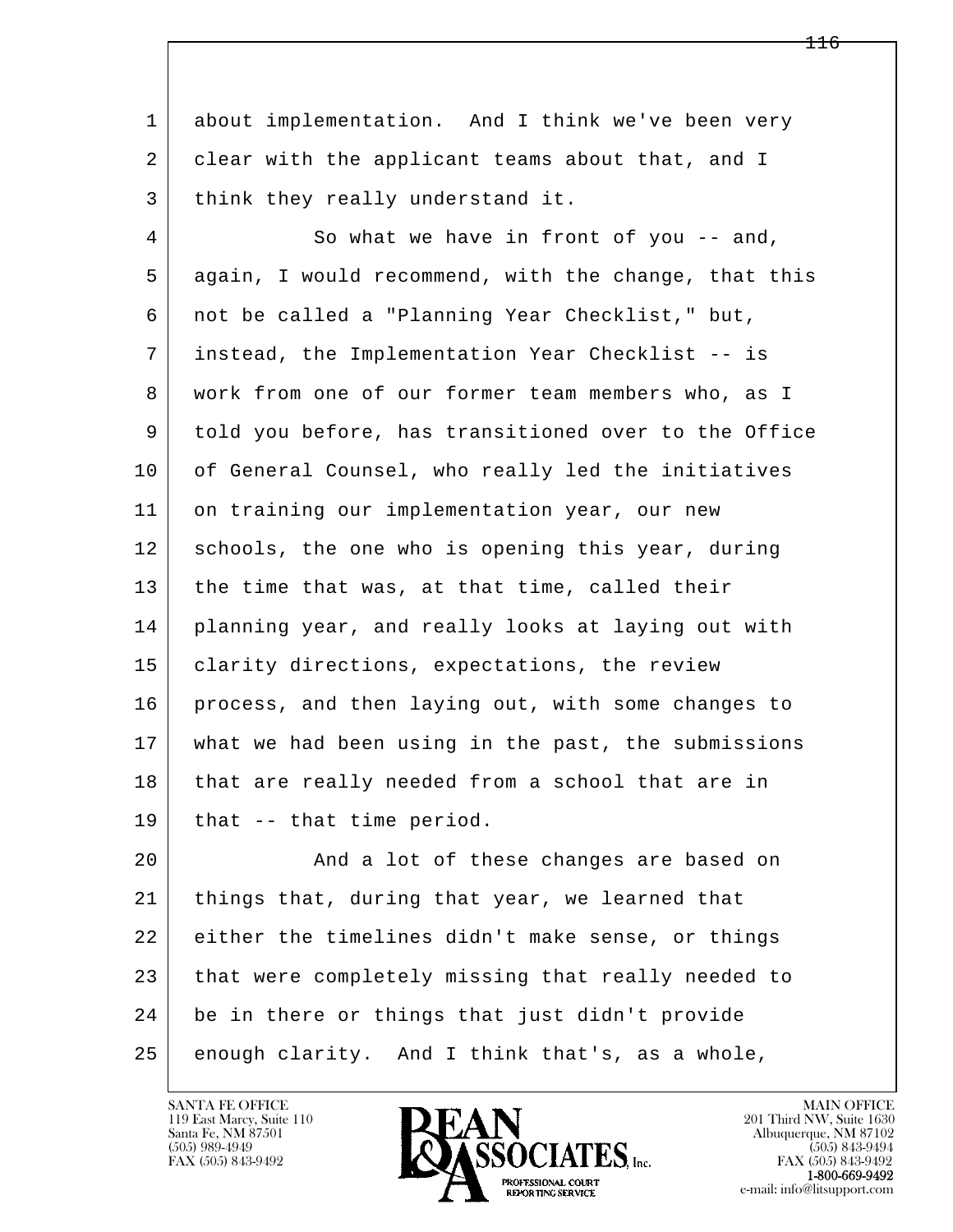l  $\overline{\phantom{a}}$ 1 what we're trying to move toward is greater 2 transparency and clarity. 3 And so unless you have questions, there's 4 not much more I have to say about that, other than 5 | we don't think this is perfect. It is where we are 6 right now. And we certainly think that we will 7 learn some lessons over the next year with the three 8 schools that will be going through their 9 implementation year, and, at that point, would like 10 to come back to you next year with additional 11 revisions that we discover are needed. 12 But we think this is a work in progress, 13 and we think this will certainly help our schools be 14 more prepared to open. But probably, we'll find 15 | again, over the year, that there are additional 16 things that either need to be removed, reorganized, 17 or added in. 18 THE CHAIR: And I'll certainly say, I 19 appreciate the work that went into -- into this. 20 And, yes, it'll be interesting to see, as it's 21 implemented, what -- what works, what doesn't work. 22 | Think that's -- should be true of  $23$  just about everything that we do, that when we find 24 a glitch, we're willing to own it and fix it and 25 move forward with it, so that that's important that

119 East Marcy, Suite 110<br>Santa Fe, NM 87501

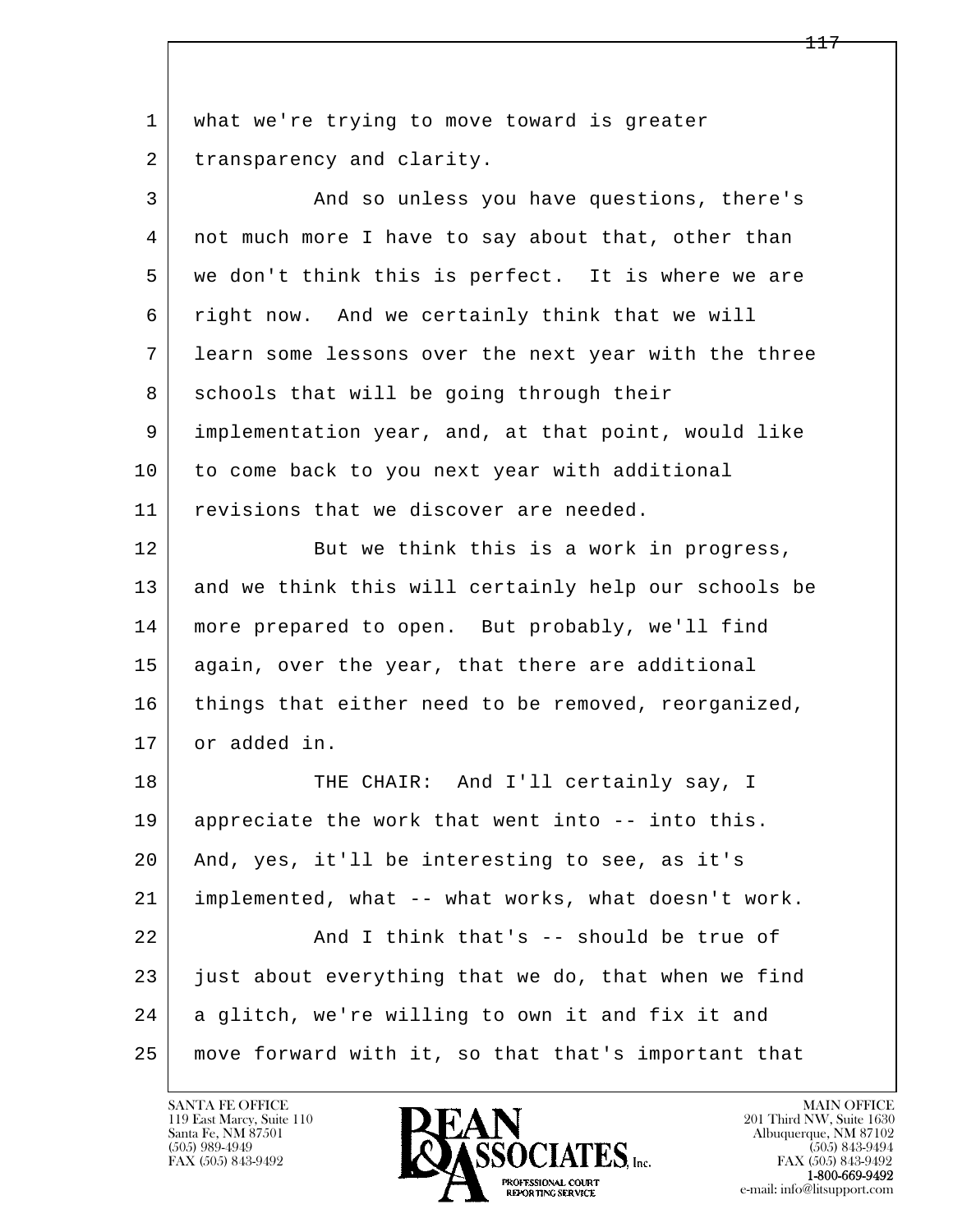l  $\overline{\phantom{a}}$  1 everything that we do is a living, breathing entity, 2 and that we're not -- you know, we're not married to 3 it, and we won't move off of it, that we don't own 4 it. It's something that's supposed to be used -- 5 it's supposed to be a useful tool. And if the tool 6 is not working, we should fix it. 7 So I appreciate this. 8 Commissioners, are there any questions? 9 Hearing none, I'll entertain a motion  $10$  to -- do we have to -- do we have to approve that? 11 I don't think so. 12 MS. POULOS: Madam Chairwoman and 13 Commissioners, this has been approved by you in the 14 past. If you don't want to, that's fine. If you -- 15 but you may want to. 16 THE CHAIR: Well, I don't think it'll 17 | hurt. And I guess it is true. Historically, we 18 have voted on it. So it's not going to -- 19 Commissioner Toulouse? 20 COMMISSIONER TOULOUSE: I'll make the 21 motion. 22 | THE CHAIR: All right. 23 COMMISSIONER TOULOUSE: Do we have a 24 written motion, or can I just make one? 25 MS. POULOS: I didn't make one.

119 East Marcy, Suite 110<br>Santa Fe, NM 87501



FAX (505) 843-9492<br>1-800-669-9492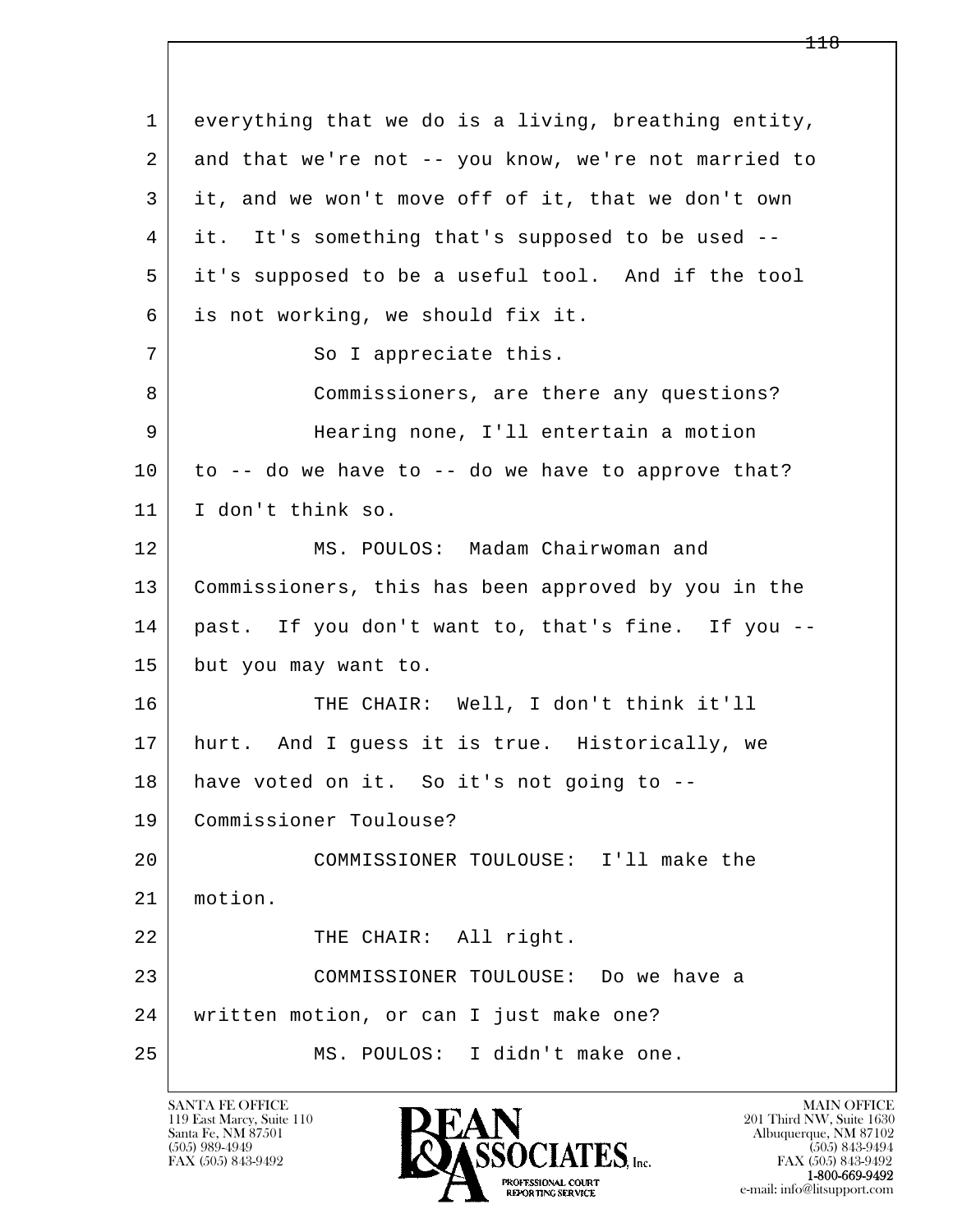l  $\overline{\phantom{a}}$  1 COMMISSIONER TOULOUSE: I figured that. I 2 didn't find one. 3 Madam Chair, I move that we approve the 4 Implementation Year Checklist for use in this coming 5 year, with a report back on whether we need 6 revisions to it for next year. 7 COMMISSIONER CONYERS: Second. 8 THE CHAIR: Second by Commissioner 9 | Conyers. Roll-call vote? 10 COMMISSIONER ARMBRUSTER: Are there any 11 abstentions? 12 Seeing none, Commissioner Johnston? 13 COMMISSIONER JOHNSTON: Yes. 14 COMMISSIONER ARMBRUSTER: Commissioner 15 Ruiz? 16 COMMISSIONER RUIZ: Yes. 17 COMMISSIONER ARMBRUSTER: Commissioner 18 Robbins? 19 COMMISSIONER ROBBINS: Yes. 20 COMMISSIONER ARMBRUSTER: Commissioner 21 Armbruster votes "Yes." 22 Commissioner Gipson? 23 THE CHAIR: Yes. 24 COMMISSIONER ARMBRUSTER: Commissioner 25 Peralta?

119 East Marcy, Suite 110<br>Santa Fe, NM 87501



FAX (505) 843-9492 FAX (505) 843-9492 e-mail: info@litsupport.com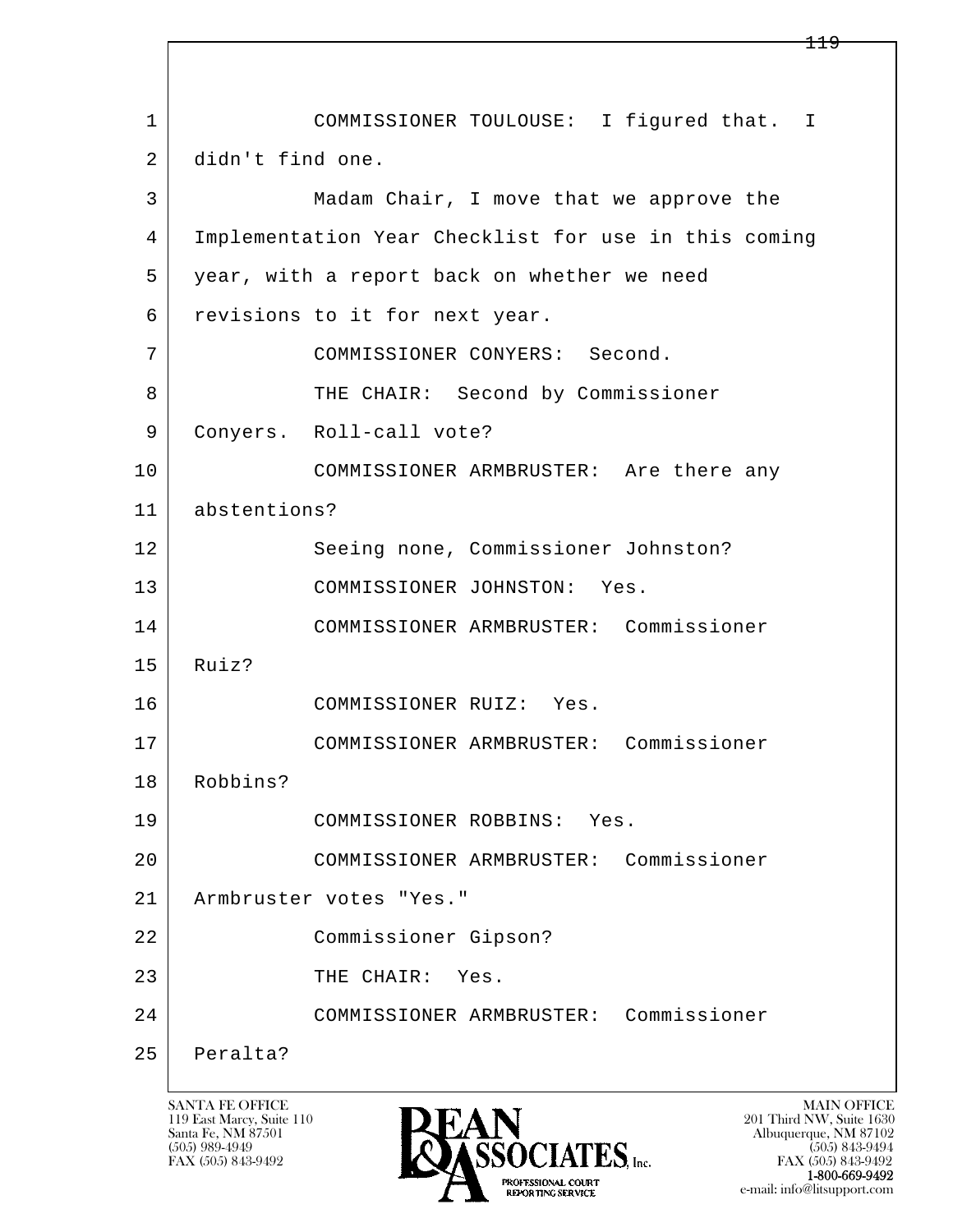l  $\overline{\phantom{a}}$  1 COMMISSIONER PERALTA: Yes. 2 COMMISSIONER ARMBRUSTER: Commissioner 3 Conyers? 4 COMMISSIONER CONYERS: Yes. 5 COMMISSIONER ARMBRUSTER: Commissioner 6 Crone? 7 COMMISSIONER CRONE: Yes. 8 COMMISSIONER ARMBRUSTER: Commissioner 9 | Toulouse? 10 COMMISSIONER TOULOUSE: Yes. 11 COMMISSIONER ARMBRUSTER: That's a 12 nine-to-zero vote, and it passes. 13 THE CHAIR: Thank you. We are now on to 14 Item No. 11, Discussion and Possible Action on RFP 15 | and Submitted Proposals for a PEC Attorney. 16 So that this has been a labor-intensive 17 | project by the subcommittee. And I appreciate 18 everyone's time and effort. Just for those that 19 | were not on the subcommittee, an RFP went out. 20 There was not an opportunity for interviews in 21 | the -- in the first RFP that went out. We had 22 questions, so that there was a concern about putting 23 forward, just based on numbers, without having an 24 opportunity to speak to some of the candidates. 25 So the RFP was readvertised. And as a

119 East Marcy, Suite 110<br>Santa Fe, NM 87501

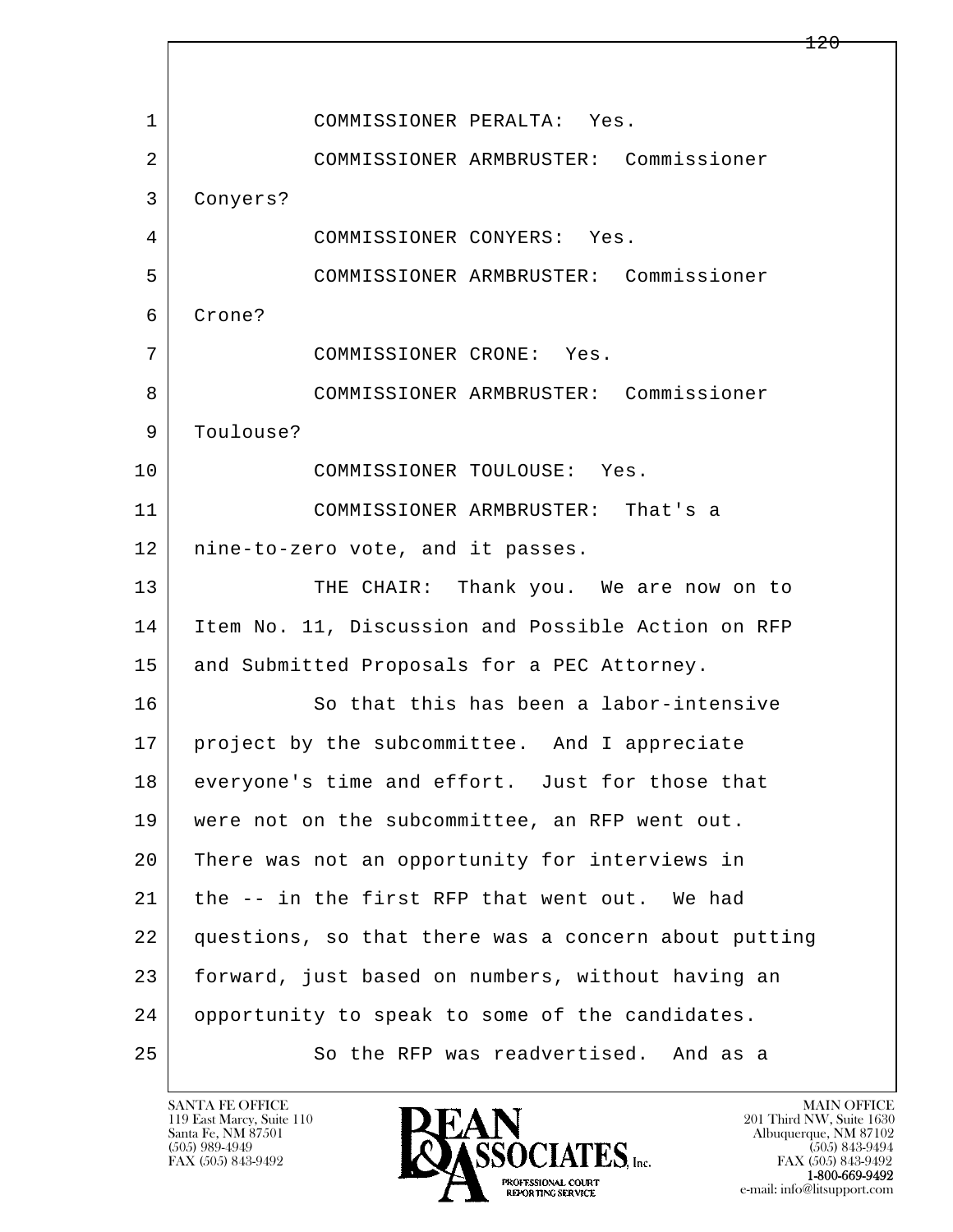l  $\overline{\phantom{a}}$ 1 result of that, we actually received several 2 additional proposals. And the subcommittee met and 3 discussed, and we put forward a number of firms that 4 we wished to interview. And we spent several hours 5 speaking to those that we requested an interview 6 with. 7 We then filled out our rubrics. You have 8 | the rubrics, the filled-out rubrics, and the total 9 scores. You have the RFP in your packet, so that 10 you see what was advertised. 11 The scope of work, we had worked up prior 12 to this. And we then went through the interview 13 process. You have the -- the score sheets in your 14 packet. And there is a total on those. 15 | And at this point in time, after a lot of 16 deliberation and certainly many, many months, years, 17 actually, of discussion about the PEC having a 18 contracted attorney, I am going to put forth the 19 name of the Bio Law Firm for the PEC attorney.  $20$  So I will -- I will -- if -- are there any 21 questions? Sure. 22 COMMISSIONER JOHNSTON: I would just like 23 to thank everyone. This -- like you say, this was 24 some of the hardest deliberation in which I've ever 25 participated. So I appreciate the subcommittee. I

119 East Marcy, Suite 110<br>Santa Fe, NM 87501



FAX (505) 843-9492<br>1-800-669-9492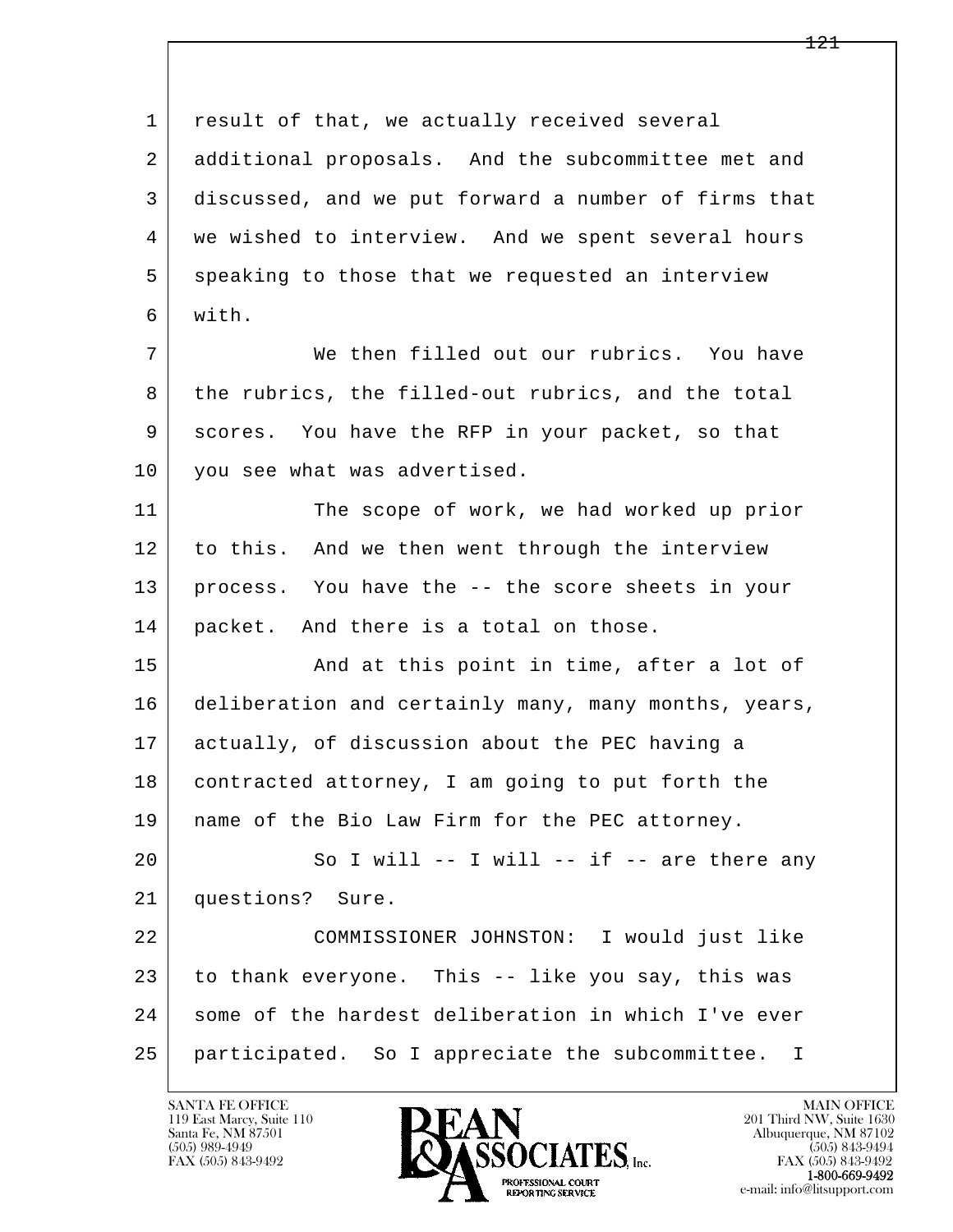l  $\overline{\phantom{a}}$ 1 really do. 2 THE CHAIR: And it was -- it was intense, 3 because we had time -- you know, we had time limits.  $4$  And that  $-$ - time limits that we had no control over;  $5 \mid$  so that  $-$  and I appreciate everyone making and 6 modifying some time. 7 So at this point in time, I will make a 8 motion that the -- I guess I have to ask -- I guess 9 the -- the motion is for the PED to put forward a 10 | contract for the PEC; correct? 11 | MS. POULOS: (Indicates.) 12 THE CHAIR: So I -- I make a motion that 13 | the Public Education Department execute a contract 14 for PEC attorney scope of work, having already been 15 agreed upon with the Bio Law Firm. 16 COMMISSIONER RUIZ: Second. 17 THE CHAIR: There's a second by 18 Commissioner Ruiz. 19 | Reflected A roll-call vote, please. 20 COMMISSIONER ARMBRUSTER: Pardon me. Are 21 | there any abstentions? 22 Seeing none, Commissioner Toulouse? 23 COMMISSIONER TOULOUSE: Yes. 24 COMMISSIONER ARMBRUSTER: Commissioner 25 Johnston?

119 East Marcy, Suite 110<br>Santa Fe, NM 87501



FAX (505) 843-9492 FAX (505) 843-9492 e-mail: info@litsupport.com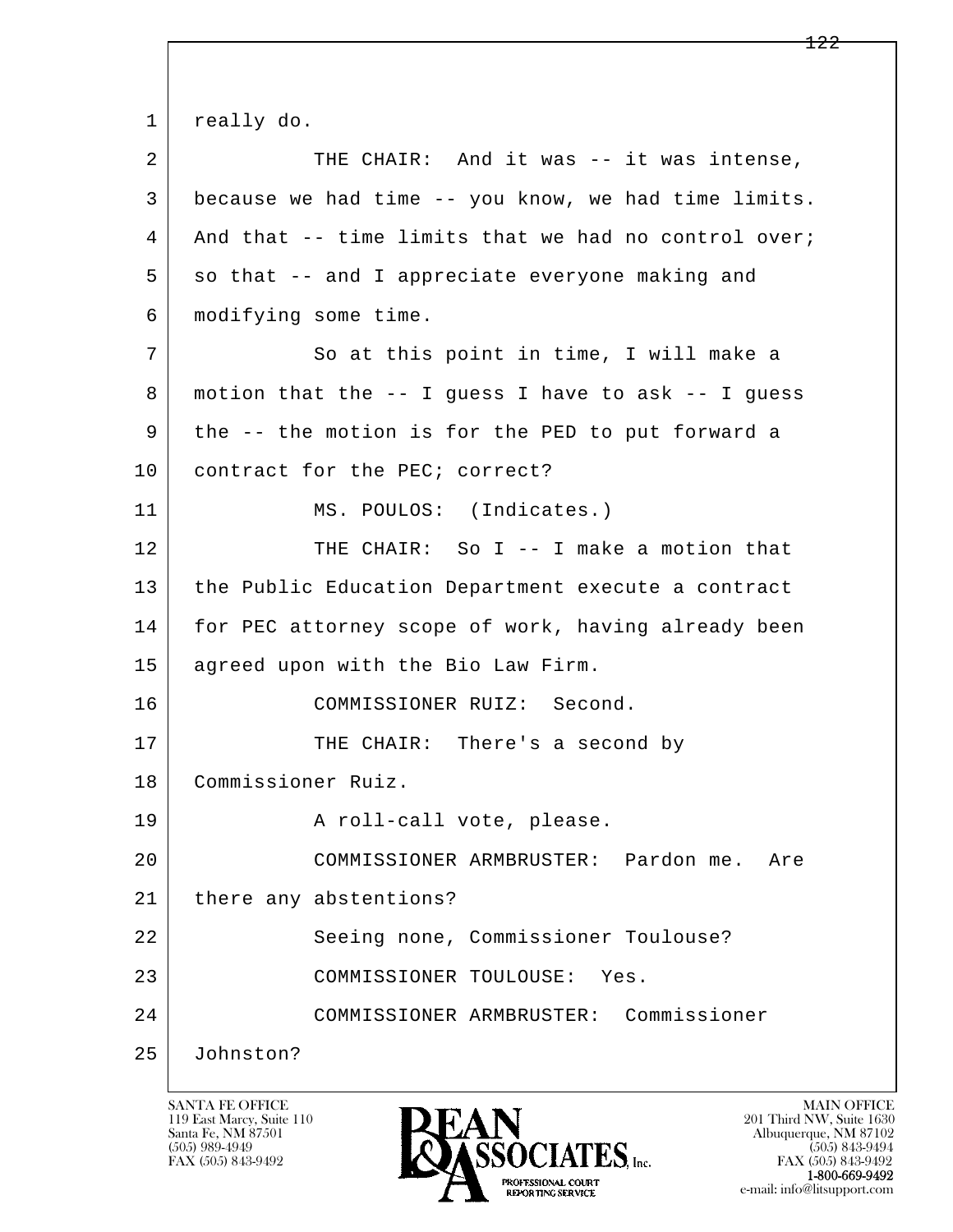l  $\overline{\phantom{a}}$ 1 COMMISSIONER JOHNSTON: Yes. 2 COMMISSIONER ARMBRUSTER: Commissioner 3 Gipson? 4 THE CHAIR: Yes. 5 COMMISSIONER ARMBRUSTER: Commissioner 6 Peralta? 7 COMMISSIONER PERALTA: Year. 8 COMMISSIONER ARMBRUSTER: Commissioner 9 Robbins? 10 COMMISSIONER ROBBINS: Yes. 11 COMMISSIONER ARMBRUSTER: Commissioner 12 Armbruster votes "Yes." 13 Commissioner Conyers? 14 COMMISSIONER CONYERS: Yes. 15 COMMISSIONER ARMBRUSTER: Commissioner 16 Ruiz? 17 COMMISSIONER RUIZ: Yes. 18 COMMISSIONER ARMBRUSTER: Commissioner 19 Crone? 20 COMMISSIONER CRONE: Yes. 21 COMMISSIONER ARMBRUSTER: It's a 22 | nine-to-zero vote. And that passes. 23 | THE CHAIR: Thank you very much. And I 24 will make Item No. 12 as short as possible, my 25 "Report from the Chair."

119 East Marcy, Suite 110<br>Santa Fe, NM 87501



FAX (505) 843-9492<br>**1-800-669-9492** e-mail: info@litsupport.com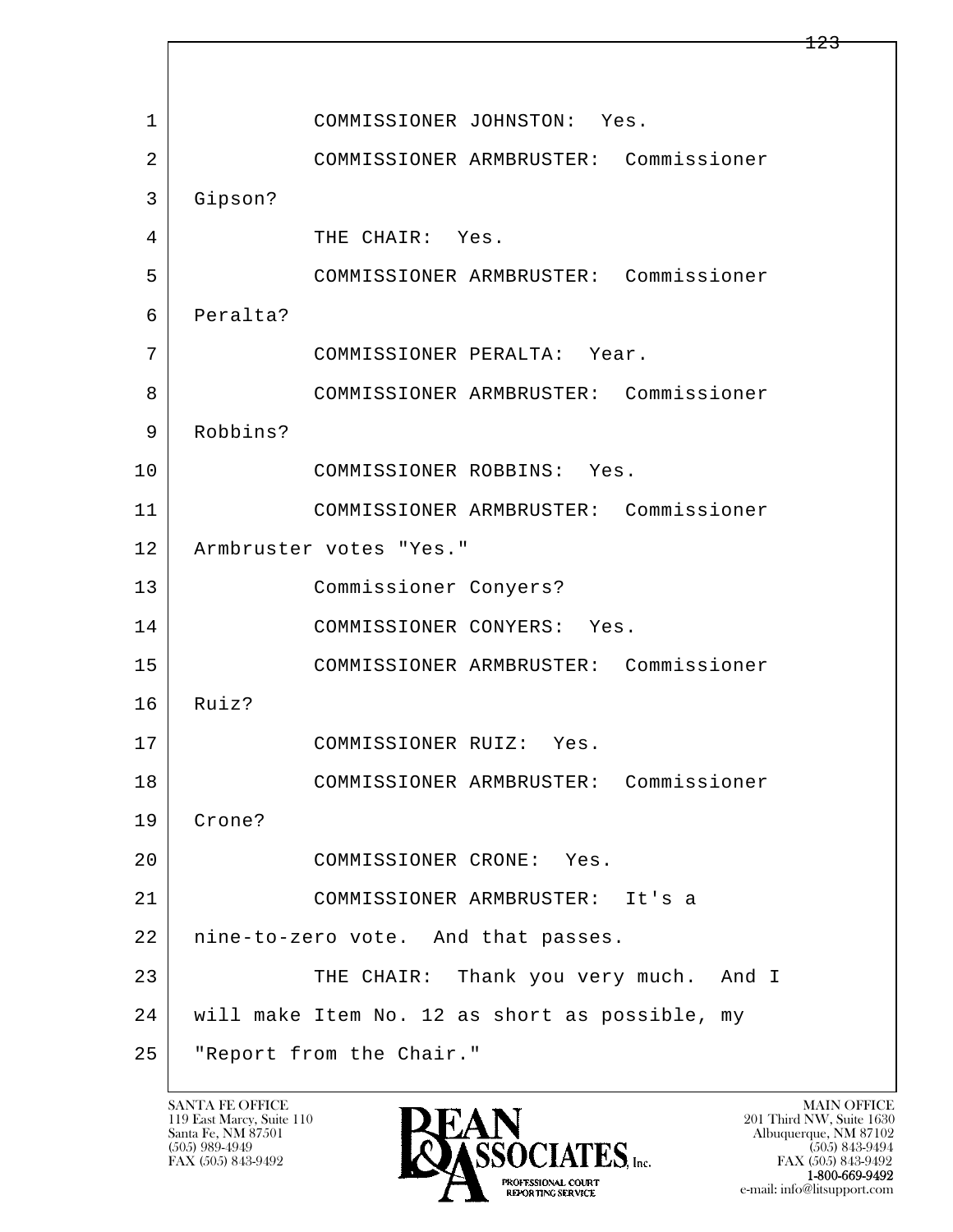l  $\overline{\phantom{a}}$ 1 I did attend the LESC meeting in Gallup, 2 which, because of its location -- and Commissioner 3 Toulouse was also there. It was fun, in quotes, to 4 sit in bleachers again. 5 COMMISSIONER TOULOUSE: Madam Chair, 6 remind them that it was an elementary school gym we 7 were sitting in. 8 THE CHAIR: It was an elementary school 9 | gym/cafetorium. It was an all-purpose. So it was 10 comfortable, to say the least. 11 But the topic was very interesting in -- I 12 received a short education on Native -- where we are 13 in terms of Indian education here in New Mexico. 14 The Native American population accounts 15 for 30 percent of our school population here in 16 New Mexico. And I think it would be incumbent on 17 us, going forward over the next several months, to 18 educate ourselves a little bit with that. So I'm 19 going to put forward that at some point in time, 20 when our schedule permits, that we invite some folks 21 in to speak with us, either at a work session or a 22 formal meeting, so that we have an opportunity to 23 hear and ask questions; because I think there's 24 important questions that need to be asked and 25 answered.

119 East Marcy, Suite 110<br>Santa Fe, NM 87501



FAX (505) 843-9492<br>**1-800-669-9492**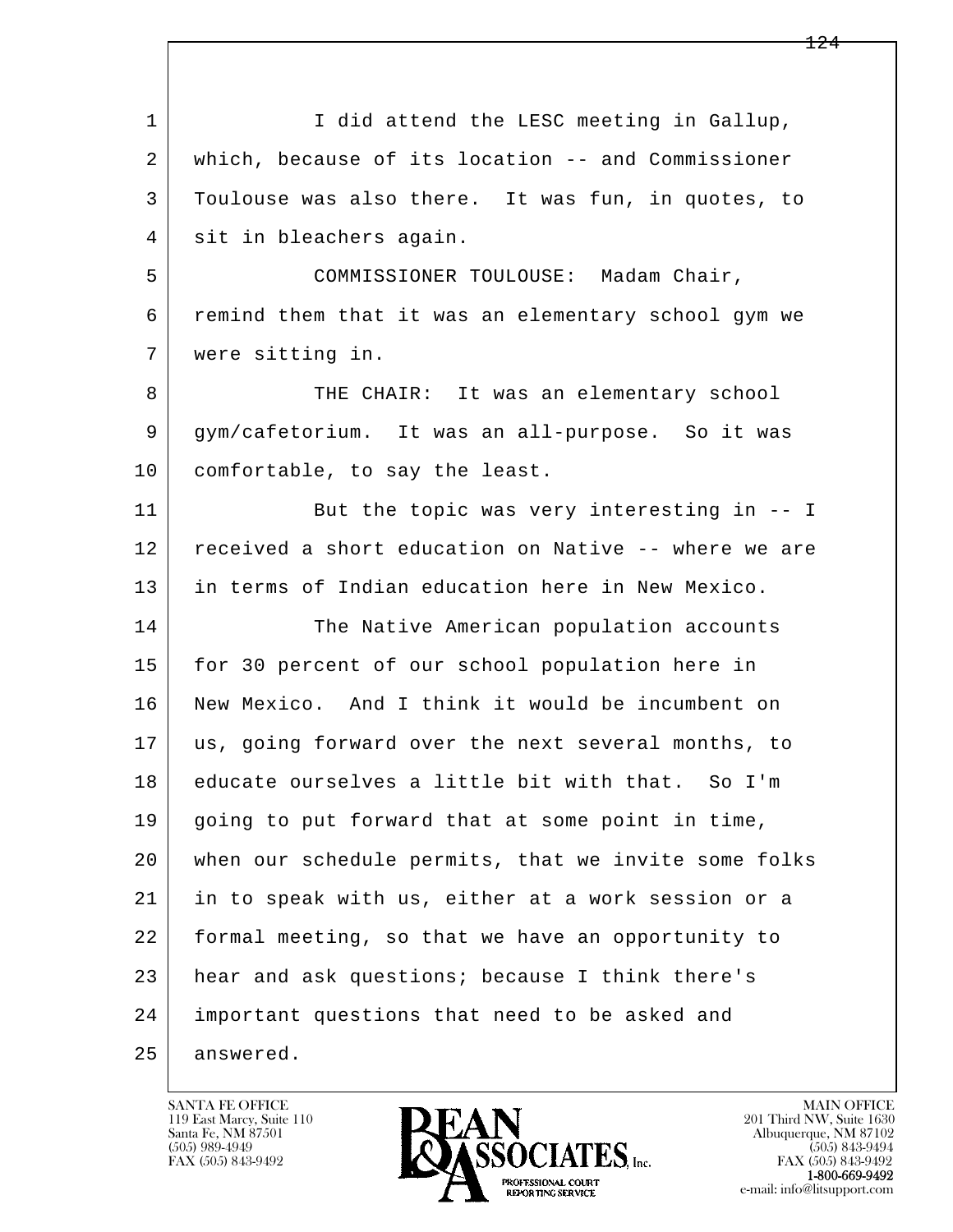l  $\overline{\phantom{a}}$ 1 I think we have -- you know, it's -- it's 2 an important piece. And I don't think we -- well, 3 in my time here, we haven't really focused any time 4 on it; yet, we've had a number of applications that 5 are focusing on the historical cultural education. 6 And I think we -- we need to educate ourselves on  $7$  that. 8 So I look forward to that. 9 I will be hopefully attending the PSCOC 10 meeting, which is September 13th, in which we're 11 hoping that the award will remain flat for this year 12 and that no additional monies will be taken from the 13 schools. 14 So that's our expectation as we go 15 forward. 16 And we've already heard from the 17 New Mexico School Boards that has reached out. So 18 we're looking forward to continued involvement with 19 the New Mexico School Boards. 20 I've had a brief conversation with the 21 Director, now that report cards are out. And I'm 22 going to put forward that we start a process of 23 sitting down with the schools that received "D"s and 24 | "F"s and have a conversation with them; not at a 25 formal meeting. I think it would be beneficial and

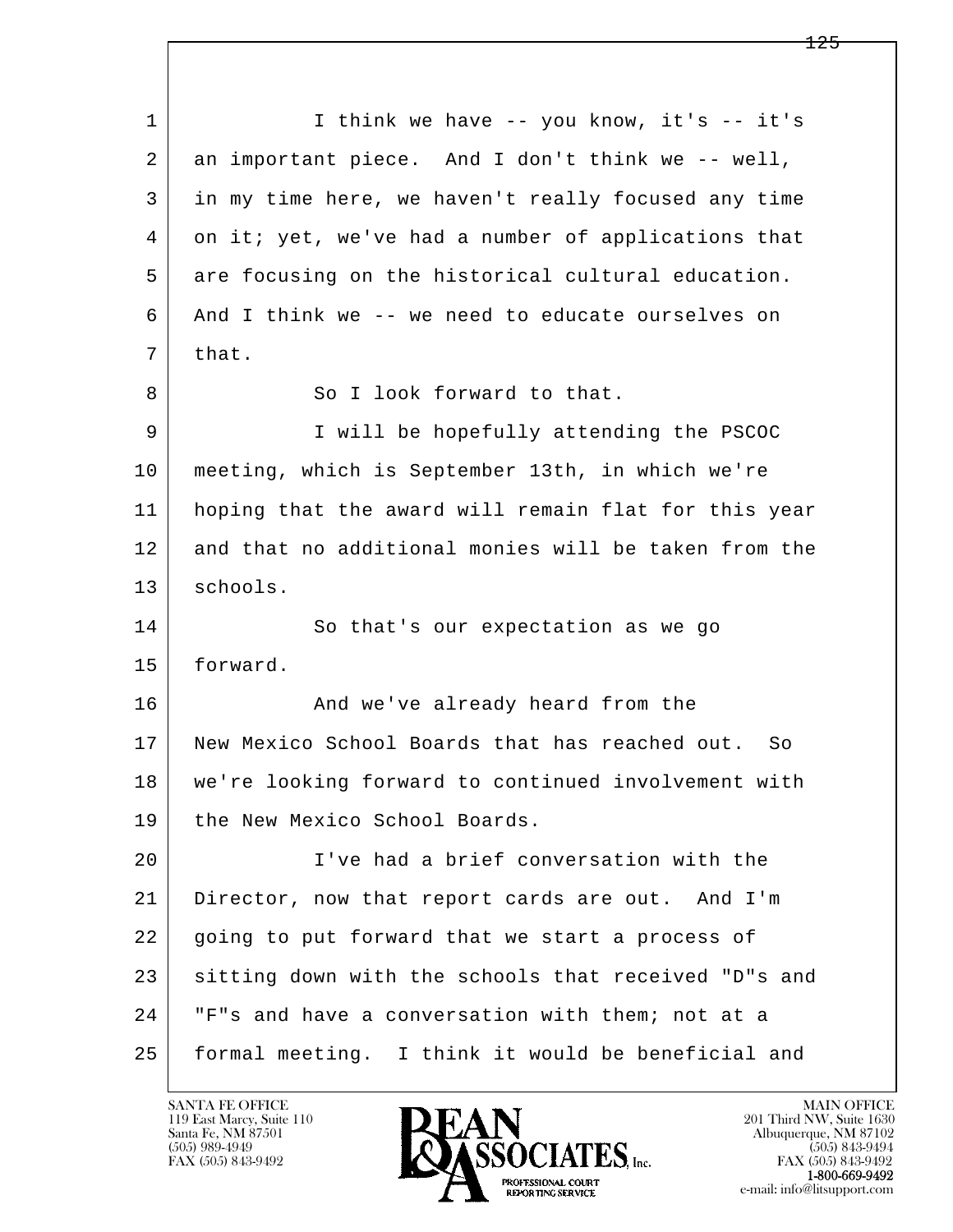l  $\overline{\phantom{a}}$  1 in a less threatening manner if we, with a smaller 2 group, reach out to these schools, express our 3 concerns; but also see what can be done to help 4 them, that this is -- I believe we have an 5 obligation, first, to try to fix, if we can. 6 If the schools can't fix it, then that's a 7 whole different formal conversation that we have. 8 But I think it's incumbent on us to -- we've spent a 9 lot of time over these last two days with the 10 performance framework. But that's moving forward 11 with the schools as they're renewing. 12 There's a significant -- I'm not going to 13 say "significant number". There are schools that 14 won't be renewing soon that won't fall into the new 15 performance framework. And I think it's important 16 that they know that we're here, we're concerned, and 17 we'd like to know what we can do to help them move 18 forward. 19 So that the Director and I will sit down 20 and work up the list and figure out a plan. So look 21 forward to more time on the road. And I think  $22$  that's  $-$ 23 COMMISSIONER TOULOUSE: Coalition? 24 THE CHAIR: That was it for my remarks. 25 Right. Right.

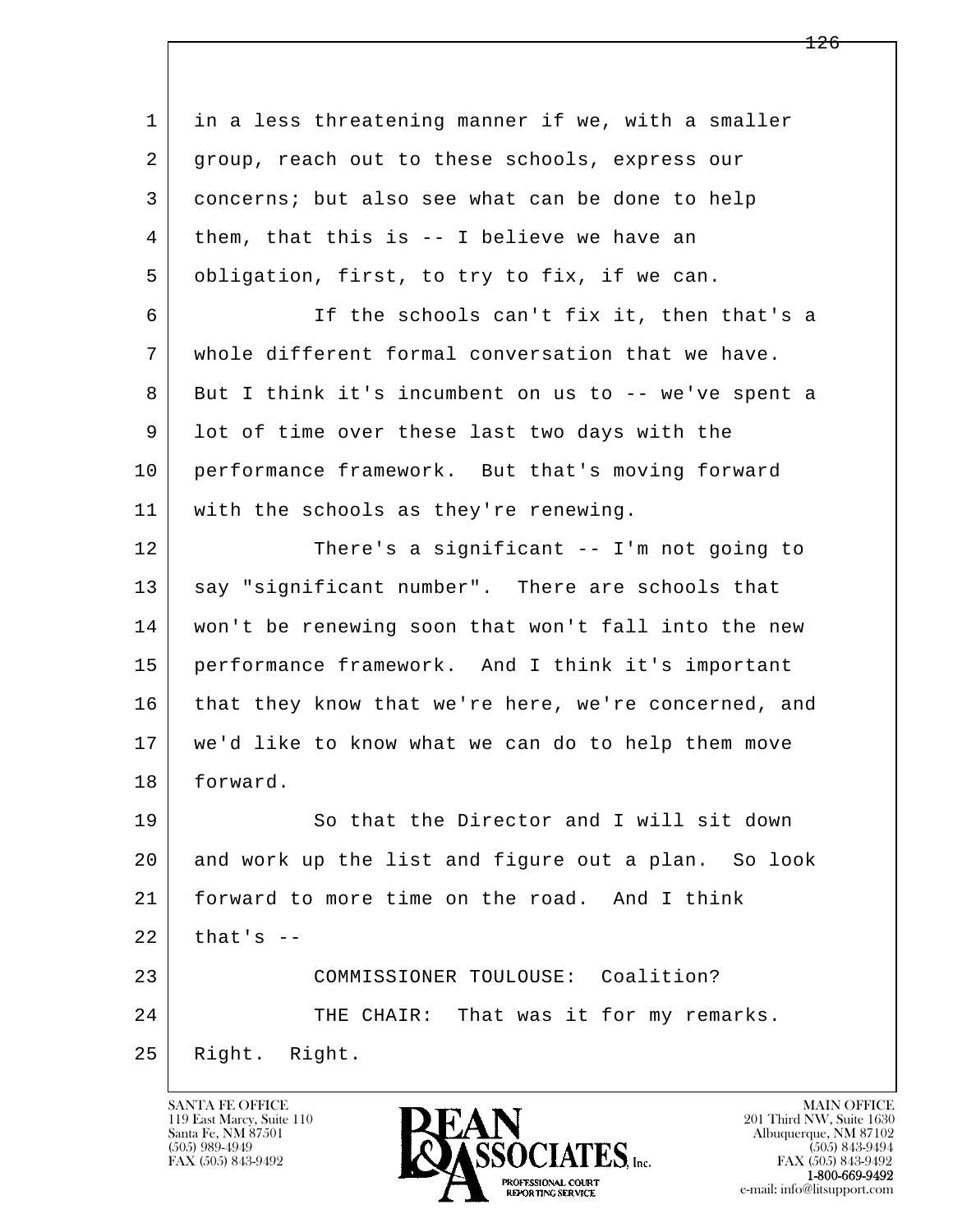| $\mathbf{1}$ | COMMISSIONER TOULOUSE: You weren't ending           |
|--------------|-----------------------------------------------------|
| 2            | us yet; because they've sat here this long.         |
| 3            | THE CHAIR: I know. I know. So, now,                 |
| 4            | welcome. And welcome to the first day for the --    |
| 5            | for the new director. So it's trial by fire here.   |
| 6            | MR. MATT PAHL: Thank you, Madam Chair.              |
| 7            | And, again, thank you, Madam Chair, and members of  |
| 8            | the Commission. I just want to note that, yes, this |
| 9            | is day one. And I think for many of you sitting up  |
| 10           | here, whether you're a Public Education Commission  |
| 11           | member or an employee of the PED, I like to think I |
| 12           | have a good working relationship with all of those  |
| 13           | that we've been able to work together yet. And I    |
| 14           | know some, we haven't. But I'm looking forward to   |
| 15           | being able to do that. So I just want to thank you  |
| 16           | for that partnership in the past and note that I    |
| 17           | want to continue in the future.                     |
| 18           | I want to congratulate you approving two            |
| 19           | new schools, that given the improvements in the     |
| 20           | process in the application, both from the PEC side  |
| 21           | and the PED side of things, and the collaboration   |
| 22           | that you guys have had, I think we have good reason |
| 23           | to believe that -- that those schools will be       |
| 24           | successful, better than we have in the past.        |
| 25           | And I've been able to watch that closely            |

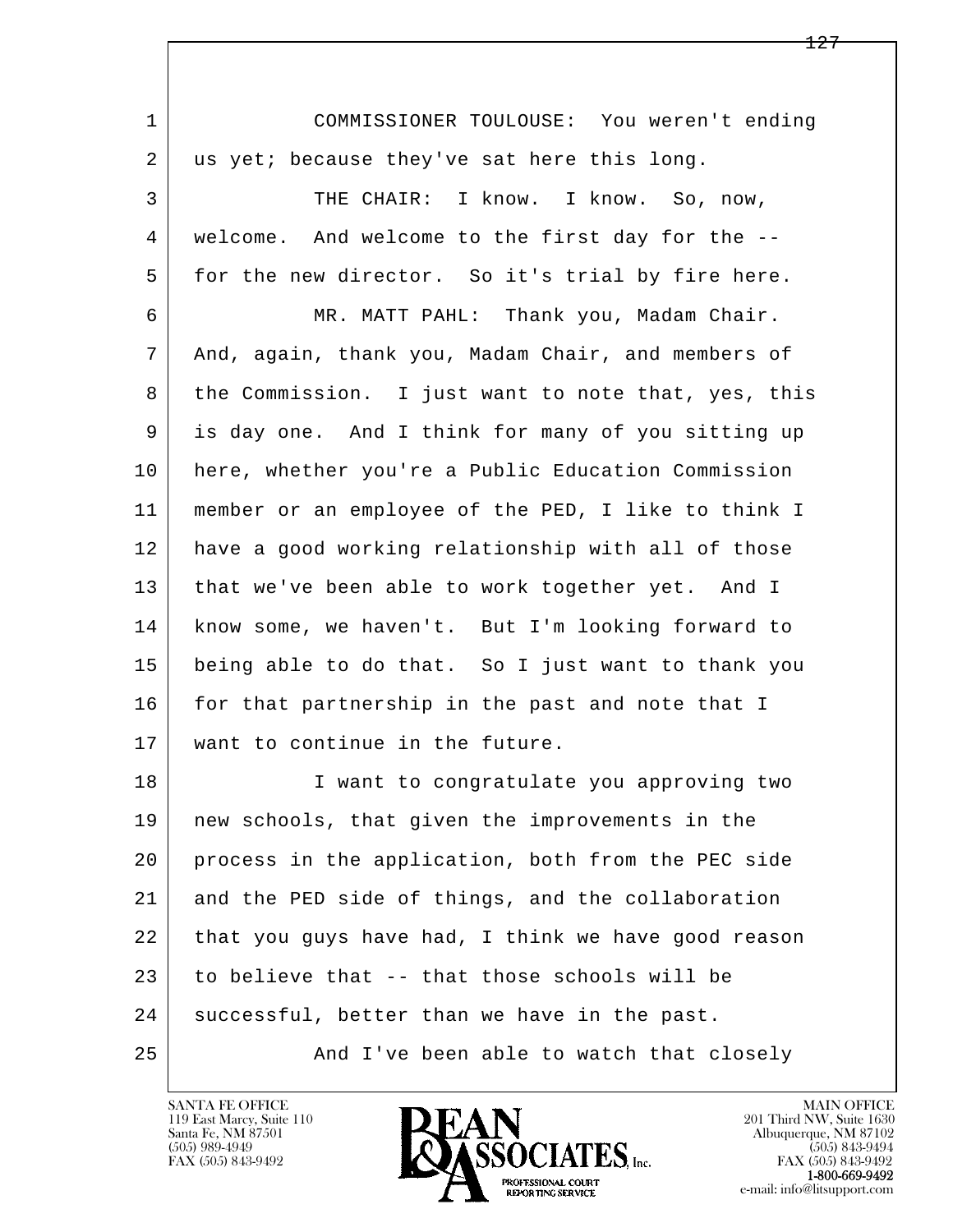l  $\overline{\phantom{a}}$  1 from the last few years, and so just want to 2 congratulate you all on the progress that you've 3 made and knowing that that oversight and those high 4 expectations for charters are exactly what our 5 Coalition members and non-members need to be 6 successful. So thank you for that. 7 I joined the Coalition as the Executive 8 Director. We have two ideas -- two big things that 9 | we're trying to push forward. And that's advocating 10 for our charters both at the Legislature, but also 11 here, as well as the rest of the state. We've all 12 seen a good charter school and have an exciting 13 story to tell at the dinner table later that night. 14 Not everybody -- if you haven't walked in 15 | a charter school, you might not have that story. 16 And so we want to spread those stories across this 17 state and let people know the great things that are 18 | going on in those schools. We also want to support 19 our charter schools in helping them become 20 successful. And that goes through governing board 21 trainings, training with our administrators, the 22 teachers at our charter schools. There's a myriad 23 of different models out there. But there are 24 certain core elements of good teaching that can be 25 incorporated in any model.

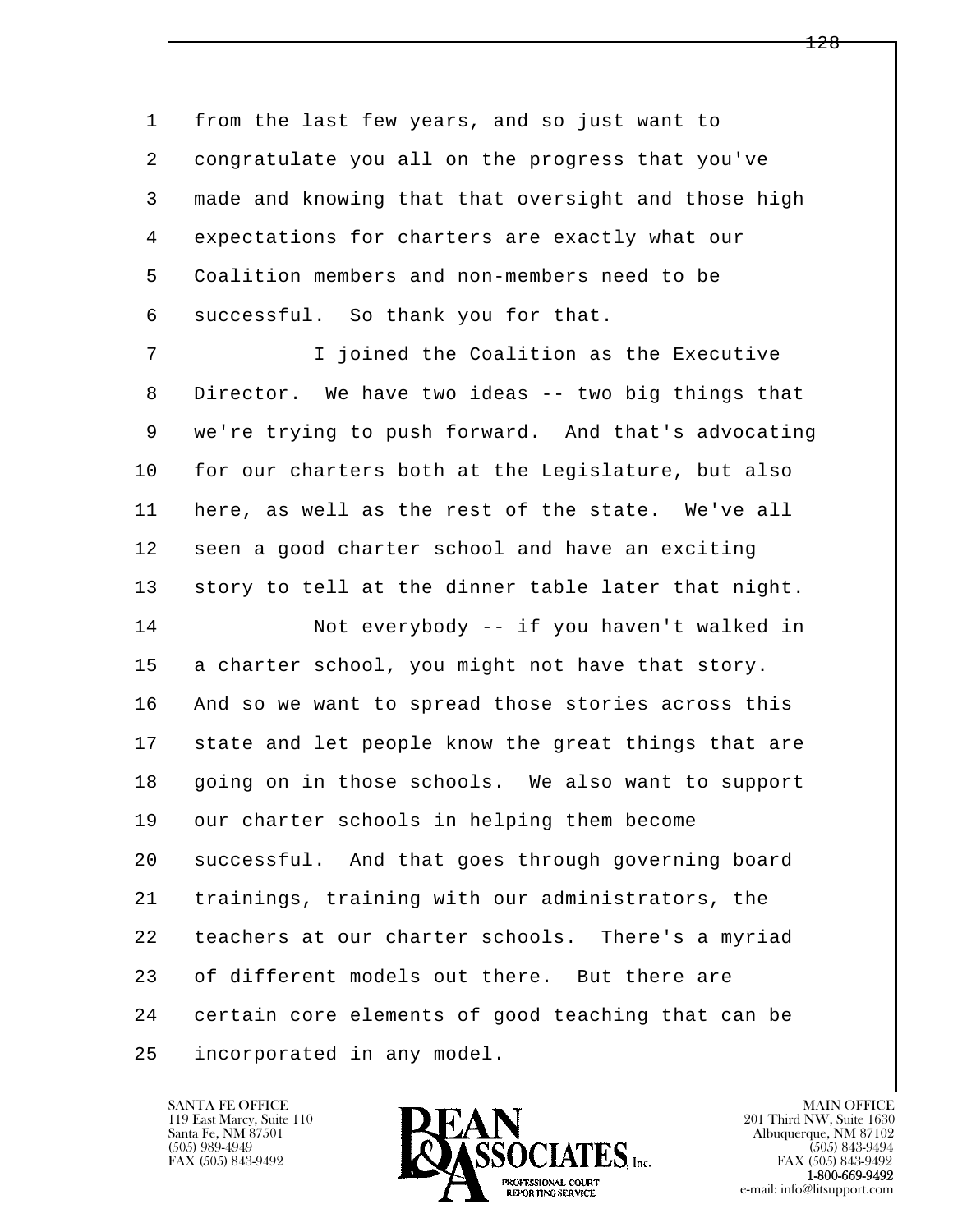| $\mathbf{1}$ | And I think many of our charters are                 |
|--------------|------------------------------------------------------|
| 2            | showing that; but we always need to push forward in  |
| 3            | creating that rigor and a good learning environment  |
| 4            | for our students.                                    |
| 5            | So in order to do these two things,                  |
| 6            | advocate and support for our charter schools, a      |
| 7            | partnership with the Public Education Commission is  |
| 8            | integral. I want to thank you and provide some       |
| 9            | kudos on two items of progress that I've seen most   |
| 10           | recently.                                            |
| 11           | I think charter schools, depending on who            |
| 12           | you ask, may have a -- depending on who you ask,     |
| 13           | there might be some differing opinions on what       |
| 14           | charter schools feel about accountability.           |
| 15           | Charter schools accept accountability.               |
| 16           | They want accountability. It's part of the deal;     |
| 17           | more flexibility, more accountability. And I don't   |
| 18           | know that that story has been told in a way that     |
| 19           | people are really grasping onto.                     |
| 20           | But one thing that we'll be advocating               |
| 21           | for, and that we want to partner with you all on, is |
| 22           | the clarity of the expectations for our charters.    |
| 23           | When they know what's happening, they can respond    |
| 24           | and deliver in the appropriate way. And I think      |
| 25           | that's something that I've seen this Commission move |

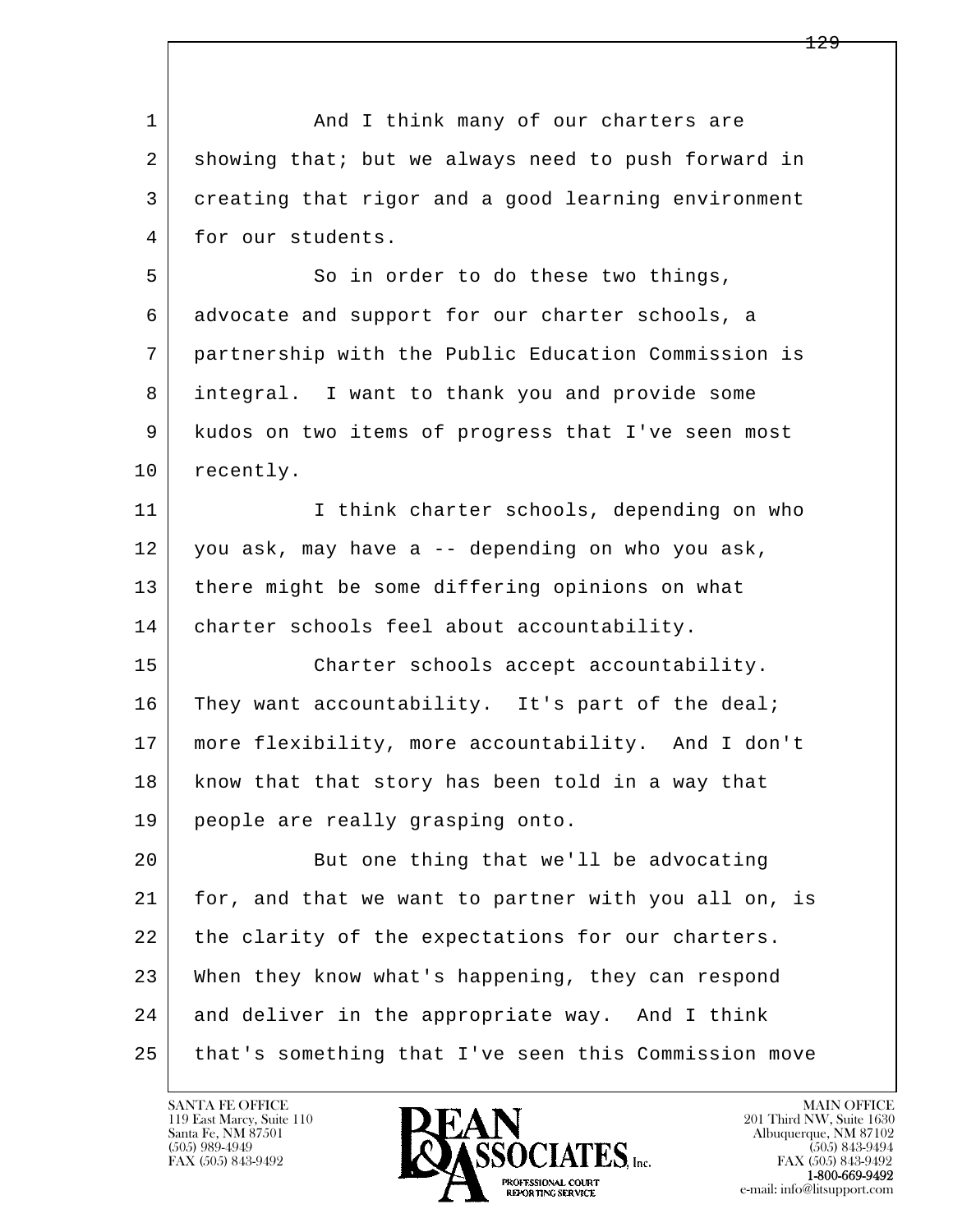1 forward greatly on in the four years that I've been 2 at the Public Education Department prior to my work 3 here in the Coalition.

4 And so I want to thank you for the work 5 that you did in the prior two days in working on a 6 framework that not only lays out those clear 7 expectations, but also supports them with different 8 tiers of -- okay, you're -- I know it's just an idea 9 right now. So consider this our advocacy for a 10 tiered -- tiered structure that kind of puts people 11 on notice, provides a little more support, and then 12 maybe elevates the consequences further on down the 13 line.

l  $\overline{\phantom{a}}$ 14 I remember the initial performance 15 contracts that -- that we worked on. I'm really 16 proud of the work. They weren't perfect, though. 17 | And I know that each iteration of those gets better, 18 where the expectations in that contract are clear. 19 | And I see the Commission coming around and 20 using those metrics that were agreed upon. It's 21 exactly how it's supposed to work. It didn't get 22 launched off probably as smoothly and as perfectly 23 | as possible. But when was the last time "Version 1" 24 did that? 25 I just appreciate the work. And I think

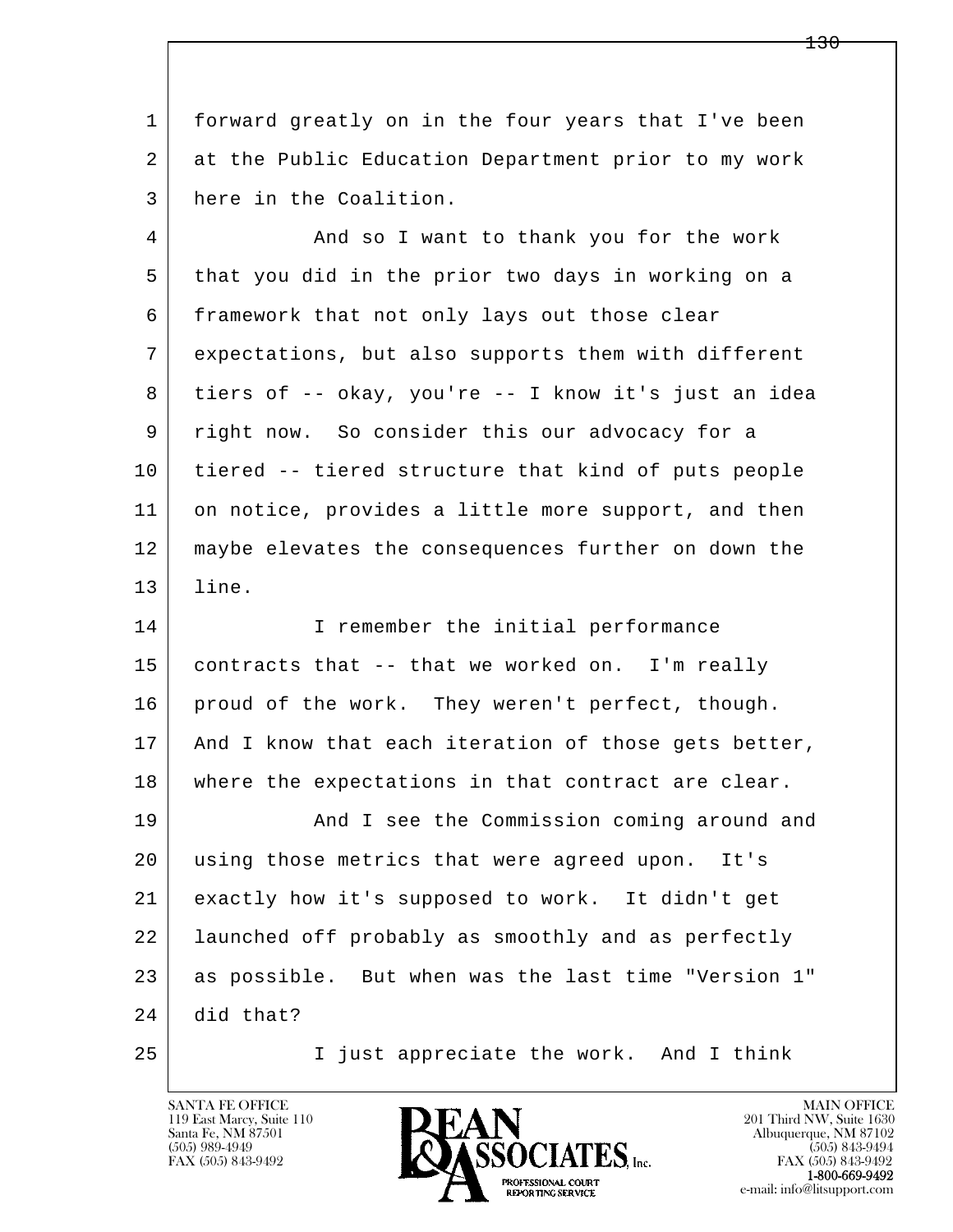1 the partnership between the PED and the PEC -- and 2 I've told Katie that, many times -- I always look at 3 the scoreboard at the end of the day. "What was the 4 recommendation, and how did the Commission vote?" 5 Our structure doesn't provide an easy way to work 6 together, these two entities, of which I'm a part of 7 neither, as of today.

8 But our structure doesn't provide for that 9 to be easy all the time. But I see, in watching 10 from afar, as I have over the last two years, I do 11 see some collaboration that's really resulting in 12 meaningful progress for our schools. And so I just 13 | want to thank you for those efforts.

14 I want to let you know that we see the 15 progress that you're making and know that our 16 advocacy is for clarity for our schools. And when 17 we work with you all -- and we'd love to be a 18 partner on anything that's impacting our charters -- 19 but we'll be always looking for, from a charter 20 point of view, how can we make sure this is clear 21 for them.

l  $\overline{\phantom{a}}$ 22 | And so I'm bringing up two items today 23 that I'm asking for us to partner with with you, and 24 | the first of which is the framework that you're 25 working on in your work sessions. Kelly is an



FAX (505) 843-9492<br>**1-800-669-9492**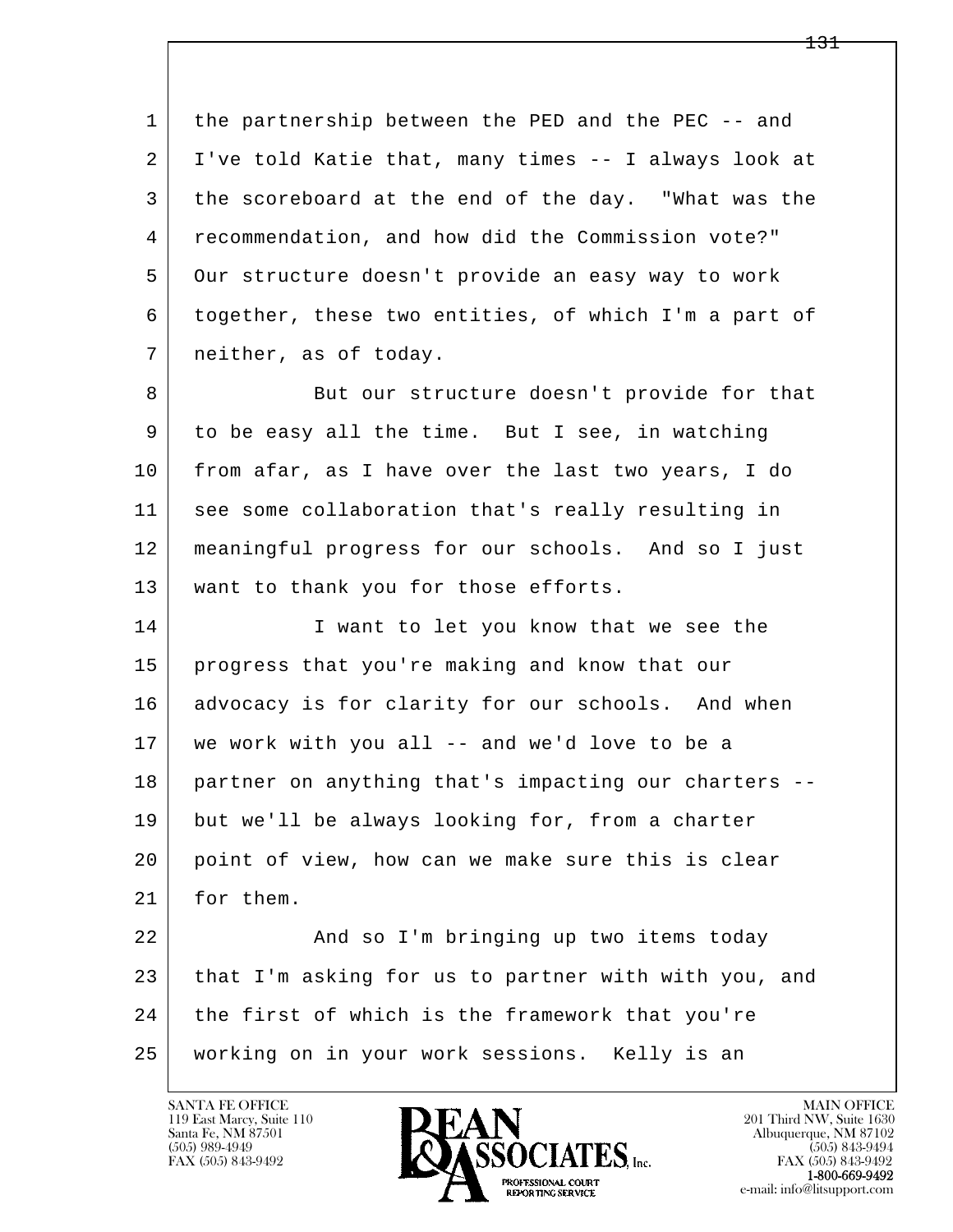| 1  | expert in this work. And we'd just love to be        |
|----|------------------------------------------------------|
| 2  | involved in any way possible to help that framework  |
| 3  | become a clear and meaningful one for our charters.  |
| 4  | The second item that I'd like to bring to            |
| 5  | your attention is regarding a PSCOC vote on lease    |
| 6  | assistance. Commissioner Peralta, you do an          |
| 7  | excellent job of representing the PEC on that board. |
| 8  | And so I want to thank you for your service.         |
| 9  | And we just want to put on record that if            |
| 10 | there's any action taken on lease assistance for     |
| 11 | charters, that we would urge the Commission and      |
| 12 | their representative to vote for -- for no           |
| 13 | reductions in that funding for our schools. Much of  |
| 14 | it has to do with the timeline. And I have other     |
| 15 | more passionate advocacy points that have to do with |
| 16 | discrimination that I won't bring up right now.      |
| 17 | But -- but we do urge that no cuts are made,         |
| 18 | particularly at this point in the year.              |
| 19 | So with that, I thank you. I want to hand            |
| 20 | it over to Kelly to talk a little bit about our      |
| 21 | conference coming up. And just want to thank you     |
| 22 | again. Looking forward to working with all of you.   |
| 23 | THE CHAIR: And just so you know, Matt, at            |
| 24 | the last meeting, we did have that discussion, and   |
| 25 | the Commission did informally support the flat.      |

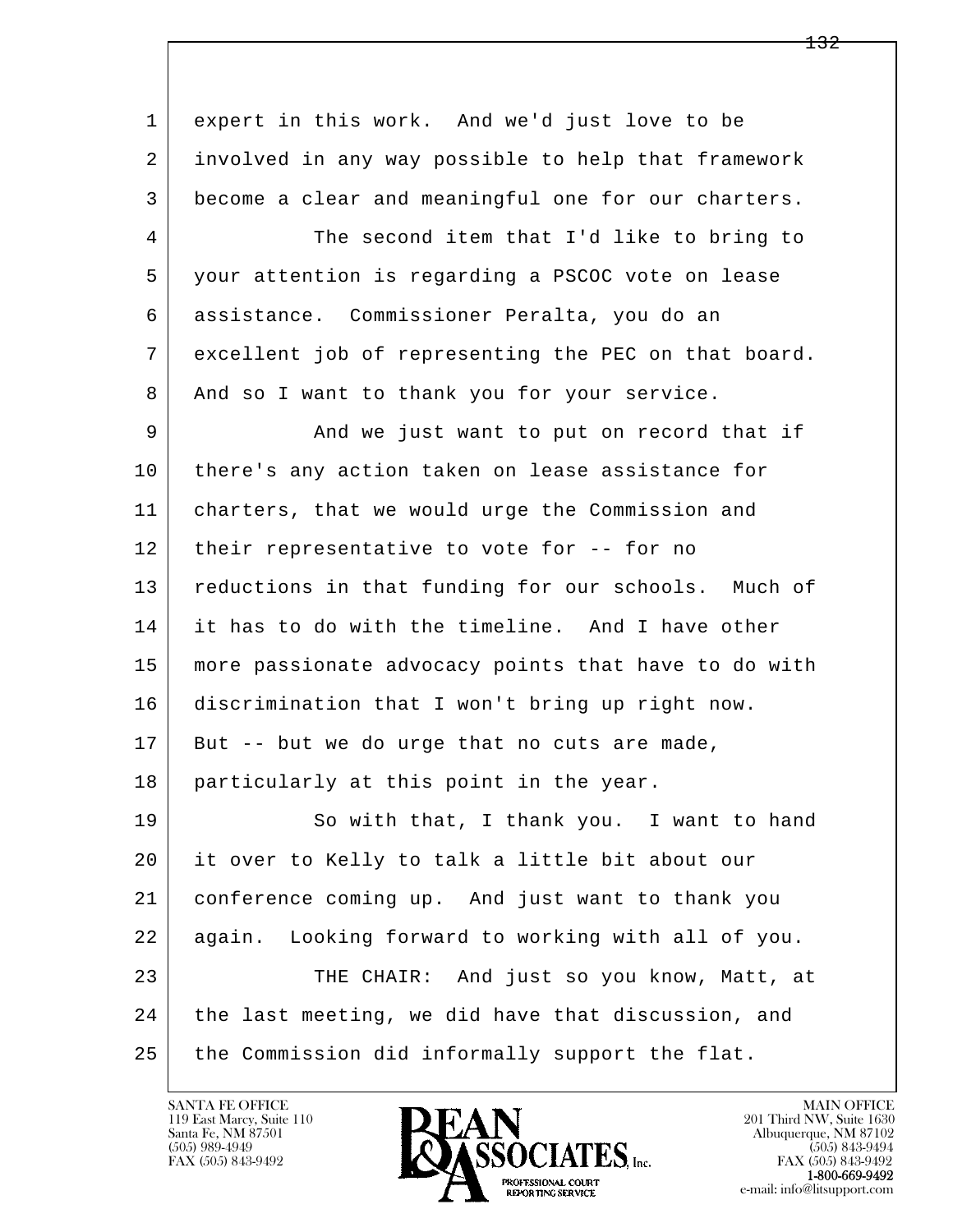l  $\overline{\phantom{a}}$ 1 MR. MATT PAHL: I appreciate that. Thank  $2 |$  you. 3 THE CHAIR: So that was an overwhelming --4 MR. MATT PAHL: I promise to be up-to-date 5 in the future. 6 MS. CALLAHAN: Madam Chair, Commissioners. 7 So, first of all, I want to thank you for the last 8 couple of years. My role as co-executive director 9 with Greta has been interesting and challenging, but 10 very fulfilling. And so as you know, Greta has 11 retired. She's actually retired for real and is out 12 in her camper right now. 13 THE CHAIR: I got the bounced-back e-mail 14 | that said, "Greta has retired." 15 MS. CALLAHAN: As she puts it, there was 16 definitely an emphatic statement. 17 | And so in the transition that we put forth 18 in bringing Matt on board, we felt that it was 19 | really important to have a full-time Executive 20 Director. And Matt has been gracious enough to step 21 up to that role. And I will continue -- I am not 22 retiring. I -- I am continuing at the Coalition. 23 So my new title is the "Director of School 24 Quality and Support." And so what does that mean? 25 Well, we're going to fill in that blank. And --

119 East Marcy, Suite 110<br>Santa Fe, NM 87501

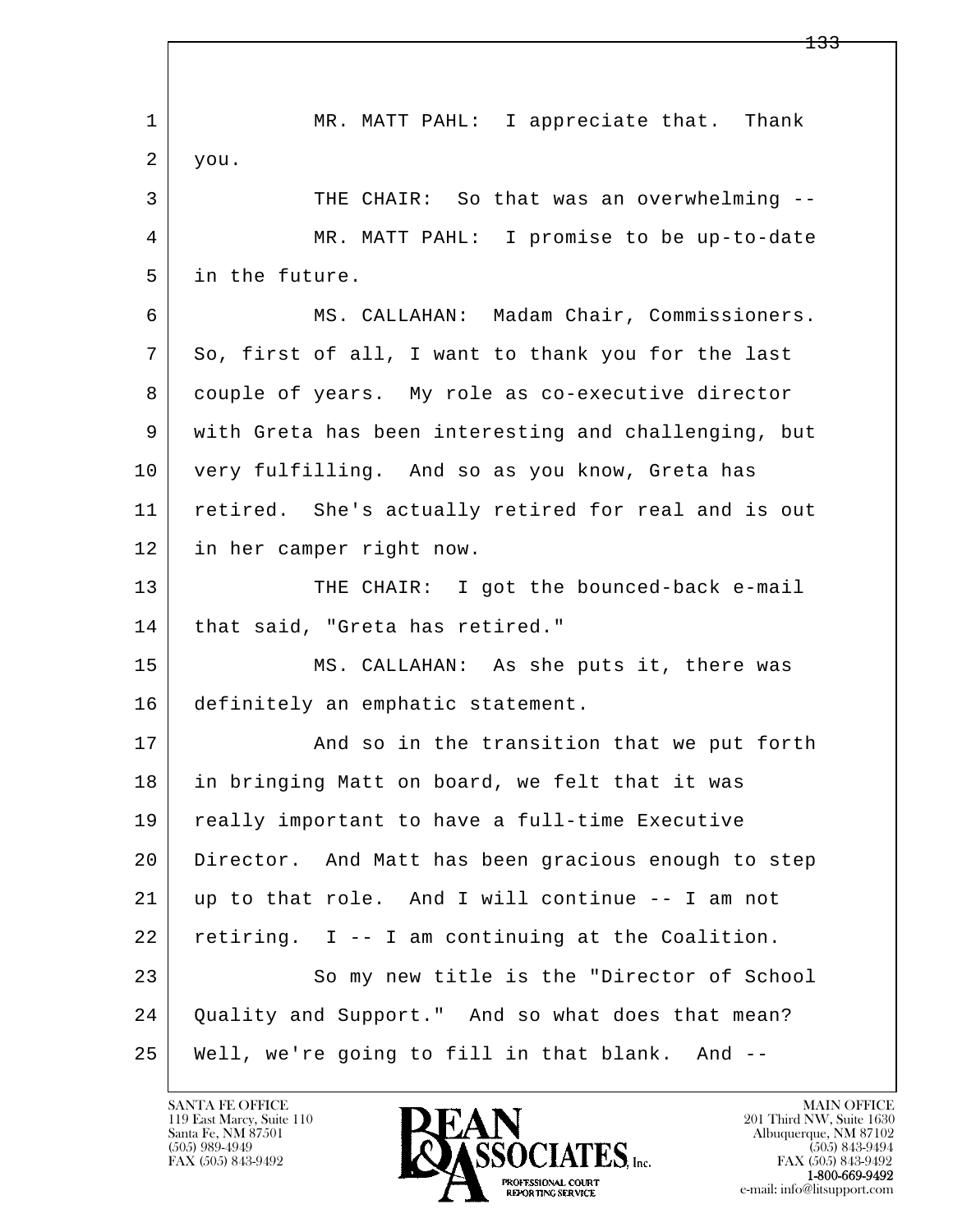l  $\overline{\phantom{a}}$  1 but, essentially, I think my work is going to be 2 supporting Matt in the advocacy and working with the 3 programming side of the support and technical 4 assistance for charter schools, the partnership with 5 | the PED, the PEC, all the other authorizers, I think 6 will be big part of the work that I'm going to be 7 doing. 8 And I think we're going to be side-by-side 9 at the hip for a while. But I am just very grateful 10 for Matt to be willing to step in to this position. 11 He brings new energy. He brings a great focus and a 12 collaborative style, I think, that is going to be 13 very beneficial for all of us. 14 So I appreciate that -- the work that we 15 have done together. I anticipate that we will 16 continue working together, just in maybe a little 17 different kind of capacity. And so part of the work 18 that we're going to be doing now between now and 19 December is the conference. 20 We -- if you guys recall -- and new member 21 Robbins, the State Conference was held every year 22 primarily in October for the past several years. 23 And due to just a lot of changes that have been 24 happening, we needed to shift our time frame to 25 December.

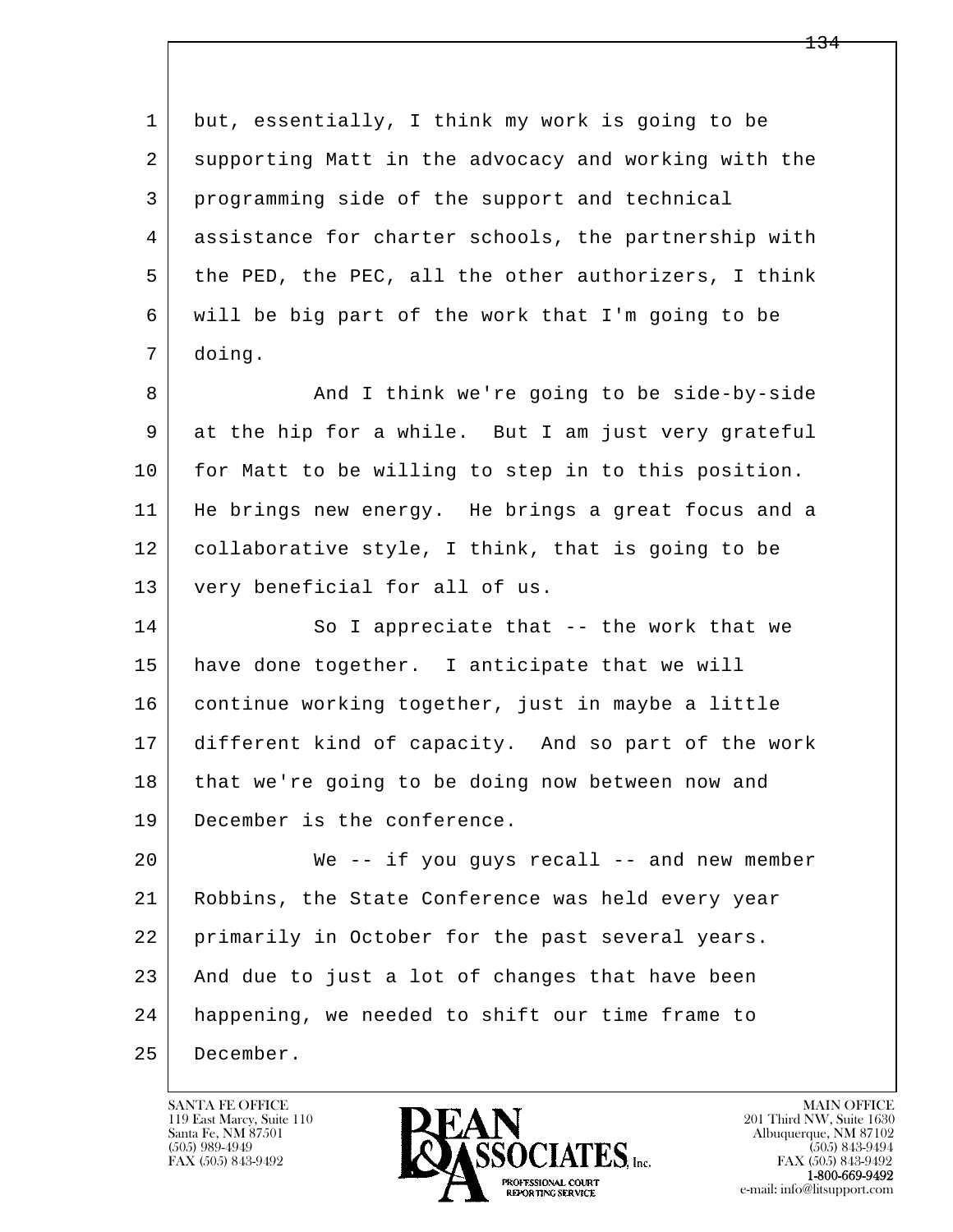l  $\overline{\phantom{a}}$ 1 And so we are hoping that by Monday or -- 2 Tuesday or Wednesday, that we will have our venue 3 secured, and then our date secured. But we are 4 going to try and do the weekend after the School 5 Boards Association, so we don't conflict with them. 6 THE CHAIR: Thanks. 7 MS. CALLAHAN: We heard you. And so we're 8 getting closer. And I'm excited to say that we are 9 partnering with APS. They're helping us with the 10 venue, and so looking at school choice, maybe even 11 in a broader context in the magnet schools, and 12 working with the instructional side as we were 13 looking at in the spring. 14 So we are going to bring this new model of 15 the conference. And I think it's going to be very 16 exciting. We want all of you, of course, obviously, 17 to attend as you have in past years, and, hopefully, 18 even present in some cases. So we're going to put 19 you to work as we have in the past. 20 So -- but, again, we will send out a 21 formal "save the date" as soon as we have that in 22 stone, and we look forward to the work. 23 And, again, just thank you for your 24 support. It has been a great two-and-a-half years. 25 And I look forward to the role that I'm going to

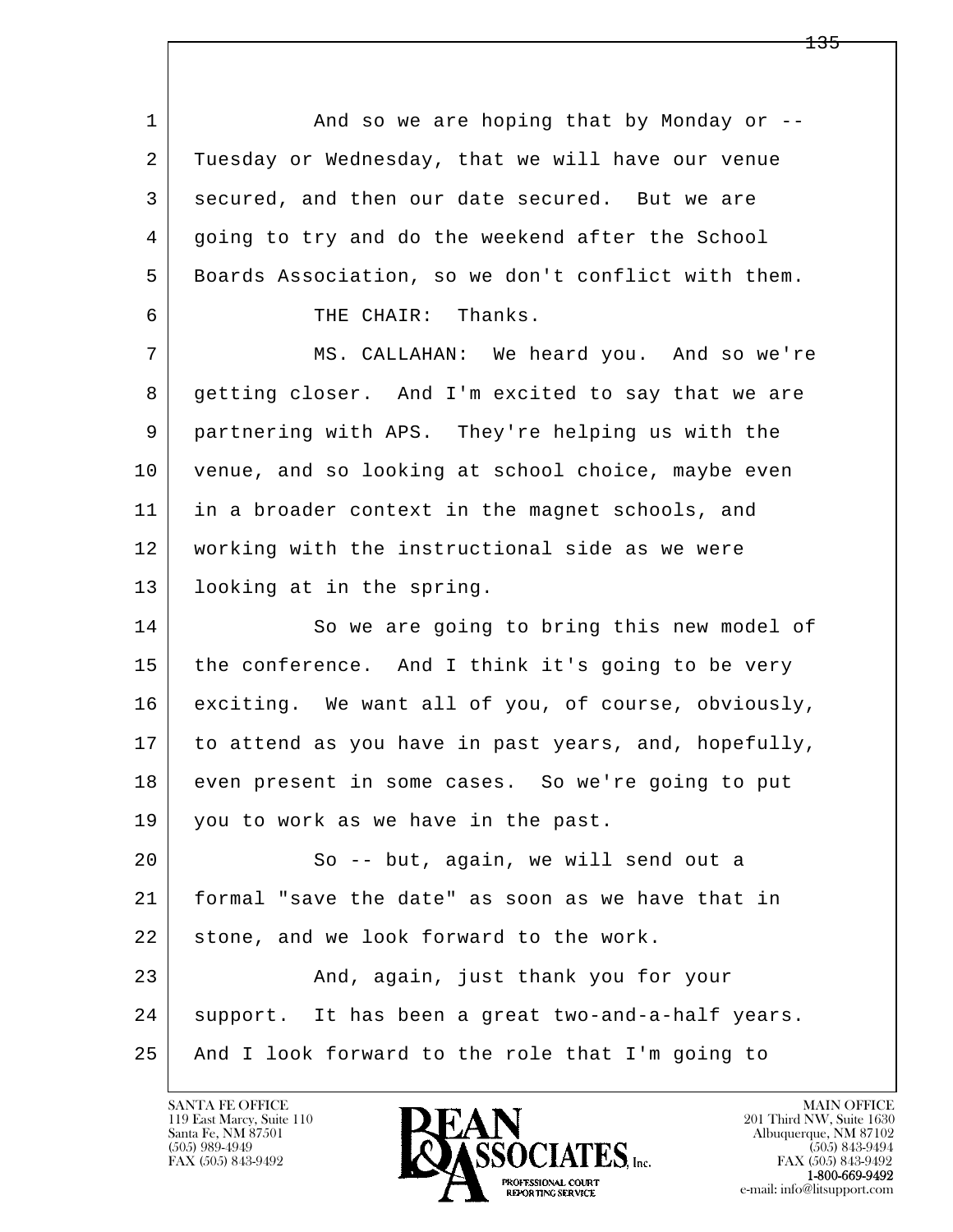l  $\overline{\phantom{a}}$  1 have in a new capacity in the work that we're going  $2$  to do. 3 We're a very small community, the -- the 4 charter community. So you're not -- you're never 5 going to get too far from arm's length from anybody. 6 So, anyway, thank you again. And I 7 appreciate everything that -- that you all are doing 8 on behalf of the students in New Mexico. Approving 9 two new charters, I see that as a really good sign, 10 that the growth is -- is there. It's happening, and 11 it's about quality and the rigor of the -- of the 12 approvals that you're giving. So this is great 13 news. And so, anyway, with that, I wish you guys a 14 | great long weekend. 15 THE CHAIR: Thanks so much. And thanks 16 for taking up our weekends. Looking forward to 17 December. We really are. 18 COMMISSIONER ARMBRUSTER: I have a 19 question. 20 THE CHAIR: Oh, sure. 21 COMMISSIONER ARMBRUSTER: Just as a 22 clarifying point. So the School Boards is the 1st 23 and 2nd of December, and LESC is 6th, 7th, and 8th 24 of December. And the PEC has a meeting on the 14th 25 and 15th. So I just wanted to give you those

119 East Marcy, Suite 110<br>Santa Fe, NM 87501



FAX (505) 843-9492 FAX (505) 843-9492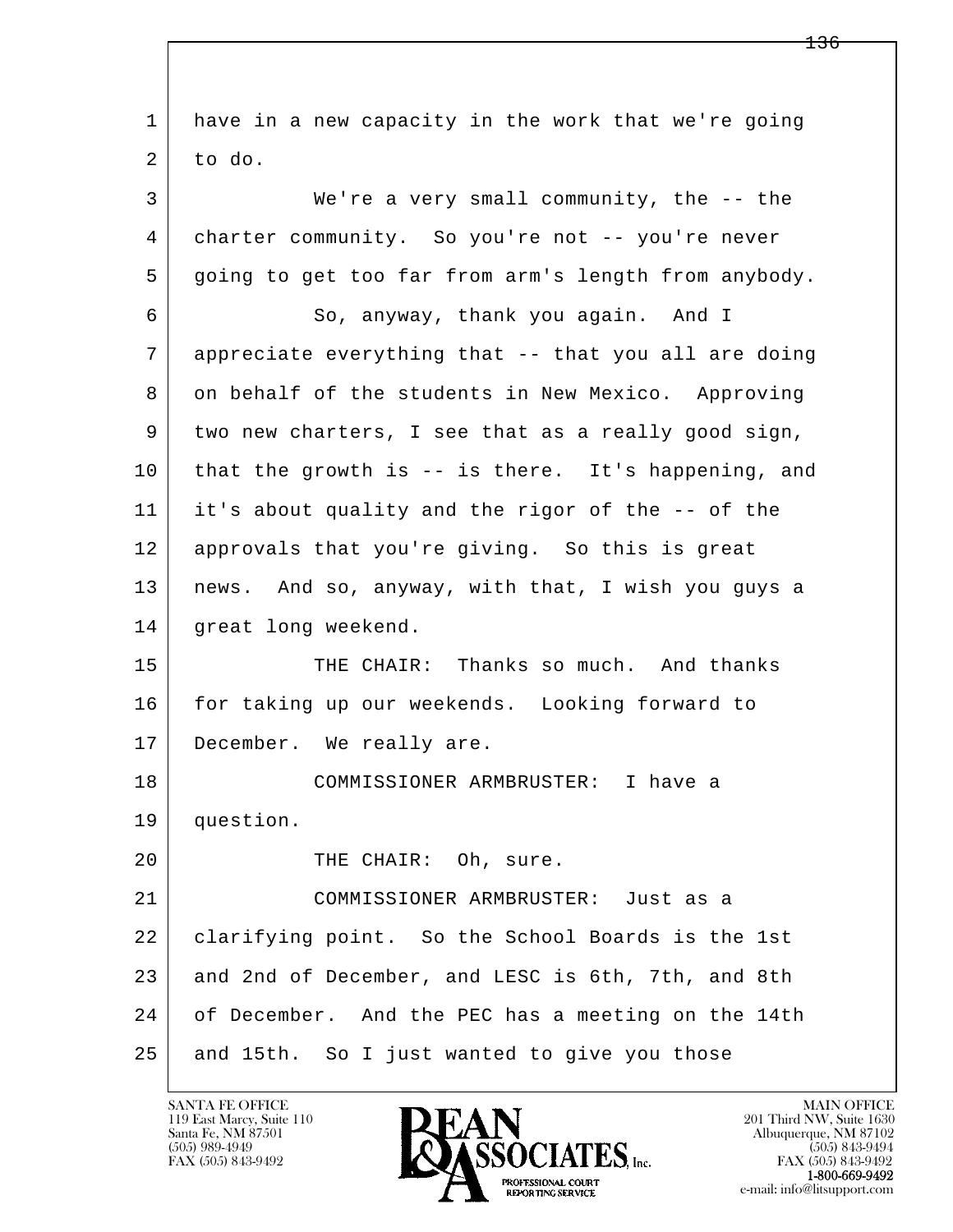l  $\overline{\phantom{a}}$ 1 | parameters, and so, hopefully, those can be 2 together. That's all I have to say. 3 MS. CALLAHAN: Madam Chair and 4 Commissioner Armbruster, that was great information. 5 We are going to sync it up. 6 | THE CHAIR: I will also remind 7 Commissioner Armbruster that LESC does end on 8 Friday, Friday mornings, usually. 9 MS. CALLAHAN: And it is going to be in 10 Santa Fe. So it won't be like going from Artesia to 11 Albuquerque. The good news is the venue that we 12 think we are going to get is APS's newest training 13 facility is right at I-25 and Comanche. So it will 14 be right there. 15 | But thank you, Commissioner Armbruster. I 16 think we'll take all of those pieces and hone down 17 the date. 18 COMMISSIONER ARMBRUSTER: I didn't want to 19 miss it. 20 MS. CALLAHAN: Thank you. I don't want 21 you to miss it. 22 THE CHAIR: Okay. Commissioners, any 23 other -- thank you very much. Have a great rest of 24 your weekend. Enjoy Zozobra. I'm getting out of 25 town before that.

119 East Marcy, Suite 110<br>Santa Fe, NM 87501

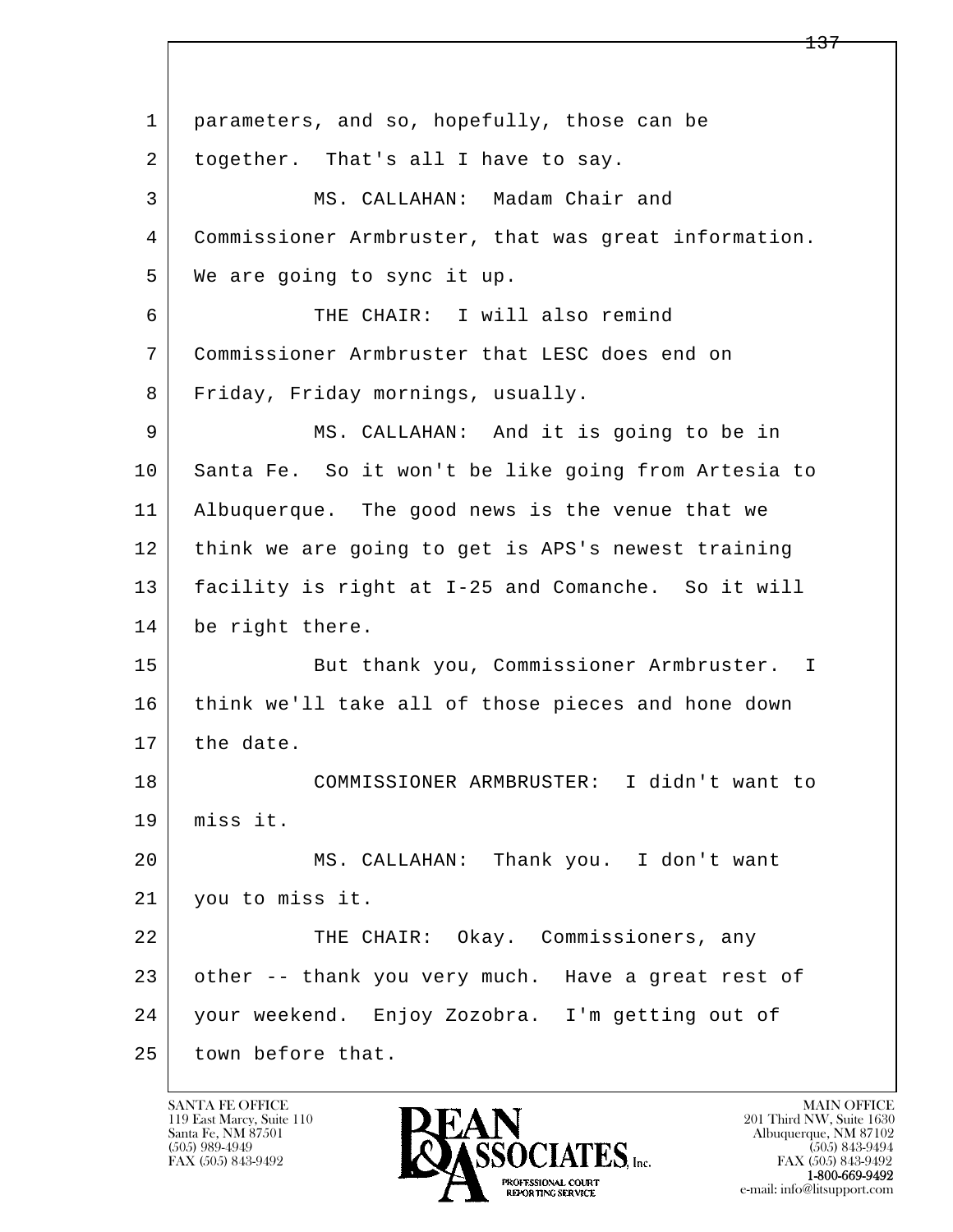l  $\overline{\phantom{a}}$ 1 | All right. Commissioners, we are now 2 going to -- do I have to have a motion to -- I'm 3 going to ask for a motion to move into Executive 4 Session. We are on Item No. 14. So I'll entertain 5 that motion while everyone is vacating the room. 6 COMMISSIONER RUIZ: (Indicates.) 7 | THE CHAIR: There's a motion by 8 Commissioner Ruiz. I'll second it. 9 Roll-call vote? Okay. 10 COMMISSIONER ARMBRUSTER: Commissioner 11 Robbins. 12 COMMISSIONER ROBBINS: Yes. 13 COMMISSIONER ARMBRUSTER: Commissioner 14 | Toulouse. 15 COMMISSIONER TOULOUSE: Yes. 16 COMMISSIONER ARMBRUSTER: Commissioner 17 Armbruster votes "Yes." Commissioner Conyers? 18 COMMISSIONER CONYERS: Yes. 19 COMMISSIONER ARMBRUSTER: Commissioner 20 Peralta? 21 COMMISSIONER PERALTA: Yes. 22 COMMISSIONER ARMBRUSTER: Commissioner 23 Gipson? 24 THE CHAIR: Yes. 25 COMMISSIONER ARMBRUSTER: Commissioner

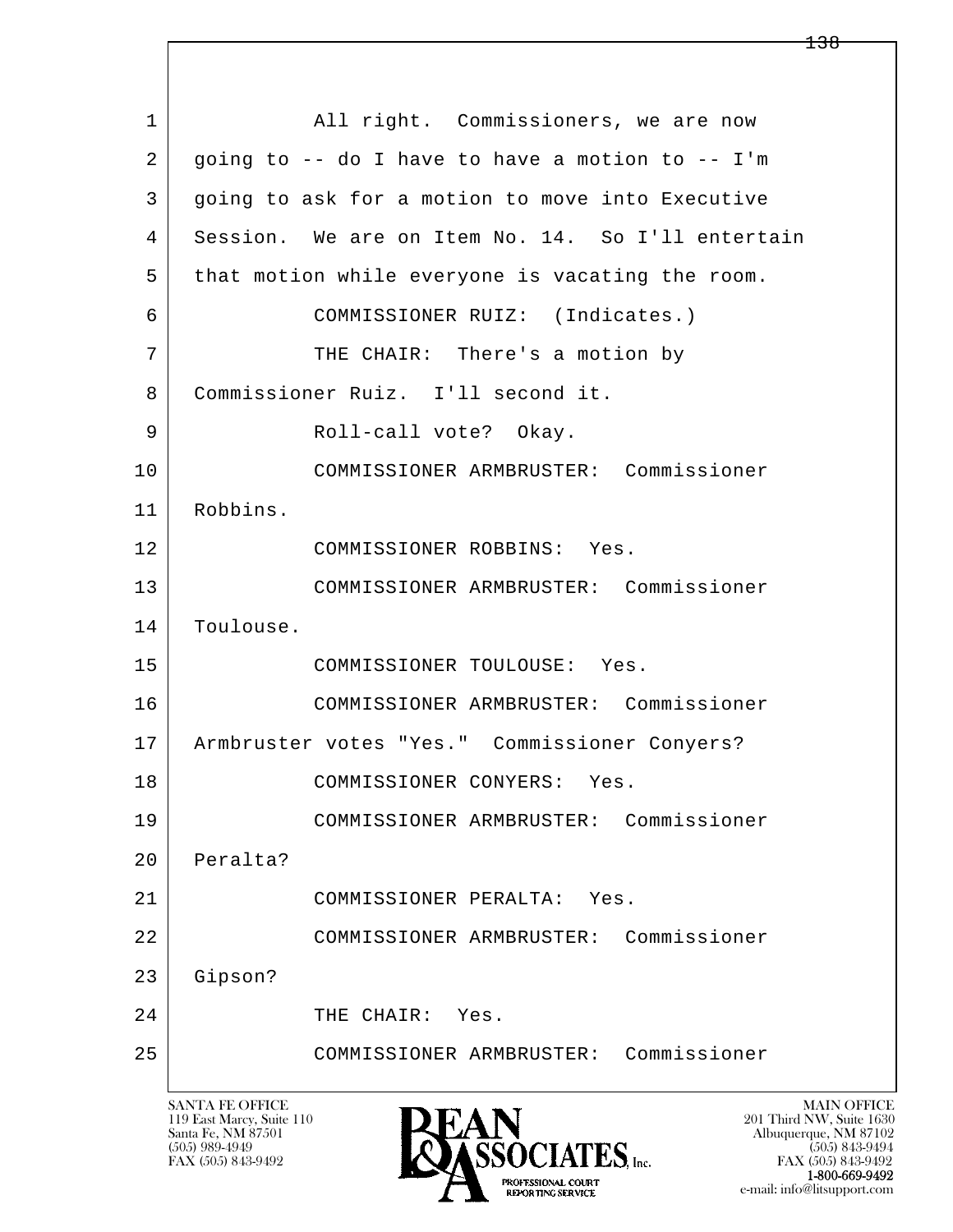l  $\overline{\phantom{a}}$ 1 Johnston? 2 COMMISSIONER JOHNSTON: Yes. 3 COMMISSIONER ARMBRUSTER: Commissioner 4 Crone? 5 COMMISSIONER CRONE: Yes. 6 COMMISSIONER ARMBRUSTER: Commissioner 7 Ruiz? 8 COMMISSIONER RUIZ: Yes. 9 COMMISSIONER ARMBRUSTER: Nine to zero. 10 | Motion passes to go into Executive Session. 11 (Executive Session held, off the record.) 12 THE CHAIR: So I'm going to call us back 13 into Open Session. And let the record note that 14 there were no votes made while we were in closed 15 session. 16 COMMISSIONER TOULOUSE: And the discussion 17 was only on the items -- 18 THE CHAIR: Only pursuant to the two legal 19 items related to issues that Randi Valverde and 20 David Stevens from the Attorney General's Office 21 needed to speak with us about. 22 | So we are on to Item No. 15 -- well, 23 actually, I did not -- I skipped PEC Comments. So I 24 will offer anyone an opportunity if you wish to say 25 something. I'll quickly go around the room.

119 East Marcy, Suite 110<br>Santa Fe, NM 87501

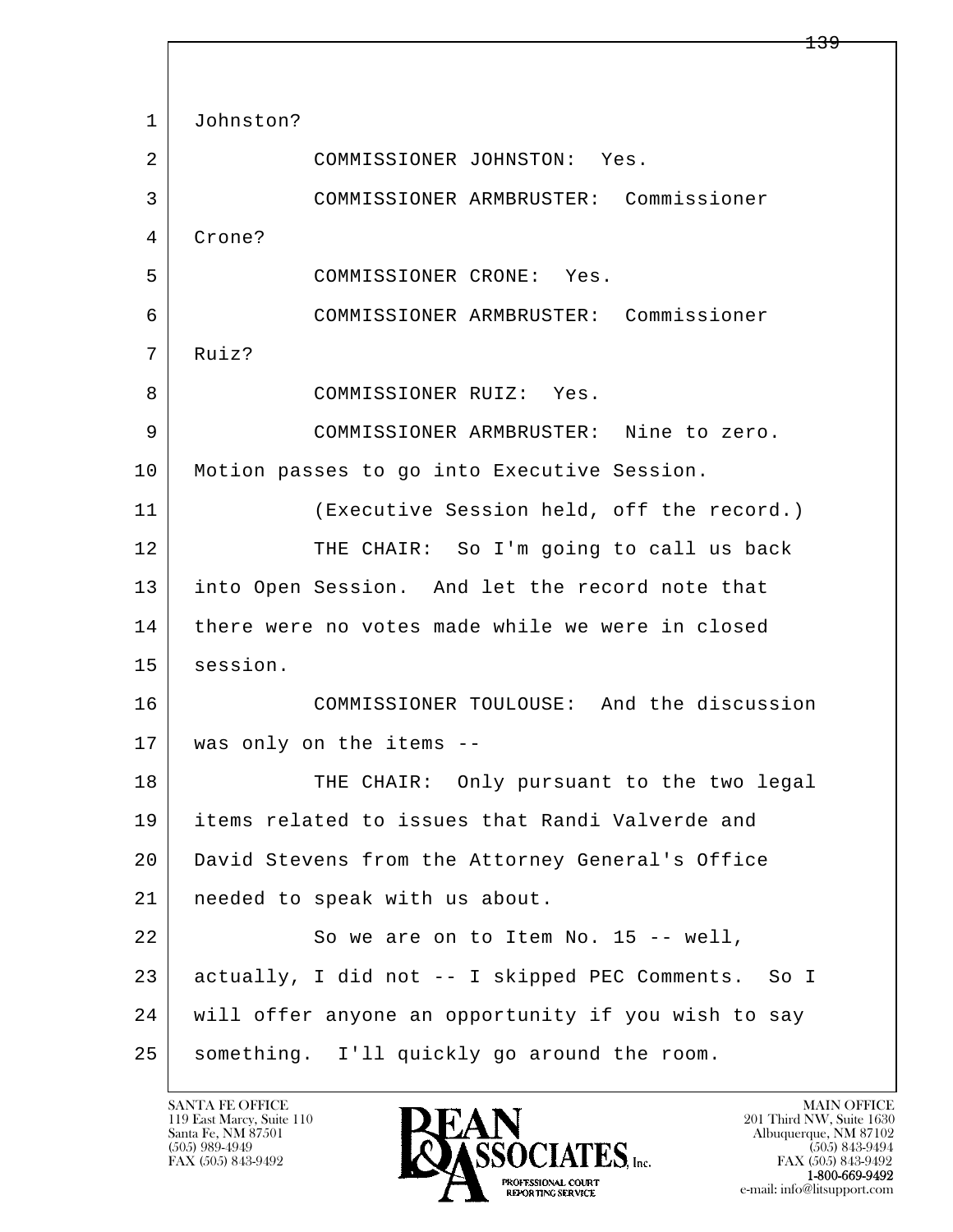l  $\overline{\phantom{a}}$  1 Commissioner Conyers? 2 COMMISSIONER CONYERS: Well, as always, 3 I'm glad to see anyone. And I want to especially 4 welcome Mr. Robbins, the new -- look forward to 5 getting to know you over the period of time here. 6 Thank you. 7 THE CHAIR: Commissioner Toulouse? 8 COMMISSIONER TOULOUSE: Surprisingly, 9 | Madam Chair, I have nothing more. 10 THE CHAIR: Commissioner Peralta? 11 | COMMISSIONER PERALTA: Nothing, 12 Madam Chair. 13 THE CHAIR: I'm going to say, "Safe 14 travels." 15 COMMISSIONER ARMBRUSTER: I will also 16 welcome you. Thank you for joining us. 17 | THE CHAIR: Commissioner Robbins, I'm 18 | getting way ahead of myself. 19 COMMISSIONER ROBBINS: I'll repeat myself 20 from the beginning. Thank you very much for the 21 gracious welcome, as you've all expressed, and I 22 look forward to working with all of you. 23 | THE CHAIR: Thank you. Commissioner 24 Johnston? 25 COMMISSIONER JOHNSTON: You know, I have

119 East Marcy, Suite 110<br>Santa Fe, NM 87501

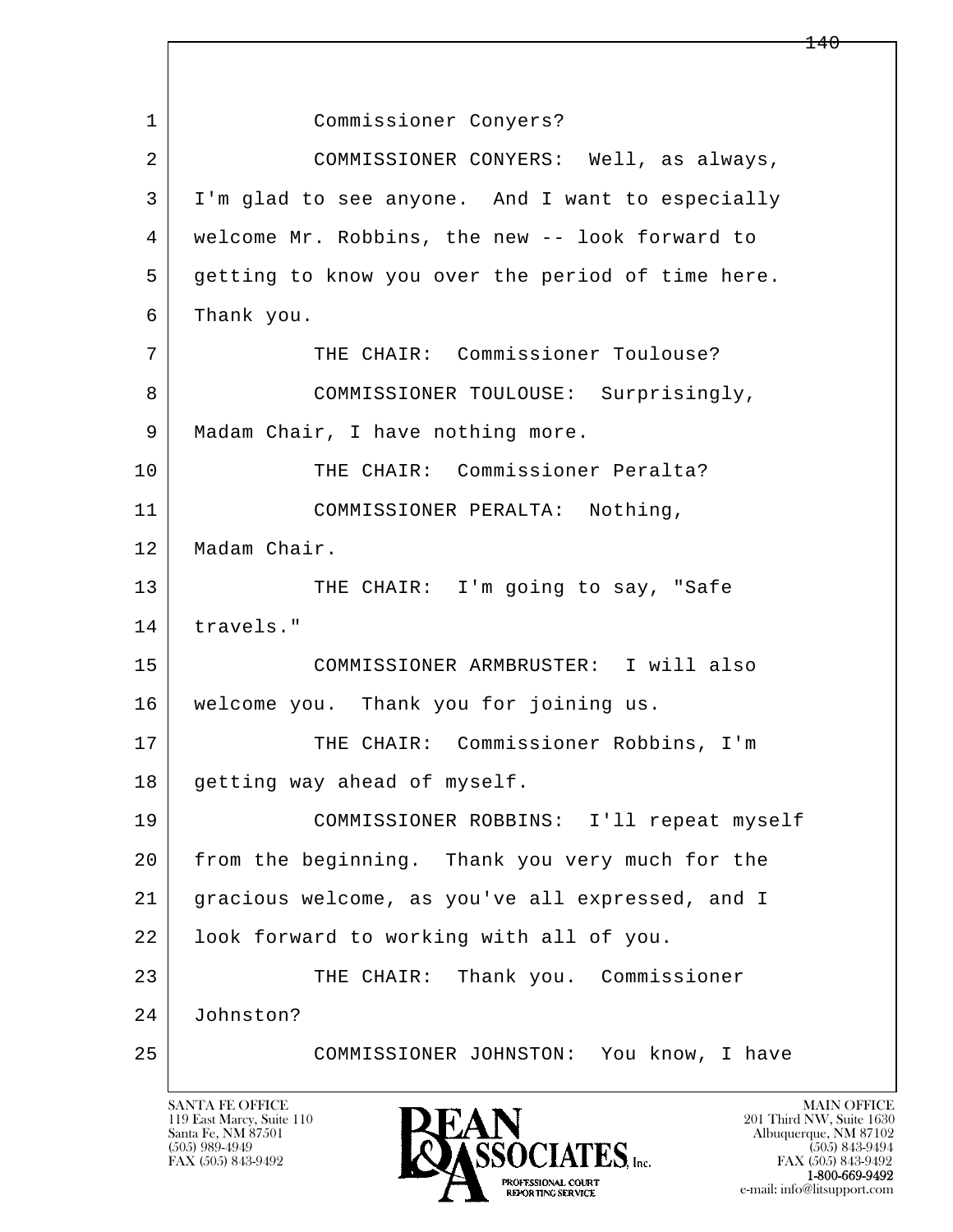l  $\overline{\phantom{a}}$  1 to tell you how much I appreciate your comment about 2 continuous development in all the work that we've 3 been doing, because that work has been very 4 difficult, and we're heroic to have done it. And 5 clarity came up over and over and over again today, 6 and I really think that that's what we're all 7 striving for, and it is continuous. Thank you. 8 THE CHAIR: I appreciate that; because I 9 think when -- I'm going to make this as brief as I 10 can. When the NACSA report, the last NACSA report 11 came out, people were, like, "Oh, we've worked so 12 hard," this, this. 13 Everything changes. So that in -- and I 14 think those of us that have been in schools, you 15 know, we -- we see the next greatest thing come by  $16$  and go all the time; so that we have to be willing 17 to -- to change and rethink things. Because 18 ultimately, it's what's going to be in the best 19 interests of the schools that are serving those 20 kids. And that's really, you know, hopefully, why 21 we're all here. 22 So thanks. Commissioner Crone? 23 | COMMISSIONER CRONE: I -- my first 24 teaching job in New Mexico was at UNM branch campus. 25 in Española. Then we were in Taos and Los Alamos,

119 East Marcy, Suite 110<br>Santa Fe, NM 87501

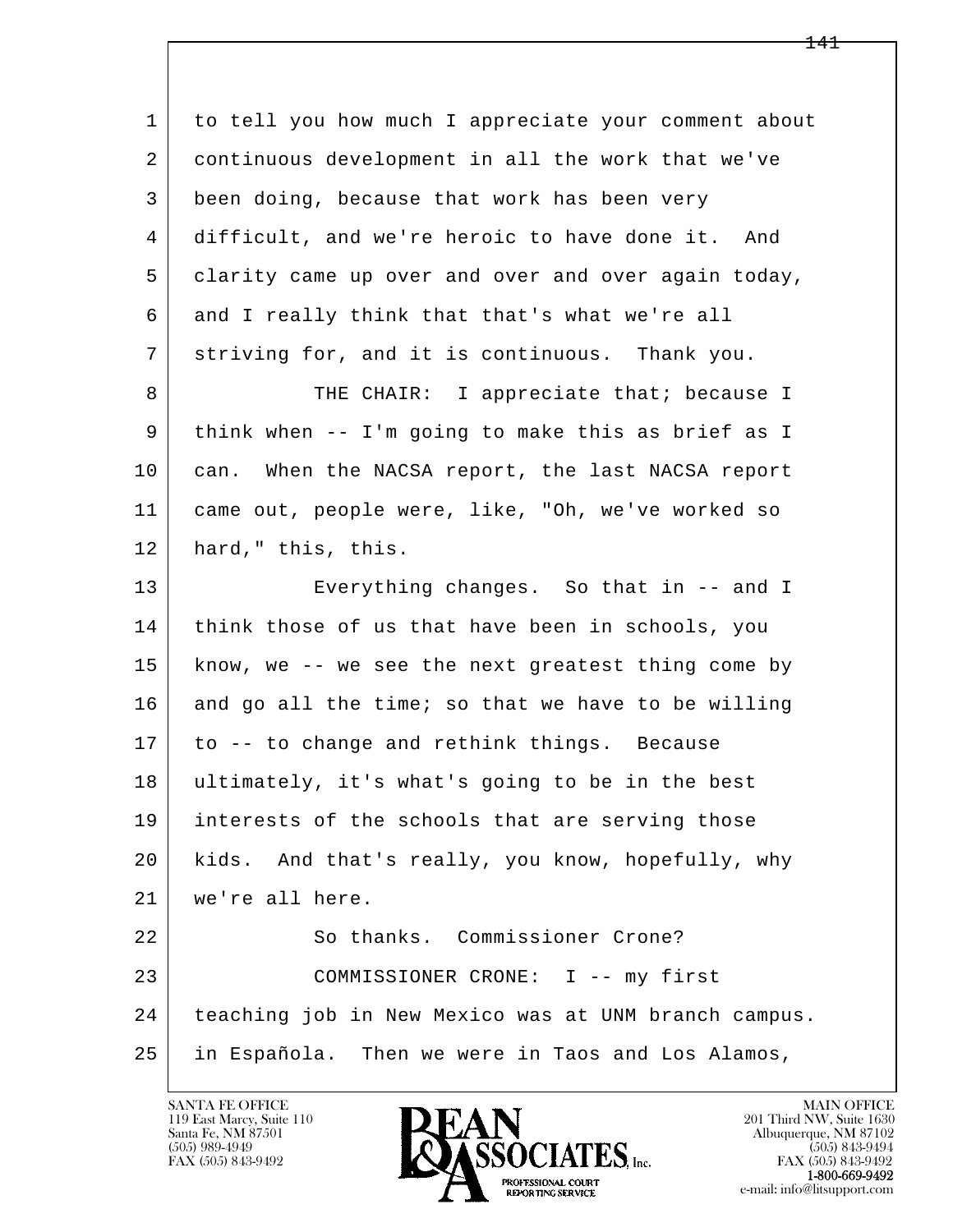l  $\overline{\phantom{a}}$  1 briefly, when it became a community college. So, 2 yeah, we didn't -- I wanted to ask you, did you give 3 us a bio of any sort? Did I miss an introduction? 4 COMMISSIONER ROBBINS: I haven't; but I'd 5 be happy to do so. 6 COMMISSIONER ARMBRUSTER: Send it to 7 Beverly, or you can give it now. 8 THE CHAIR: And you can send Beverly a 9 bio, and she'll put it on the website. 10 COMMISSIONER ROBBINS: I'll send you a 11 written bio. 12 COMMISSIONER RUIZ: And I just want to 13 welcome you, and thank everybody that was on the 14 | subcommittee. That was challenging work at best. 15 But, again, we always do what's best for kids. And 16 wish everybody a wonderful, restful, and peaceful 17 | Labor Day weekend. 18 | THE CHAIR: I will entertain a motion to 19 adjourn. 20 COMMISSIONER TOULOUSE: So move. 21 COMMISSIONER RUIZ: Second. 22 FHE CHAIR: All in favor? 23 (Commissioners so indicate.) 24 THE CHAIR: Which we don't have to vote; 25 but we're good. Have a safe weekend.

119 East Marcy, Suite 110<br>Santa Fe, NM 87501



FAX (505) 843-9492<br>1-800-669-9492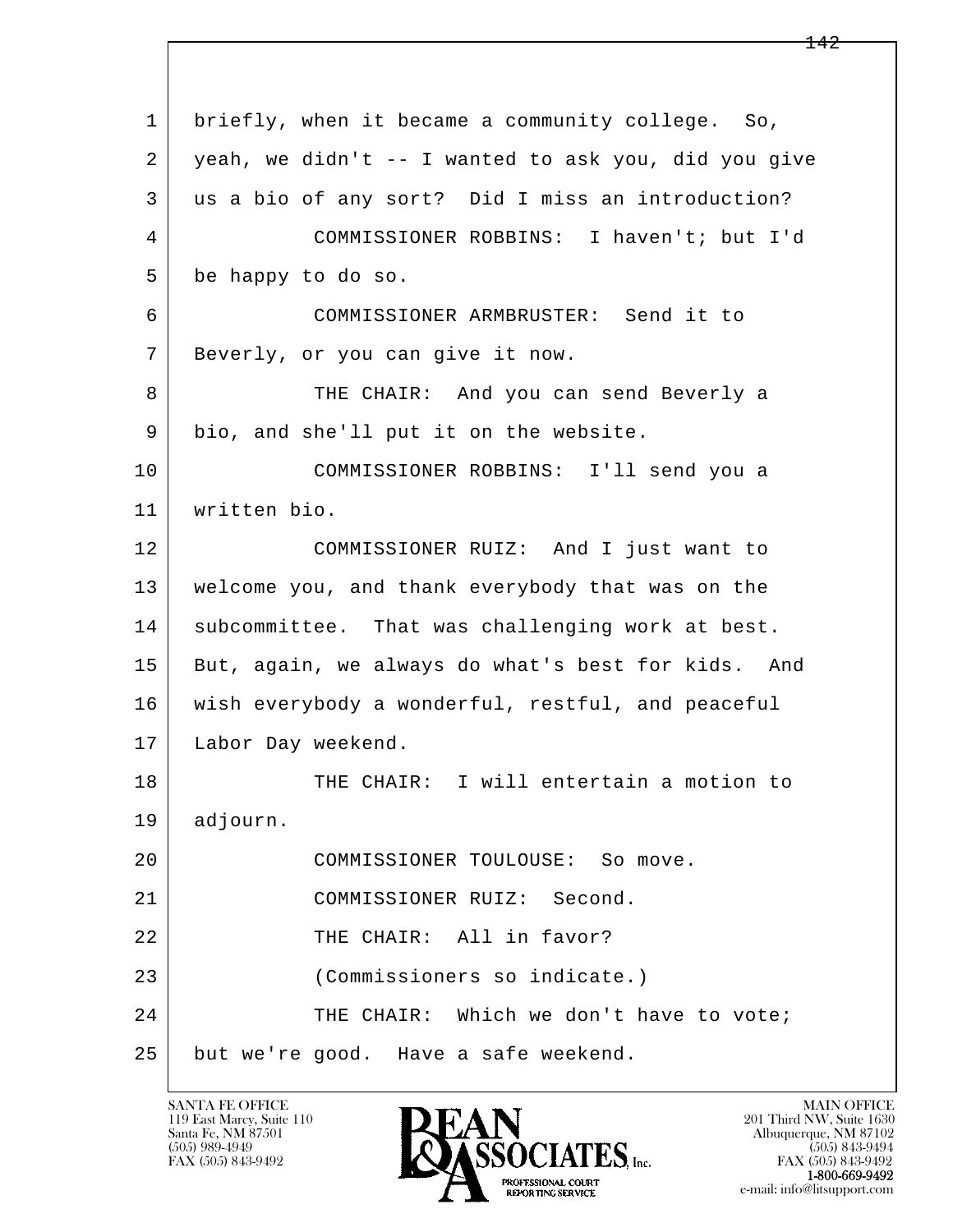| $\mathbf 1$    |  | (Proceedings concluded at 1:10 p.m.) |  |  |
|----------------|--|--------------------------------------|--|--|
| $\sqrt{2}$     |  |                                      |  |  |
| $\mathbf{3}$   |  |                                      |  |  |
| $\overline{4}$ |  |                                      |  |  |
| 5              |  |                                      |  |  |
| $\sqrt{6}$     |  |                                      |  |  |
| $\sqrt{ }$     |  |                                      |  |  |
| $\,8\,$        |  |                                      |  |  |
| $\mathsf 9$    |  |                                      |  |  |
| $10$           |  |                                      |  |  |
| $11\,$         |  |                                      |  |  |
| $1\,2$         |  |                                      |  |  |
| $13\,$         |  |                                      |  |  |
| $1\,4$         |  |                                      |  |  |
| $15$           |  |                                      |  |  |
| $16$           |  |                                      |  |  |
| $17\,$         |  |                                      |  |  |
| $1\,8$         |  |                                      |  |  |
| 19             |  |                                      |  |  |
| $2\,0$         |  |                                      |  |  |
| $2\sqrt{1}$    |  |                                      |  |  |
| $2\sqrt{2}$    |  |                                      |  |  |
| 23             |  |                                      |  |  |
| 24             |  |                                      |  |  |
| 25             |  |                                      |  |  |